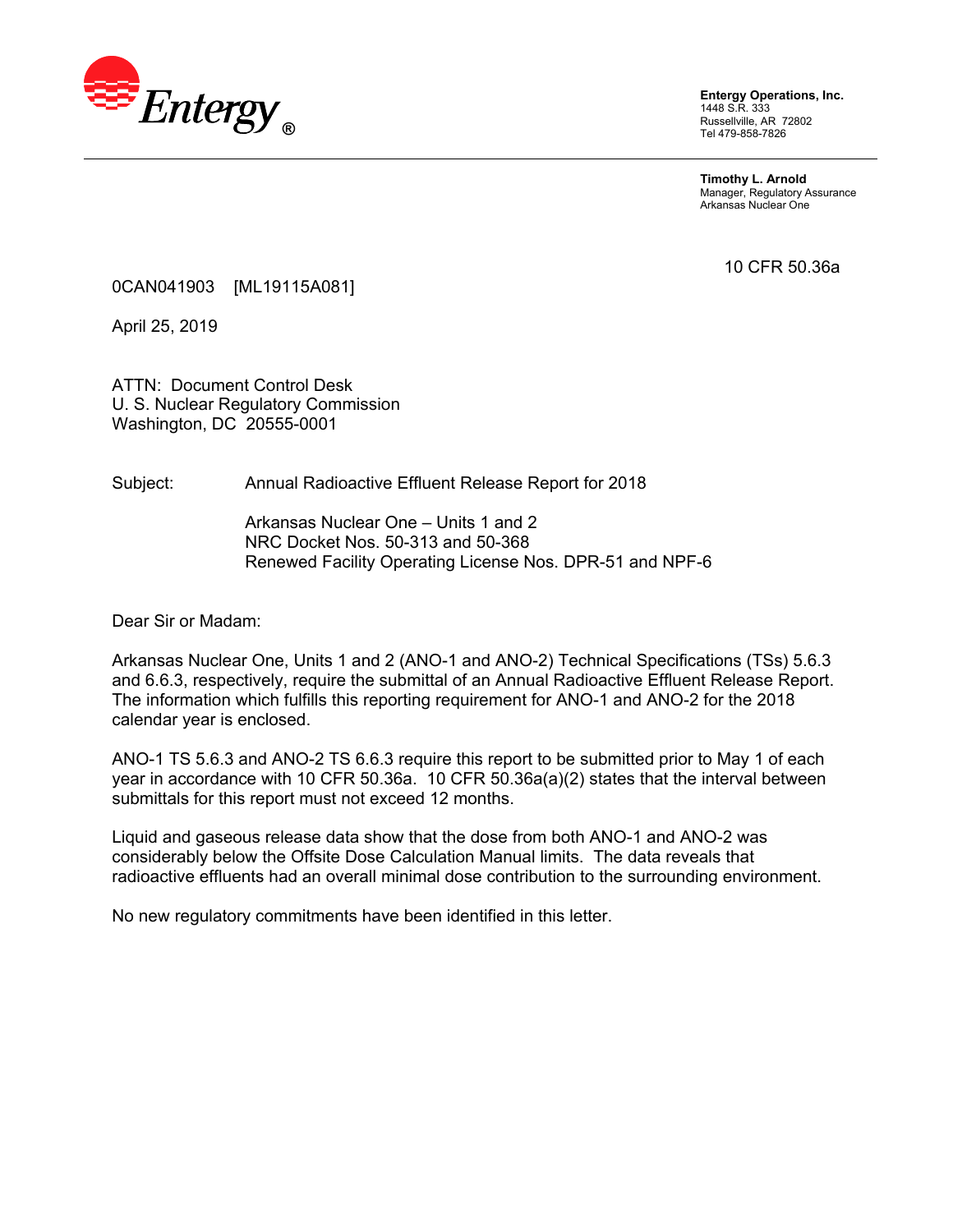0CAN041903 Page 2 of 2

If you have any questions or require additional information, please contact Timothy Arnold, Manager, Regulatory Assurance.

Sincerely,

#### **ORIGINAL SIGNED BY TIMOTHY L. ARNOLD**

TLA/rwc

Enclosure: Annual Radioactive Effluent Release Report

Enclosure Attachment: Offsite Dose Calculation Manual

cc: Mr. Scott A. Morris Regional Administrator U. S. Nuclear Regulatory Commission Region IV 1600 East Lamar Boulevard Arlington, TX 76011-4511

> NRC Senior Resident Inspector Arkansas Nuclear One P. O. Box 310 London, AR 72847

U. S. Nuclear Regulatory Commission Attn: Mr. Thomas J. Wengert MS O-8B1A One White Flint North 11555 Rockville Pike Rockville, MD 20852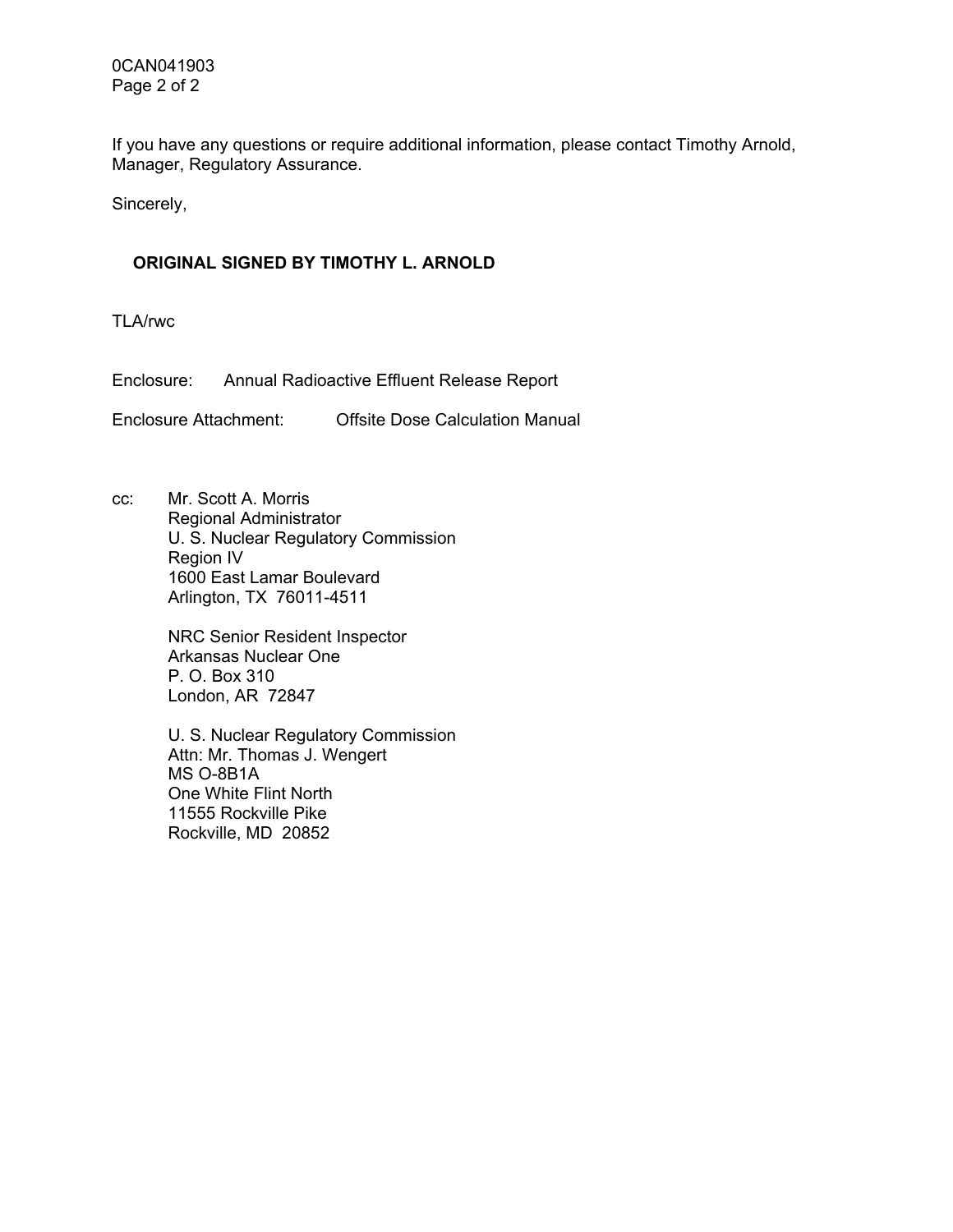**Enclosure to** 

**0CAN041903** 

**Annual Radioactive Effluent Release Report**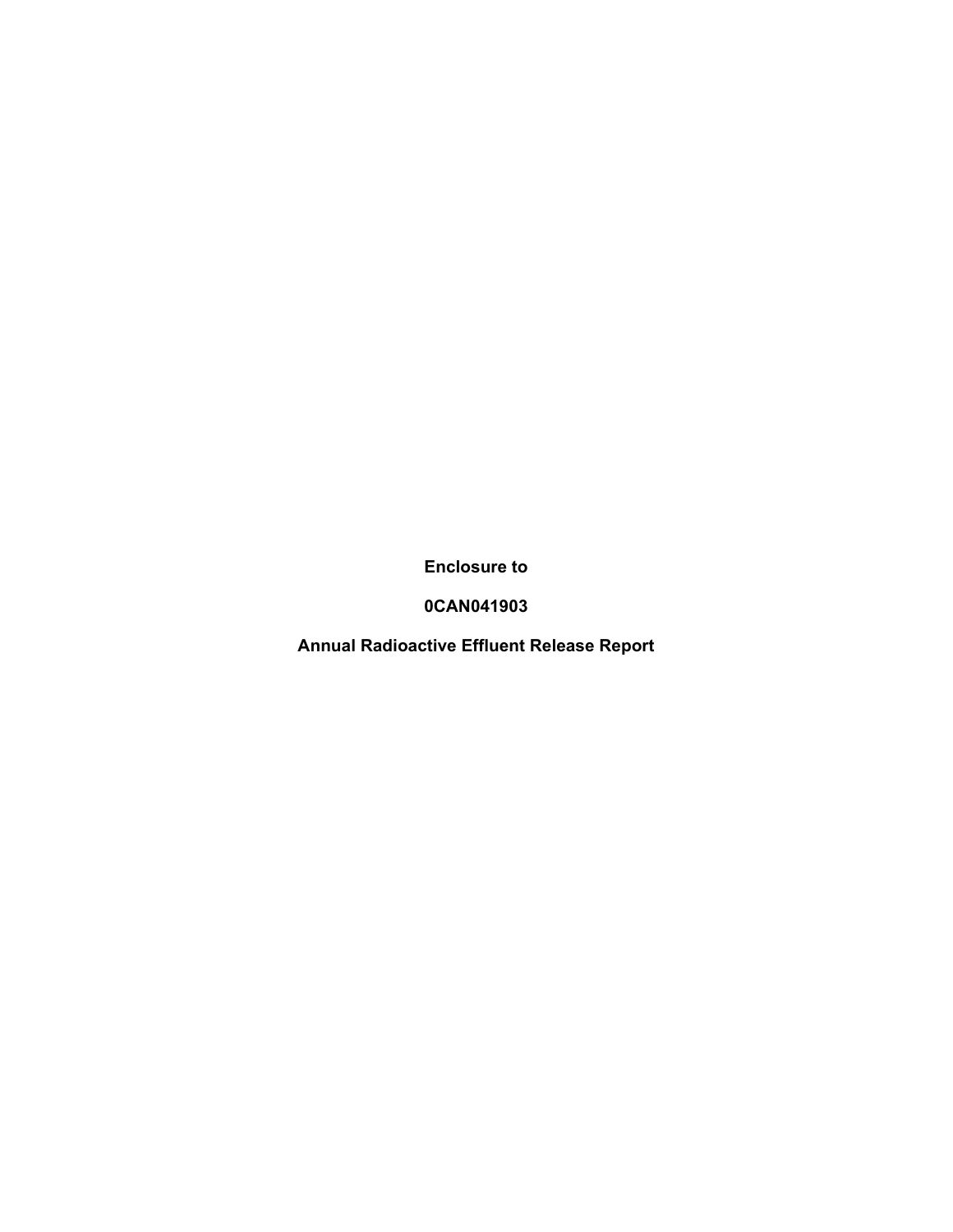

| <b>Plant: Arkansas Nuclear One</b>                | Page 1 of 33      |  |
|---------------------------------------------------|-------------------|--|
|                                                   | <b>YEAR: 2018</b> |  |
| Document Number: 0CAN041903                       |                   |  |
| <b>Annual Radioactive Effluent Release Report</b> |                   |  |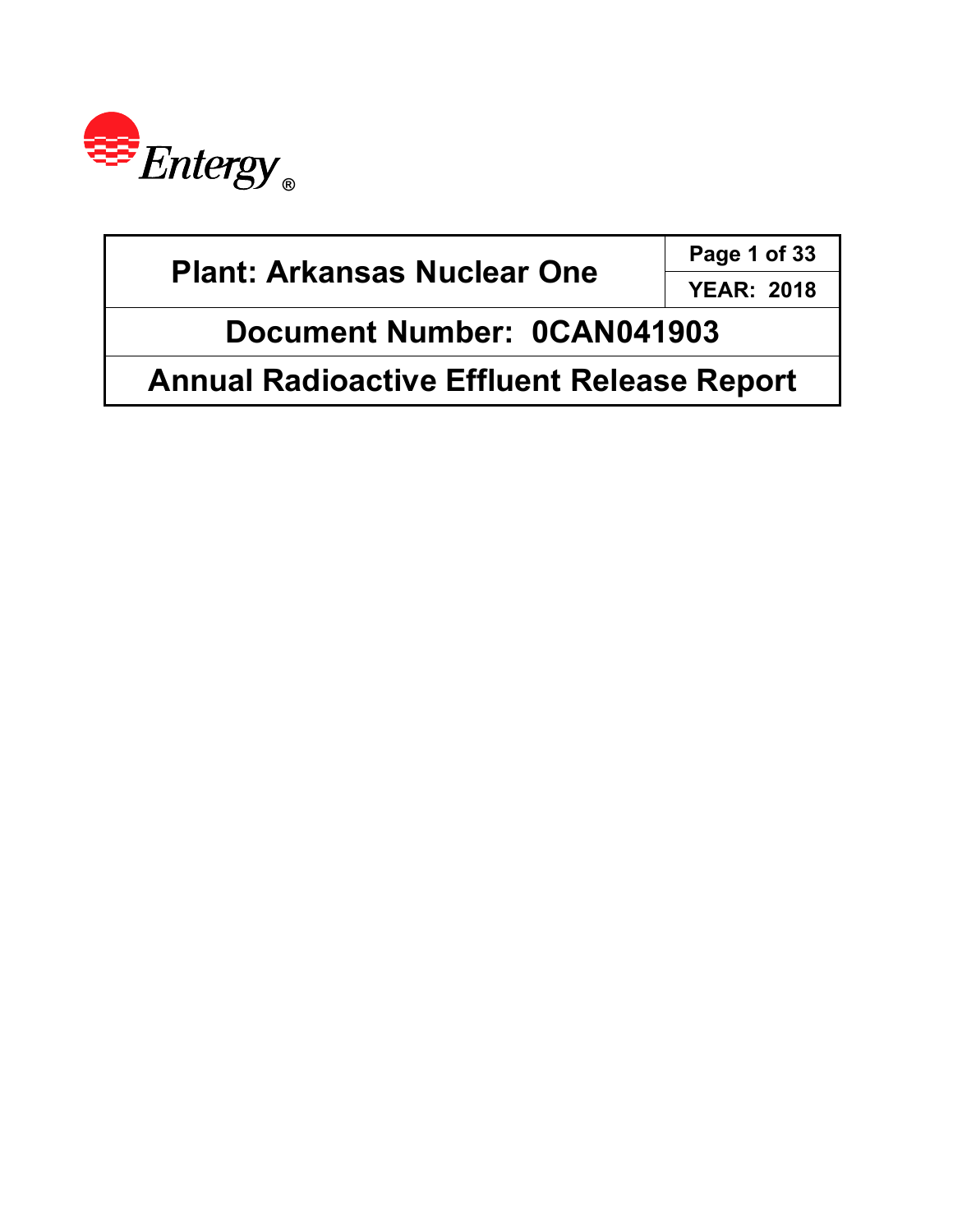## TABLE OF CONTENTS

ATTACHMENT - OFFSITE DOES CALCULATION MANUAL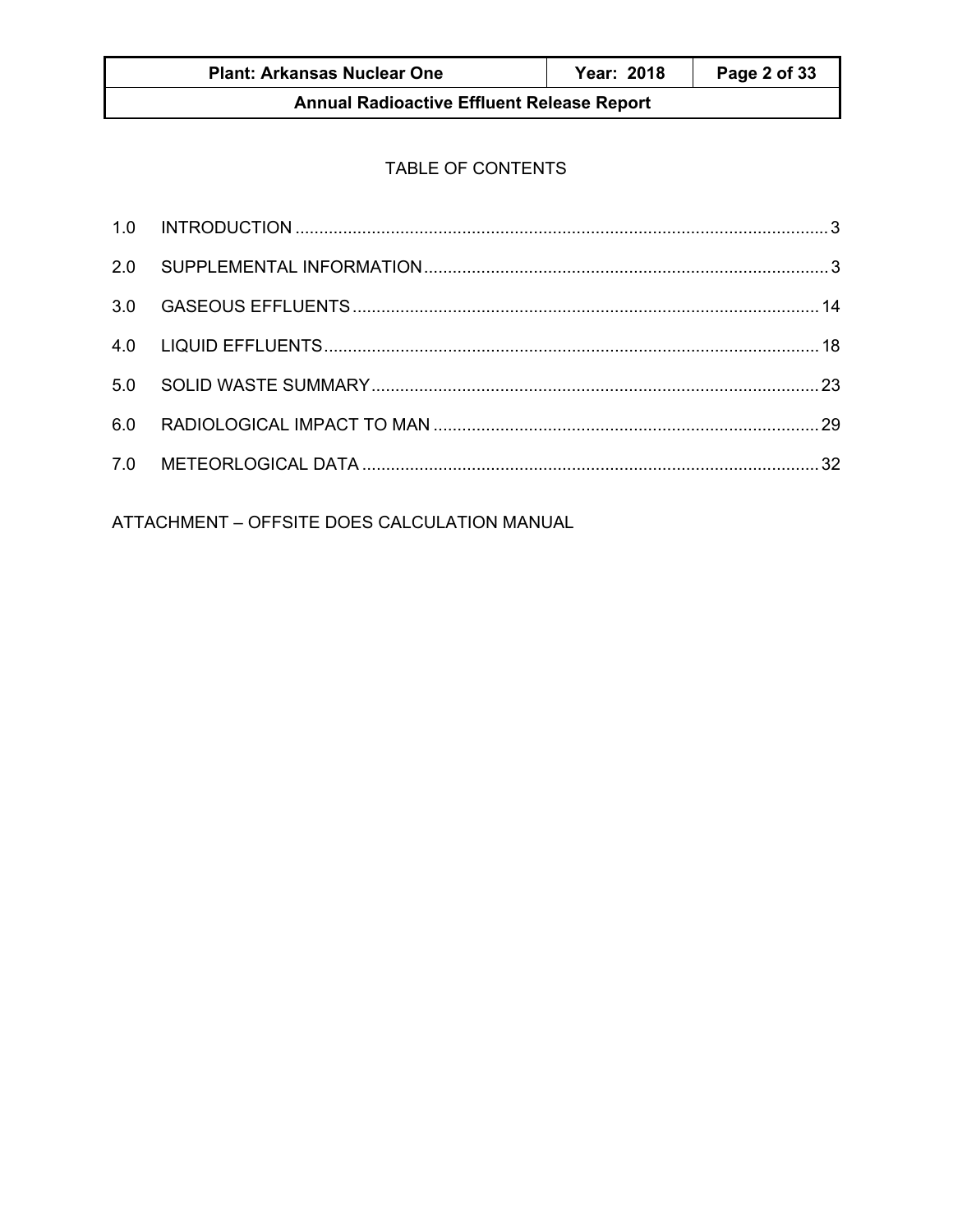#### **1.0 INTRODUCTION**

Arkansas Nuclear One (ANO) is a two unit site. ANO, Unit 1 (ANO-1) is a Babcock & Wilcox and ANO, Unit 2 (ANO-2) is a Combustion Engineering nuclear steam supply system. Both liquid and gaseous effluents are released in accordance with the Offsite Dose Calculation Manual (ODCM). This report is a summary of the effluent data in accordance with ANO-1 Technical Specification (TS) 5.6.3 and ANO-2 TS 6.6.3. The ANO-1 capacity factor for 2018 was 0.81 and ANO-2 was 0.82.

#### **2.0 SUPPLEMENTAL INFORMATION**

#### **2.1 Regulatory Limits**

The ODCM contains the limits to which ANO must adhere. Because of the "as low as reasonably achievable" (ALARA) philosophy at ANO, actions are taken to reduce the amount of radiation released to the environment. Liquid and gaseous release data show that the dose from ANO is considerably lower than the ODCM limits. This data reveals that the radioactive effluents have an overall minimal dose contribution to the surrounding environment. The following are the limits established by the ODCM:

- 1. Fission and activation gases
	- a. Noble gases dose rate due to radioactive materials released in gaseous effluents from the areas at and beyond the site boundary shall be limited to the following:
		- Less than or equal to 500 mrem/year to the total body
		- Less than or equal to 3000 mrem/year to the skin
	- b. Noble gas air dose due to noble gases released in gaseous effluents to areas at and beyond the site boundary shall be limited to the following:
		- 1) Quarterly
			- Less than or equal to 5 mrads gamma
			- Less than or equal to 10 mrads beta
		- 2) Yearly
			- Less than or equal to 10 mrads gamma
			- Less than or equal to 20 mrads beta
- 2. Iodine, tritium, and all radionuclides in particulate form with half-lives greater than 8 days
	- a. The dose rate for Iodine-131, Iodine-133, tritium, and all radionuclides in particulate form with half-lives greater than 8 days in gaseous effluents released to areas at and beyond the site boundary shall be limited to the following:
		- Less than or equal to 1500 mrem/yr to any organ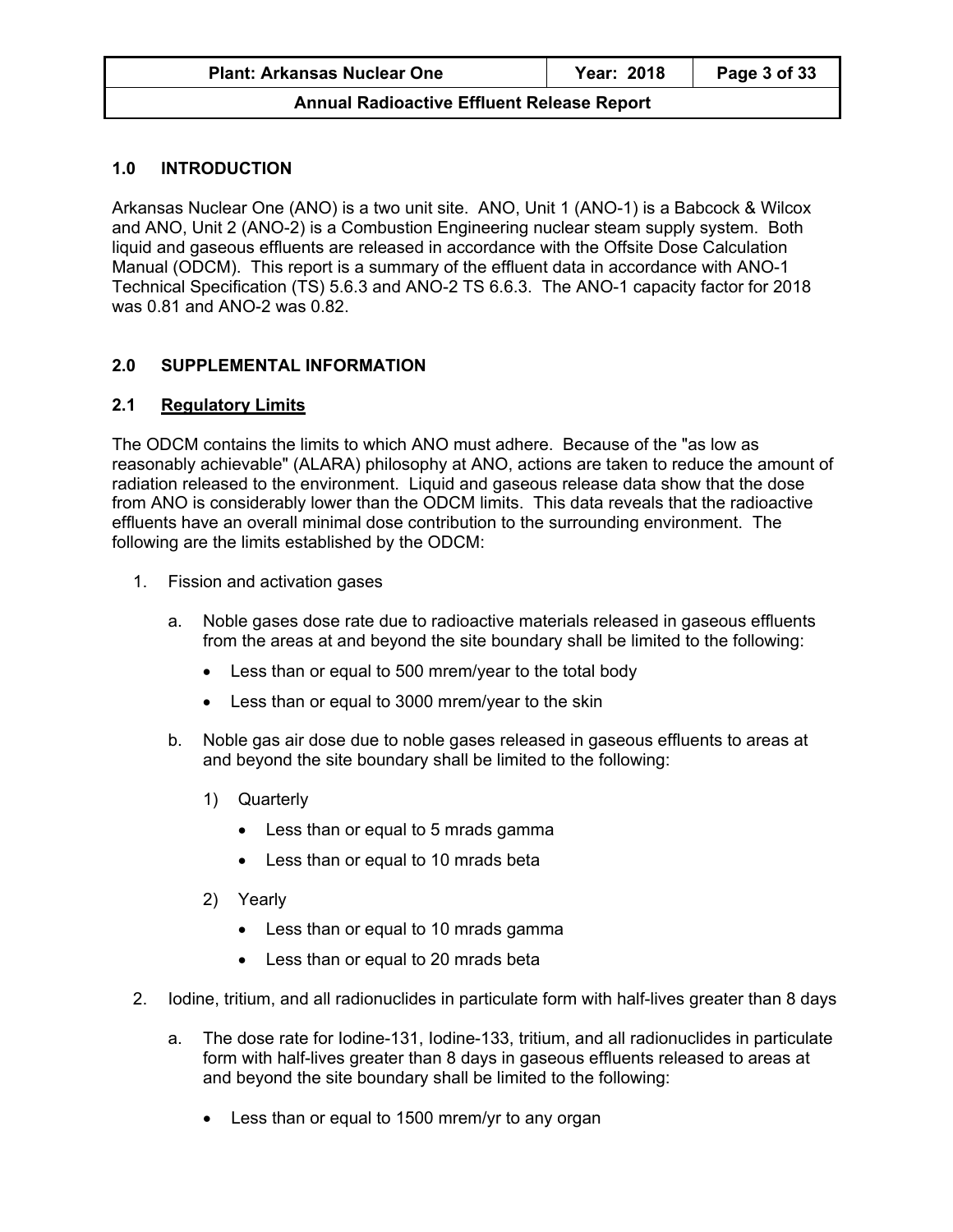- b. The dose to a MEMBER OF THE PUBLIC from Iodine-131, Iodine-133, tritium, and all radionuclides in particulate form with half-lives greater than 8 days in gaseous effluents released to areas at and beyond the site boundary shall be limited to the following:
	- 1) Quarterly
		- Less than or equal to 7.5 mrem to any organ
	- 2) Yearly
		- Less than or equal to 15 mrem to any organ
- 3. Liquid Effluents Dose
	- a. The dose or dose commitment to a MEMBER OF THE PUBLIC from radioactive materials in liquid effluents released to unrestricted areas shall be limited to the following:
		- 1) Quarterly
			- Less than or equal to 1.5 mrem total body
			- Less than or equal to 5 mrem critical organ
		- 2) Yearly
			- Less than or equal to 3 mrem total body
			- Less than or equal to 10 mrem critical organ
- 4. Total Dose (40CFR190)
	- a. The annual (calendar year) dose or dose commitment to any MEMBER OF THE PUBLIC due to releases of radioactivity and to radiation from uranium fuel cycle sources shall be limited to the following:
		- Less than or equal to 25 mrem, Total Body or any Organ except Thyroid.
		- Less than or equal to 75 mrem, Thyroid

#### **2.2 Maximum Permissible Concentrations**

1. Fission & Activation Gases, Iodines, and Particulates with Half Lives > Eight (8) Days

For gaseous effluents, maximum permissible concentrations are not directly used in release rate calculations since the applicable limits are expressed in terms of dose rate at the site boundary.

2. Liquid Effluents

The concentration of radioactive material released shall be limited to the concentration specified in 10 CFR 20, Appendix B, Table 2, Column 2, for radionuclides other than dissolved or entrained noble gases. For dissolved or entrained noble gases, the total concentration released shall be limited to 2.0E-4 µCi/ml.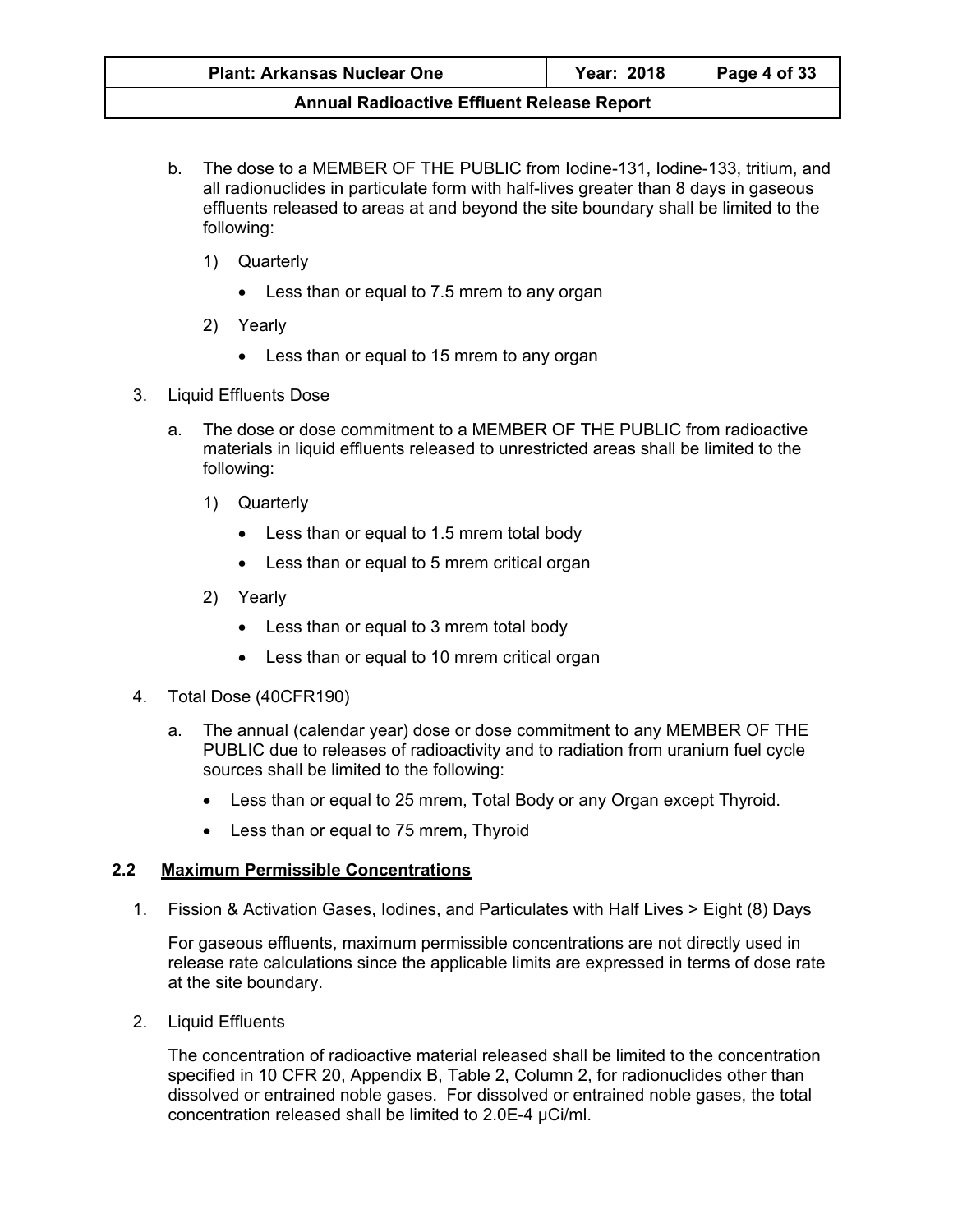#### **2.3 Measurements & Approximations of Total Radioactivity**

- 1. Gaseous Effluents
	- a. Fission & Activation Gases

Gas samples are collected weekly and are counted on a high purity germanium (HPGe) detector for principal gamma emitters. The containment vent, auxiliary building, piping penetration room, and spent fuel pool areas for ANO-1 and ANO-2 are sampled. Additionally the auxiliary building extension and low level radwaste storage are sampled. All effluent waste streams are sampled only when the ventilation path is active. ODCM release points are continuously monitored (grab samples are taken when a monitor is out of service) and the average release flow rates for each release point are used to calculate the total activity released during a given time period.

b. Iodines

Iodine is continuously collected on F&J TE2C cartridge filters via an isokinetic sampling assembly from each release point. Filters are exchanged once per week and then analyzed using a HPGe detector system. The flow rates for each release point are averaged over the duration of the sampling period and these results, along with specific isotopic concentrations, are then used to determine the total activity released during the time period in question.

c. Particulates (half-lives > 8 days)

Particulates are continuously collected on a filter paper via an isokinetic sampling assembly on each release point. Filters are exchanged once per week and then analyzed on an HPGe system. The flow rates for each release point are averaged over the duration of the sampling period and these results, along with specific isotopic concentrations, are then used to determine the total activity released during the time period in question.

d. Tritium

Tritium is collected by passing a known volume of the sample stream through a calcium chloride desiccant on a weekly basis from each release point. The collected samples are distilled and analyzed by liquid scintillation. The tritium released is calculated for each release point from the measured tritium concentration, the volume of the sample, the tritium collection efficiency, and the respective stack exhaust flow rates.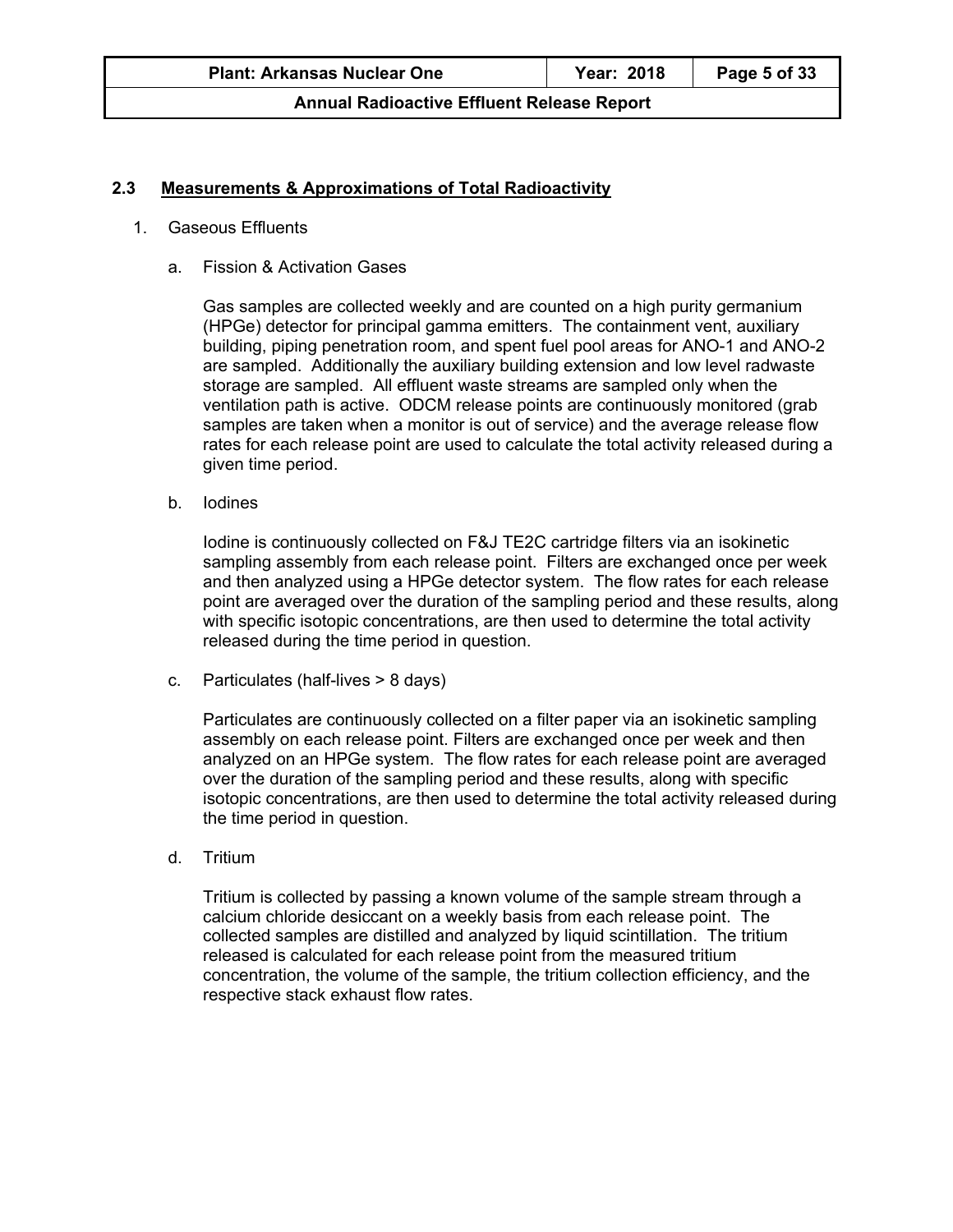- e. Carbon-14
	- 1) ANO-1

Carbon-14 release values were estimated using the methodology included in the EPRI Technical Report 1021106, using the 2018 normalized Carbon-14 production rate of 3.4 Ci/GWtyr, a gaseous release fraction of 98 percent, a Carbon-14 carbon dioxide fraction of 30 percent, a reactor power rating 2568 MWt, and equivalent full power operation of 296 days.

2) ANO-2

Carbon-14 release values were estimated using the methodology included in the EPRI Technical Report 1021106, using the 2018 normalized Carbon-14 production rate of 3.9 Ci/GWtyr, a gaseous release fraction of 98 percent, a Carbon-14 carbon dioxide fraction of 30 percent, a reactor power rating of 3026 MWt, and equivalent full power operation of 301 days.

- 2. Liquid Effluents
	- a. Batch Releases

Each tank of liquid radwaste is sampled and analyzed for principal gamma emitters prior to release. Each sample tank is recirculated for a sufficient amount of time prior to sampling ensuring that a representative sample is obtained. Samples are then analyzed on an HPGe detector system and liquid release permits are generated based upon the values obtained from the isotopic analysis and the most recent values for H3, gross alpha, Fe-55, Sr-89 and Sr-90. An aliquot based on release volume is saved and added to composite containers. The concentrations of composited isotopes and the volumes of the releases associated with these composites establish the proportional relationships that are then utilized for calculating the total activity released for these isotopes.

b. Continuous Releases

Samples are taken on ANO's two continuous liquid release streams (turbine building sumps) once per 24 hours. Samples are then analyzed on an HPGe detector system and liquid release permits are generated based upon the values obtained from the isotopic analysis and the most recent values for H-3, gross alpha, Fe-55, Sr-89 and Sr-90. An aliquot based on release volume is saved and added to composite containers. The concentrations of composited isotopes and the volumes of the releases associated with these composites establish the proportional relationships that are then utilized for calculating the total activity released for these isotopes.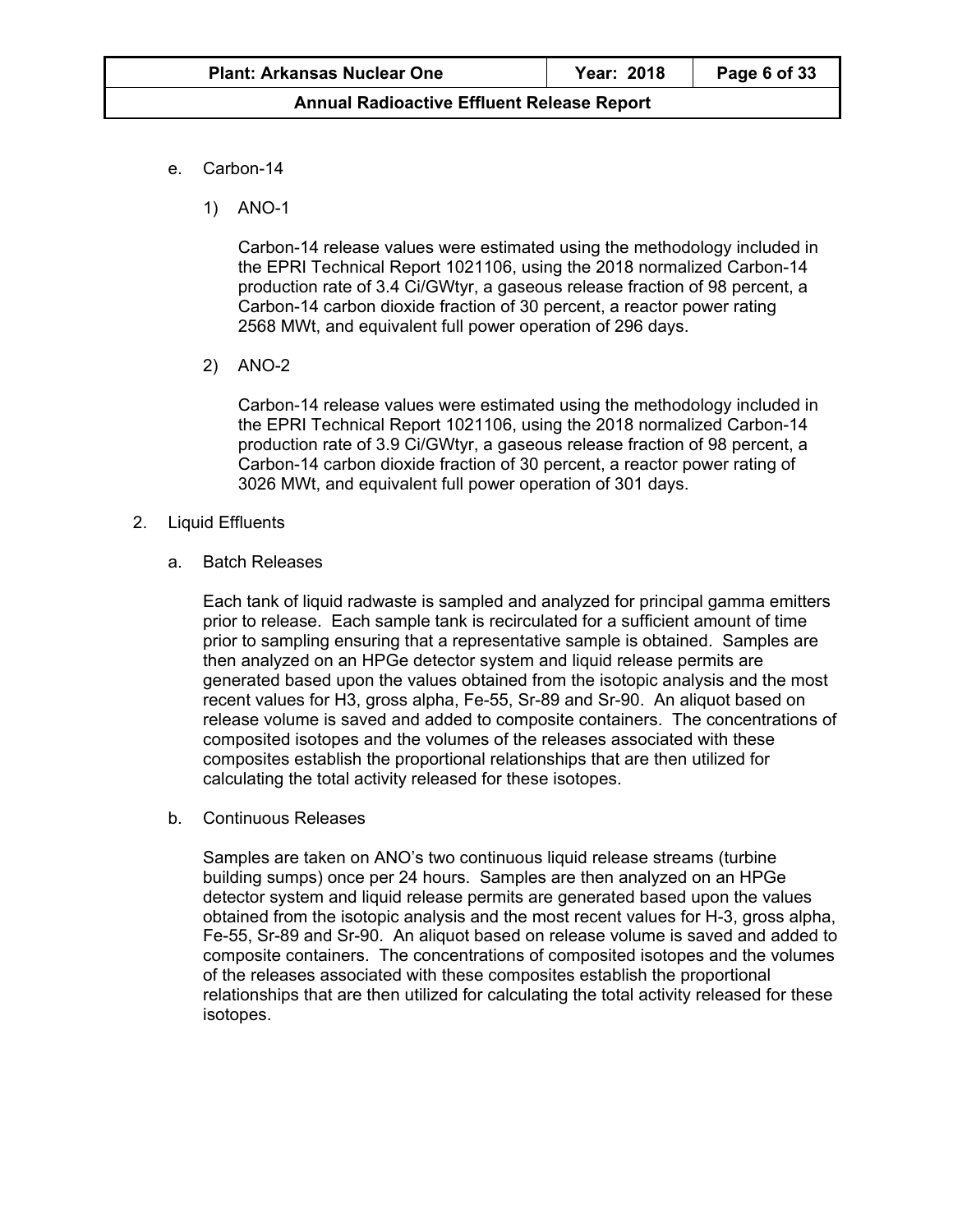- 3. Estimated Total Error Present
	- a. Estimates of measurement and analytical error for gaseous and liquid effluents are calculated as follows:

$$
E_T = \sqrt{[(E_1)^2 + (E_2)^2 + \dots + (E_n)^2]}
$$

Where:

 $E_T$  = total percent error

 $E_1 ... E_n$  = percent error due to calibration standards, Laboratory analysis, instruments, sample flow, etc.

## **2.4 Batch Releases**

1. Liquid

 $b.$ 

a. ANO-1

| 1)      | Number of batch releases:                | 98                   |
|---------|------------------------------------------|----------------------|
| 2)      | Total time period for a batch release:   | $2.33E+04$ minutes   |
| 3)      | Maximum time period for a batch release: | $1.82E + 03$ minutes |
| 4)      | Average time period for a batch release: | $2.37E+02$ minutes   |
| 5)      | Minimum time period for a batch release: | $1.70E+01$ minutes   |
| $ANO-2$ |                                          |                      |
| 1)      | Number of batch releases:                | 25                   |
| 2)      | Total time period for a batch release:   | $8.62E + 03$         |
| 3)      | Maximum time period for a batch release: | $6.15E+02$ minutes   |
| 4)      | Average time period for a batch release: | $3.45E+02$ minutes   |
| 5)      | Minimum time period for a batch release: | $1.75E+02$ minutes   |

- 2. Gaseous
	- a. ANO-1

| $\left( \begin{matrix} 1 \end{matrix} \right)$ | Number of batch releases:                   | 88                 |
|------------------------------------------------|---------------------------------------------|--------------------|
|                                                | 2) Total time period for a batch release:   | $6.35E+05$ minutes |
| 3)                                             | Maximum time period for a batch release:    | $4.26E+04$ minutes |
|                                                | 4) Average time period for a batch release: | $7.21E+03$ minutes |
| 5)                                             | Minimum time period for a batch release:    | $1.70E+01$ minutes |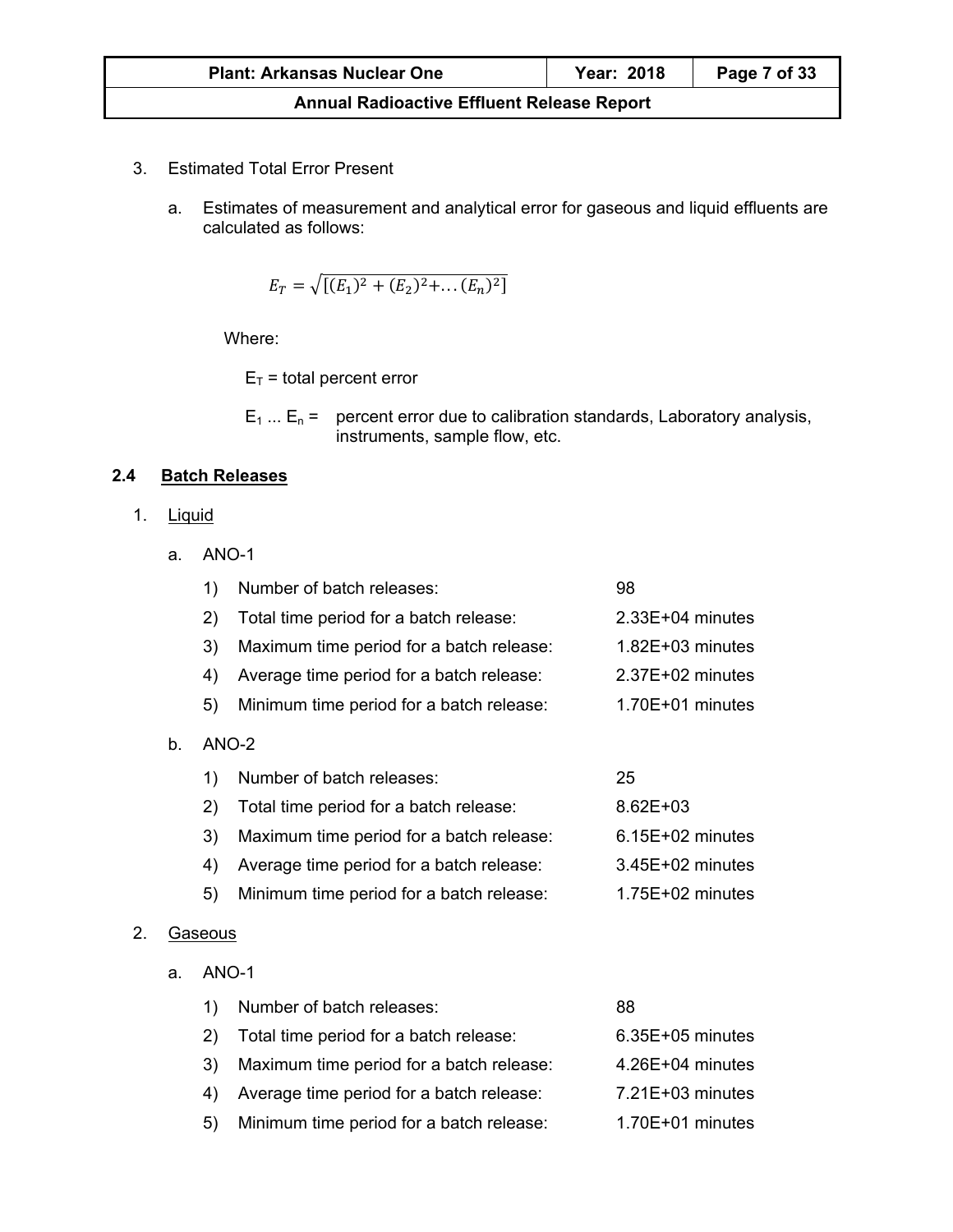#### b. ANO-2

|    | Number of batch releases:                | 126                |
|----|------------------------------------------|--------------------|
|    | Total time period for a batch release:   | 9.64E+05 minutes   |
| 3) | Maximum time period for a batch release: | $1.05E+04$ minutes |
|    | Average time period for a batch release: | 7.65E+03 minutes   |
| 5) | Minimum time period for a batch release: | $1.90E+01$ minutes |

## **2.5 Continuous Releases**

1. Liquid

 $b.$ 

a. ANO-1

|       | Number of continuous releases:                | 11                   |
|-------|-----------------------------------------------|----------------------|
| 2)    | Total time period for a continuous release:   | $8.89E + 04$ minutes |
| 3)    | Maximum time period for a continuous release: | $1.02E + 04$ minutes |
| 4)    | Average time period for a continuous release: | $8.08E + 03$ minutes |
| 5)    | Minimum time period for a continuous release: | $1.39E+03$ minutes   |
| ANO-2 |                                               |                      |

|    | Number of continuous releases:                | 30                 |
|----|-----------------------------------------------|--------------------|
|    | Total time period for a continuous release:   | 2.79E+05 minutes   |
|    | Maximum time period for a continuous release: | $1.03E+04$ minutes |
|    | Average time period for a continuous release: | 9.31E+03 minutes   |
| 5) | Minimum time period for a continuous release: | 3.16E+03 minutes   |

#### 2. Gaseous

a. ANO-1

There were no continuous releases.

b. ANO-2

There were no continuous releases.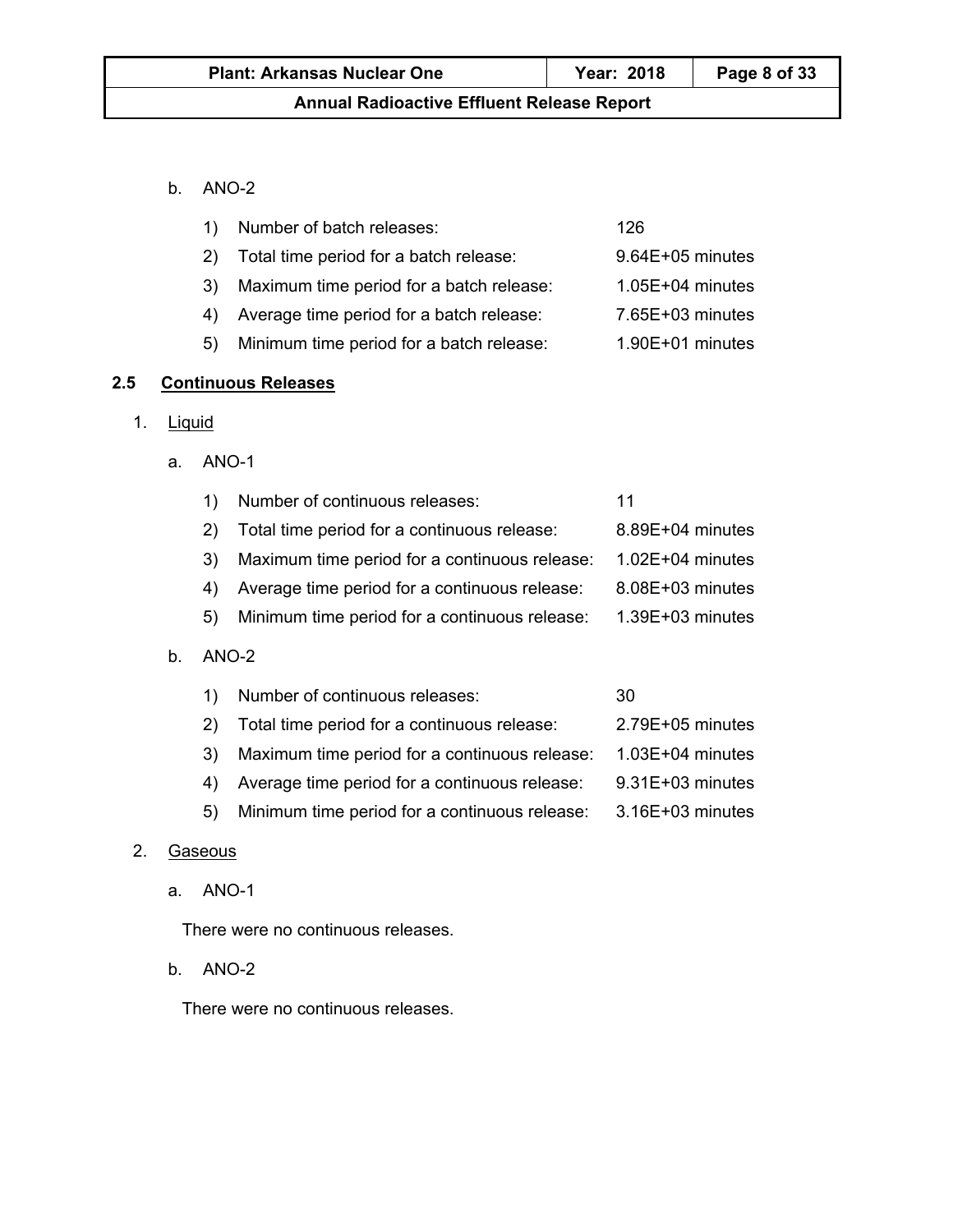#### **2.6 Abnormal Releases**

- 1. ANO-1
	- a. Liquid
		- 1) Number of releases: 0
	- b. Gaseous
		- 1) Number of releases: 0
- 2. ANO-2
	- a. Liquid
		- 1) Number of releases: 0
	- b. Gaseous
		- 1) Number of releases: 0

#### **2.7 Non-routine, Planned Discharges**

- 1. ANO-1 Non-routine Discharges
	- a. There were two discharge points that are considered non-routine because they are not a significant release point for the site (< 1 percent total dose) for ANO-1. Those discharge points for 2018 are the Intermediate Cooling Water (ICW) surge tank vent and the equipment hatch for the containment building during outage.
		- The ICW surge tank vent is routinely monitored for effluents because the system is a radioactively contaminated system that cools reactor related components and is vented to an uncontrolled area. The release is documented in a release permit.
		- The equipment hatch is opened during outages to move large equipment in and out of the containment building. During the period in which the hatch is opened it is routinely monitored for radioactivity and in the event air were to exit the equipment hatch a release permit is generated to capture the dose released.

#### 2. ANO-2 Non-routine Discharges

a. There was one discharge point that is considered non routine because it is not a significant release point for the site (< 1 percent total dose) for ANO-2. The discharge point is the steam release off the emergency feedwater pump 2P-7A.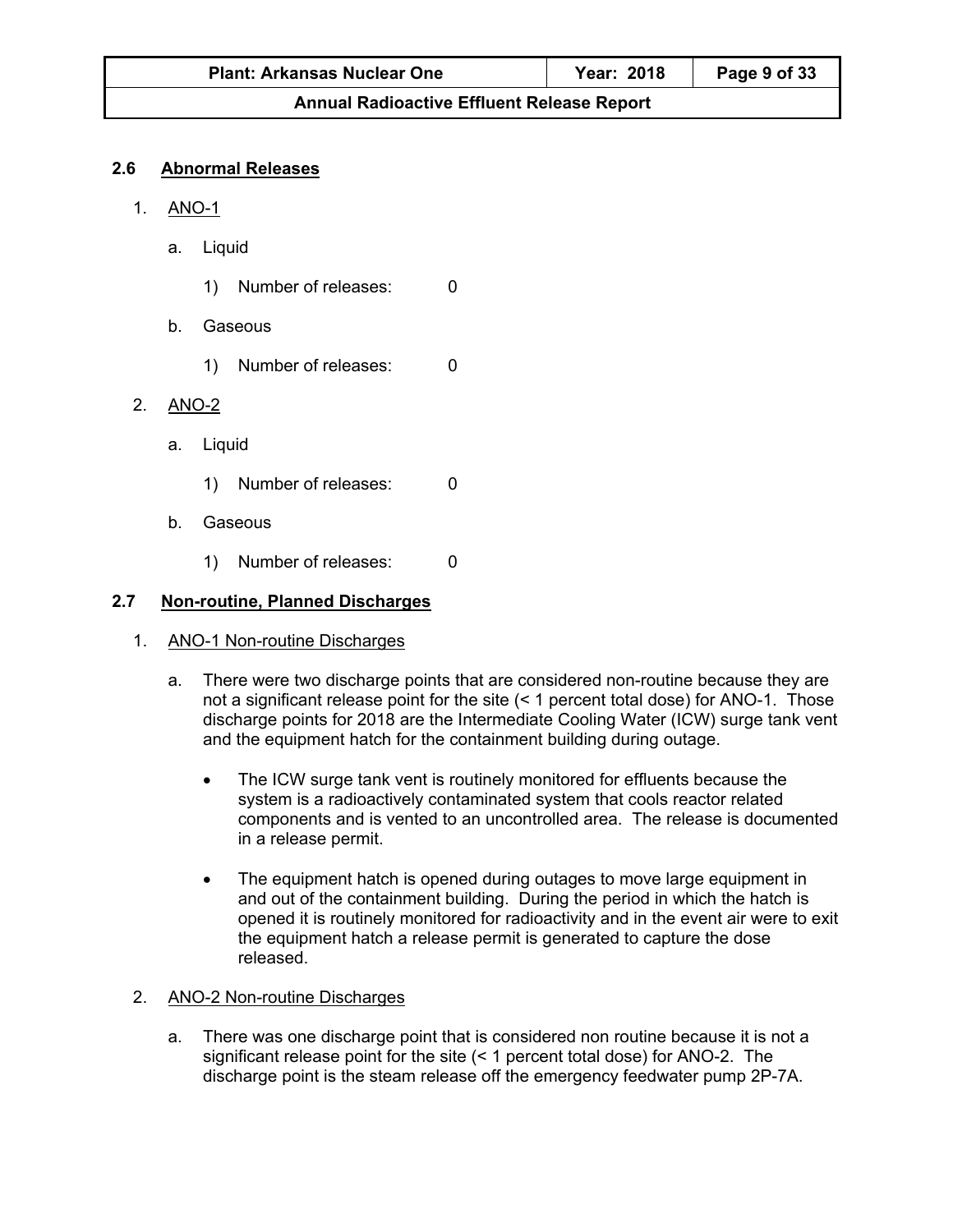Later in the operating cycle for ANO-2 tritium concentrations are greater than the minimum detectable activity (MDA) in the secondary water. This is due to the U-tube designed steam generators where the tritium from the reactor coolant migrates across the tubes. When 2P-7A is run for surveillances there is a steam release with tritiated water to the atmosphere. A release permit is generated to capture the dose released.

#### **2.8 Radioactive Waste Treatment System Changes**

1. There were no changes to the radioactive waste treatment systems for either liquid or gases.

#### **2.9 Land Use Census Changes**

1. There were no changes to receptor locations or routes of exposure as a result of the 2017 land use census. ANO performs land use census once per every two years.

#### **2.10 Effluent Monitor Instrument Inoperability**

- 1. There were a total of 10 ventilation stack radiation monitors that were out-of-service greater than 30 days (ODCM L2.2.1 Action 'G') for ANO. The out-of-service time was intentional in order to replace the older radiation monitors with new ones. The replacement was needed due to parts obsolescence and age of previous equipment. During the out-of-service time there was alternate sampling setup to ensure effluents released from the site were quantified and the appropriate dose calculated. These new monitors will ensure better plant monitoring and increase in-service time overall.
- 2. Below is a table that shows the radiation monitor equipment identification (ID), the common name, the time of inoperability, and the document the change was conducted under.

| Table 1<br><b>Effluent Monitor Instrument Inoperability</b> |                                                                                                |         |         |                                |
|-------------------------------------------------------------|------------------------------------------------------------------------------------------------|---------|---------|--------------------------------|
| <b>Component</b><br>ID                                      | <b>End Date</b><br><b>Start Date</b><br><b>Component Noun Name</b><br>Inoperable<br>Inoperable |         |         | <b>Engineering</b><br>Change # |
| RX-9820                                                     | Reactor Building Purge and<br><b>Ventilation SPING</b>                                         | 12/9/17 | 3/22/18 | 76289                          |
| RX-9825                                                     | <b>Auxiliary Building Ventilation</b><br><b>SPING</b>                                          |         | 8/2/18  | 71779                          |
| RX-9830                                                     | Spent Fuel Pool Area<br><b>Ventilation SPING</b>                                               | 12/9/17 | 8/2/18  | 71779                          |
| RX-9835                                                     | <b>Emergency Penetration</b><br><b>Room Ventilation SPING</b>                                  |         | 8/2/18  | 71779                          |
| 2RX-9820                                                    | <b>Containment Building Purge</b><br>and Ventilation SPING                                     |         | 9/21/18 | 78454                          |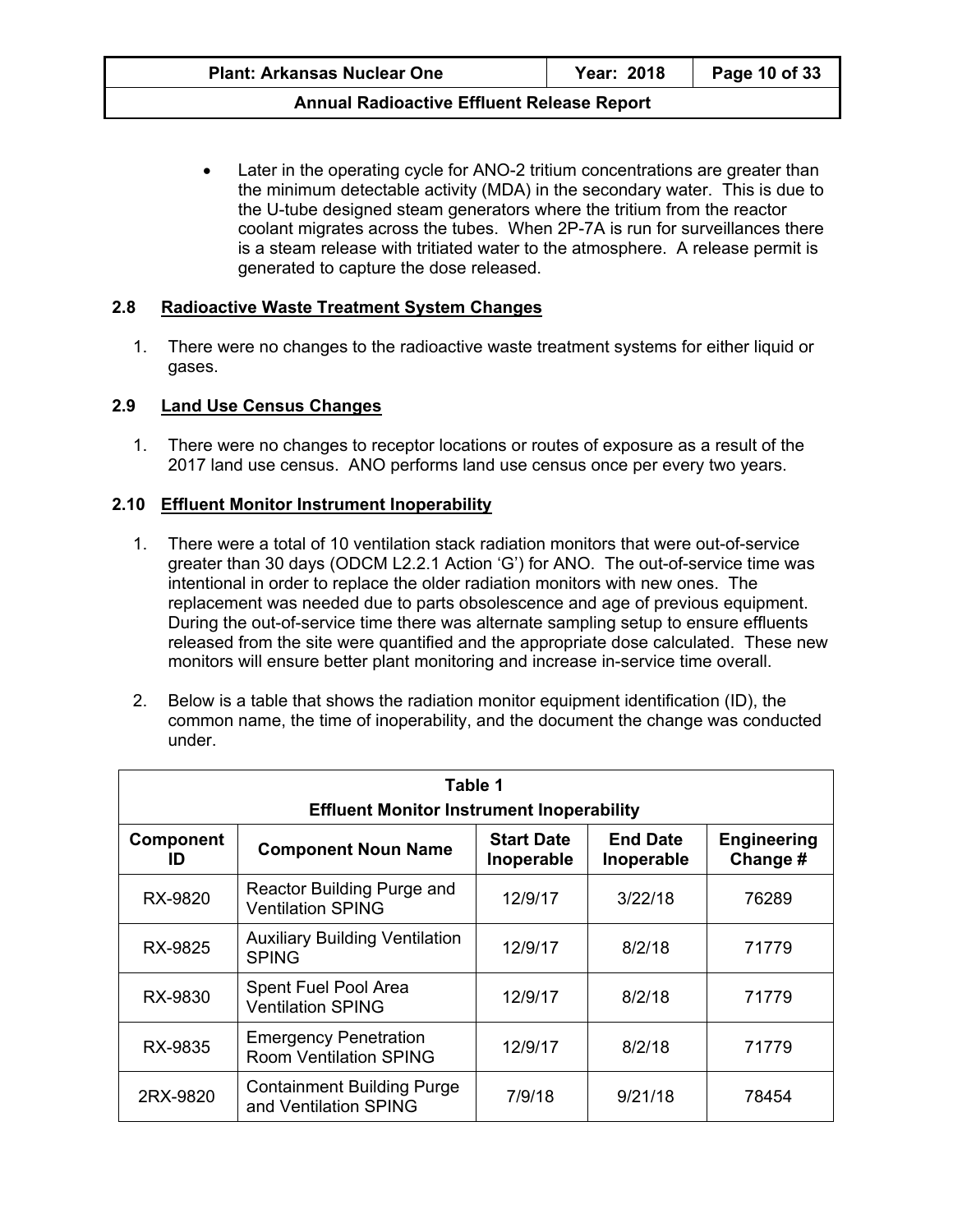| Table 1<br><b>Effluent Monitor Instrument Inoperability</b>                 |                                                               |                                 |                               |                                |  |
|-----------------------------------------------------------------------------|---------------------------------------------------------------|---------------------------------|-------------------------------|--------------------------------|--|
| Component<br>ID                                                             | <b>Component Noun Name</b>                                    | <b>Start Date</b><br>Inoperable | <b>End Date</b><br>Inoperable | <b>Engineering</b><br>Change # |  |
| 2RX-9825                                                                    | <b>Auxiliary Building Ventilation</b><br><b>SPING</b>         | 7/9/18                          | 11/20/18                      | 74229                          |  |
| 2RX-9830                                                                    | Spent Fuel Pool Area<br><b>Ventilation SPING</b>              | 7/9/18                          | 11/20/18                      | 74229                          |  |
| 2RX-9835                                                                    | <b>Emergency Penetration</b><br><b>Room Ventilation SPING</b> |                                 | 11/20/18                      | 74229                          |  |
| <b>Auxiliary Building Extension</b><br>2RX-9845<br><b>Ventilation SPING</b> |                                                               | 7/9/18                          | 11/20/18                      | 74229                          |  |
| 2RX-9850                                                                    | Radwaste Storage Building<br><b>Ventilation SPING</b>         | 8/20/18                         | 11/20/18                      | 74229                          |  |

[SPING – Super Particulate Iodine and Noble Gas]

#### **2.11 Offsite Dose Calculation Manual Changes**

- 1. The ODCM was revised once in 2018 to include changes related to upgrade of ANO's ventilation stack radiation monitors. ANO's 10 ventilation stack monitors were replaced due to obsolescence of parts. Revision 28 of the ODCM was completed on 12/19/2018.
- 2. The attachment to this enclosure, "Offsite Dose Calculation Manual," is the most recent copy of the ODCM.

#### **2.12 Process Control Program (PCP) Changes**

1. There were no changes to Entergy's Process Control Program procedure EN-RW-105 in 2018.

#### **2.13 Non-REMP Groundwater Monitoring Results (NEI 07-07)**

- 1. ANO has a total of 16 Non-REMP wells as part of the NEI 07-07 Ground Water Protection Program. There are 11 wells that are sampled on an annual basis and 5 that are performed quarterly. The 5 wells that are performed quarterly have a higher potential to become contaminated due to their proximity to the plant.
- 2. There were a total of 31 samples taken in 2018 for predominant gamma emitters (Mn-54, Co-58, Fe-59, Co-60, Zn-65, Nb-95, Zr-95, I-131, Cs-134, Cs-137, Ba-140 and La-140) with no samples indicating results greater than the minimum detectable concentration.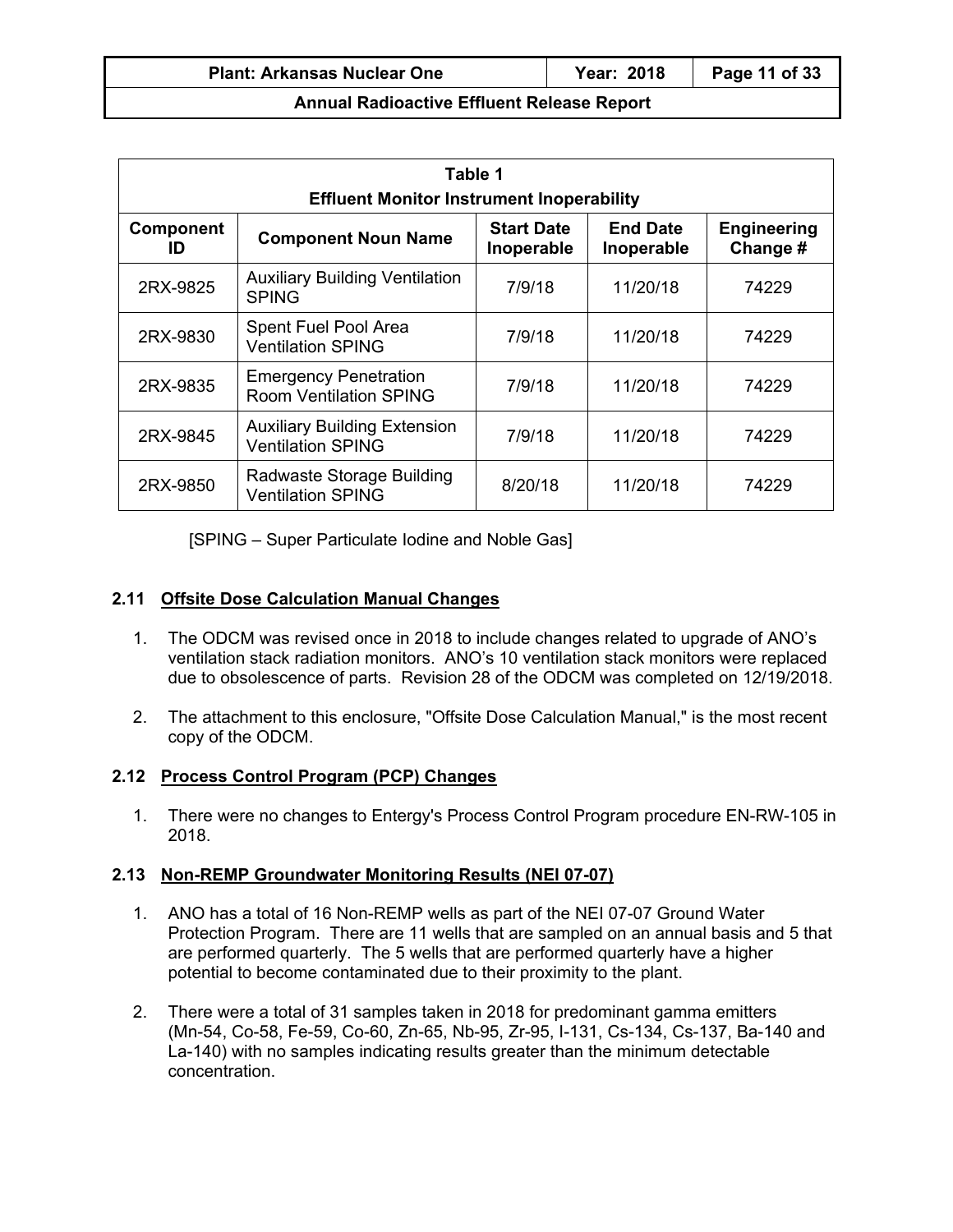| <b>Plant: Arkansas Nuclear One</b> | Year: 2018 | Page 12 of 33 |
|------------------------------------|------------|---------------|
|------------------------------------|------------|---------------|

3. There were a total of 31 samples taken in 2018 for tritium (H-3) with 3 samples indicating a positive result from Monitoring Well 17. Due to the well location in proximity to the ANO-1 containment building, the positive results were most likely tritium recapture from rain water. The sample results were below any reporting criteria or exceedance of any federal limit.

| Table 2<br><b>Positive Well Results</b> |                    |                 |               |       |            |              |
|-----------------------------------------|--------------------|-----------------|---------------|-------|------------|--------------|
| Well                                    | <b>Sample Date</b> | <b>Analysis</b> | <b>Result</b> | Error | <b>MDC</b> | <b>Units</b> |
| <b>MW-17</b>                            | 3/15/2018 9:06     | $H-3$           | 498           | 279   | 360        | pCi/L        |
| <b>MW-17</b>                            | 6/13/2018 13:17    | $H-3$           | 659           | 222   | 288        | pCi/L        |
| <b>MW-17</b>                            | 12/11/2018 8:32    | $H-3$           | 589           | 226   | 301        | pCi/L        |

[MDC – Minimum Detectable Concentration]

4. There was one spill that required entry into ANO's 10 CFR 50.75(g) document for future decommissioning. The spill occurred during the ANO-2 refueling outage. Approximately one liter of water leaked from the corner of the temporary reactor vessel head box when it was transferred up into the equipment hatch area on a flatbed trailer. Low level Co-60 (1.5E-6 µCi/g) contamination was identified on the sample immediately below the leak. The spill area was remediated to remove the ground contamination and a survey was completed to verify no contamination was present. (reference ANO Condition Report (CR)-ANO-2-2018-3171).

## **2.14 LLD Levels**

In accordance with ODCM, Appendix 1, lower limits of detection (LLDs) higher than required shall be documented in the Annual Radioactive Effluent Release Report (ARERR):

- 1. On 7/14/18, chemistry was unable to count for gamma isotopic SPING gas samples in the required 90 minutes (pre-determined time requirement) as described per ODCM L.2.2.1, Action C. Compensatory sampling was occurring at the time due to the SPING replacement project as mentioned in Section 2.10 above. The applicable samples were collected in the required 12-hour frequency; however, counting was not performed due to a gamma spec counting system (Apex-Gamma) server issue as a result of a loss of power to the Central Support Building (CSB) where the server is located. Chemistry counted the collected samples as soon as gamma spec counting system was returned. Additionally the next 12-hour samples taken were less than minimum detectable which was expected (reference CR-ANO-C-2018-2761).
- 2. Samples that did not meet the required LLDs:
	- 18-07344 (2FHA Gas)
	- 18-07343 (2RWA Gas)
	- 18-07346 (RWA Gas)
	- 18-07345 (ABE Gas)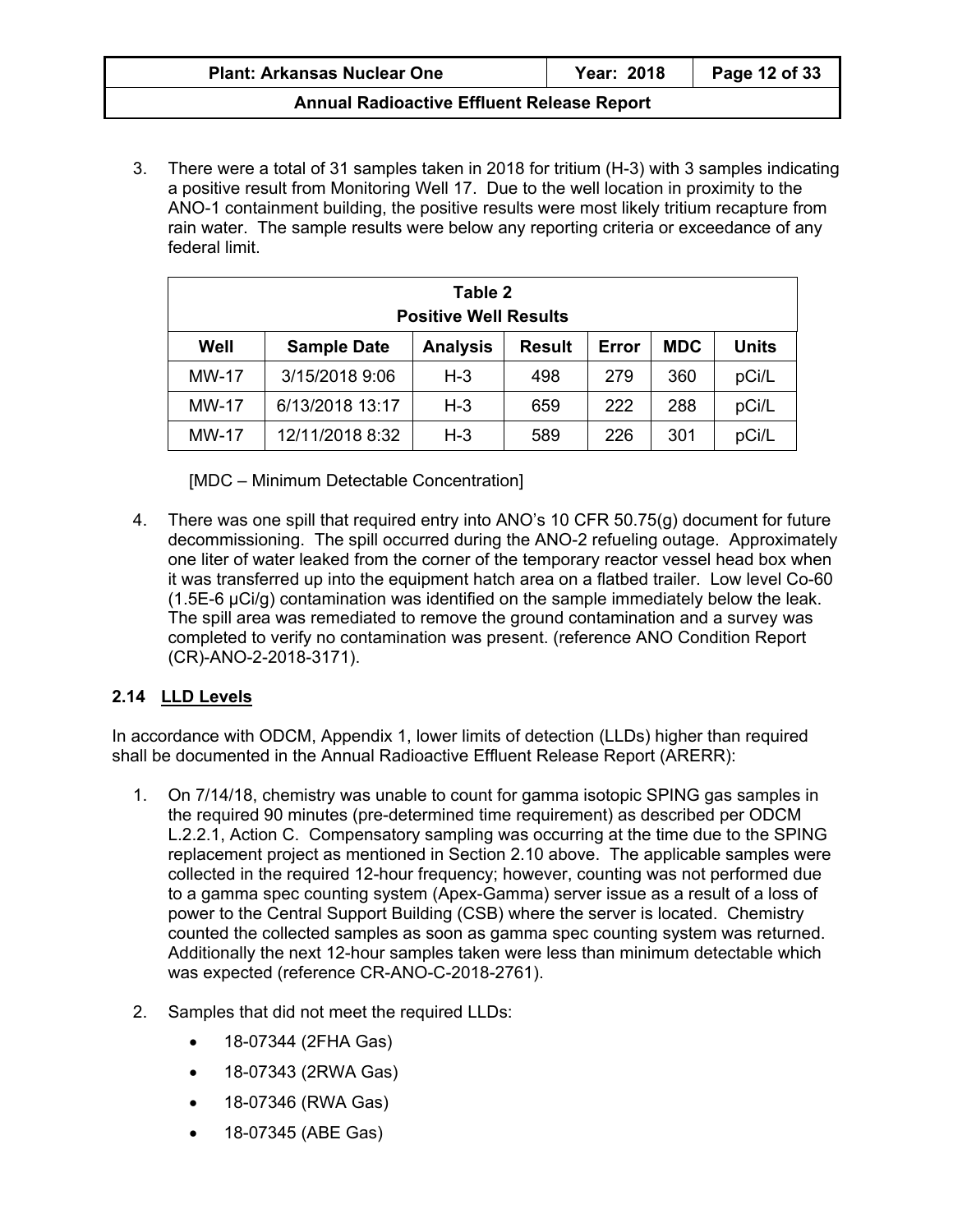#### **2.15 Errata/Corrections to Previous ARERRs**

- 1. The 2017 ARERR (ANO to the NRC, "Annual Radioactive Effluent Release Report for 2017," dated 4/26/2018 (ML18117A496) Table 9, "Carbon 14 Summary" (Page 9 of 81), has an incorrect value for the ANO-1 4th Quarter Carbon-14, Release Curies. The value on the report was 2.20E-01 where the actual value is 2.20E+00.
- 2. The 2017 ARERR Regulatory Guide 1.21, Table 1A (Page 27 of 81), for gaseous releases has an incorrect value for the ANO-1 Carbon 14 value for the 4th Quarter, Total Release (Curies). The value on the report is 2.20E+01 where the actual value is 2.20E+00.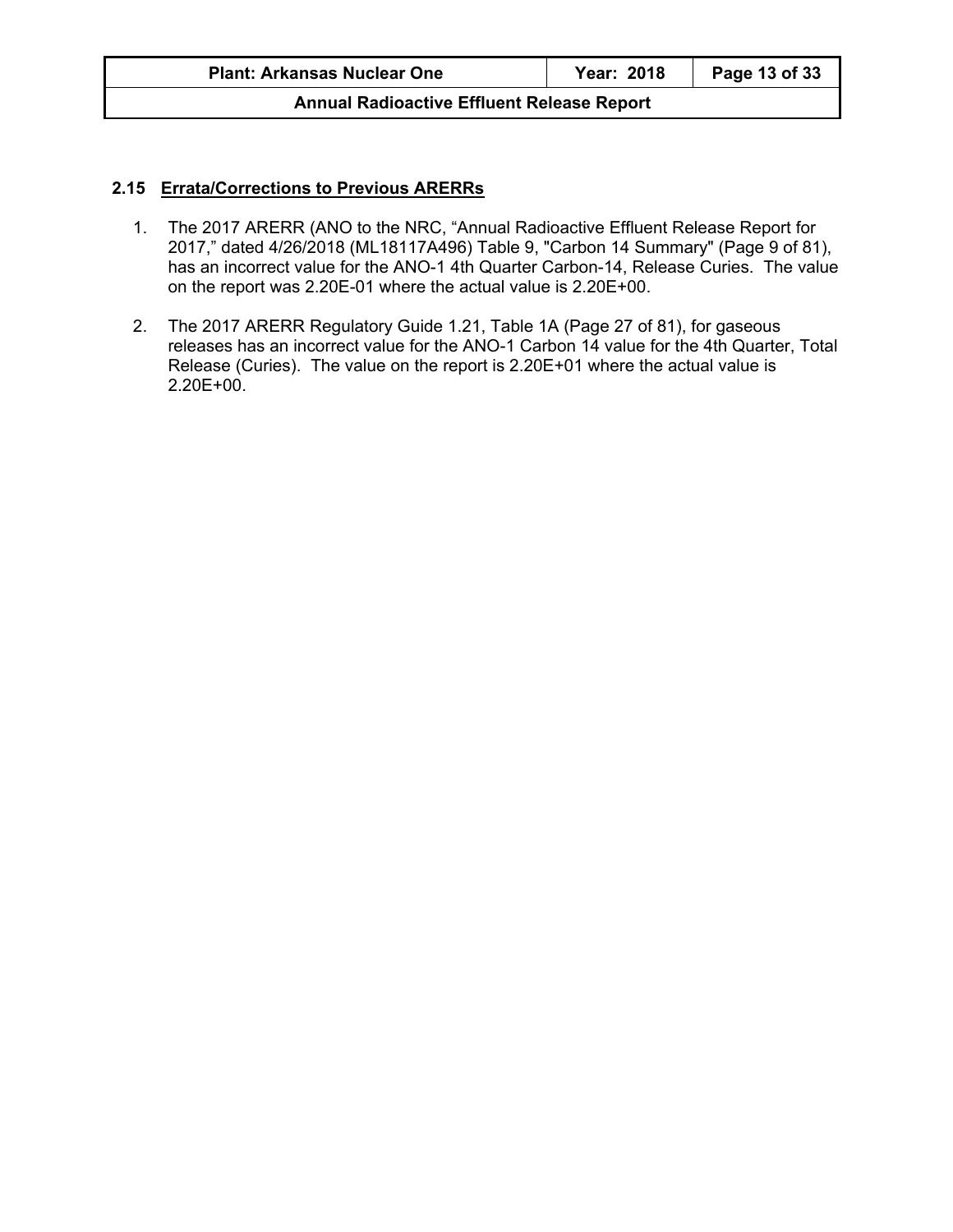| <b>Plant: Arkansas Nuclear One</b> |  |
|------------------------------------|--|
|------------------------------------|--|

## **3.0 GASEOUS EFFLUENTS**

## **3.1 Gas Effluent and Waste Disposal Report**

#### 1. ANO-1 Data

Ē

|    | Table 3<br><b>Gaseous Effluents-Summation of All Releases (ANO-1)</b>                                                      |         |             |         |           |             |    |  |  |
|----|----------------------------------------------------------------------------------------------------------------------------|---------|-------------|---------|-----------|-------------|----|--|--|
| Α. | Est. Total<br>Unit<br><b>Fission &amp; Activation Gases</b><br>Quarter 2<br>Quarter 3<br>Quarter 4<br>Quarter 1<br>Error % |         |             |         |           |             |    |  |  |
|    | <b>Total Release</b>                                                                                                       | Ci      | $1.18F + 1$ | 1.09E-1 | $2.15E-3$ | $0.00E + 0$ | 24 |  |  |
|    | Average release rate for the period                                                                                        | µCi/sec | $1.51E + 0$ | 1.38E-2 | 2.70E-4   | $0.00E + 0$ |    |  |  |

| В. | lodine                              |         |             |         |             |             |    |
|----|-------------------------------------|---------|-------------|---------|-------------|-------------|----|
|    | Total lodine - 131                  |         | $0.00E + 0$ | 1.69E-6 | 0.00E+0     | $0.00E + 0$ | 20 |
|    | Average release rate for the period | uCi/sec | $0.00E + 0$ | 2.15E-7 | $0.00E + 0$ | $0.00E + 0$ |    |

 $\overline{\mathbf{1}}$ 

| Particulates                          |         |             |             |             |             |    |
|---------------------------------------|---------|-------------|-------------|-------------|-------------|----|
| Particulates with half-lives > 8 days | Ci      | $0.00E + 0$ | $0.00E + 0$ | $0.00E + 0$ | $0.00E + 0$ | 22 |
| Average release rate for the period   | uCi/sec | $0.00E + 0$ | $0.00E + 0$ | $0.00E + 0$ | $0.00E + 0$ |    |

| D. | ⊺ritium                             |         |         |           |           |             |  |
|----|-------------------------------------|---------|---------|-----------|-----------|-------------|--|
|    | <b>Total Release</b>                |         | 4.35E+0 | 2.48E+0 L | 4.78E+0   | $8.05E + 0$ |  |
| 2. | Average release rate for the period | uCi/sec | 5.59E-1 | $3.15E-1$ | $6.01E-1$ | $1.01E + 0$ |  |

| Gross Alpha                         |         |             |             |             |             |    |
|-------------------------------------|---------|-------------|-------------|-------------|-------------|----|
| <b>Total Release</b>                | Ci      | $0.00E + 0$ | $0.00E + 0$ | $0.00E + 0$ | $0.00E + 0$ | 31 |
| Average release rate for the period | uCi/sec | $0.00E + 0$ | $0.00E + 0$ | $0.00E + 0$ | $0.00E + 0$ |    |

| IF. Carbon-14                          |         |             |                 |                         |         |
|----------------------------------------|---------|-------------|-----------------|-------------------------|---------|
| <b>Total Release</b>                   |         | $1.95E + 0$ |                 | 7.50E-1 2.16E+0 2.09E+0 |         |
| 2. Average release rate for the period | uCi/sec | 2.55E-7     | 9.74E-8 2.77E-7 |                         | 2.68E-7 |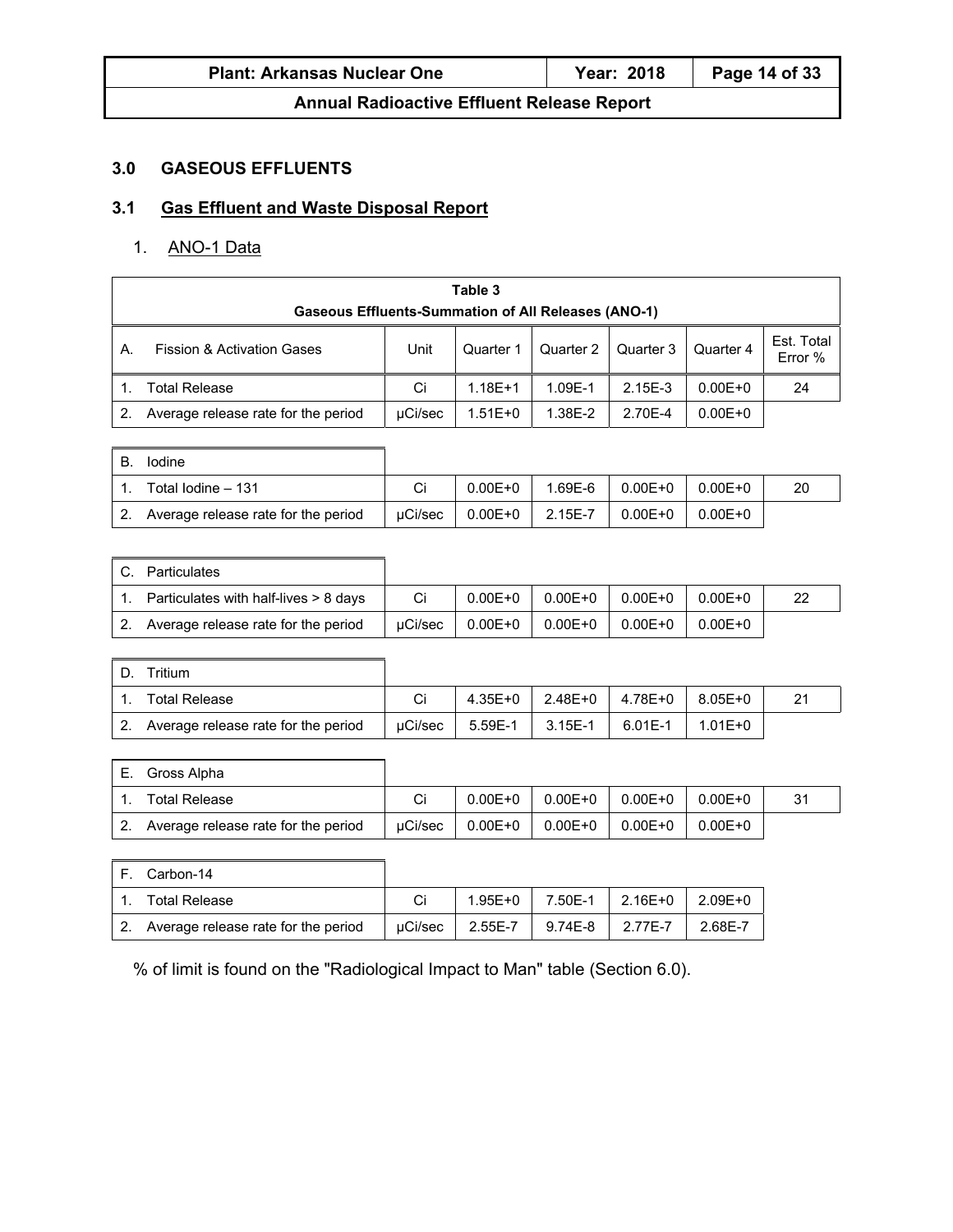|                                                                                                                                                       | Table 4<br>Gaseous Effluents - Ground Level Release - Batch Mode (ANO-1) |             |             |             |             |             |  |  |
|-------------------------------------------------------------------------------------------------------------------------------------------------------|--------------------------------------------------------------------------|-------------|-------------|-------------|-------------|-------------|--|--|
| <b>Radionuclide</b><br><b>Unit</b><br><b>Quarter 2</b><br><b>Quarter 1</b><br><b>Quarter 3</b><br><b>Quarter 4</b><br><b>Total</b><br><b>Released</b> |                                                                          |             |             |             |             |             |  |  |
| <b>Fission Gases</b>                                                                                                                                  |                                                                          |             |             |             |             |             |  |  |
| $Kr-85$                                                                                                                                               | Ci                                                                       | $6.04E + 0$ | 9.93E-2     | 2.15E-3     | $0.00E + 0$ | $6.14E + 0$ |  |  |
| $Xe-133$                                                                                                                                              | Ci                                                                       | $5.68E + 0$ | 9.25E-3     | $0.00E + 0$ | $0.00E + 0$ | $5.69E + 0$ |  |  |
| Xe-135                                                                                                                                                | Ci                                                                       | 4.95E-2     | $0.00E + 0$ | $0.00E + 0$ | $0.00E + 0$ | 4.95E-2     |  |  |
| <b>Total for Period</b>                                                                                                                               | Ci                                                                       | $1.18E + 1$ | 1.09E-1     | 2.15E-3     | $0.00E + 0$ | $1.19E + 1$ |  |  |
| lodines                                                                                                                                               |                                                                          |             |             |             |             |             |  |  |
| $l-131$                                                                                                                                               | Ci                                                                       | $0.00E + 0$ | 1.69E-6     | $0.00E + 0$ | $0.00E + 0$ | 1.69E-6     |  |  |
| <b>Total for Period</b>                                                                                                                               | Ci                                                                       | $0.00E + 0$ | 1.69E-6     | $0.00E + 0$ | $0.00E + 0$ | 1.69E-6     |  |  |
| <b>Particulates</b>                                                                                                                                   |                                                                          |             |             |             |             |             |  |  |
| <b>Total for Period</b>                                                                                                                               | Ci                                                                       | $0.00E + 0$ | $0.00E + 0$ | $0.00E + 0$ | $0.00E + 0$ | $0.00E + 0$ |  |  |
| <b>Tritium</b>                                                                                                                                        |                                                                          |             |             |             |             |             |  |  |
| H-3                                                                                                                                                   | Ci                                                                       | $4.35E + 0$ | $2.48E + 0$ | 4.78E+0     | $8.05E + 0$ | $1.97E + 1$ |  |  |
| <b>Gross Alpha</b>                                                                                                                                    |                                                                          |             |             |             |             |             |  |  |
| Alpha                                                                                                                                                 | Ci                                                                       | $0.00E + 0$ | $0.00E + 0$ | $0.00E + 0$ | $0.00E + 0$ | $0.00E + 0$ |  |  |
| Carbon-14                                                                                                                                             |                                                                          |             |             |             |             |             |  |  |
| $C-14$                                                                                                                                                | Ci                                                                       | $1.95E + 0$ | 7.50E-1     | $2.16E + 0$ | $2.09E + 0$ | $6.94E + 0$ |  |  |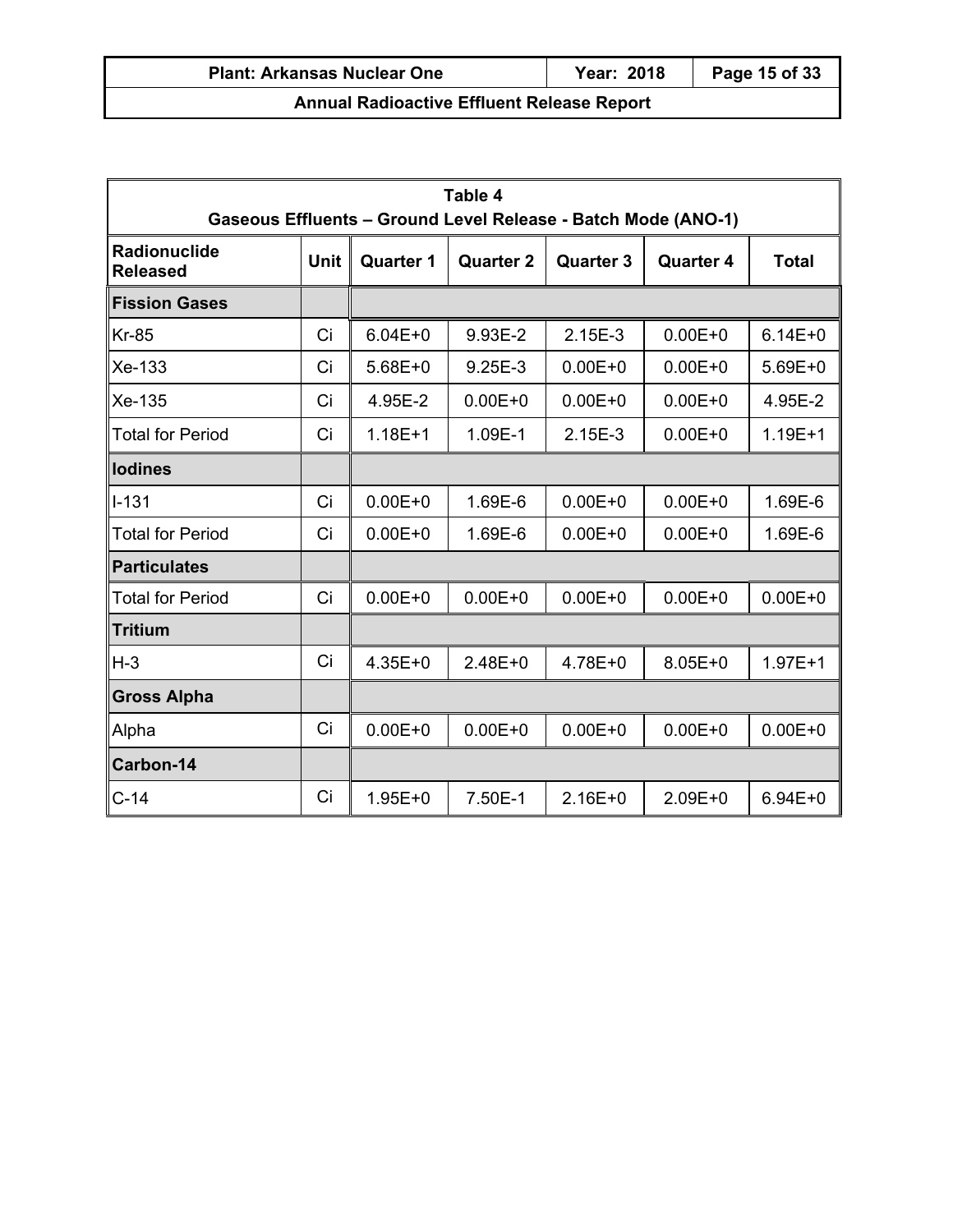#### 2. ANO-2 Data

|             | Table 5                                                    |         |             |             |             |             |                       |  |  |
|-------------|------------------------------------------------------------|---------|-------------|-------------|-------------|-------------|-----------------------|--|--|
|             | <b>Gaseous Effluents-Summation of All Releases (ANO-2)</b> |         |             |             |             |             |                       |  |  |
| А.          | <b>Fission &amp; Activation Gases</b>                      | Unit    | Quarter 1   | Quarter 2   | Quarter 3   | Quarter 4   | Est. Total<br>Error % |  |  |
| 1.          | <b>Total Release</b>                                       | Ci      | $0.00E + 0$ | $0.00E + 0$ | $0.00E + 0$ | $1.50E + 1$ | 24                    |  |  |
| 2.          | Average release rate for the period                        | µCi/sec | $0.00E + 0$ | $0.00E + 0$ | $0.00E + 0$ | $1.89E + 0$ |                       |  |  |
|             |                                                            |         |             |             |             |             |                       |  |  |
| В.          | Iodine                                                     |         |             |             |             |             |                       |  |  |
| 1.          | Total Iodine - 131                                         | Ci      | $0.00E + 0$ | 6.97E-7     | $0.00E + 0$ | $0.00E + 0$ | 20                    |  |  |
| 2.          | Average release rate for the period                        | µCi/sec | $0.00E + 0$ | 8.86E-8     | $0.00E + 0$ | $0.00E + 0$ |                       |  |  |
|             |                                                            |         |             |             |             |             |                       |  |  |
| $C_{\cdot}$ | Particulates                                               |         |             |             |             |             |                       |  |  |
| 1.          | Particulates with half-lives > 8 days                      | Ci      | $0.00E + 0$ | $0.00E + 0$ | $0.00E + 0$ | $0.00E + 0$ | 22                    |  |  |
| 2.          | Average release rate for the period                        | µCi/sec | $0.00E + 0$ | $0.00E + 0$ | $0.00E + 0$ | $0.00E + 0$ |                       |  |  |
|             |                                                            |         |             |             |             |             |                       |  |  |
| D.          | Tritium                                                    |         |             |             |             |             |                       |  |  |
| 1.          | <b>Total Release</b>                                       | Ci      | $4.99E + 0$ | $6.42E + 0$ | $1.34E + 1$ | $1.06E + 1$ | 21                    |  |  |
| 2.          | Average release rate for the period                        | µCi/sec | $6.42E-1$   | 8.17E-1     | $1.69E + 0$ | $1.34E + 0$ |                       |  |  |
|             |                                                            |         |             |             |             |             |                       |  |  |
| Е.          | Gross Alpha                                                |         |             |             |             |             |                       |  |  |
| 1.          | <b>Total Release</b>                                       | Ci      | $0.00E + 0$ | $0.00E + 0$ | $0.00E + 0$ | $0.00E + 0$ | 31                    |  |  |
| 2.          | Average release rate for the period                        | µCi/sec | $0.00E + 0$ | $0.00E + 0$ | $0.00E + 0$ | $0.00E + 0$ |                       |  |  |
|             |                                                            |         |             |             |             |             |                       |  |  |

| IF. | Carbon-14                              |         |         |                         |             |
|-----|----------------------------------------|---------|---------|-------------------------|-------------|
|     | <b>Total Release</b>                   |         |         | 2.85E+0 2.88E+0 2.47E+0 | $1.33E+0$   |
|     | 2. Average release rate for the period | uCi/sec | 3.74E-7 | 3.74E-7 3.17E-7         | $1.71E - 7$ |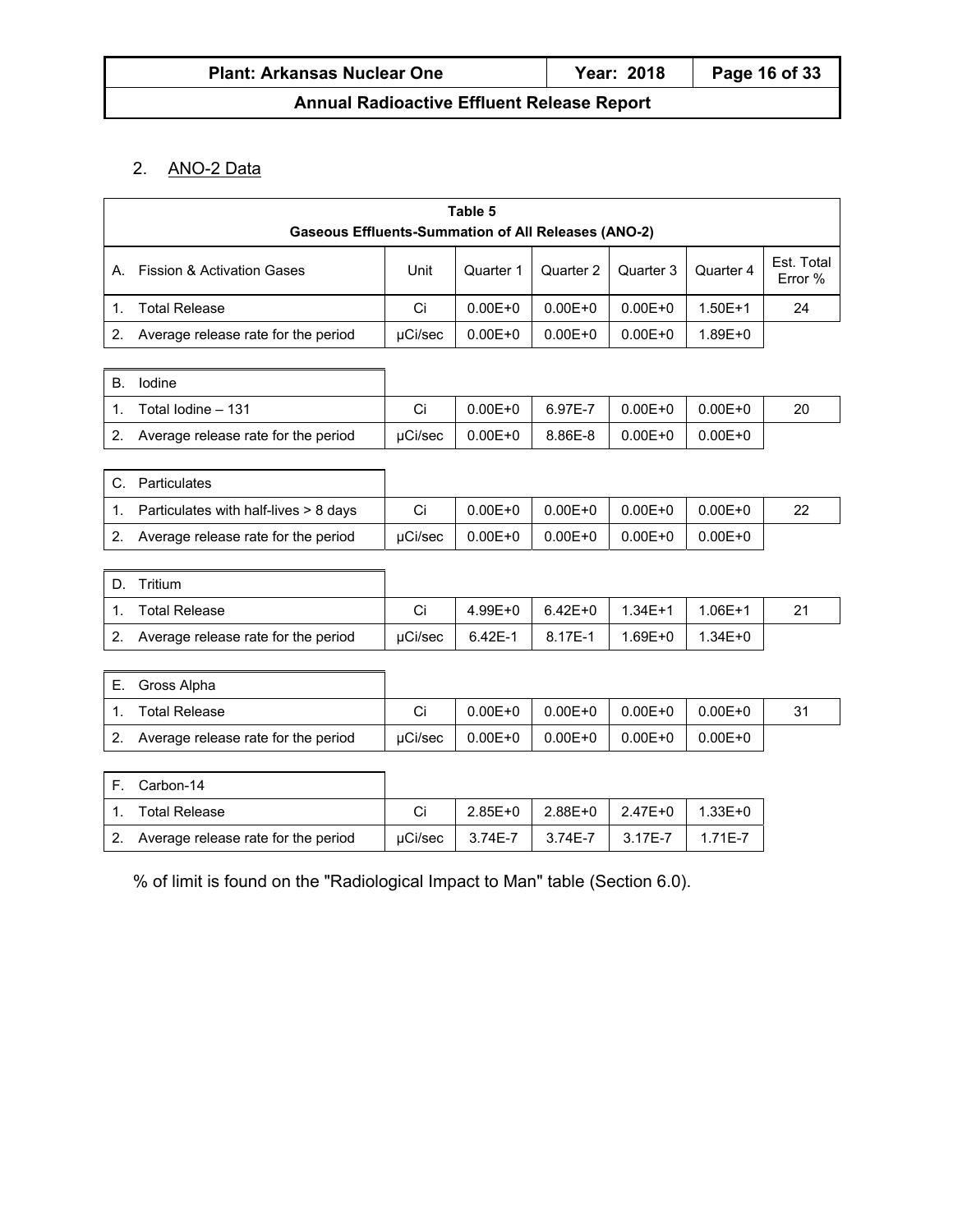| <b>Plant: Arkansas Nuclear One</b>                | Year: 2018 | Page 17 of 33 |  |  |  |  |  |
|---------------------------------------------------|------------|---------------|--|--|--|--|--|
| <b>Annual Radioactive Effluent Release Report</b> |            |               |  |  |  |  |  |

|                                 | Table 6<br>Gaseous Effluents - Ground Level Release - Batch Mode (ANO-2) |                  |                                                                          |             |             |             |  |  |  |
|---------------------------------|--------------------------------------------------------------------------|------------------|--------------------------------------------------------------------------|-------------|-------------|-------------|--|--|--|
| Radionuclide<br><b>Released</b> | <b>Unit</b>                                                              | <b>Quarter 1</b> | <b>Quarter 2</b><br><b>Quarter 3</b><br><b>Total</b><br><b>Quarter 4</b> |             |             |             |  |  |  |
| <b>Fission Gases</b>            |                                                                          |                  |                                                                          |             |             |             |  |  |  |
| $Ar-41$                         | Ci                                                                       | $0.00E + 0$      | $0.00E + 0$                                                              | $0.00E + 0$ | $1.50E + 1$ | $1.50E + 1$ |  |  |  |
| <b>Total for Period</b>         | Ci                                                                       | $0.00E + 0$      | $0.00E + 0$                                                              | $0.00E + 0$ | $1.50E + 1$ | $1.50E + 1$ |  |  |  |
| <b>Iodines</b>                  |                                                                          |                  |                                                                          |             |             |             |  |  |  |
| ∥I-131                          | Ci                                                                       | $0.00E + 0$      | 6.97E-7                                                                  | $0.00E + 0$ | $0.00E + 0$ | 6.97E-7     |  |  |  |
| <b>Total for Period</b>         | Ci                                                                       | $0.00E + 0$      | 6.97E-7                                                                  | $0.00E + 0$ | $0.00E + 0$ | 6.97E-7     |  |  |  |
| <b>Particulates</b>             |                                                                          |                  |                                                                          |             |             |             |  |  |  |
| <b>Total for Period</b>         | Ci                                                                       | $0.00E + 0$      | $0.00E + 0$                                                              | $0.00E + 0$ | $0.00E + 0$ | $0.00E + 0$ |  |  |  |
| <b>Tritium</b>                  |                                                                          |                  |                                                                          |             |             |             |  |  |  |
| H-3                             | Ci                                                                       | 4.99E+0          | $6.42E + 0$                                                              | $1.34E + 1$ | $1.06E + 1$ | $3.55E + 1$ |  |  |  |
| <b>Gross Alpha</b>              |                                                                          |                  |                                                                          |             |             |             |  |  |  |
| Alpha                           | Ci                                                                       | $0.00E + 0$      | $0.00E + 0$                                                              | $0.00E + 0$ | $0.00E + 0$ | $0.00E + 0$ |  |  |  |
| Carbon-14                       |                                                                          |                  |                                                                          |             |             |             |  |  |  |
| $C-14$                          | Ci                                                                       | $2.85E + 0$      | $2.88E+0$                                                                | $2.47E + 0$ | $1.33E + 0$ | $9.54E + 0$ |  |  |  |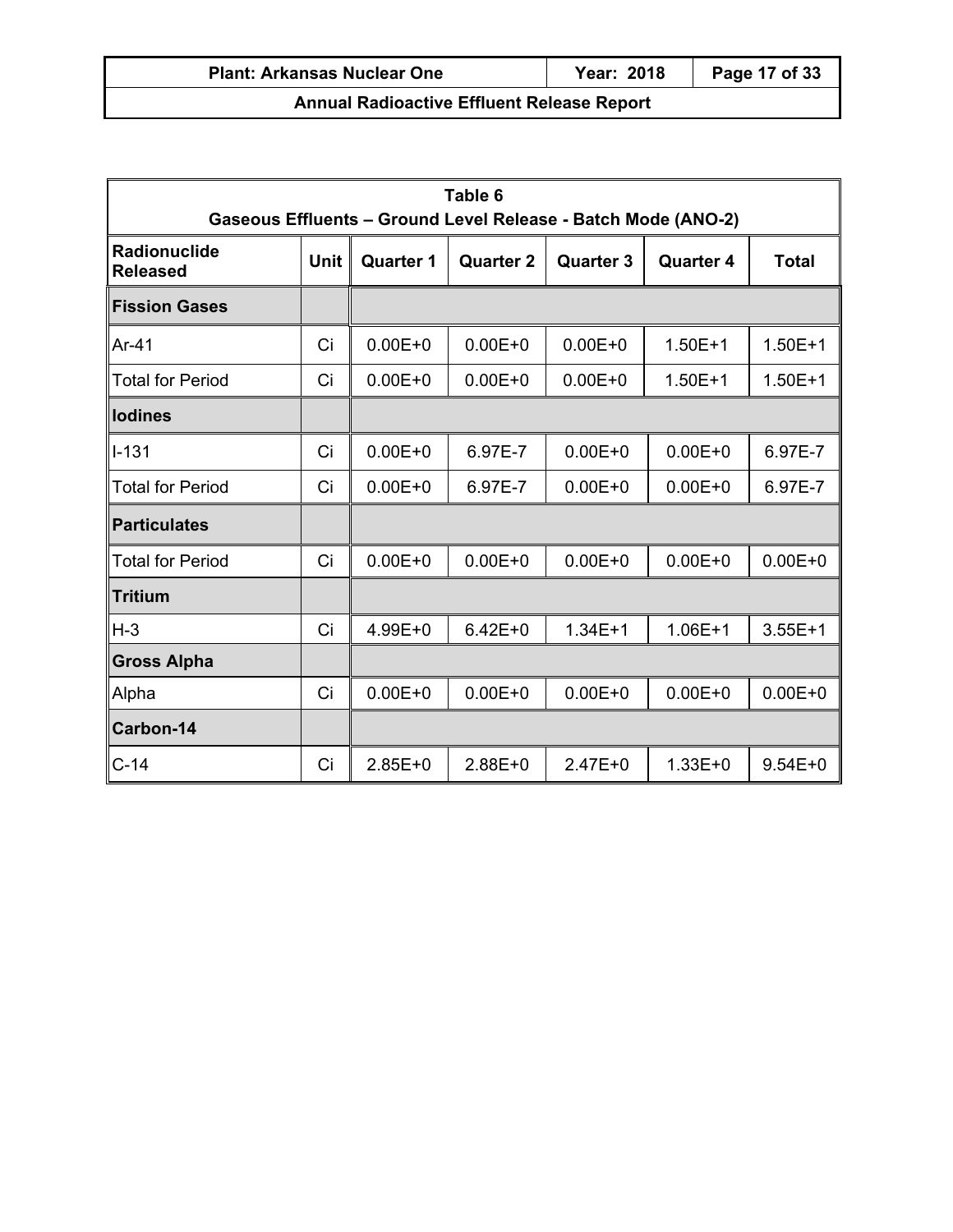| <b>Plant: Arkansas Nuclear One</b> | <b>Year: 2018</b> | Page 18 of 33 |
|------------------------------------|-------------------|---------------|
|------------------------------------|-------------------|---------------|

## **4.0 LIQUID EFFLUENTS**

## **4.1 Liquid Effluent and Waste Disposal Report**

1. ANO-1

|                | Table 7<br>Liquid Effluents-Summation of All Releases (ANO-1) |             |             |                  |                  |             |                              |
|----------------|---------------------------------------------------------------|-------------|-------------|------------------|------------------|-------------|------------------------------|
|                |                                                               |             |             |                  |                  |             |                              |
| А.             | <b>Fission &amp; Activation Products</b>                      | <b>Unit</b> | Quarter 1   | <b>Quarter 2</b> | <b>Quarter 3</b> | Quarter 4   | <b>Est. Total</b><br>Error % |
| 1.             | Total Release (not including tritium,<br>gases or alpha)      | Ci          | 1.19E-2     | 1.99E-2          | 7.62E-3          | 5.83E-3     | 21                           |
| 2              | Average diluted concentration<br>during period                | µCi/mL      | 4.20E-11    | 7.33E-11         | 2.07E-11         | 1.92E-11    |                              |
| В.             | <b>Tritium</b>                                                |             |             |                  |                  |             |                              |
| 1.             | <b>Total Release</b>                                          | Ci          | $1.14E + 2$ | $6.56E+1$        | $4.95E + 1$      | $1.23E + 2$ | 12                           |
| 2.             | Average diluted concentration<br>during period.               | µCi/mL      | 4.03E-7     | 2.42E-7          | 1.34E-7          | 4.04E-7     |                              |
|                |                                                               |             |             |                  |                  |             |                              |
| C.             | <b>Dissolved &amp; Entrained Gases</b>                        |             |             |                  |                  |             |                              |
| 1 <sub>1</sub> | <b>Total Release</b>                                          | Ci          | $5.64E-3$   | 2.18E-3          | 2.39E-4          | 4.36E-4     | 22                           |
| 2.             | Average diluted concentration<br>during period                | µCi/mL      | 1.99E-11    | 8.05E-12         | 6.47E-13         | 1.44E-12    |                              |
|                |                                                               |             |             |                  |                  |             |                              |
| D.             | <b>Gross Alpha Activity</b>                                   |             |             |                  |                  |             |                              |
| $\mathbf{1}$ . | <b>Total Release</b>                                          | Ci          | $0.00E + 0$ | $0.00E + 0$      | $0.00E + 0$      | $0.00E + 0$ | 27                           |
|                |                                                               |             |             |                  |                  |             |                              |
| Е.             | Volume of waste released<br>(prior to dilution)               | Liters      | $1.63E + 6$ | $5.64E + 6$      | $6.36E + 6$      | $2.05E + 6$ |                              |
|                |                                                               |             |             |                  |                  |             |                              |
| F.             | Volume of dilution water used<br>during period                | Liters      | 2.83E+11    | $2.71E+11$       | 3.69E+11         | $3.04E+11$  |                              |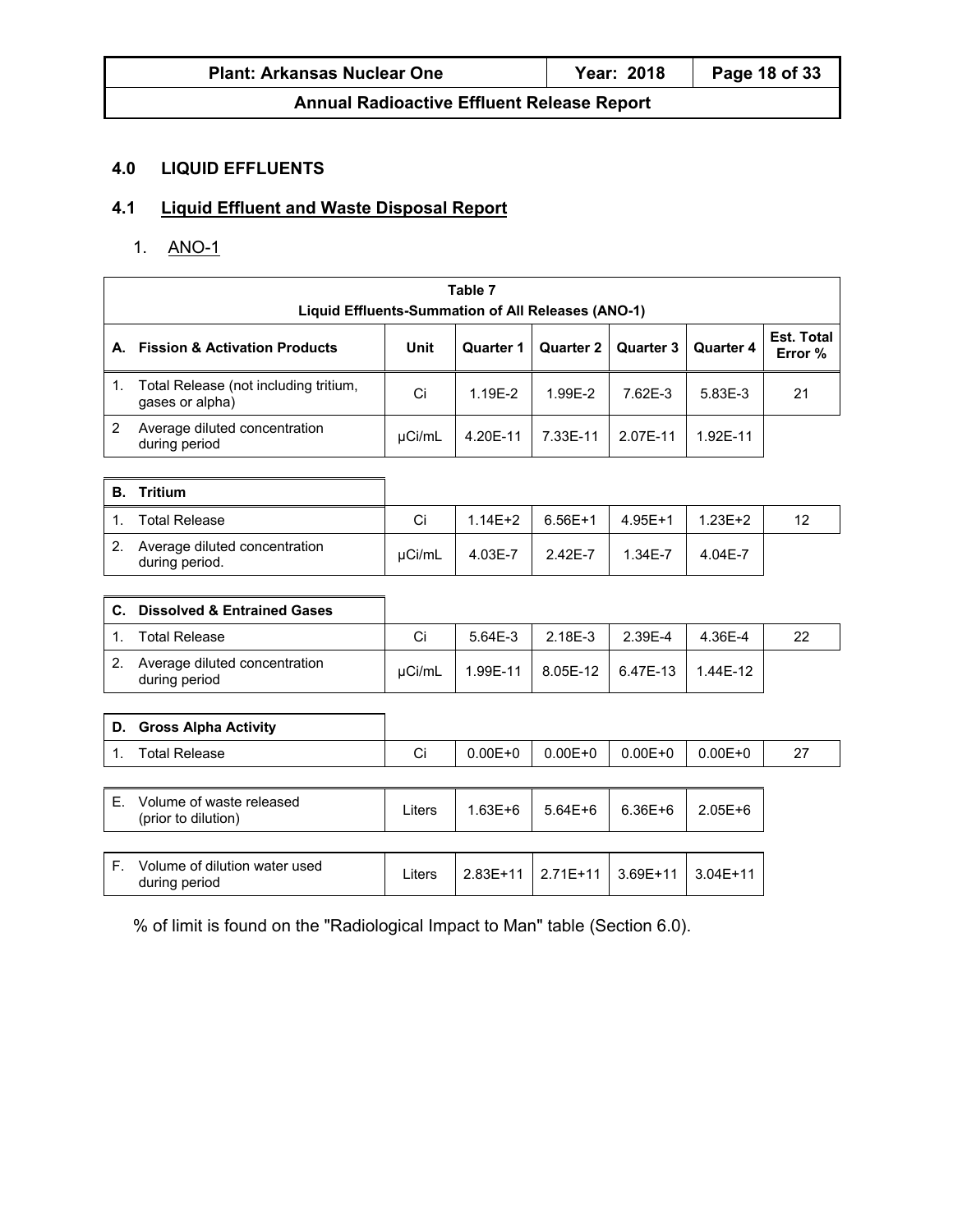| Table 8<br><b>Batch Mode Liquid Effluents (ANO-1)</b> |             |                  |                  |                   |                  |              |
|-------------------------------------------------------|-------------|------------------|------------------|-------------------|------------------|--------------|
| <b>Nuclides Released</b>                              |             |                  |                  | <b>Batch Mode</b> |                  |              |
|                                                       | <b>Unit</b> | <b>Quarter 1</b> | <b>Quarter 2</b> | <b>Quarter 3</b>  | <b>Quarter 4</b> | <b>Total</b> |
| Na-24                                                 | Ci          | $5.51E-5$        | 4.44E-6          | $0.00E + 0$       | $0.00E + 0$      | 5.95E-5      |
| $Cr-51$                                               | Ci          | $0.00E + 0$      | 1.53E-3          | 3.92E-5           | 1.38E-4          | 1.70E-3      |
| Mn-54                                                 | Ci          | 1.90E-5          | 1.02E-4          | $0.00E + 0$       | $8.24E-6$        | 1.29E-4      |
| Fe-55                                                 | Ci          | 3.94E-3          | 2.03E-3          | 9.12E-5           | 2.66E-3          | 8.72E-3      |
| Fe-59                                                 | Ci          | $0.00E + 0$      | 4.51E-5          | $0.00E + 0$       | $0.00E + 0$      | 4.51E-5      |
| Co-58                                                 | Ci          | 1.99E-4          | 4.13E-3          | 3.58E-4           | 4.55E-4          | 5.14E-3      |
| $Co-60$                                               | Ci          | 2.36E-3          | 5.61E-3          | 5.53E-4           | 6.24E-4          | 9.15E-3      |
| $Sr-85$                                               | Ci          | 5.62E-6          | $0.00E + 0$      | $0.00E + 0$       | $0.00E + 0$      | 5.62E-6      |
| Sr-92                                                 | Ci          | $3.04E-6$        | 1.96E-5          | $0.00E + 0$       | $0.00E + 0$      | 2.27E-5      |
| $Zr-95$                                               | Ci          | 6.41E-6          | 5.69E-4          | 4.54E-5           | 9.87E-5          | 7.19E-4      |
| <b>Nb-95</b>                                          | Ci          | $9.02E - 6$      | $1.14E-3$        | 1.23E-4           | 2.06E-4          | 1.47E-3      |
| <b>Nb-97</b>                                          | Ci          | 5.07E-6          | $5.03E-6$        | $0.00E + 0$       | $0.00E + 0$      | 1.01E-5      |
| Ru-105                                                | Ci          | $0.00E + 0$      | $0.00E + 0$      | 7.58E-6           | $0.00E + 0$      | 7.58E-6      |
| Ag-110m                                               | Ci          | 5.28E-4          | 7.63E-4          | 1.67E-5           | 1.03E-4          | $1.41E-3$    |
| Sb-124                                                | Ci          | $0.00E + 0$      | $1.17E-3$        | 1.20E-3           | 1.05E-4          | 2.47E-3      |
| Sb-125                                                | Ci          | $0.00E + 0$      | 4.76E-4          | 4.25E-4           | 7.31E-5          | 9.75E-4      |
| $I-131$                                               | Ci          | 1.15E-5          | 9.98E-6          | $0.00E + 0$       | $0.00E + 0$      | $2.14E-5$    |
| $I-134$                                               | Ci          | 2.68E-5          | $1.11E-5$        | $0.00E + 0$       | $0.00E + 0$      | 3.80E-5      |
| Cs-134                                                | Ci          | 2.19E-3          | 7.46E-4          | 1.47E-3           | 3.68E-4          | 4.77E-3      |
| Cs-137                                                | Ci          | 2.53E-3          | $1.54E-3$        | 3.17E-3           | 7.22E-4          | 7.96E-3      |
| Cs-138                                                | Ci          | $0.00E + 0$      | $0.00E + 0$      | 6.09E-5           | $0.00E + 0$      | 6.09E-5      |
| Eu-152                                                | Ci          | $0.00E + 0$      | $0.00E + 0$      | 1.89E-5           | $0.00E + 0$      | 1.89E-5      |
| W-187                                                 | Ci          | 6.06E-6          | $0.00E + 0$      | $0.00E + 0$       | $0.00E + 0$      | 6.06E-6      |
| <b>Total for Period</b>                               | Ci          | 1.19E-2          | 1.99E-2          | 7.58E-3           | 5.56E-3          | 4.49E-2      |
|                                                       |             |                  |                  |                   |                  |              |
| $H-3$                                                 | Ci          | $1.14E + 2$      | $6.56E+1$        | 4.94E+1           | $1.23E + 2$      | $3.52E + 2$  |
| <b>Total for Period</b>                               | Ci          | $1.14E + 2$      | $6.56E+1$        | 4.94E+1           | $1.23E + 2$      | $3.52E + 2$  |
|                                                       |             |                  |                  |                   |                  |              |
| Ar-41                                                 | Ci          | $0.00E + 0$      | 3.81E-6          | $0.00E + 0$       | $0.00E + 0$      | 3.81E-6      |
| Kr-85                                                 | Ci          | 1.30E-3          | $0.00E + 0$      | $0.00E + 0$       | $0.00E + 0$      | 1.30E-3      |
| <b>Kr-88</b>                                          | Ci          | $0.00E + 0$      | $0.00E + 0$      | $0.00E + 0$       | 2.50E-5          | 2.50E-5      |
| Xe-133m                                               | Ci          | $2.51E-5$        | $0.00E + 0$      | $0.00E + 0$       | $0.00E + 0$      | $2.51E-5$    |
| Xe-133                                                | Ci          | 4.32E-3          | 2.18E-3          | 2.39E-4           | 4.11E-4          | 7.15E-3      |
| <b>Total for Period</b>                               | Ci          | 5.64E-3          | 2.18E-3          | 2.39E-4           | 4.36E-4          | 8.50E-3      |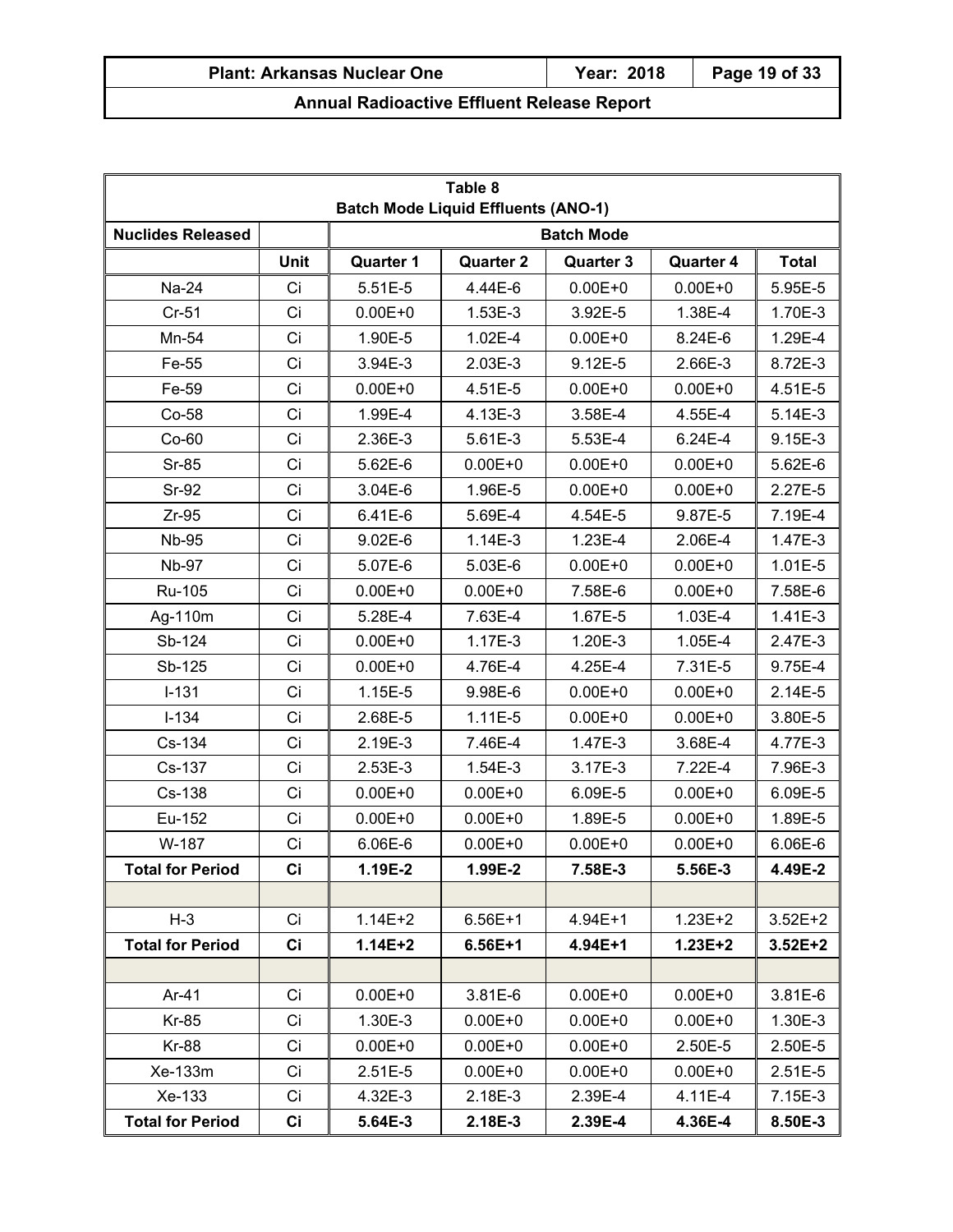| Table 9<br><b>Continuous Mode Liquid Effluents (ANO-1)</b> |             |                        |                  |                  |                  |              |
|------------------------------------------------------------|-------------|------------------------|------------------|------------------|------------------|--------------|
| <b>Nuclides</b><br><b>Released</b>                         |             | <b>Continuous Mode</b> |                  |                  |                  |              |
|                                                            | <b>Unit</b> | <b>Quarter 1</b>       | <b>Quarter 2</b> | <b>Quarter 3</b> | <b>Quarter 4</b> | <b>Total</b> |
| Na-24                                                      | Ci          | $0.00E + 0$            | $0.00E + 0$      | 4.77E-5          | 2.43E-4          | $2.91E-4$    |
| $Cs - 134$                                                 | Ci          | $0.00E + 0$            | $0.00E + 0$      | $0.00E + 0$      | $4.50E-6$        | 4.50E-6      |
| $Cs-137$                                                   | Ci          | $0.00E + 0$            | $0.00E + 0$      | $0.00E + 0$      | 2.77E-5          | 2.77E-5      |
| <b>Total for Period</b>                                    | Ci          | $0.00E + 0$            | $0.00E + 0$      | 4.77E-5          | 2.76E-4          | 3.23E-4      |
|                                                            |             |                        |                  |                  |                  |              |
| $H-3$                                                      | Ci          | $0.00E + 0$            | 1.38E-2          | 3.38E-2          | $0.00E + 0$      | 4.76E-2      |
| <b>Total for Period</b>                                    | Ci          | $0.00E + 0$            | 1.38E-2          | 3.38E-2          | $0.00E + 0$      | 4.76E-2      |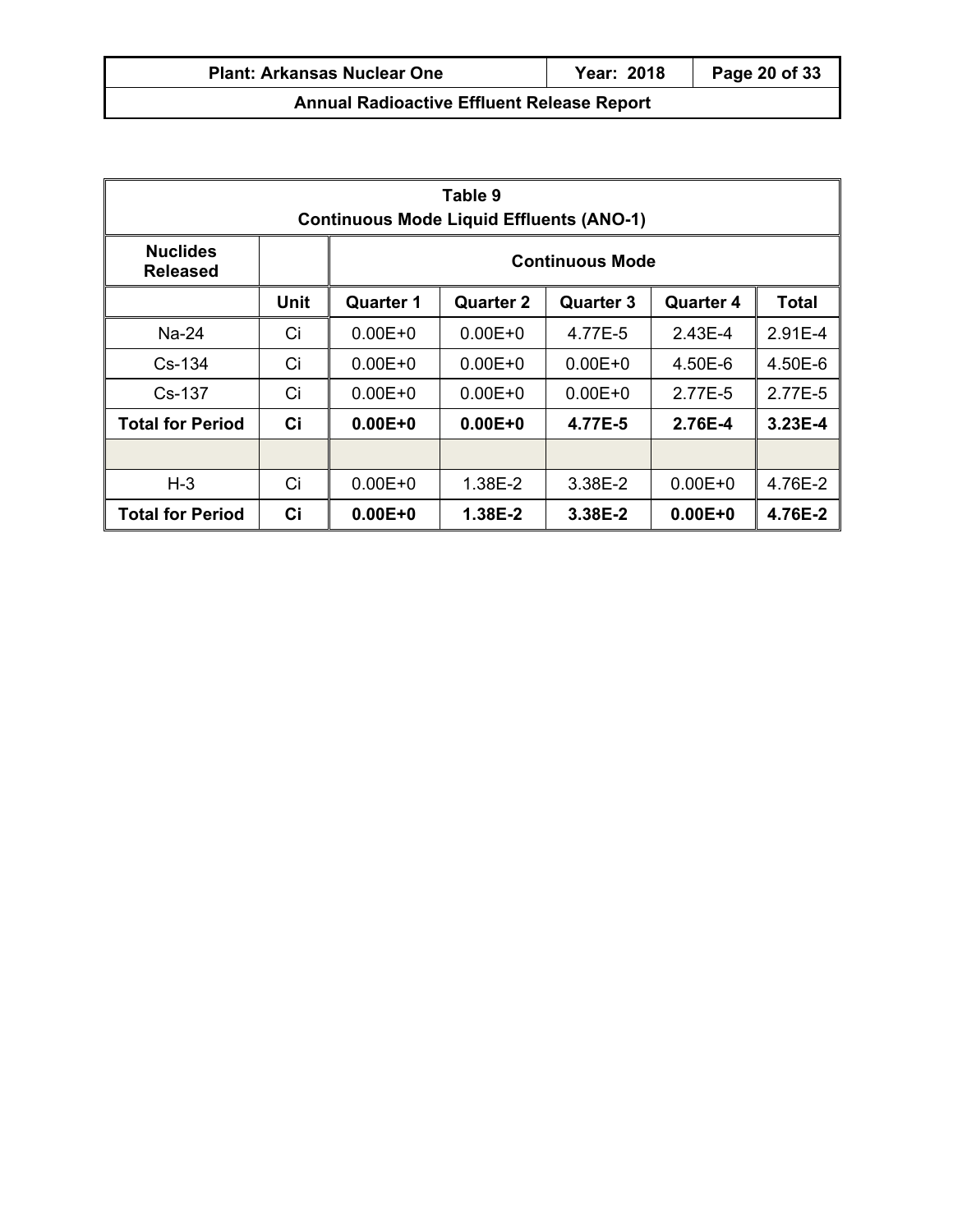#### 2. ANO-2

|                | Table 10<br>Liquid Effluents-Summation of All Releases (ANO-2) |        |                  |                  |                  |                  |                              |
|----------------|----------------------------------------------------------------|--------|------------------|------------------|------------------|------------------|------------------------------|
| А.             | <b>Fission &amp; Activation Products</b>                       | Unit   | <b>Quarter 1</b> | <b>Quarter 2</b> | <b>Quarter 3</b> | <b>Quarter 4</b> | <b>Est. Total</b><br>Error % |
| 1.             | Total Release (not including tritium,<br>gases or alpha)       | Ci     | 1.06E-3          | 9.10E-4          | 4.39E-4          | 2.07E-3          | 21                           |
| 2              | Average diluted concentration<br>during period                 | µCi/mL | 3.74E-12         | 3.35E-12         | 1.19E-12         | 6.82E-12         |                              |
| <b>B.</b>      | <b>Tritium</b>                                                 |        |                  |                  |                  |                  |                              |
| 1.             | <b>Total Release</b>                                           | Ci     | $8.61E+1$        | $5.20E+1$        | $2.81E+2$        | $2.13E + 2$      | 12                           |
| 2 <sub>1</sub> | Average diluted concentration<br>during period.                | µCi/mL | $3.04E - 7$      | 1.91E-7          | 7.62E-7          | 7.00E-7          |                              |
|                |                                                                |        |                  |                  |                  |                  |                              |
| C.             | <b>Dissolved &amp; Entrained Gases</b>                         |        |                  |                  |                  |                  |                              |
| 1 <sub>1</sub> | <b>Total Release</b>                                           | Ci     | 2.49E-4          | $0.00E + 0$      | 2.86E-4          | 6.13E-4          | 22                           |
| 2.             | Average diluted concentration<br>during period                 | µCi/mL | 8.79E-13         | $0.00E + 0$      | 7.76E-13         | 2.02E-12         |                              |
|                |                                                                |        |                  |                  |                  |                  |                              |
| D.             | <b>Gross Alpha Activity</b>                                    |        |                  |                  |                  |                  |                              |
| 1.             | <b>Total Release</b>                                           | Ci     | $0.00E + 0$      | $0.00E + 0$      | $0.00E + 0$      | $0.00E + 0$      | 27                           |
|                |                                                                |        |                  |                  |                  |                  |                              |
| Е.             | Volume of waste released<br>(prior to dilution)                | Liters | $1.03E + 7$      | $2.65E+7$        | $1.51E+7$        | $3.23E + 6$      |                              |
| F.             | Volume of dilution water<br>used during period                 | Liters | 2.83E+11         | $2.71E+11$       | $3.69E+11$       | $3.04E + 11$     |                              |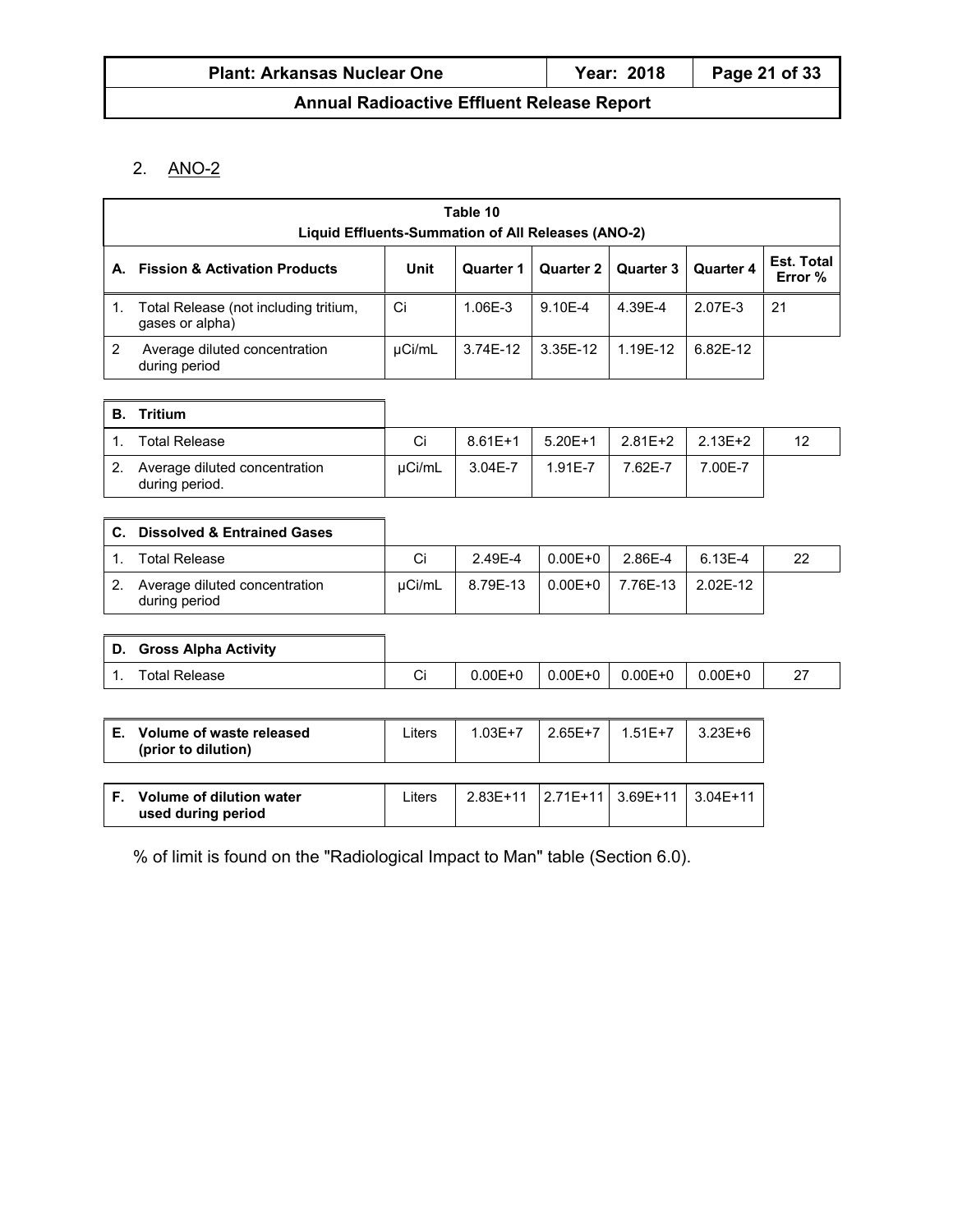# **Table 11 Batch Mode Liquid Effluents (ANO-2) Nuclides Released Batch Mode Unit Quarter 1 Quarter 2 Quarter 3 Quarter 4 Total**  Fe-55 Ci 5.08E-4 6.32E-4 2.70E-4 7.60E-5 1.49E-3 Fe-59 Ci 0.00E+0 0.00E+0 0.00E+0 4.04E-6 4.04E-6 Co-58 | Ci | 9.08E-6 | 0.00E+0 | 0.00E+0 | 4.47E-5 | 5.38E-5 Co-60 Ci 3.34E-5 1.00E-5 3.59E-5 7.84E-5 1.58E-4 Sr-92 Ci 0.00E+0 0.00E+0 6.69E-6 0.00E+0 6.69E-6 Nb-95 Ci 0.00E+0 0.00E+0 0.00E+0 2.05E-5 2.05E-5 Nb-97 Ci 0.00E+0 0.00E+0 3.62E-6 0.00E+0 3.62E-6 Ag-110m | Ci | 1.02E-4 | 1.04E-5 | 1.44E-5 | 0.00E+0 | 1.27E-4 I-134 Ci 0.00E+0 0.00E+0 1.00E-5 0.00E+0 1.00E-5 Cs-134 | Ci | 1.38E-5 | 1.42E-5 | 0.00E+0 | 7.80E-5 | 1.06E-4 Cs-137 Ci 3.93E-4 2.44E-4 9.83E-5 1.77E-3 2.51E-3 **Total for Period Ci 1.06E-3 9.10E-4 4.39E-4 2.07E-3 4.48E-3**  H-3 | Ci | 8.61E+1 | 5.19E+1 | 2.81E+2 | 2.13E+2 | 6.32E+2 **Total for Period Ci 8.61E+1 5.19E+1 2.81E+2 2.13E+2 6.32E+2**

| Table 12<br><b>Continuous Mode Liquid Effluents (ANO-2)</b> |      |                        |                  |                  |                  |              |
|-------------------------------------------------------------|------|------------------------|------------------|------------------|------------------|--------------|
| <b>Nuclides</b><br><b>Released</b>                          |      | <b>Continuous Mode</b> |                  |                  |                  |              |
|                                                             | Unit | <b>Quarter 1</b>       | <b>Quarter 2</b> | <b>Quarter 3</b> | <b>Quarter 4</b> | <b>Total</b> |
| $H-3$                                                       | Ci   | 2.86E-2                | 9.88E-2          | 5.99E-2          | 1.86E-2          | 2.06E-1      |
| <b>Total for Period</b>                                     | Ci   | 2.86E-2                | 9.88E-2          | 5.99E-2          | 1.86E-2          | 2.06E-1      |

Xe-133 Ci 2.49E-4 0.00E+0 2.86E-4 6.13E-4 1.15E-3

**Total for Period 2.49E-4 0.00E+0 2.86E-4 6.13E-4 1.15E-3**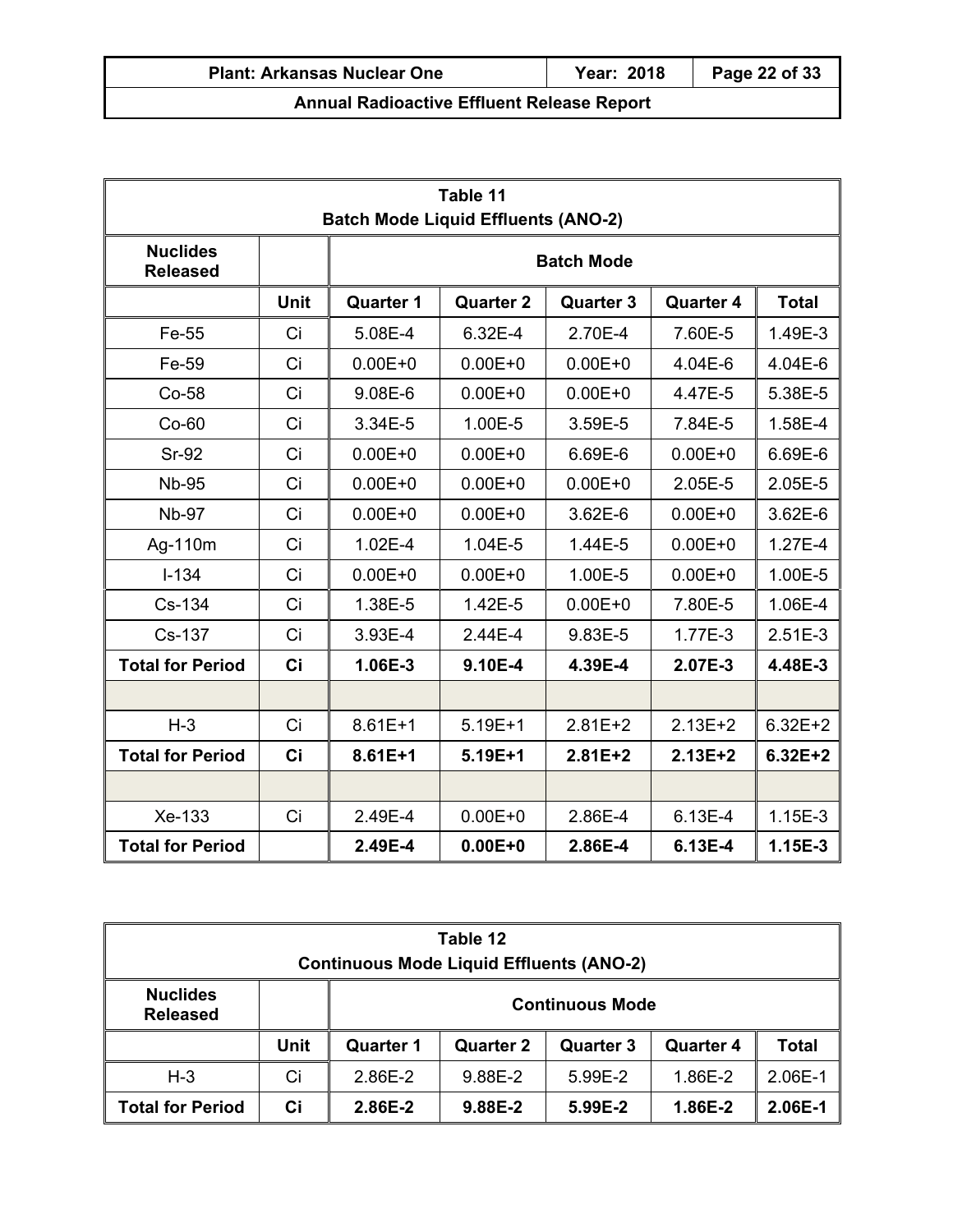| <b>Plant: Arkansas Nuclear One</b>                | <b>Year: 2018</b> | Page 23 of 33 |  |
|---------------------------------------------------|-------------------|---------------|--|
| <b>Annual Radioactive Effluent Release Report</b> |                   |               |  |

## **5.0 SOLID WASTE SUMMARY**

#### **5.1 Solid Waste Shipped Offsite for Burial or Disposal (Not Irradiated Fuel) ANO-1**

1. Types of Waste Summary

| Table 13<br><b>Types of Solid Waste Summary (ANO-1)</b>                                                                      |             |             |    |  |  |
|------------------------------------------------------------------------------------------------------------------------------|-------------|-------------|----|--|--|
| <b>Est. Total</b><br><b>Types of Waste</b><br><b>Total Quantity</b><br>Total<br><b>Activity (Ci)</b><br>Error $(\%)$<br>(m3) |             |             |    |  |  |
| Spent resins, filter sludges, evaporator<br>а.<br>bottoms, etc.                                                              | $3.68E + 1$ | $2.23E-2$   | 25 |  |  |
| b. Dry compressible waste, contaminated<br>equip, etc.                                                                       | $4.87E + 2$ | 5.78E-1     | 25 |  |  |
| Irradiated components, control rods, etc.<br>c.                                                                              | $0.00E + 0$ | $0.00E + 0$ |    |  |  |
| Other                                                                                                                        | $1.90E + 1$ | 5.79E-3     | 25 |  |  |

## 2. Estimate of major nuclide composition (by waste type) (only  $>1\%$  are reported<sup>Note 1</sup>)

| Table 14<br><b>Major Nuclides Summary (ANO-1)</b>            |               |               |  |
|--------------------------------------------------------------|---------------|---------------|--|
| <b>Major Nuclide Composition</b>                             | $\frac{0}{0}$ | <b>Curies</b> |  |
| Spent resins, filter sludges, evaporator bottoms, etc.<br>а. |               |               |  |
| $Co-60$                                                      | 2.73          | 6.09E-4       |  |
| Cs-137                                                       | 97.27         | $2.17E-2$     |  |
| Dry compressible waste, contaminated equip, etc.<br>b.       |               |               |  |
| $C-14$                                                       | 2.60          | 1.50E-2       |  |
| Mn-54                                                        | 1.80          | $1.04E-2$     |  |
| Fe-55                                                        | 35.51         | $2.05E-1$     |  |
| $Co-60$                                                      | 25.10         | 1.45E-1       |  |
| Ni-63                                                        | 22.38         | 1.29E-1       |  |
| Sb-125                                                       | 1.67          | 9.67E-3       |  |
| Irradiated components, control rods, etc.<br>C.              |               |               |  |
| None                                                         |               |               |  |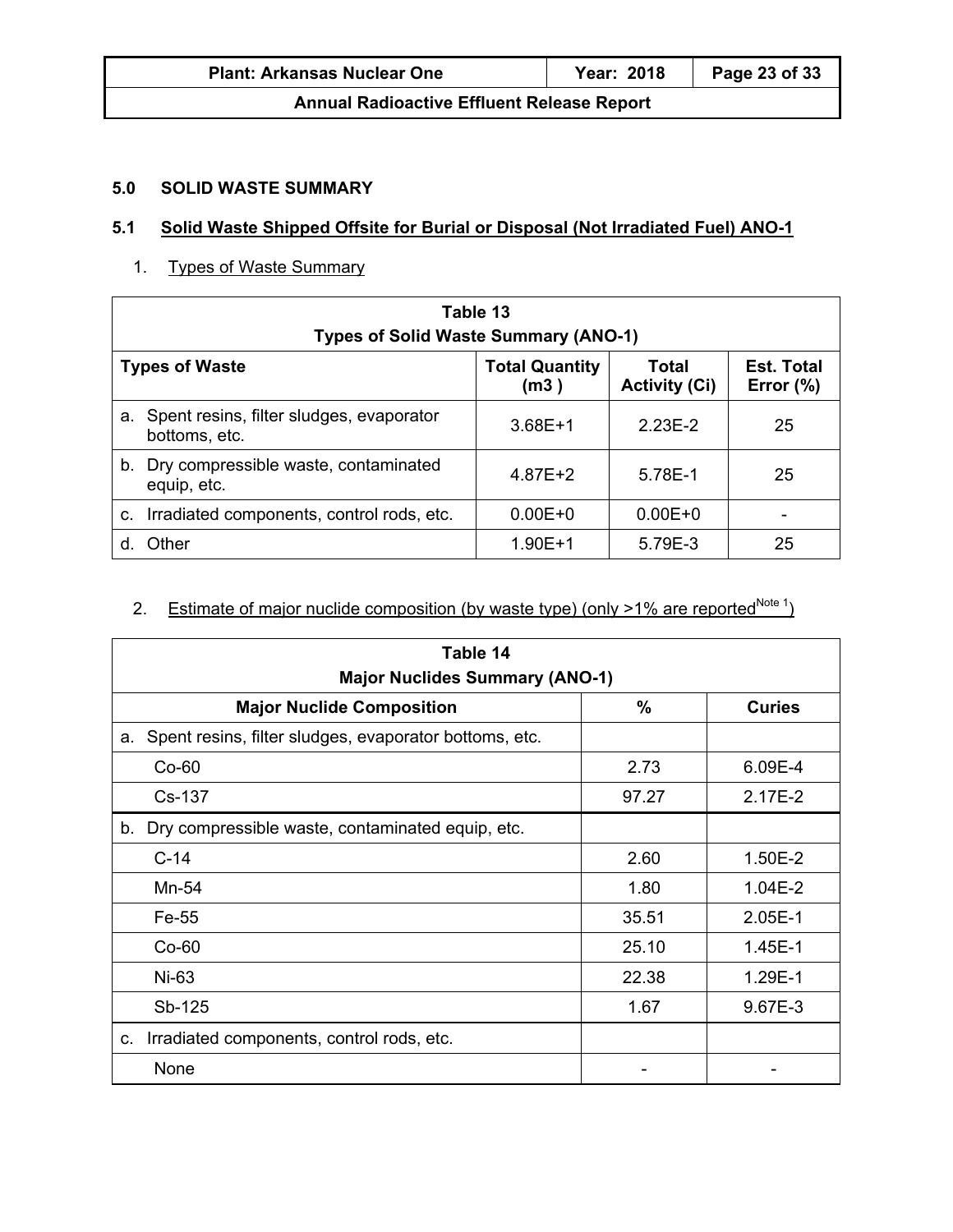| <b>Plant: Arkansas Nuclear One</b>                | Year: 2018 | $\vert$ Page 24 of 33 |
|---------------------------------------------------|------------|-----------------------|
| <b>Annual Radioactive Effluent Release Report</b> |            |                       |

| Table 14<br><b>Major Nuclides Summary (ANO-1)</b> |       |          |  |
|---------------------------------------------------|-------|----------|--|
| d. Other                                          |       |          |  |
| $C-14$                                            | 2.57  | 1.49E-04 |  |
| Mn-54                                             | 1.86  | 1.08E-04 |  |
| Fe-55                                             | 35.63 | 2.06E-03 |  |
| Co-58                                             | 1.15  | 6.67E-05 |  |
| $Co-60$                                           | 25.01 | 1.45E-03 |  |
| Ni-63                                             | 22.14 | 1.28E-03 |  |
| Sb-125                                            | 1.68  | 9.73E-05 |  |
| Cs-137                                            | 9.49  | 5.49E-04 |  |

Note 1: "Major" radionuclide is equivalent to a "principle" radionuclide, i.e. greater than 1 percent of total activity.

## 3. Solid Waste Disposition

| Table 15<br><b>Solid Waste Disposition (ANO-1)</b>                                          |                          |                      |  |  |
|---------------------------------------------------------------------------------------------|--------------------------|----------------------|--|--|
| <b>Number of</b><br><b>Mode of Transportation</b><br><b>Destination</b><br><b>Shipments</b> |                          |                      |  |  |
| 13                                                                                          | <b>Hittman Transport</b> | <b>Bear Creek</b>    |  |  |
| 3                                                                                           | <b>Hittman Transport</b> | <b>Gallaher Road</b> |  |  |

| Table 16                                             |                    |   |  |  |  |
|------------------------------------------------------|--------------------|---|--|--|--|
| <b>Irradiated Fuel Shipments Disposition (ANO-1)</b> |                    |   |  |  |  |
| Number of<br><b>Shipments</b>                        | <b>Destination</b> |   |  |  |  |
|                                                      | -                  | - |  |  |  |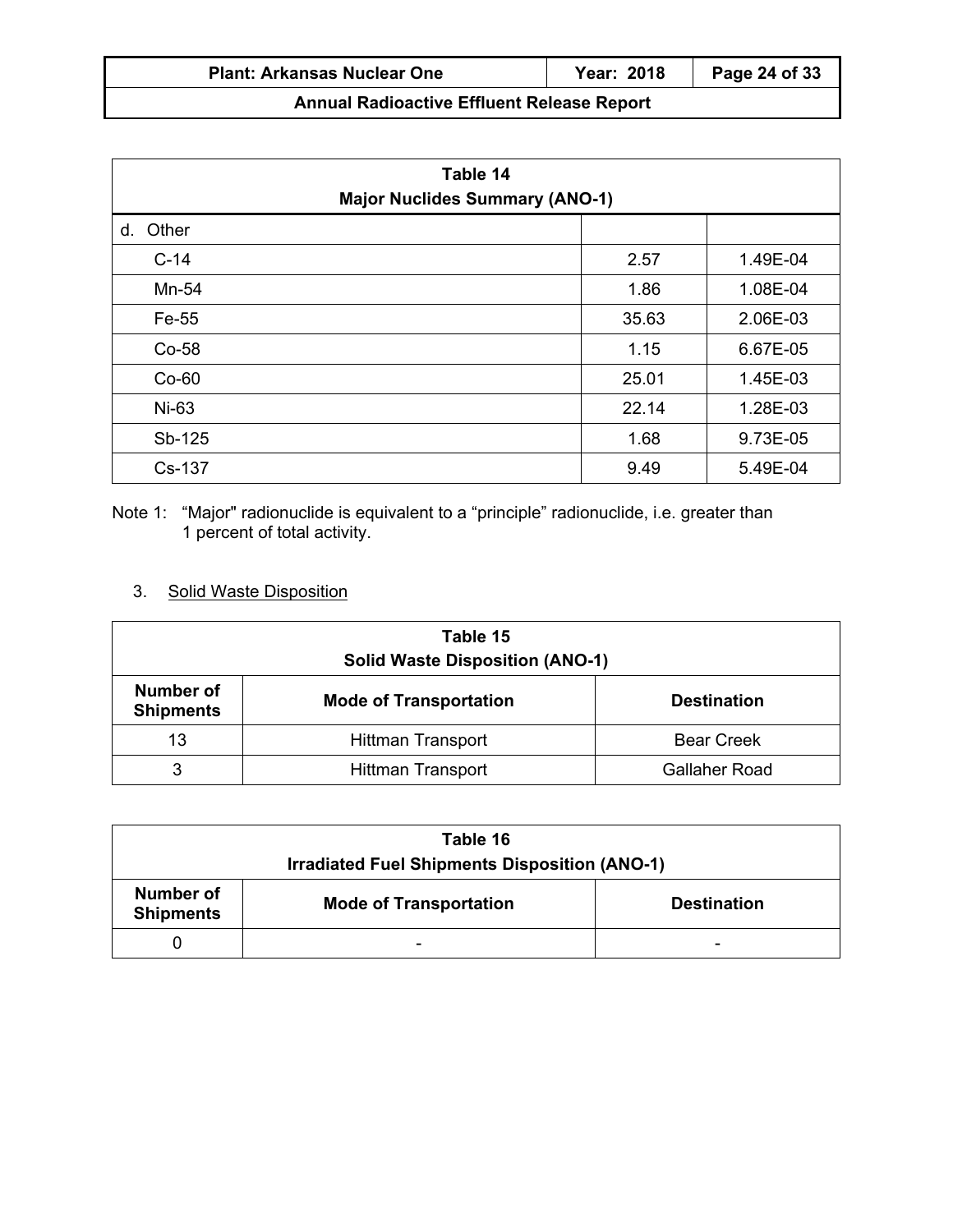| <b>Plant: Arkansas Nuclear One</b> | <b>Year: 2018</b> | Page 25 of 33 |
|------------------------------------|-------------------|---------------|
|------------------------------------|-------------------|---------------|

## **5.2 Solid Waste Shipped Offsite for Burial or Disposal (Not Irradiated Fuel) ANO-2**

## 1. Types of Waste

| Table 17<br><b>Types of Solid Waste Summary (ANO-2)</b> |                                                                                                                              |              |             |    |  |  |
|---------------------------------------------------------|------------------------------------------------------------------------------------------------------------------------------|--------------|-------------|----|--|--|
|                                                         | <b>Est. Total</b><br><b>Total Quantity</b><br>Total<br><b>Types of Waste</b><br><b>Activity (Ci)</b><br>Error $(\%)$<br>(m3) |              |             |    |  |  |
|                                                         | a. Spent resins, filter sludges, evaporator<br>bottoms, etc.                                                                 | $2.04E + 01$ | 1.58E-02    | 25 |  |  |
|                                                         | b. Dry compressible waste, contaminated<br>equip, etc.                                                                       | $2.50E+02$   | 6.15E-01    | 25 |  |  |
|                                                         | c. Irradiated components, control rods, etc.                                                                                 | $0.00E + 0$  | $0.00E + 0$ |    |  |  |
| d.                                                      | Other                                                                                                                        | $0.00E + 0$  | $0.00E + 0$ |    |  |  |

## 2. Estimate of major nuclide composition (by waste type) (only  $>1\%$  are reported<sup>Note 1</sup>)

| Table 18<br><b>Major Nuclides (ANO-2)</b>                    |                                |          |  |  |  |  |
|--------------------------------------------------------------|--------------------------------|----------|--|--|--|--|
| <b>Major Nuclide Composition</b>                             | $\frac{0}{0}$<br><b>Curies</b> |          |  |  |  |  |
| Spent resins, filter sludges, evaporator bottoms, etc.<br>a. |                                |          |  |  |  |  |
| $Co-60$                                                      | 3.17                           | 4.99E-04 |  |  |  |  |
| Cs-137                                                       | 96.83                          | 1.53E-02 |  |  |  |  |
| Dry compressible waste, contaminated equip, etc.<br>b.       |                                |          |  |  |  |  |
| $C-14$                                                       | 9.09                           | 5.49E-02 |  |  |  |  |
| $Cr-51$                                                      | 2.12                           | 1.28E-02 |  |  |  |  |
| Fe-55                                                        | 7.59                           | 4.58E-02 |  |  |  |  |
| $Co-58$                                                      | 6.10                           | 3.68E-02 |  |  |  |  |
| $Co-60$                                                      | 16.21                          | 9.78E-02 |  |  |  |  |
| Ni-63                                                        | 1.95                           | 1.18E-02 |  |  |  |  |
| $Zr-95$                                                      | 13.67                          | 8.25E-02 |  |  |  |  |
| <b>Nb-95</b>                                                 | 23.17                          | 1.40E-01 |  |  |  |  |
| Ag-110m                                                      | 3.12                           | 1.88E-02 |  |  |  |  |
| Cs-134                                                       | 2.51                           | 1.52E-02 |  |  |  |  |
| Cs-137                                                       | 12.98                          | 7.83E-02 |  |  |  |  |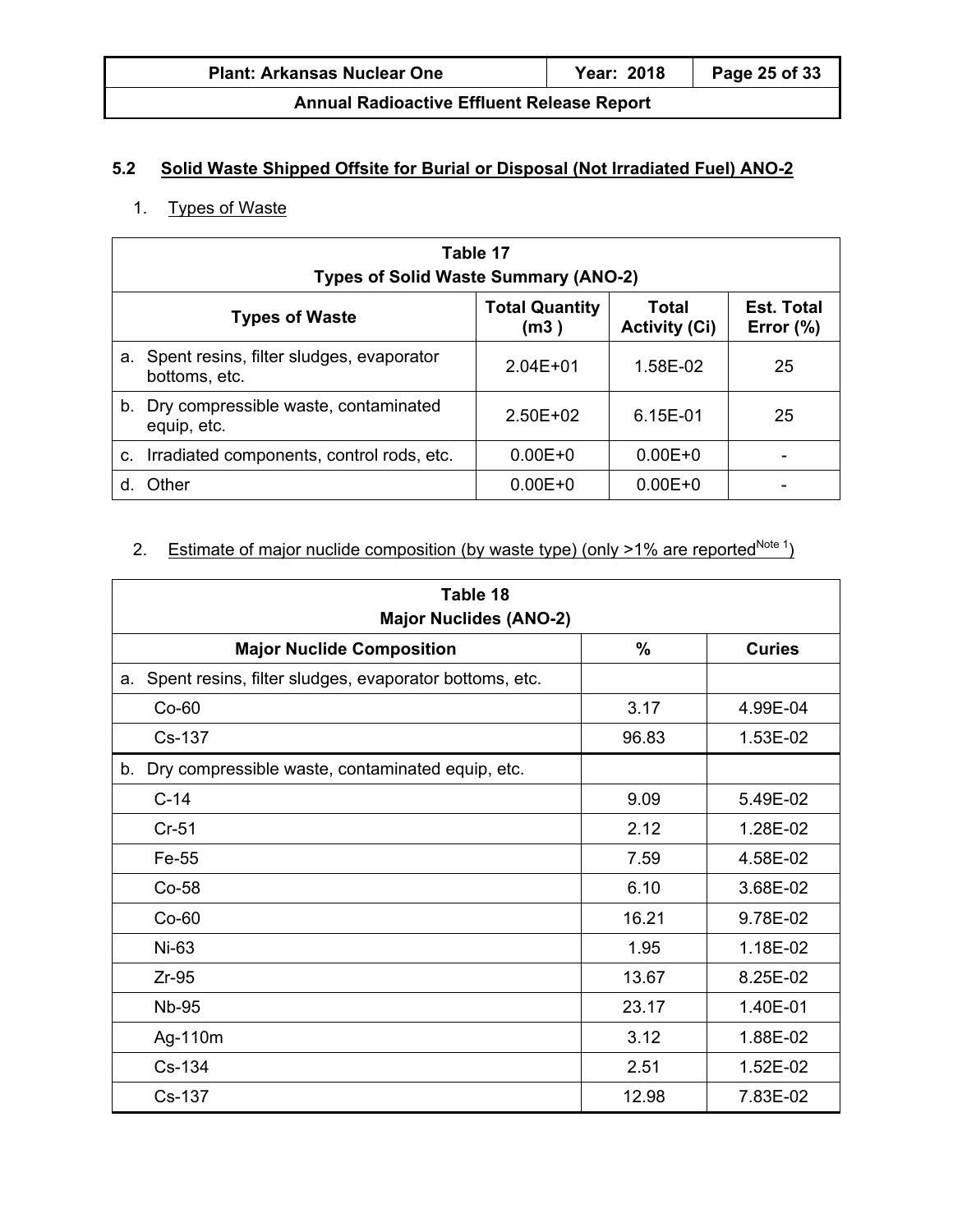| <b>Year: 2018</b><br>Page 26 of 33<br><b>Plant: Arkansas Nuclear One</b> |
|--------------------------------------------------------------------------|
|--------------------------------------------------------------------------|

| Table 18<br><b>Major Nuclides (ANO-2)</b>    |   |  |  |
|----------------------------------------------|---|--|--|
| c. Irradiated components, control rods, etc. |   |  |  |
| None                                         | ٠ |  |  |
| Other                                        |   |  |  |
| None                                         | - |  |  |

Note 1: "Major" radionuclide is equivalent to a "principle" radionuclide, i.e. greater than 1 percent of total activity.

## 3. Solid Waste Disposition

| Table 19<br><b>Solid Waste Disposition (ANO-2)</b>                                   |                          |                      |  |  |
|--------------------------------------------------------------------------------------|--------------------------|----------------------|--|--|
| Number of<br><b>Mode of Transportation</b><br><b>Destination</b><br><b>Shipments</b> |                          |                      |  |  |
| 10                                                                                   | <b>Hittman Transport</b> | <b>Bear Creek</b>    |  |  |
|                                                                                      | Landstar                 | <b>Gallaher Road</b> |  |  |

| Table 20<br><b>Irradiated Fuel Shipments Disposition (ANO-2)</b>                     |   |  |  |
|--------------------------------------------------------------------------------------|---|--|--|
| Number of<br><b>Mode of Transportation</b><br><b>Destination</b><br><b>Shipments</b> |   |  |  |
|                                                                                      | - |  |  |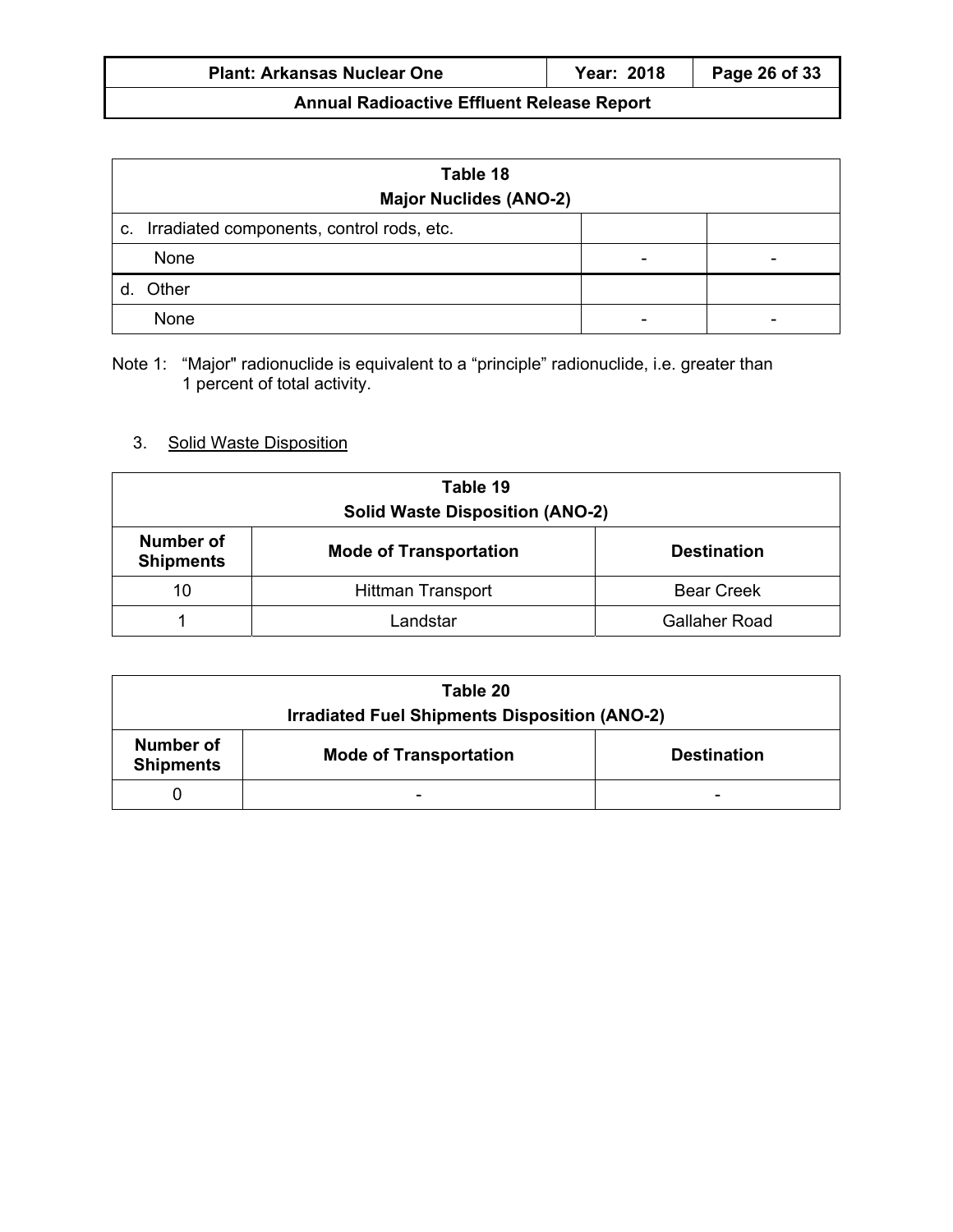| <b>Plant: Arkansas Nuclear One</b> | <b>Year: 2018</b> | Page 27 of 33 |
|------------------------------------|-------------------|---------------|
|                                    |                   |               |

## **5.3 Solid Waste Shipped Offsite for Burial or Disposal (Not Irradiated Fuel) ANO-Common**

## 1. Types of Waste

| Table 21<br><b>Types of Solid Waste Summary (ANO-Common)</b> |                                                                                                                              |              |              |    |  |
|--------------------------------------------------------------|------------------------------------------------------------------------------------------------------------------------------|--------------|--------------|----|--|
|                                                              | <b>Est. Total</b><br><b>Total Quantity</b><br>Total<br><b>Types of Waste</b><br><b>Activity (Ci)</b><br>Error $(\%)$<br>(m3) |              |              |    |  |
|                                                              | a. Spent resins, filter sludges, evaporator<br>bottoms, etc.                                                                 | $0.00E + 0$  | $0.00E + 0$  |    |  |
|                                                              | b. Dry compressible waste, contaminated<br>equip, etc.                                                                       | $2.65E + 02$ | $1.06E + 00$ | 25 |  |
|                                                              | c. Irradiated components, control rods, etc.                                                                                 | $0.00E + 0$  | $0.00E + 0$  |    |  |
| d.                                                           | Other                                                                                                                        | $1.53E + 01$ | 1.96E-06     | 25 |  |

## 2. Estimate of major nuclide composition (by waste type) (only  $>1\%$  are reported<sup>Note 1</sup>)

| Table 22<br><b>Major Nuclides (ANO-Common)</b>               |               |               |  |
|--------------------------------------------------------------|---------------|---------------|--|
| <b>Major Nuclide Composition</b>                             | $\frac{0}{0}$ | <b>Curies</b> |  |
| Spent resins, filter sludges, evaporator bottoms, etc.<br>a. |               |               |  |
| None                                                         | ۰             | ۰             |  |
| Dry compressible waste, contaminated equip, etc.<br>b.       |               |               |  |
| $C-14$                                                       | 3.33          | 3.50E-02      |  |
| Mn-54                                                        | 1.76          | 1.84E-02      |  |
| Fe-55                                                        | 33.19         | 3.49E-01      |  |
| $Co-58$                                                      | 1.51          | 1.59E-02      |  |
| $Co-60$                                                      | 24.51         | 2.57E-01      |  |
| Ni-63                                                        | 20.40         | 2.14E-01      |  |
| $Zr-95$                                                      | 1.10          | 1.16E-02      |  |
| <b>Nb-95</b>                                                 | 1.63          | 1.71E-02      |  |
| Sb-125                                                       | 1.53          | 1.60E-02      |  |
| Cs-137                                                       | 10.05         | 1.06E-01      |  |
| Irradiated components, control rods, etc.<br>C.              |               |               |  |
| None                                                         |               |               |  |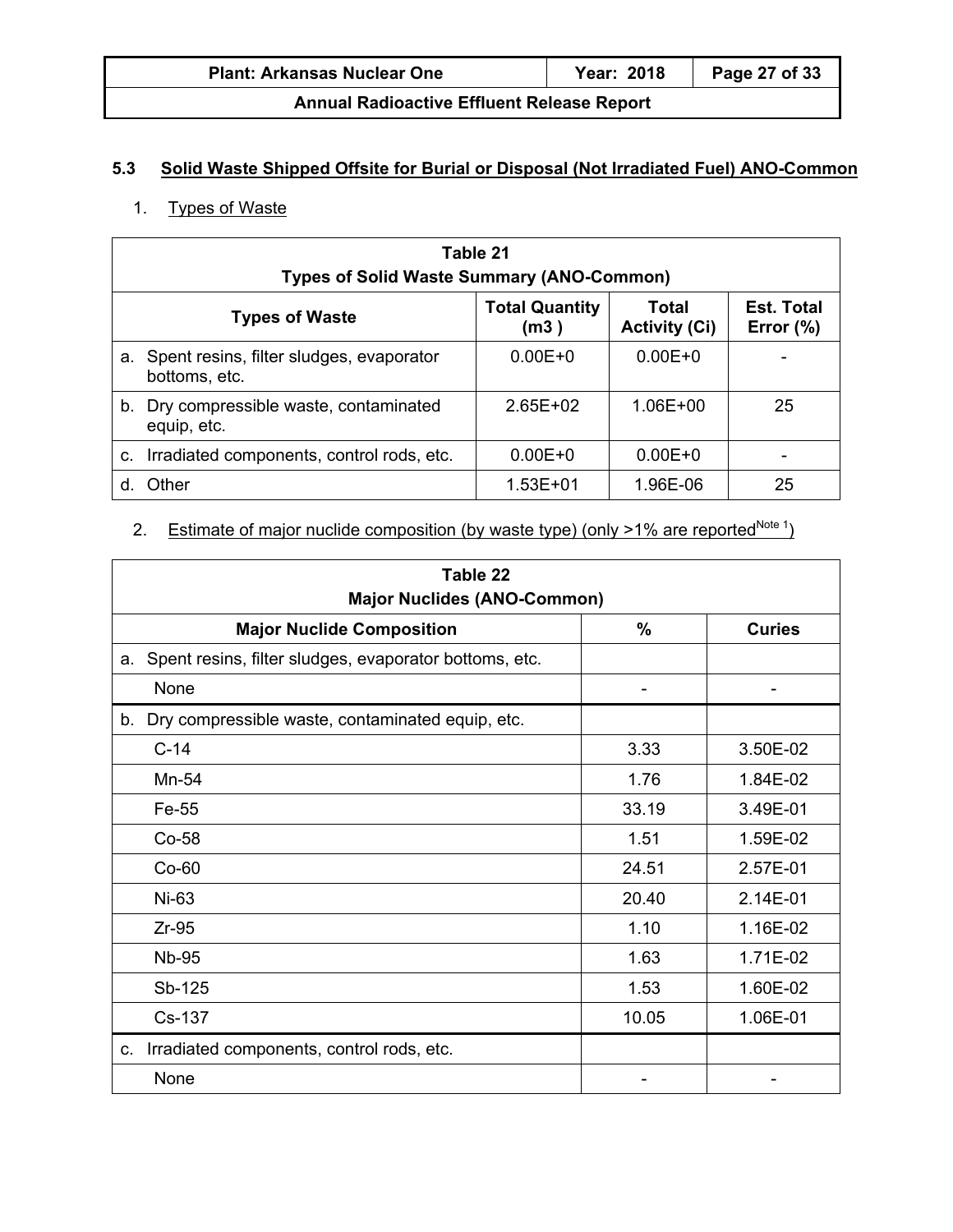| <b>Plant: Arkansas Nuclear One</b> | Year: 2018 | Page 28 of 33 |
|------------------------------------|------------|---------------|
|                                    |            |               |

| Table 22<br><b>Major Nuclides (ANO-Common)</b> |       |          |  |
|------------------------------------------------|-------|----------|--|
| Other                                          |       |          |  |
| $Co-60$                                        | 16.45 | 3.22E-07 |  |
| Cs-137                                         | 83.55 | 1.63E-06 |  |

Note 1: "Major" radionuclide is equivalent to a "principle" radionuclide, i.e. greater than 1 percent of total activity.

## 3. Solid Waste Disposition

| Table 23<br><b>Solid Waste Disposition (ANO-Common)</b>                              |          |                   |  |  |  |
|--------------------------------------------------------------------------------------|----------|-------------------|--|--|--|
| Number of<br><b>Mode of Transportation</b><br><b>Destination</b><br><b>Shipments</b> |          |                   |  |  |  |
| 10<br><b>Bear Creek</b><br><b>Hittman Transport</b>                                  |          |                   |  |  |  |
| ⌒                                                                                    | ∟andstar | <b>Bear Creek</b> |  |  |  |

| Table 24                                                                             |  |  |  |  |  |  |
|--------------------------------------------------------------------------------------|--|--|--|--|--|--|
| Irradiated Fuel Shipments Disposition (ANO-Common)                                   |  |  |  |  |  |  |
| Number of<br><b>Mode of Transportation</b><br><b>Destination</b><br><b>Shipments</b> |  |  |  |  |  |  |
|                                                                                      |  |  |  |  |  |  |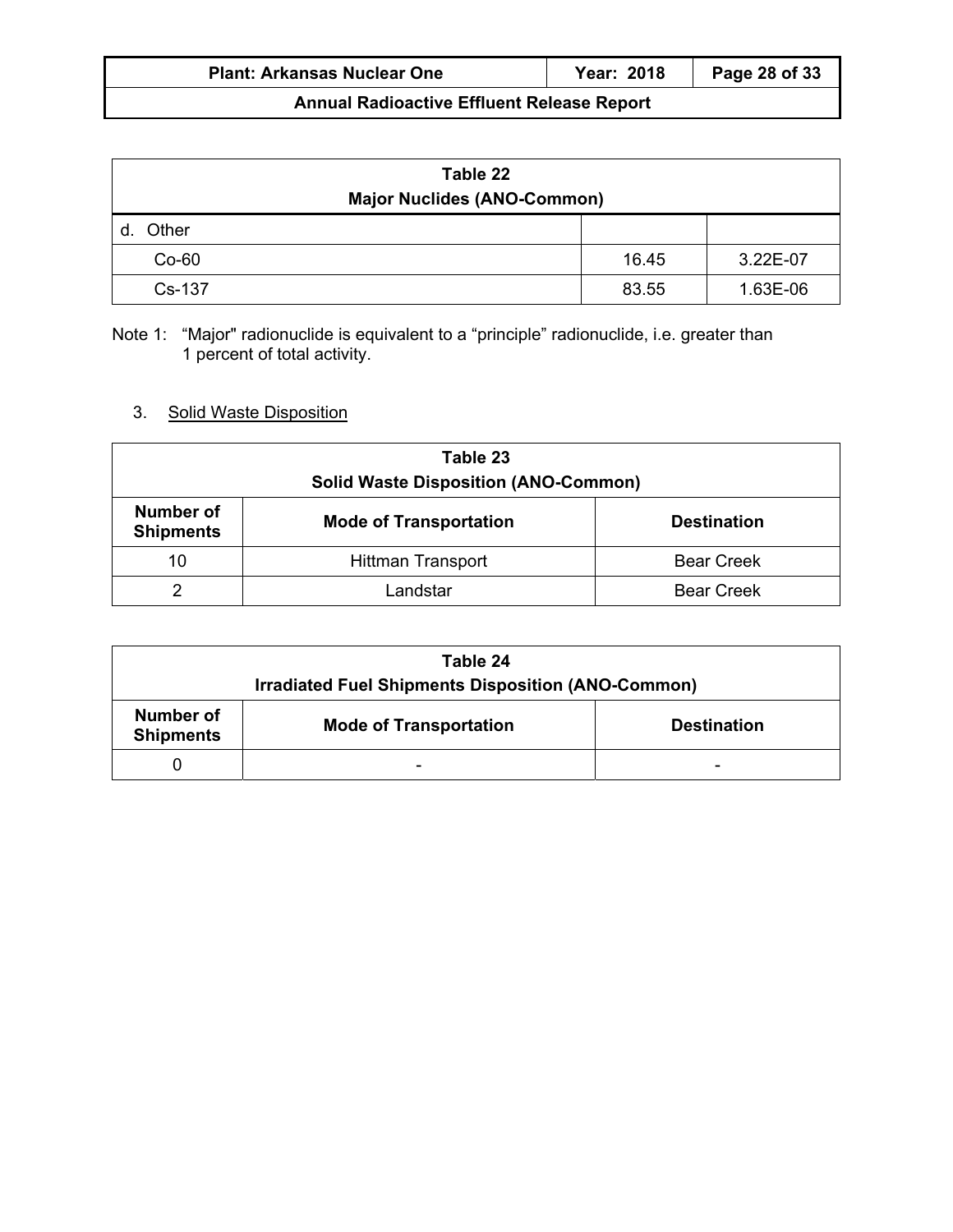## **6.0 RADIOLOGICAL IMPACT TO MAN**

## **6.1 10 CFR Part 50, Appendix I, Evaluation**

## 1. ANO-1 Assessment

| Table 25                                                                                                 |            |            |            |             |           |  |  |  |
|----------------------------------------------------------------------------------------------------------|------------|------------|------------|-------------|-----------|--|--|--|
| <b>Dose Assessment (ANO-1)</b>                                                                           |            |            |            |             |           |  |  |  |
| <b>Quarter 3</b><br><b>Quarter 4</b><br><b>Annual</b><br><b>Quarter 1</b><br><b>Quarter 2</b>            |            |            |            |             |           |  |  |  |
| Liquid Effluent Dose Limit,<br><b>Total Body</b>                                                         | $1.5$ mrem | $1.5$ mrem | $1.5$ mrem | $1.5$ mrem  | 3 mrem    |  |  |  |
| <b>Total Body Dose</b>                                                                                   | 3.36E-3    | 8.02E-3    | 9.39E-4    | 1.56E-3     | 1.39E-2   |  |  |  |
| % of Limit                                                                                               | $2.24E-1$  | 5.35E-1    | 6.26E-2    | $1.04E-1$   | 4.63E-1   |  |  |  |
| Liquid Effluent Dose Limit,<br>Any Organ                                                                 | 5 mrem     | 5 mrem     | 5 mrem     | 5 mrem      | 10 mrem   |  |  |  |
| Maximum Organ Dose                                                                                       | 4.45E-3    | 1.04E-2    | $1.31E-3$  | 2.07E-3     | 1.82E-2   |  |  |  |
| % of Limit                                                                                               | 8.91E-2    | 2.08E-1    | $2.61E-2$  | 4.15E-2     | 1.82E-1   |  |  |  |
| Gaseous Effluent Dose Limit,<br>Gamma Air                                                                | 5 mrad     | 5 mrad     | 5 mrad     | 5 mrad      | 10 mrad   |  |  |  |
| Gamma Air Dose                                                                                           | 1.40E-3    | 3.15E-6    | $2.34E-8$  | $0.00E + 0$ | 1.40E-3   |  |  |  |
| % of Limit                                                                                               | 2.80E-2    | 6.31E-5    | 4.68E-7    | $0.00E + 0$ | 1.40E-2   |  |  |  |
| Gaseous Effluent Dose Limit,<br><b>Beta Air</b>                                                          | 10 mrad    | 10 mrad    | 10 mrad    | 10 mrad     | 20 mrad   |  |  |  |
| <b>Beta Air Dose</b>                                                                                     | $1.13E-2$  | 1.29E-4    | 2.65E-6    | $0.00E + 0$ | $1.15E-2$ |  |  |  |
| % of Limit                                                                                               | 1.13E-1    | 1.29E-3    | $2.65E-5$  | $0.00E + 0$ | 5.73E-2   |  |  |  |
| <b>Gaseous Effluent Organ</b><br>Dose Limit (Iodine, Tritium,<br>Particulates with > 8 day<br>half-life) | 7.5 mrem   | 7.5 mrem   | 7.5 mrem   | 7.5 mrem    | 15 mrem   |  |  |  |
| <b>Gaseous Effluent Organ</b><br>Dose (Iodine, Tritium,<br>Particulates with $> 8$ day<br>half-life)     | 1.91E-2    | 1.09E-2    | 2.10E-2    | $3.54E-2$   | 8.69E-2   |  |  |  |
| % of Limit                                                                                               | $2.55E-1$  | $1.45E-1$  | 2.80E-1    | 4.72E-1     | 5.76E-1   |  |  |  |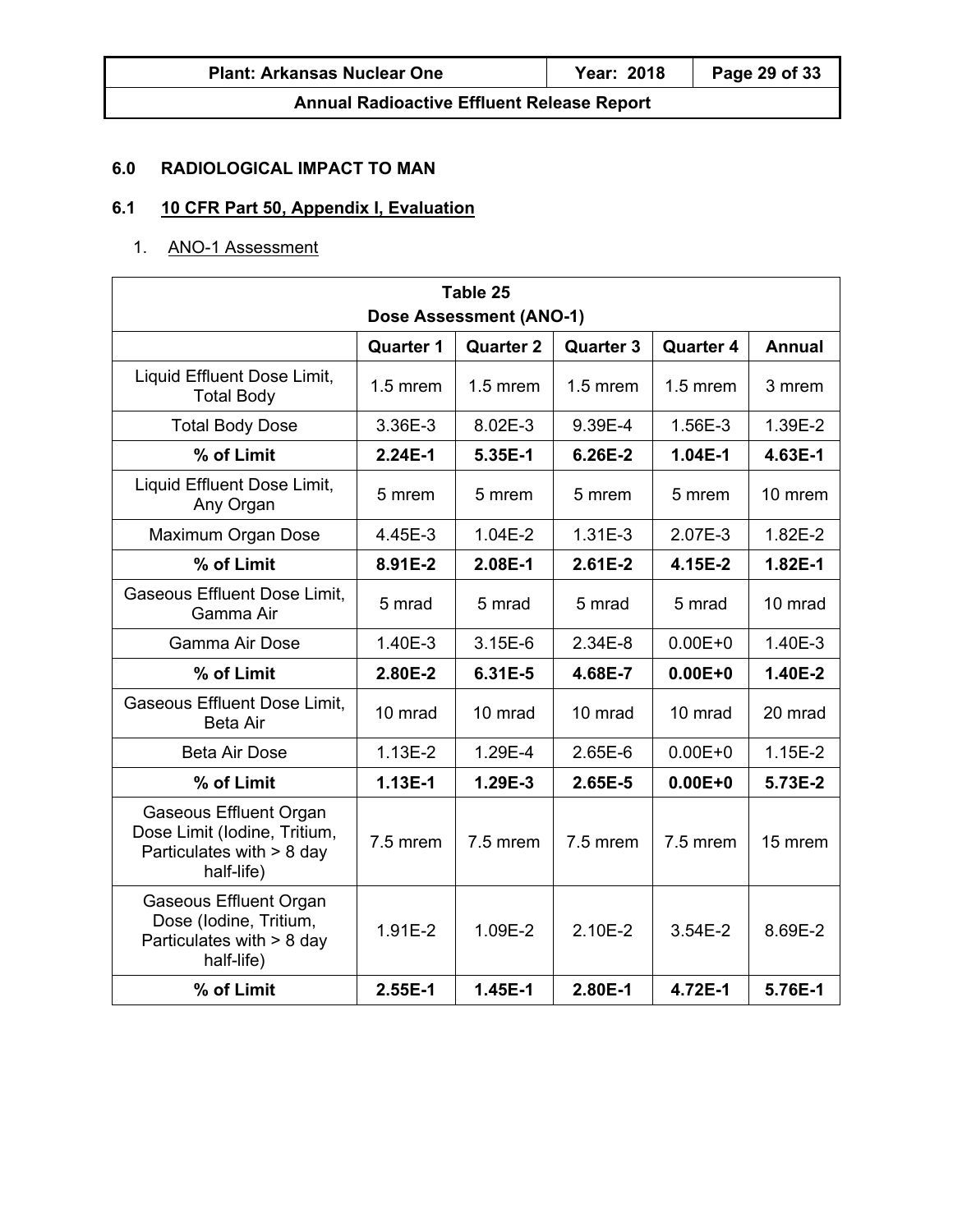## 2. ANO-2 Assessment

| Table 26                                                                                                 |             |             |             |             |         |  |  |  |
|----------------------------------------------------------------------------------------------------------|-------------|-------------|-------------|-------------|---------|--|--|--|
| <b>Dose Assessment (ANO-2)</b>                                                                           |             |             |             |             |         |  |  |  |
| <b>Quarter 4</b><br><b>Annual</b><br><b>Quarter 1</b><br><b>Quarter 2</b><br><b>Quarter 3</b>            |             |             |             |             |         |  |  |  |
| Liquid Effluent Dose Limit,<br><b>Total Body</b>                                                         | $1.5$ mrem  | $1.5$ mrem  | $1.5$ mrem  | $1.5$ mrem  | 3 mrem  |  |  |  |
| <b>Total Body Dose</b>                                                                                   | $3.53E-4$   | 3.48E-4     | 2.62E-4     | $1.23E-3$   | 2.20E-3 |  |  |  |
| % of Limit                                                                                               | 2.35E-2     | 2.32E-2     | 1.75E-2     | 8.23E-2     | 7.33E-2 |  |  |  |
| Liquid Effluent Dose Limit,<br>Any Organ                                                                 | 5 mrem      | 5 mrem      | 5 mrem      | 5 mrem      | 10 mrem |  |  |  |
| Maximum Organ Dose                                                                                       | 4.61E-4     | 4.56E-4     | 2.76E-4     | 1.68E-3     | 2.88E-3 |  |  |  |
| % of Limit                                                                                               | $9.22E-3$   | 9.13E-3     | 5.53E-3     | 3.37E-2     | 2.88E-2 |  |  |  |
| <b>Gaseous Effluent Dose Limit,</b><br>Gamma Air                                                         | 5 mrad      | 5 mrad      | 5 mrad      | 5 mrad      | 10 mrad |  |  |  |
| Gamma Air Dose                                                                                           | $0.00E + 0$ | $0.00E + 0$ | $0.00E + 0$ | 8.85E-2     | 8.85E-2 |  |  |  |
| % of Limit                                                                                               | $0.00E + 0$ | $0.00E + 0$ | $0.00E + 0$ | $1.77E + 0$ | 8.85E-1 |  |  |  |
| <b>Gaseous Effluent Dose Limit,</b><br><b>Beta Air</b>                                                   | 10 mrad     | 10 mrad     | 10 mrad     | 10 mrad     | 20 mrad |  |  |  |
| <b>Beta Air Dose</b>                                                                                     | $0.00E + 0$ | $0.00E + 0$ | $0.00E + 0$ | $3.12E - 2$ | 3.12E-2 |  |  |  |
| % of Limit                                                                                               | $0.00E + 0$ | $0.00E + 0$ | $0.00E + 0$ | 3.12E-1     | 1.56E-1 |  |  |  |
| <b>Gaseous Effluent Organ</b><br>Dose Limit (Iodine, Tritium,<br>Particulates with > 8 day<br>half-life) | 7.5 mrem    | 7.5 mrem    | 7.5 mrem    | 7.5 mrem    | 15 mrem |  |  |  |
| <b>Gaseous Effluent Organ</b><br>Dose (Iodine, Tritium,<br>Particulates with > 8 day<br>half-life)       | 2.20E-2     | 2.83E-2     | 5.90E-2     | 4.68E-2     | 1.56E-1 |  |  |  |
| 2.93E-1<br>3.77E-1<br>% of Limit<br>7.86E-1<br>6.24E-1<br>$1.04E + 0$                                    |             |             |             |             |         |  |  |  |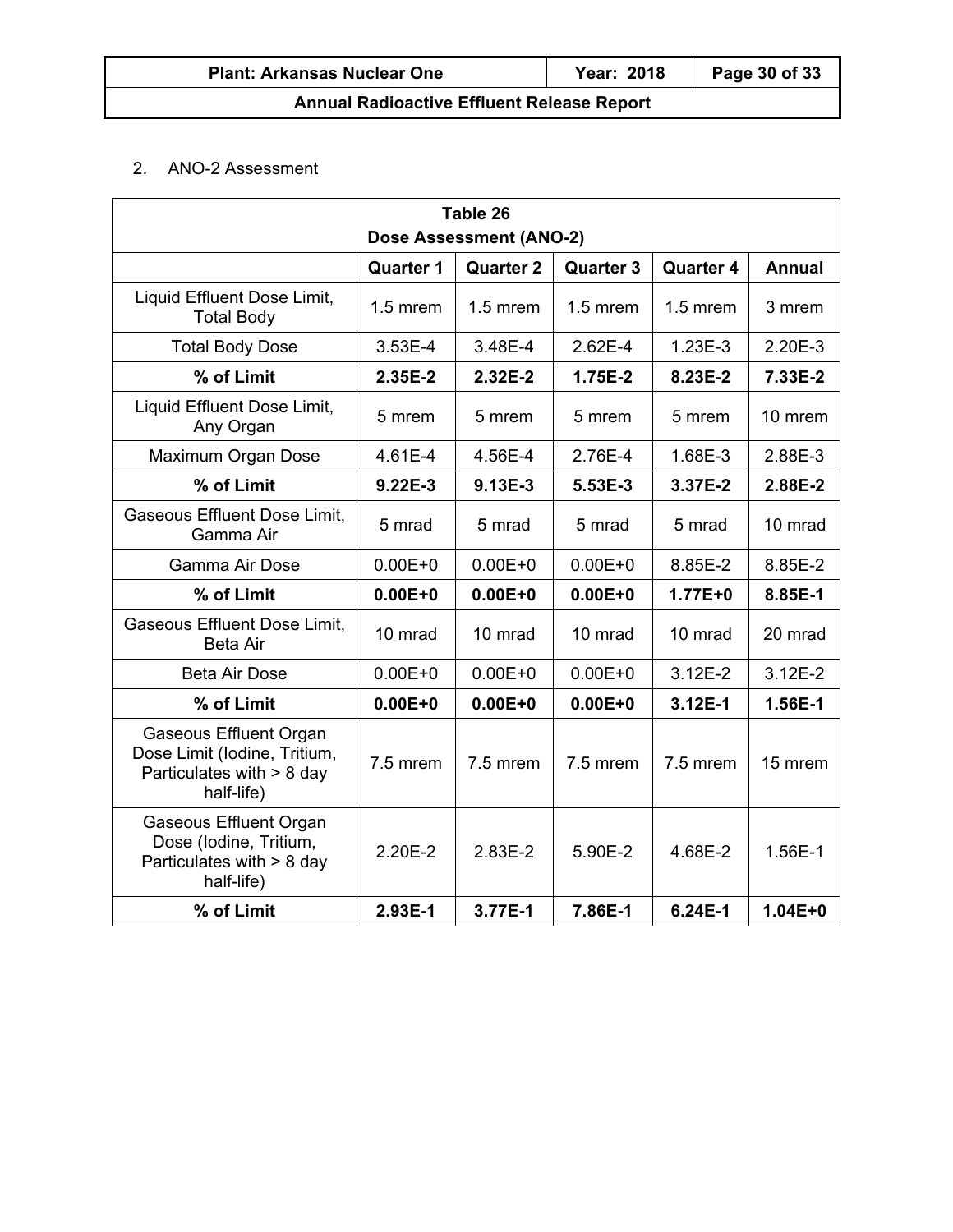| <b>Plant: Arkansas Nuclear One</b>                | Year: 2018 | Page 31 of 33 |  |  |  |  |
|---------------------------------------------------|------------|---------------|--|--|--|--|
| <b>Annual Radioactive Effluent Release Report</b> |            |               |  |  |  |  |

#### **6.2 40 CFR Part 190 Evaluation for an Individual in the Unrestricted Area**

| Table 27<br><b>EPA 40 CFR PART 190 Evaluation</b>             |             |             |             |  |  |  |
|---------------------------------------------------------------|-------------|-------------|-------------|--|--|--|
| <b>Thyroid</b><br><b>Any Other Organ</b><br><b>Whole Body</b> |             |             |             |  |  |  |
| Dose Limit                                                    | 25 mrem     | 75 mrem     | 25 mrem     |  |  |  |
| Dose                                                          | $2.06E + 0$ | $1.99E + 0$ | $2.47E + 0$ |  |  |  |
| % of Limit                                                    | $8.24E + 0$ | $2.65E+0$   | $9.88E + 0$ |  |  |  |

Liquid dose, gaseous dose including C14, direct shine from each unit, Independent Spent Fuel Storage Installation (ISFSI) and any other nuclear power related facility within 5 miles of the station are considered when calculating dose compliance with 40 CFR 190.

#### **6.3 40 CFR Part 190 Calculation**

| Table 28<br><b>EPA 40 CFR Part 190 Calculation</b>                                                                                                                  |                |             |             |             |  |  |  |  |
|---------------------------------------------------------------------------------------------------------------------------------------------------------------------|----------------|-------------|-------------|-------------|--|--|--|--|
| Unit<br><b>Total Body</b><br><b>Max Organ</b><br><b>Thyroid</b>                                                                                                     |                |             |             |             |  |  |  |  |
| Routine Airborne Effluents [Note 1]                                                                                                                                 | 1              | 8.26E-4     | -           | 7.47E-3     |  |  |  |  |
| Routine Airborne Effluents ITP                                                                                                                                      | 1              | 8.64E-2     | 8.69E-2     | 8.64E-2     |  |  |  |  |
| Routine Liquid Effluents                                                                                                                                            | 1              | 1.39E-2     | $1.51E-3$   | 1.82E-2     |  |  |  |  |
| Airborne Releases of C14                                                                                                                                            | 1              | 3.82E-2     | 3.82E-2     | $1.91E-1$   |  |  |  |  |
| Routine Airborne Effluents [Note 1]                                                                                                                                 | $\overline{2}$ | 5.89E-2     |             | 9.44E-2     |  |  |  |  |
| Routine Airborne Effluents ITP                                                                                                                                      | $\overline{2}$ | 1.56E-1     | 1.56E-1     | 1.56E-1     |  |  |  |  |
| Routine Liquid Effluents                                                                                                                                            | $\overline{2}$ | 2.20E-3     | 8.59E-4     | 2.88E-3     |  |  |  |  |
| Airborne Releases of C14                                                                                                                                            | $\overline{2}$ | 5.25E-2     | $5.25E-2$   | $2.63E-1$   |  |  |  |  |
| Ground Water & Storm Drain Totals                                                                                                                                   | <b>Site</b>    | $0.00E + 0$ | $0.00E + 0$ | $0.00E + 0$ |  |  |  |  |
| Direct Shine from areas such as dry<br><b>Site</b><br>$1.65E + 0$<br>$1.65E + 0$<br>cask storage, radwaste storage,<br>$1.65E + 0$<br>equipment mausoleums [Note 2] |                |             |             |             |  |  |  |  |
| Total 40 CFR 190 Dose<br><b>Site</b><br>$2.06E + 0$<br>$1.99E + 0$<br>$2.47E+0$                                                                                     |                |             |             |             |  |  |  |  |
| Note 1: Routine airborne dose in this table is mrad expressed as mrem. This addition does                                                                           |                |             |             |             |  |  |  |  |

Note 1: Routine airborne dose in this table is mrad expressed as mrem. This addition does not represent a real dose and is listed here solely to help demonstrate compliance with 40 CFR 190.

Note 2: Average direct radiation control location TLD was compared to the average area of an "actual" person TLD monitoring area (Reeves E. Richie Training Center (RERTC)) to determine yearly dose from direct shine to an actual member of the public. Since constant occupation is unrealistic, a value of 52 weeks a year \* 40 hours in a week occupying results in a total of 2080 hours. Control Value = 24.68 mrem/yr, RERTC Value = 31.64 mrem/yr, Weighted = 2080/8760(hrs.) = 23.7%. Actual Dose = (31.64 – 24.68) \* 0.237 = 1.65 mrem.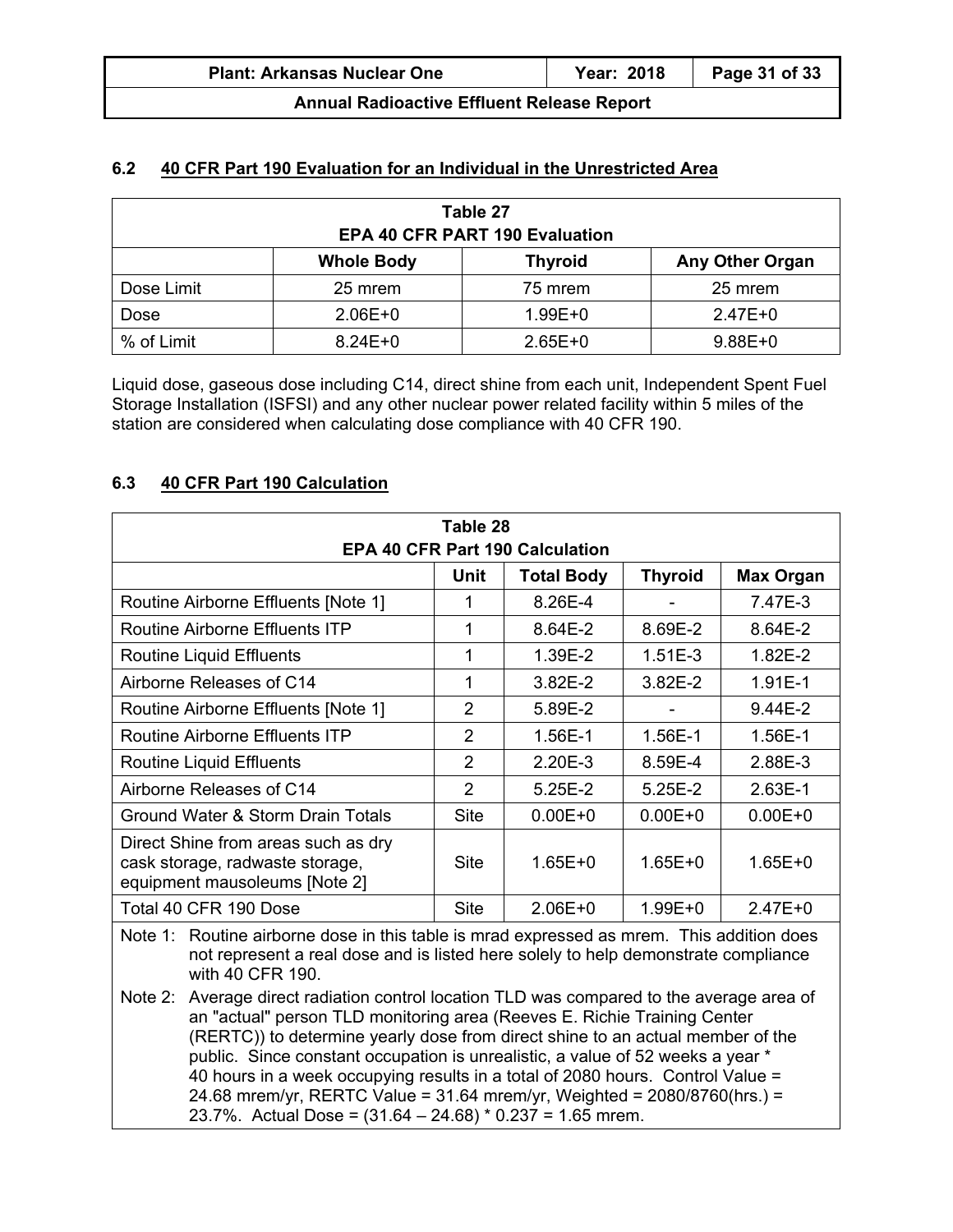| <b>Plant: Arkansas Nuclear One</b>                | Year: 2018 | Page 32 of 33 |  |  |  |  |
|---------------------------------------------------|------------|---------------|--|--|--|--|
| <b>Annual Radioactive Effluent Release Report</b> |            |               |  |  |  |  |

## **7.0 METEOROLOGICAL DATA**

## **7.1 Joint Frequency Distributions**

- 1. Period of Record: 01/01/2018 12/31/2018
- 2. Elevation: 57 m

| Table 29<br>Hours (Percentage) of Each Wind Speed/Direction |                         |         |         |         |          |           |           |        |              |
|-------------------------------------------------------------|-------------------------|---------|---------|---------|----------|-----------|-----------|--------|--------------|
|                                                             | <b>Wind Speed (mph)</b> |         |         |         |          |           |           |        |              |
| Wind<br><b>Direction</b>                                    | $0 - 2$                 | $2 - 4$ | $4 - 6$ | $6 - 8$ | $8 - 10$ | $10 - 15$ | $15 - 20$ | $> 20$ | <b>Total</b> |
| N                                                           | 0.51                    | 0.52    | 0.53    | 0.75    | 0.35     | 0.25      | 0.01      | 0.00   | 2.93         |
| <b>NNE</b>                                                  | 0.42                    | 0.76    | 0.87    | 0.93    | 0.44     | 0.09      | 0.01      | 0.00   | 3.52         |
| <b>NE</b>                                                   | 0.63                    | 1.41    | 1.78    | 1.34    | 0.64     | 0.13      | 0.00      | 0.00   | 5.93         |
| <b>ENE</b>                                                  | 1.00                    | 1.82    | 3.96    | 3.21    | 1.59     | 0.50      | 0.07      | 0.05   | 12.19        |
| Е                                                           | 1.25                    | 2.06    | 3.95    | 4.39    | 2.27     | 2.43      | 0.39      | 0.09   | 16.84        |
| <b>ESE</b>                                                  | 0.80                    | 1.31    | 2.42    | 2.20    | 1.85     | 1.78      | 0.12      | 0.05   | 10.53        |
| <b>SE</b>                                                   | 0.59                    | 1.18    | 1.89    | 1.71    | 1.09     | 0.67      | 0.07      | 0.12   | 7.32         |
| <b>SSE</b>                                                  | 0.49                    | 0.80    | 1.39    | 1.55    | 1.42     | 1.11      | 0.08      | 0.05   | 6.89         |
| $\mathbf{s}$                                                | 0.45                    | 0.43    | 0.60    | 0.87    | 0.71     | 0.53      | 0.08      | 0.03   | 3.71         |
| <b>SSW</b>                                                  | 0.29                    | 0.23    | 0.34    | 0.63    | 0.29     | 0.16      | 0.00      | 0.00   | 1.93         |
| <b>SW</b>                                                   | 0.38                    | 0.58    | 0.32    | 0.38    | 0.25     | 0.38      | 0.07      | 0.02   | 2.40         |
| <b>WSW</b>                                                  | 0.43                    | 0.63    | 0.51    | 0.27    | 0.27     | 0.22      | 0.15      | 0.06   | 2.53         |
| W                                                           | 0.50                    | 0.97    | 0.94    | 0.73    | 0.71     | 1.09      | 0.53      | 0.46   | 5.93         |
| <b>WNW</b>                                                  | 0.57                    | 0.81    | 1.16    | 1.23    | 1.83     | 3.75      | 1.42      | 0.56   | 11.33        |
| <b>NW</b>                                                   | 0.38                    | 0.49    | 0.53    | 0.63    | 0.65     | 0.94      | 0.29      | 0.10   | 4.01         |
| <b>NNW</b>                                                  | 0.38                    | 0.38    | 0.31    | 0.54    | 0.42     | 0.67      | 0.05      | 0.00   | 2.76         |

## 3. Variable

- a. Total period of calm hours: ~257
- b. Percentage of missing data: 0.17%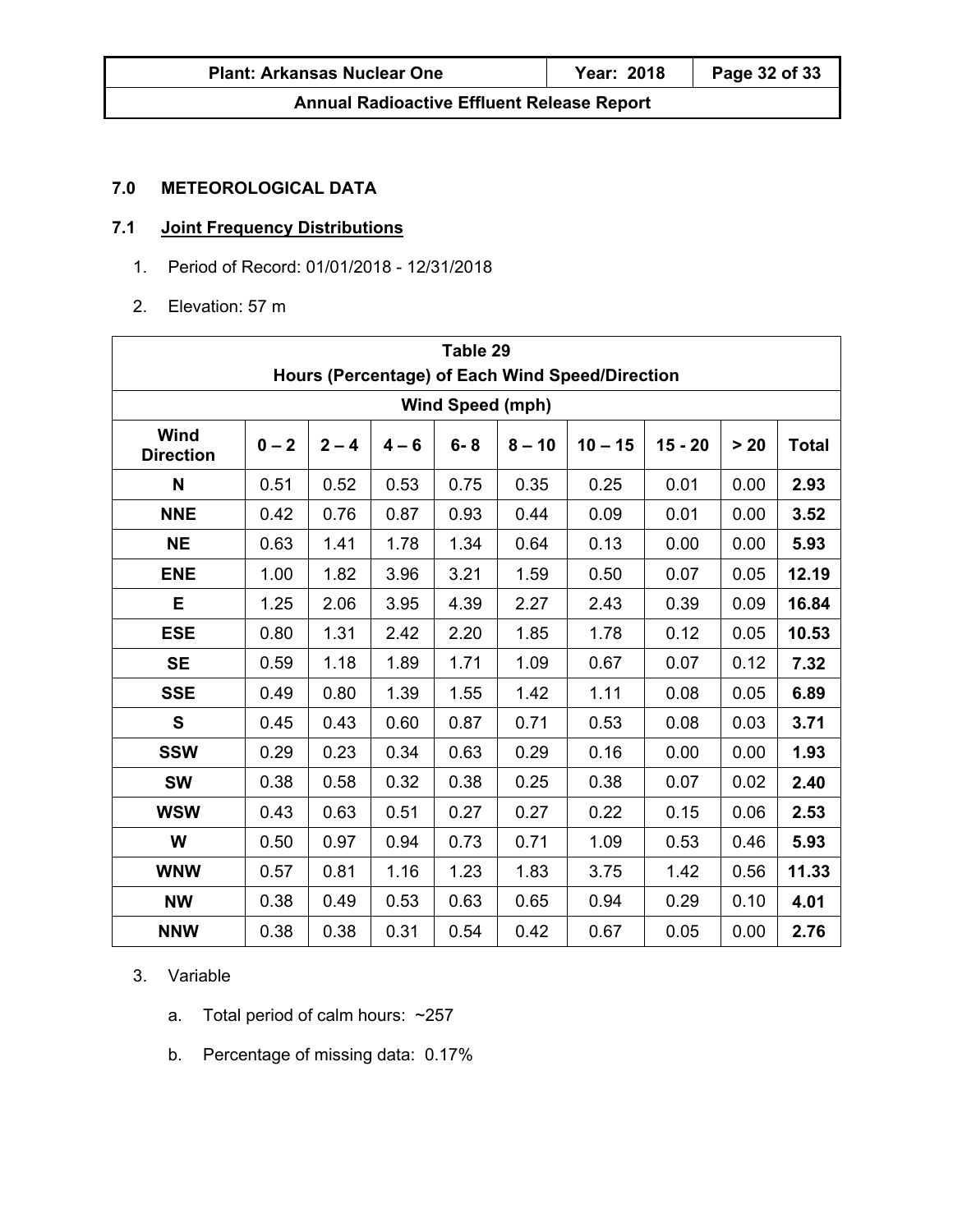## **7.2 Stability Class**

| Table 30                                                                       |   |       |  |  |  |  |
|--------------------------------------------------------------------------------|---|-------|--|--|--|--|
| <b>Classification of Atmospheric Stability</b>                                 |   |       |  |  |  |  |
| Hours (Percentage)<br><b>Stability Condition</b><br><b>Pasquill Categories</b> |   |       |  |  |  |  |
| <b>Extremely Unstable</b>                                                      | A | 1.07  |  |  |  |  |
| <b>Moderately Stable</b>                                                       | в | 0.03  |  |  |  |  |
| <b>Slightly Unstable</b>                                                       | C | 0.12  |  |  |  |  |
| <b>Neutral</b>                                                                 | D | 29.47 |  |  |  |  |
| <b>Slightly Stable</b>                                                         | F | 57.16 |  |  |  |  |
| F<br><b>Moderately Stable</b><br>10.79                                         |   |       |  |  |  |  |
| <b>Extremely Stable</b><br>G<br>1.37                                           |   |       |  |  |  |  |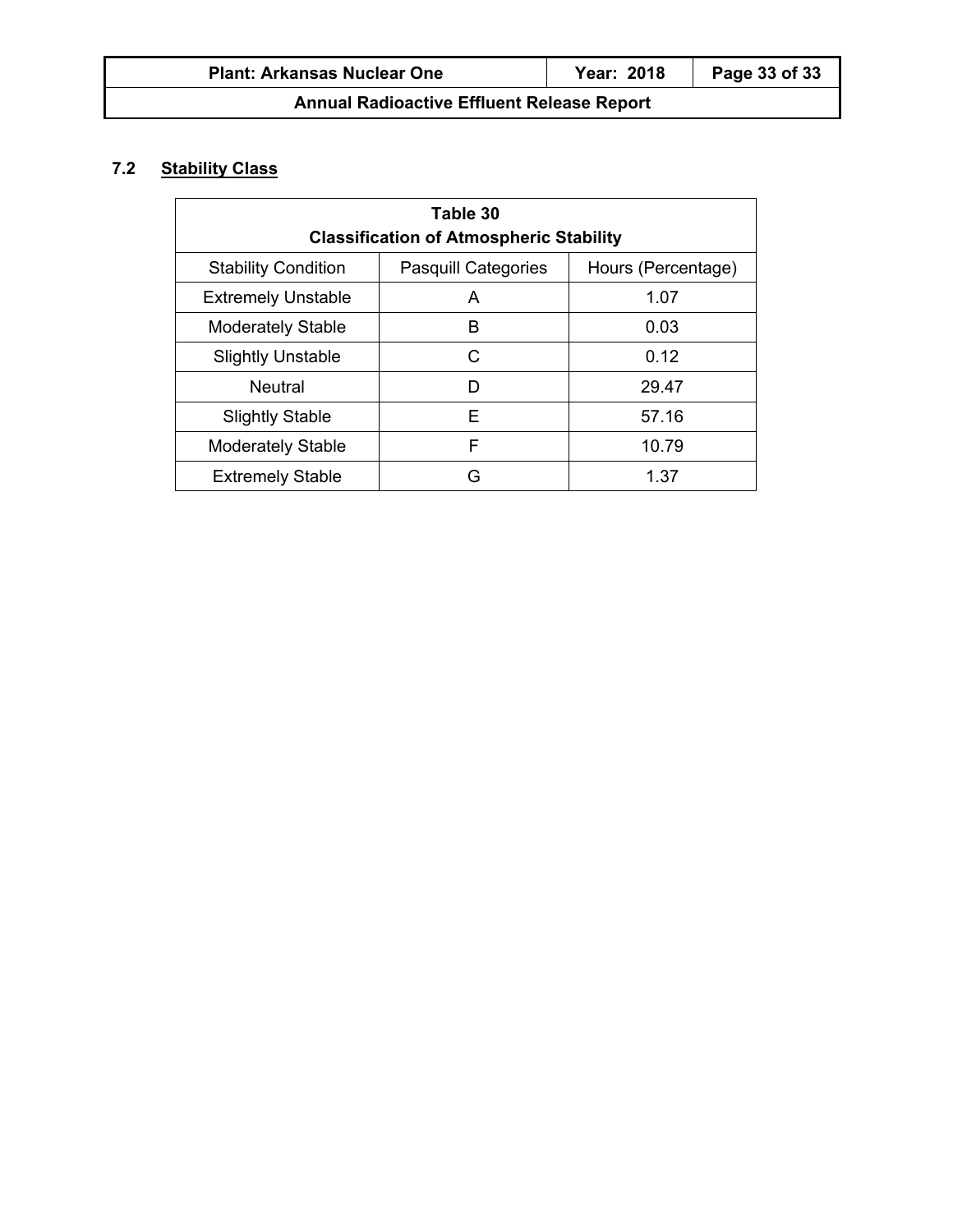**Enclosure Attachment** 

**0CAN041903** 

**Offsite Dose Calculation Manual**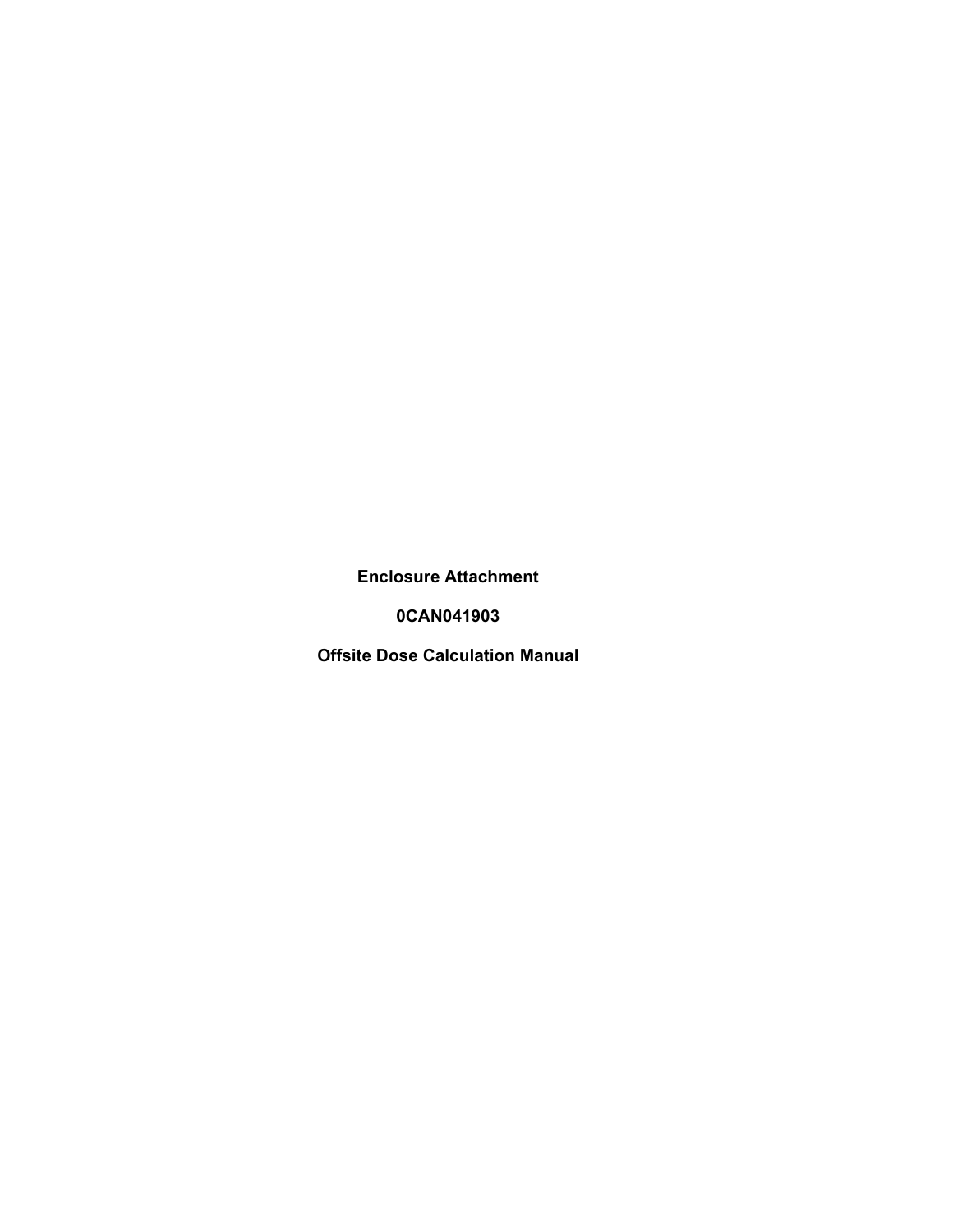#### OFFSITE DOSE CALCULATION MANUAL

### REVISION 28

Changes are indicated by beginning the affected information with a revision bar on the right side of the page which stops at the end of the change. Deletions of entire paragraphs or sections have a revision bar to the right of the page where text was deleted. The amendment number is indicated at the bottom of the affected page near the left margin and indicates the latest revision to the information contained on that page. Absence of a revision bar on a replacement page means the page was reprinted for word processing purposes only. However, general formatting changes may have been made to all pages.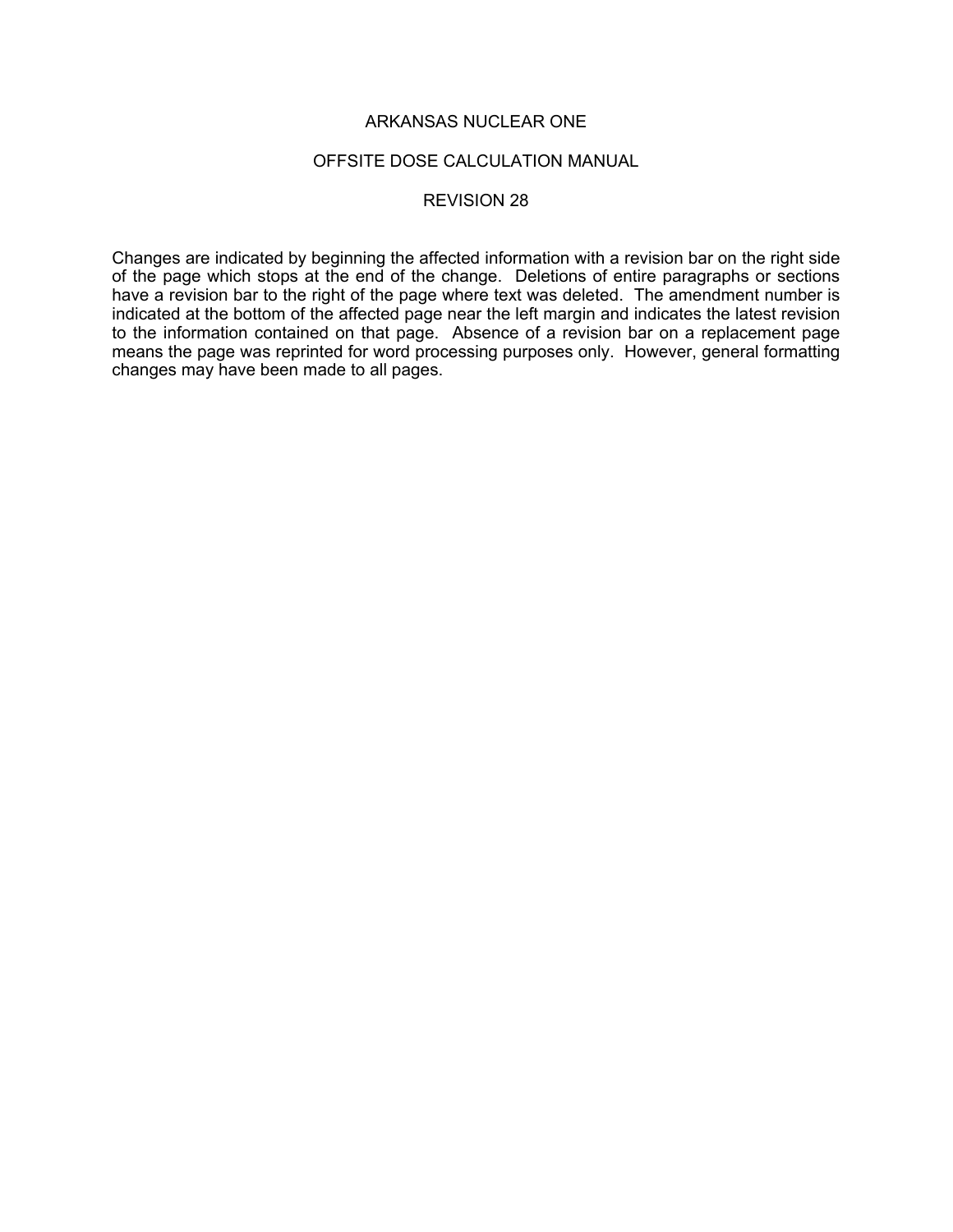## ODCM

# TABLE OF CONTENTS

| Section |     |       | <u>Title</u>                                                        | Page |
|---------|-----|-------|---------------------------------------------------------------------|------|
| 1.0     |     |       |                                                                     |      |
| 2.0     |     |       |                                                                     |      |
|         | 2.1 |       |                                                                     |      |
|         | 2.2 |       |                                                                     |      |
|         |     | 2.2.1 |                                                                     |      |
|         |     | 2.2.2 |                                                                     |      |
|         | 2.3 |       |                                                                     |      |
| 3.0     |     |       |                                                                     |      |
|         | 3.1 |       |                                                                     |      |
|         |     | 3.1.1 |                                                                     |      |
|         |     | 3.1.2 | SPING (Final Effluent) Monitor Setpoint Calculations 11             |      |
|         | 3.2 |       |                                                                     |      |
|         |     | 3.2.1 |                                                                     |      |
|         |     | 3.2.2 | 1-131, Tritium and Particulate Release Dose Rate Effects 15         |      |
|         | 3.3 |       |                                                                     |      |
|         |     | 3.3.1 |                                                                     |      |
|         | 3.4 |       | Dose Due to I-131, Tritium and Particulates in Gaseous Effluents 16 |      |
|         |     | 3.4.1 | Total Dose from Atmospherically Released Radionuclide17             |      |
|         | 3.5 |       |                                                                     |      |
|         | 3.6 |       |                                                                     |      |
|         |     | 3.6.1 |                                                                     |      |
|         |     | 3.6.2 |                                                                     |      |
| 4.0     |     |       | ENVIRONMENTAL SAMPLING STATIONS - RADIOLOGICAL26                    |      |
| 5.0     |     |       |                                                                     |      |
|         | 5.1 |       |                                                                     |      |
|         | 5.2 |       |                                                                     |      |

 $\overline{\phantom{a}}$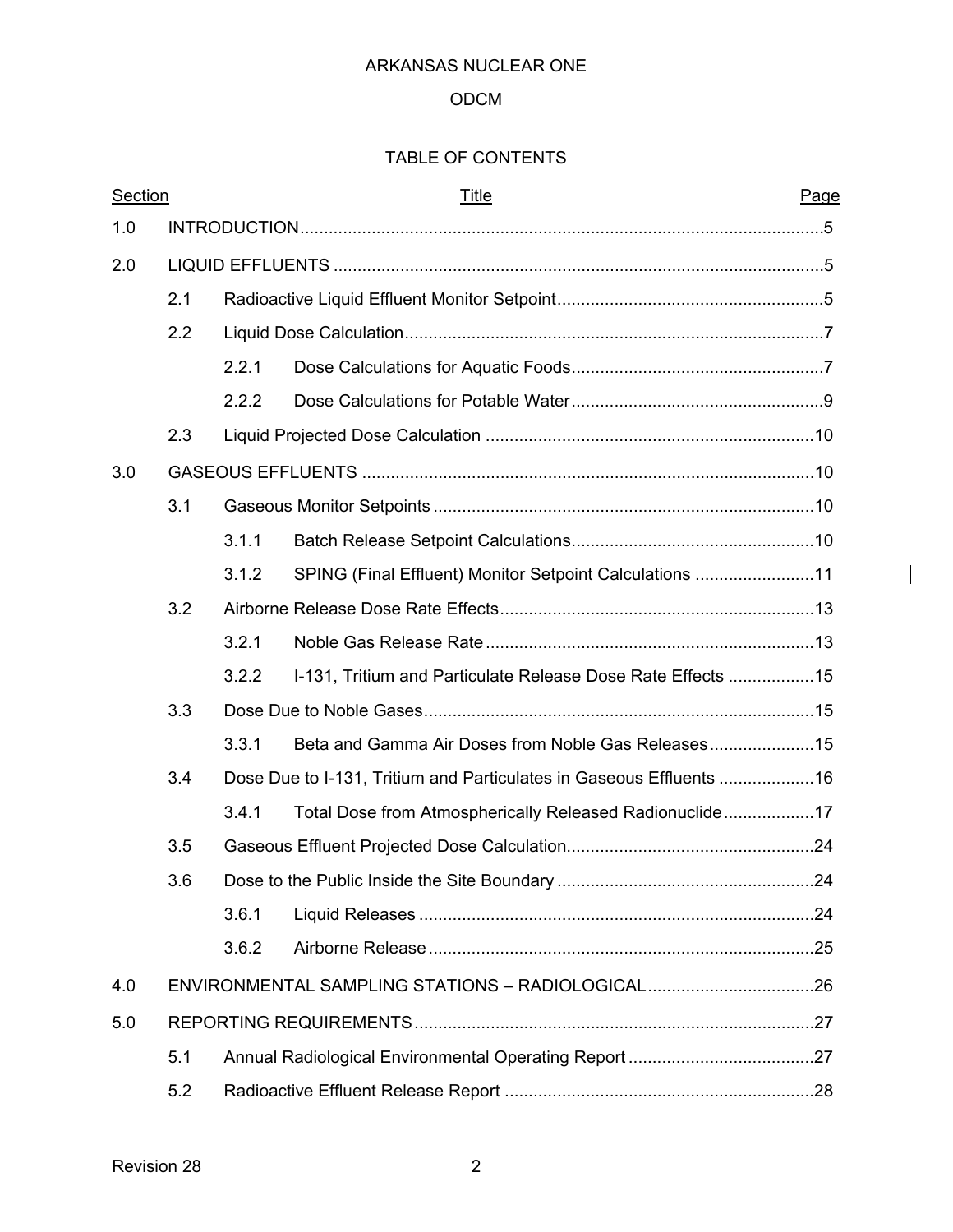## ODCM

# TABLE OF CONTENTS *(continued)*

| <b>Figure</b>     |     |       | <u>Title</u>                                               | Page        |
|-------------------|-----|-------|------------------------------------------------------------|-------------|
| FIGURE 4-1        |     |       |                                                            |             |
| FIGURE 4-1A       |     |       |                                                            |             |
| FIGURE 4-1B       |     |       |                                                            |             |
| FIGURE 4-2        |     |       | Maximum Area Boundary for Radioactive Release Calculation  |             |
| <b>Table</b>      |     |       | <u>Title</u>                                               | Page        |
| TABLE 4-1         |     |       |                                                            |             |
|                   |     |       |                                                            |             |
| <b>APPENDIX 1</b> |     |       | RADIOLOGICAL EFFLUENT CONTROLS                             |             |
| <b>Section</b>    |     |       | Title                                                      | <u>Page</u> |
| 1.0               |     |       |                                                            |             |
| 2.0               |     |       |                                                            |             |
|                   | 2.1 |       | RADIOACTIVE LIQUID EFFLUENT MONITORING INSTRUMENTATION 45  |             |
|                   |     | 2.1.1 | Radioactive Liquid Effluent Monitoring Instrumentation45   |             |
|                   | 2.2 |       | RADIOACTIVE GASEOUS EFFLUENT MONITORING INSTRUMENTATION 48 |             |
|                   |     | 2.2.1 | Radioactive Gaseous Effluent Monitoring Instrumentation48  |             |
|                   | 2.3 |       |                                                            |             |
|                   |     |       |                                                            |             |
|                   | 2.4 |       |                                                            |             |
|                   |     | 2.4.1 |                                                            |             |
|                   | 2.5 |       |                                                            |             |
|                   |     | 2.5.1 |                                                            |             |
|                   |     | 2.5.2 |                                                            |             |
|                   |     |       |                                                            |             |
|                   |     | 2.5.2 |                                                            |             |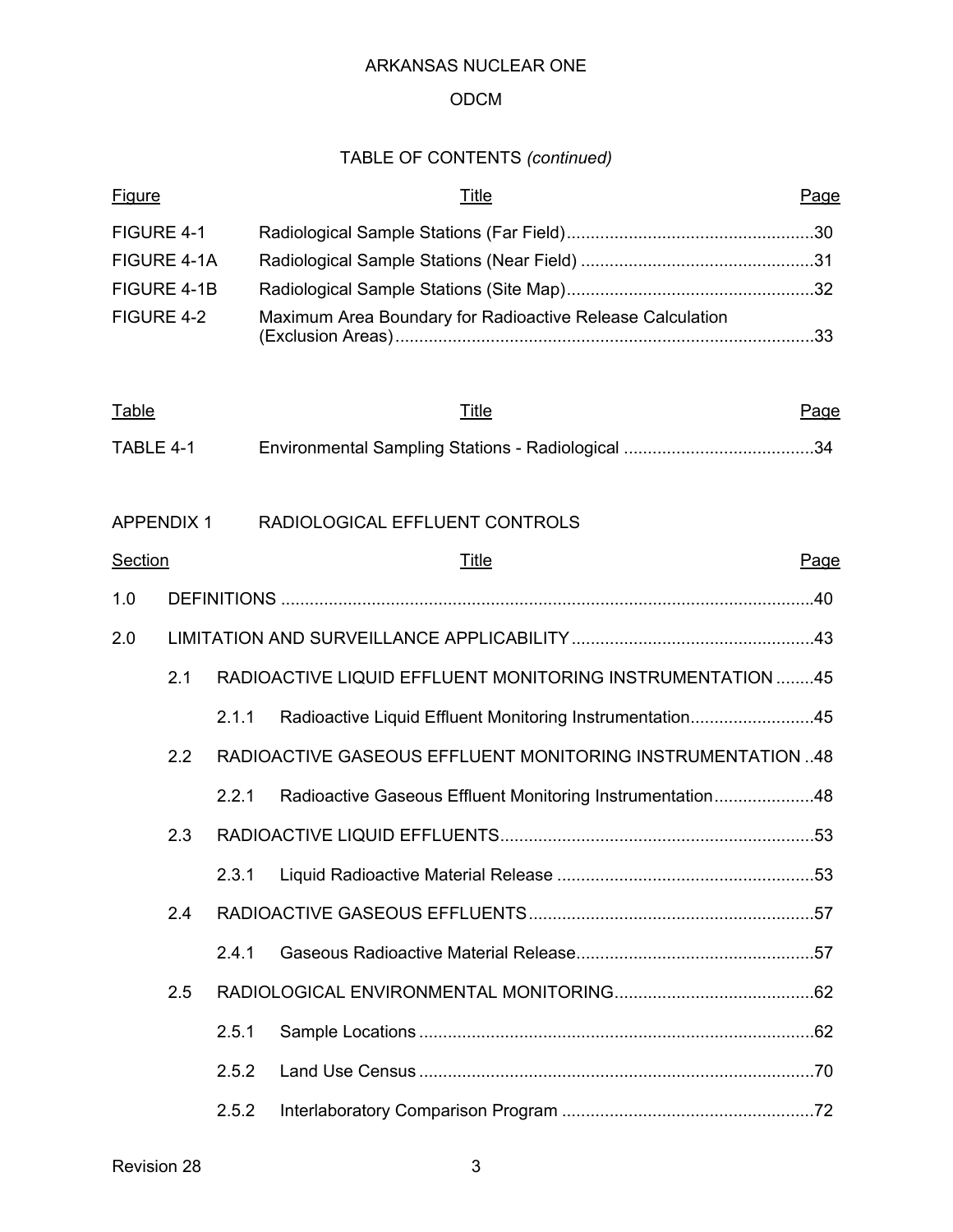## ODCM

| <b>APPENDIX 1</b> |       |         | RADIOLOGICAL EFFLUENT CONTROLS BASES                      |      |
|-------------------|-------|---------|-----------------------------------------------------------|------|
| <b>Section</b>    |       |         | <u>Title</u>                                              | Page |
| B 2.0             |       |         |                                                           |      |
|                   | B 2.1 |         | RADIOACTIVE LIQUID EFFLUENT MONITORING INSTRUMENTATION76  |      |
|                   |       | B 2.1.1 | Radioactive Liquid Effluent Monitoring Instrumentation76  |      |
|                   | B 2.2 |         | RADIOACTIVE GASEOUS EFFLUENT                              |      |
|                   |       | B 2.2.1 | Radioactive Gaseous Effluent Monitoring Instrumentation81 |      |
|                   | B 2.3 |         |                                                           |      |
|                   |       | B 2.3.1 |                                                           |      |
|                   | B 2.4 |         |                                                           |      |
|                   |       | B 2.4.1 |                                                           |      |
|                   | B 2.5 |         |                                                           |      |
|                   |       | B 2.5.1 |                                                           |      |
|                   |       | B 2.5.2 |                                                           |      |
|                   |       | B 2.5.3 |                                                           |      |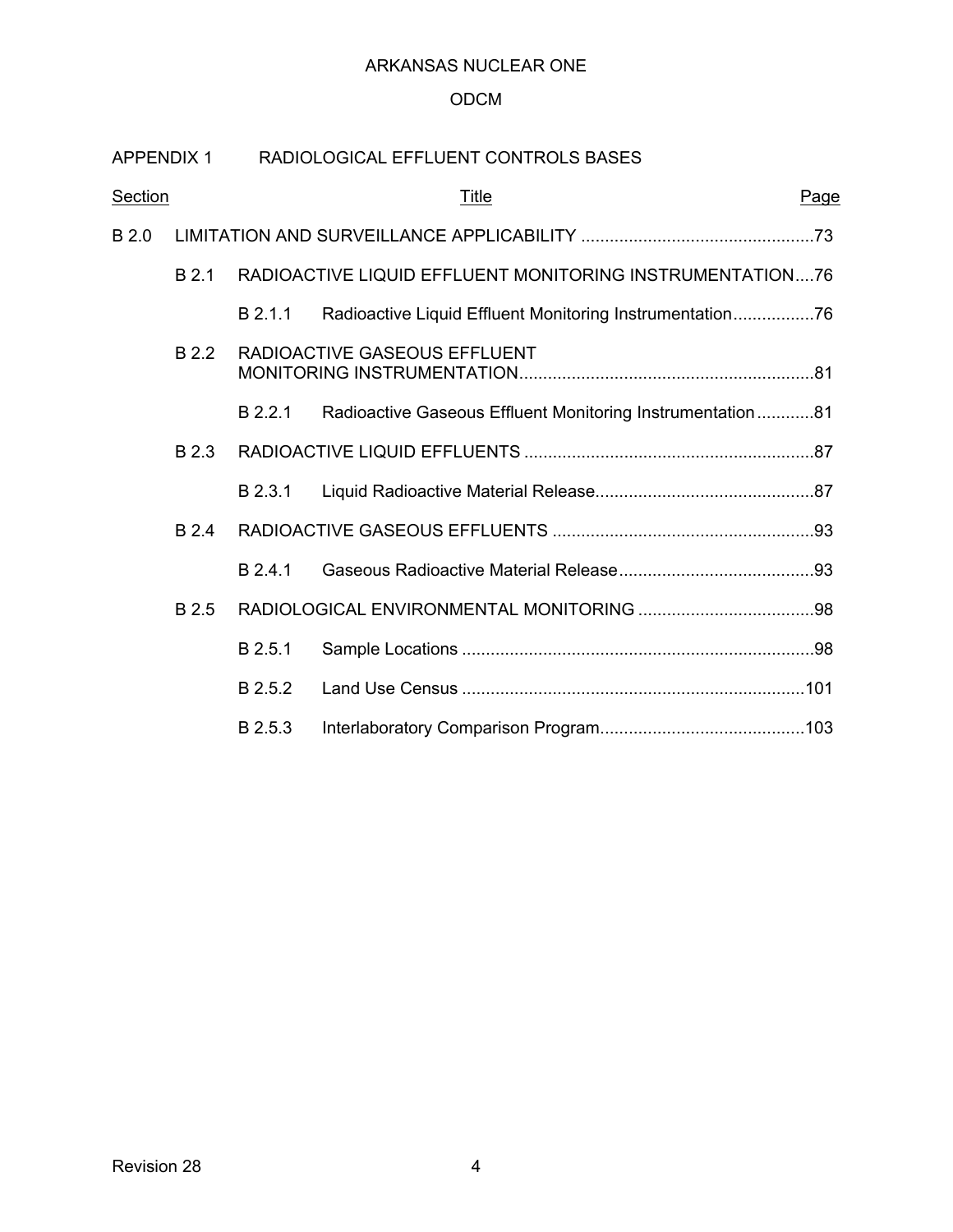### ODCM

### 1.0 INTRODUCTION

The Offsite Dose Calculation Manual (ODCM) provides guidance for making release rate and dose calculations for radioactive liquid and gaseous effluents from Arkansas Nuclear One - Units 1 and 2 (ANO-1 and ANO-2). The methodology is drawn from NUREG-0133, Rev. 0. Parameters contained within this manual were taken from NUREG-0133 and Regulatory Guide (RG) 1.109 except as noted for site specific values. These numbers and the calculational method may be changed as provided for in the Technical Specifications (TSs).

The following references are utilized in conjunction with the limitations included in this manual concerning the indicated subjects:

| Subject                                             | ANO-1            | ANO-2            |
|-----------------------------------------------------|------------------|------------------|
| Process Control Program (PCP)                       | <b>EN RW-105</b> | <b>EN RW-105</b> |
| Radioactive Effluent Controls Program               | TS 5.5.4         | TS 6.5.4         |
| Annual Radiological Environmental Monitoring Report | TS 5.6.2         | TS 6.6.2         |
| Radioactive Effluent Release Report                 | TS 5.6.3         | TS 6.6.3         |
| <b>ODCM</b>                                         | TS 5.5.1         | TS 6.5.1         |

### 2.0 LIQUID EFFLUENTS

### 2.1 Radioactive Liquid Effluent Monitor Setpoint

ODCM Limitation L 2.1.1, "Radioactive Liquid Effluent Instrumentation," requires that the radioactive liquid effluents be monitored with the alarm/trip setpoints adjusted to ensure that the limits of the radioactive liquid effluent concentration limitations are not exceeded. These concentrations are for the site. The alarm/trip setpoint on the liquid effluent monitor is dependent upon the dilution water flow rate, radwaste tank flow rate, isotopic composition of the radioactive liquid to be discharged, a gross gamma count of the liquid to be discharged, background count rate of the monitor, and the efficiency of the monitor. Due to the fact that these are variables, an adjustable setpoint is used. The setpoint must be calculated and the monitor setpoint set prior to the release of each batch of radioactive liquid effluents. The following methodology is used for the setpoint determination for the following monitors.

- ANO-1: RE-4642 Liquid Radwaste Monitor
- ANO-2: 2RE-2330 Liquid Radwaste Monitor

2RE-4423 – Liquid Radwaste Monitor

- 1) A sample from each tank (batch) to be discharged is obtained and counted for gross gamma (Cs-137 equivalent) and a gamma isotopic analysis is performed.
- 2) A dilution factor (DF) for the tank is calculated based upon the results of the gamma isotopic analysis and the Maximum Permissible Concentration (MPC) of each detected radionuclide.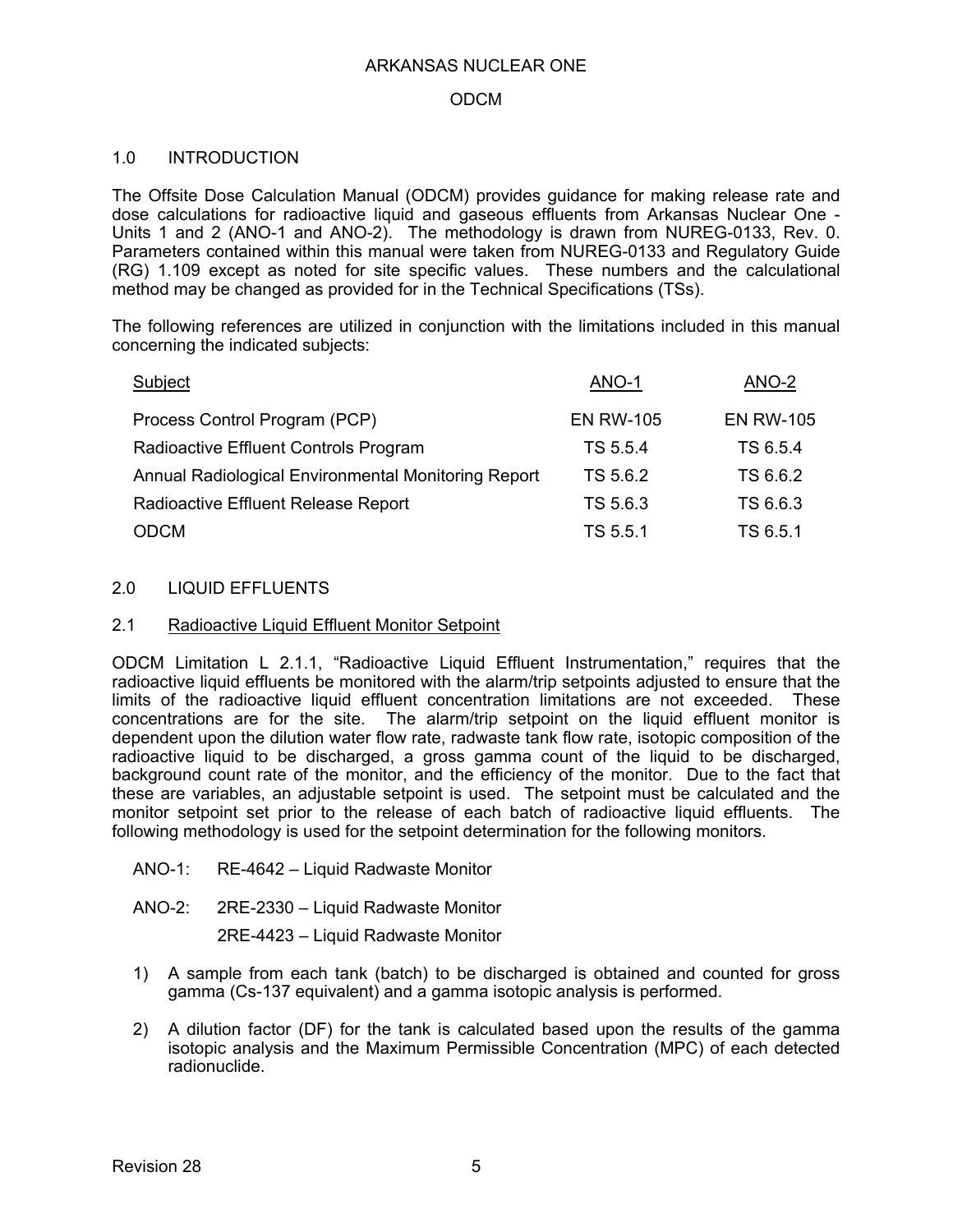### ODCM

DF is calculated as follows:

 $DF = \Sigma_i(C_i/MPC_i) + C_{TNG}/MPC_{TNG}$ 

where:

| DF.              | $=$ dilution factor;                                                                                               |
|------------------|--------------------------------------------------------------------------------------------------------------------|
| $C_i$            | = concentration of isotope "i", $(\mu Ci/ml)$ ;                                                                    |
| MPC <sub>i</sub> | = maximum permissible concentration of isotope "i",<br>(from 10 CFR 20, Appendix B, Table II, Column 2 in µCi/ml); |
| C <sub>TNG</sub> | $=$ total concentration of noble gases ( $\mu$ Ci/ml); and                                                         |
|                  | $MPCTNG = 2 \times 10^{-4}$ (µCi/ml) per Limitation L 2.3.1.a                                                      |

- 3) The dilution water flowrate is normally the number of ANO-1 circulating water pumps in operation at the time of release. Each circulating water pump has an approximate flowrate of 191,500 gallons per minute (gpm) (this flowrate may be reduced due to throttling of circulating water pump flow and/or circulating water bay configuration). However, under specific conditions and under strict controls, lower dilution water flowrates utilizing service water and cooling tower blowdown flowrates may be used.
- 4) The theoretical release rate,  $F_m$ , of the tank (batch) to be released is expressed in terms of the dilution water flowrate, such that for each volume of dilution water released, a given volume of liquid radwaste may be combined. This may be expressed as follows:

$$
F_m = D V / DF
$$

- $F_m$  = theoretical release rate (gpm);
- DV = Dilution volume (gpm). When ANO-1 circulating water pumps are running, DV is the number of ANO-1 circulating water pumps in operation multiplied by the approximate flowrate of an ANO-1 circulating water pump (normally 191,500 gpm) or an indicated flow rate. The minimum total flow rate shall be greater than or equal to 100,000 gpm. Otherwise DV is dilution volume provided by service water and cooling tower blowdown flowrate; and
- DF = dilution factor as calculated in Step 2 above.
- Note: In the above equation, the theoretical release rate  $(F_m)$  approaches zero as the dilution factor increases. The actual flowrate  $(F_A)$  will normally be equal to the theoretical release rate for high activity releases. For low activity releases, the theoretical release rate becomes large and may exceed the capacity of the pump discharging the tank. In these cases, the actual release rate may be set to the maximum flowrate of the discharge pump.
- 5) The monitor setpoint is calculated by incorporating the monitor reading prior to starting the release (i.e., background countrate), and a factor which is the amount of increase in the release concentration that would be needed to exceed the radioactive liquid concentration limitation. The monitor setpoint is expressed as follows: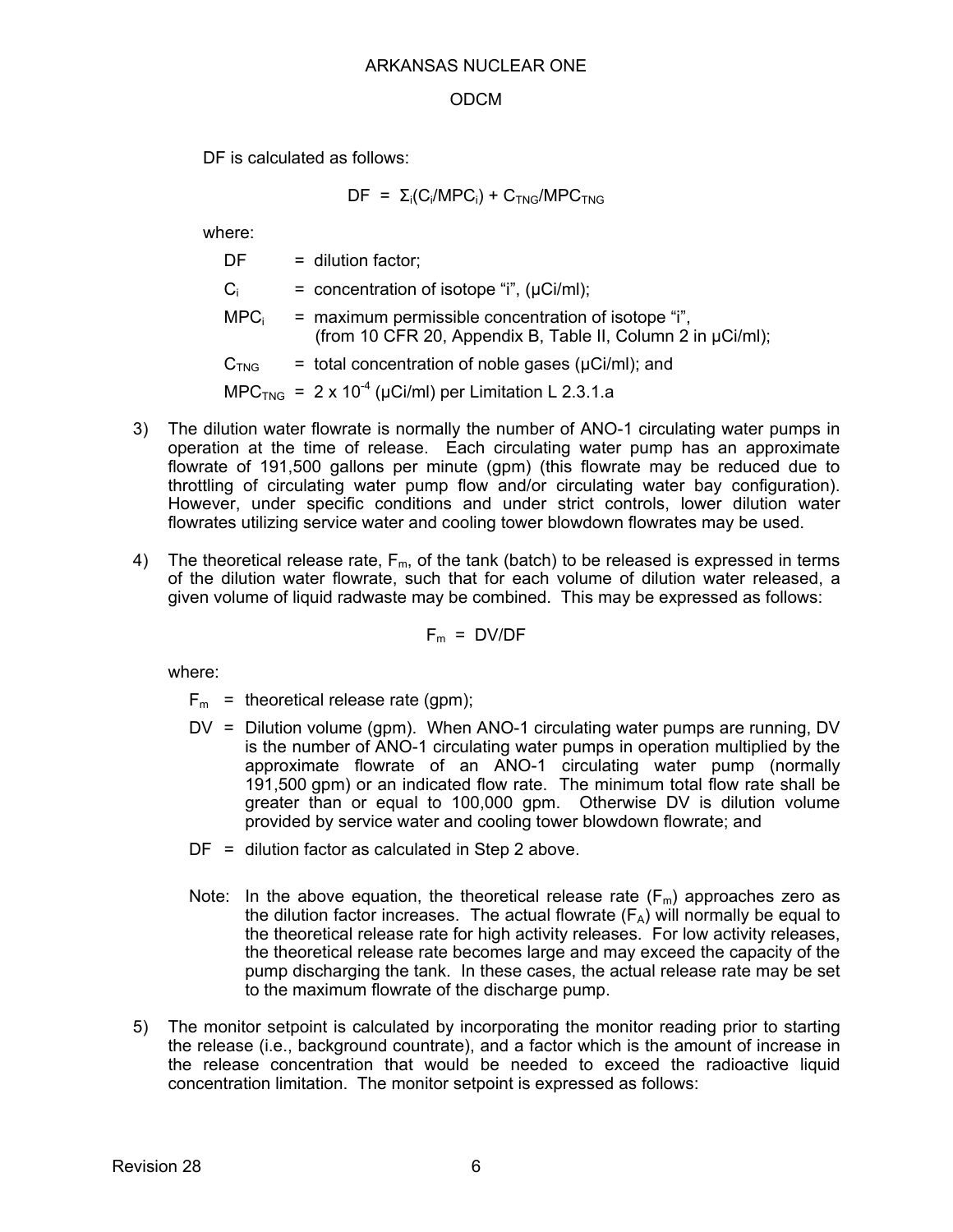## $M_L$  = A\*(K\*F<sub>M</sub>/F<sub>A</sub>) + B

where:

- $M_L$  = monitor setpoint (counts per minute or "cpm");
- A = allocation fraction for the specific unit. (Typically, these values are set at 0.45, but may be adjusted up or down as needed. However, the total site allocation can not exceed 1.0.)
- $K =$  monitor countrate (cpm) expected based on the gross activity of the release (this value is obtained from a graph of activity (µCi/ml) versus output countrate for the monitor (cpm));
- $F_M/F_A$  = number of times the activity would have to increase to exceed the radioactive liquid effluent-concentration limitation; and
- $B =$  background countrate (cpm) prior to the release.

To permit the computer to calculate the setpoint, an equation for the expected countrate (K) is expressed as follows:

$$
K = \text{Offset} \cdot S_A^{\text{Slope}}
$$

where:

Slope = 
$$
\frac{\text{Log of the detector response in cpm}}{\text{Log of activity concentration in } \mu\text{Ci/ml}}
$$

 $S_A$  = Gross gamma (Cs-137 equivalent) activity for the tank ( $\mu$ Ci/ml); and

- Offset = detector response (cpm) for the minimum detectable sample activity calculated from the calibration data.
	- Note: I&C personnel use varying concentrations of Cs-137 to determine the response curve; therefore, a Cs-137 equivalent activity must be used to accurately predict the countrate.

Combining terms, the equation for determining the monitor setpoint may be expressed as follows:

$$
M_L
$$
 = A[(Offset \* S<sub>A</sub><sup>Slope</sup>)F<sub>M</sub>/F<sub>A</sub>] + B

### 2.2 Liquid Dose Calculation

The "dose" or "dose commitment" to an individual in the unrestricted area shall be less than or equal to the limits specified in 'Radioactive Liquid Effluents – Dose' Limitations. The dose limits are on a per reactor basis. This value is calculated using the adult as the maximum exposed individual via the aquatic foods (Sport Freshwater Fish) and the potable water pathways.

2.2.1 Dose Calculations for Aquatic Foods

The concentrations of radionuclides in aquatic foods are assumed to be directly related to the concentrations in water. The equilibrium ratios between the two concentrations are called "bioaccumulation factors."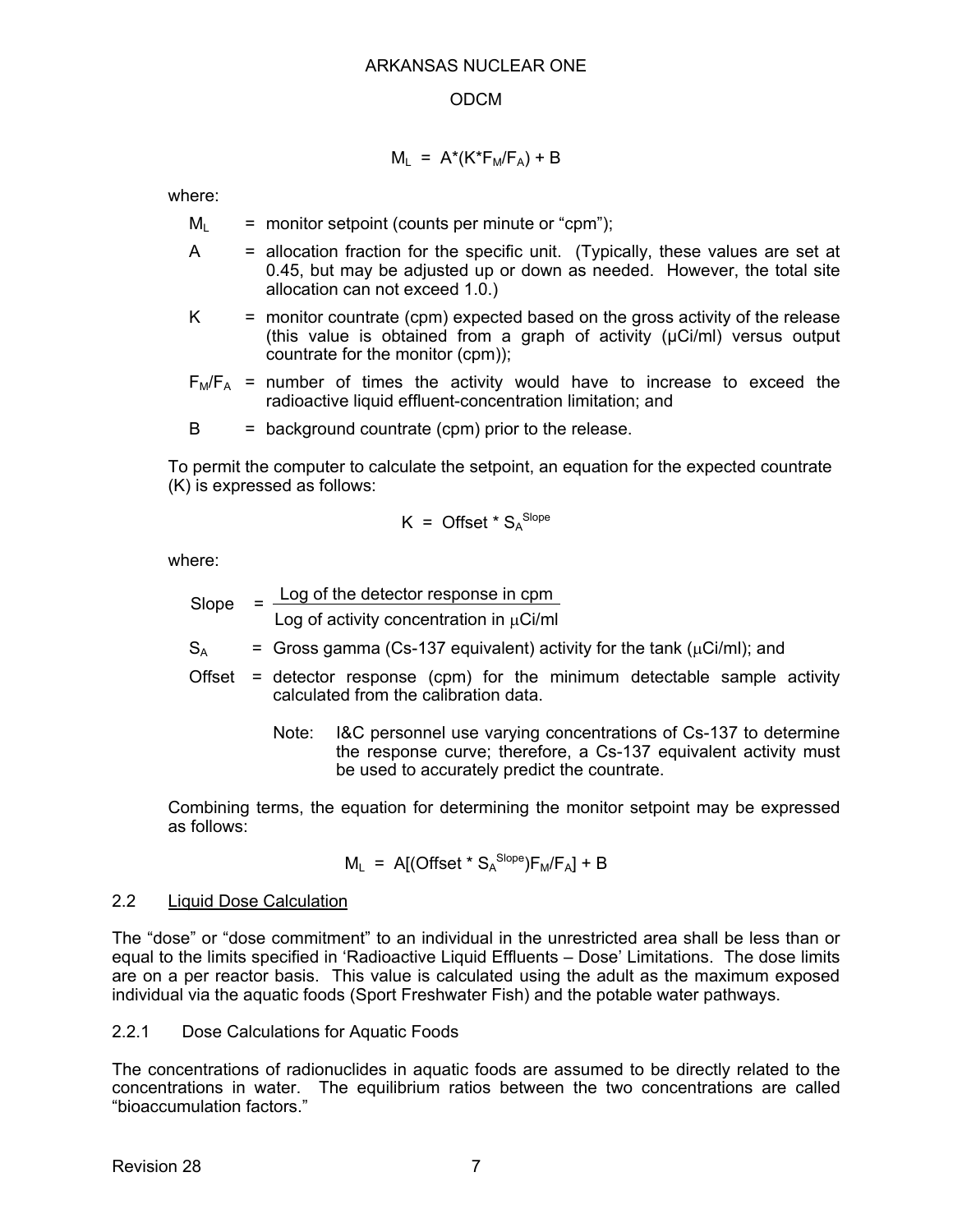#### ODCM

Two different pathways are calculated for aquatic foods: sport and commercial freshwater fish.

The internal dose "d" from the consumption of aquatic foods in pathway "p" to organ "j" of individuals of age group "a" from all nuclides "i" is computed as follows (see Chapter 4 of NUREG-0133 and RG 1.109-12, equation A-3):

$$
d_p(r, \theta, a, j) = \Sigma_i[\{(1100)(e^{-\lambda_i t_p})(B_i)\}(M)(U_a)(F)^{-1}(Q_i)(D_{aij})]
$$

The total dose from both aquatic food pathways is then:

$$
D(r,\theta,a,j) = \sum_{P} d_{p} (r,\theta,a,j)
$$

- $r =$  user-selected distance from the release point to the receptor location, in kilometers. It may be different from the controlling distance specified for the potable water pathway (0.4 km);
- $\theta$  = user-selected sector (one of sixteen 22.5° sectors surrounding the reactor site, designated N, NNE, NE, etc.). This sector may be different from the controlling sector specified for the potable water pathway (S);
- $A =$  user-selected age group: infant, child, teen, adult. It is the same controlling age group used in the potable water pathway (adult);
- J = user-selected organ: bone, liver, total body, thyroid, kidney, lung, GI-LLI. It is the same controlling organ used in the potable water pathway (liver);
- $\{\}$  = represents the concentration factor stored in the database;
	- Note: Only one concentration factor is needed to represent the two pathways since sport and commercial use the same bioaccumulation factor for a given pathway.
- 1100 = factor to convert from (Ci/yr)/( $ft<sup>3</sup>/sec$ ) to  $pCi/liter$ ;
- $\lambda_i$  = decay constant of nuclide "i" in hr<sup>-1</sup>;
- $t<sub>o</sub>$  = environmental transit time, release to receptor;
	- Note: This value should be set to 0 hours (i.e., no decay correction) for the above equation in order to be consistent with the equation presented in Chapter 4 of NUREG-0133. For maximum individual dose calculations, this value is set to 24 hours, which is the minimum transit time recommended by RG 1.109, Appendix A, 2.b.
- $B_i$  = bioaccumulation factor for nuclide "i", in pCi/kg per pCi/liter. Cesium has a site specific number based on carnivorous and bottom feeder sport fish of 400  $p$ Ci/kg per <sub>p</sub>Ci/liter (0CAN048408, dated April 13, 1984); Niobium has a site specific number based upon freshwater fish of 300  $p$ Ci/kg per  $p$ Ci/liter.
- $M =$  dimensionless mixing ratio (reciprocal of the dilution factor) at the point of exposure;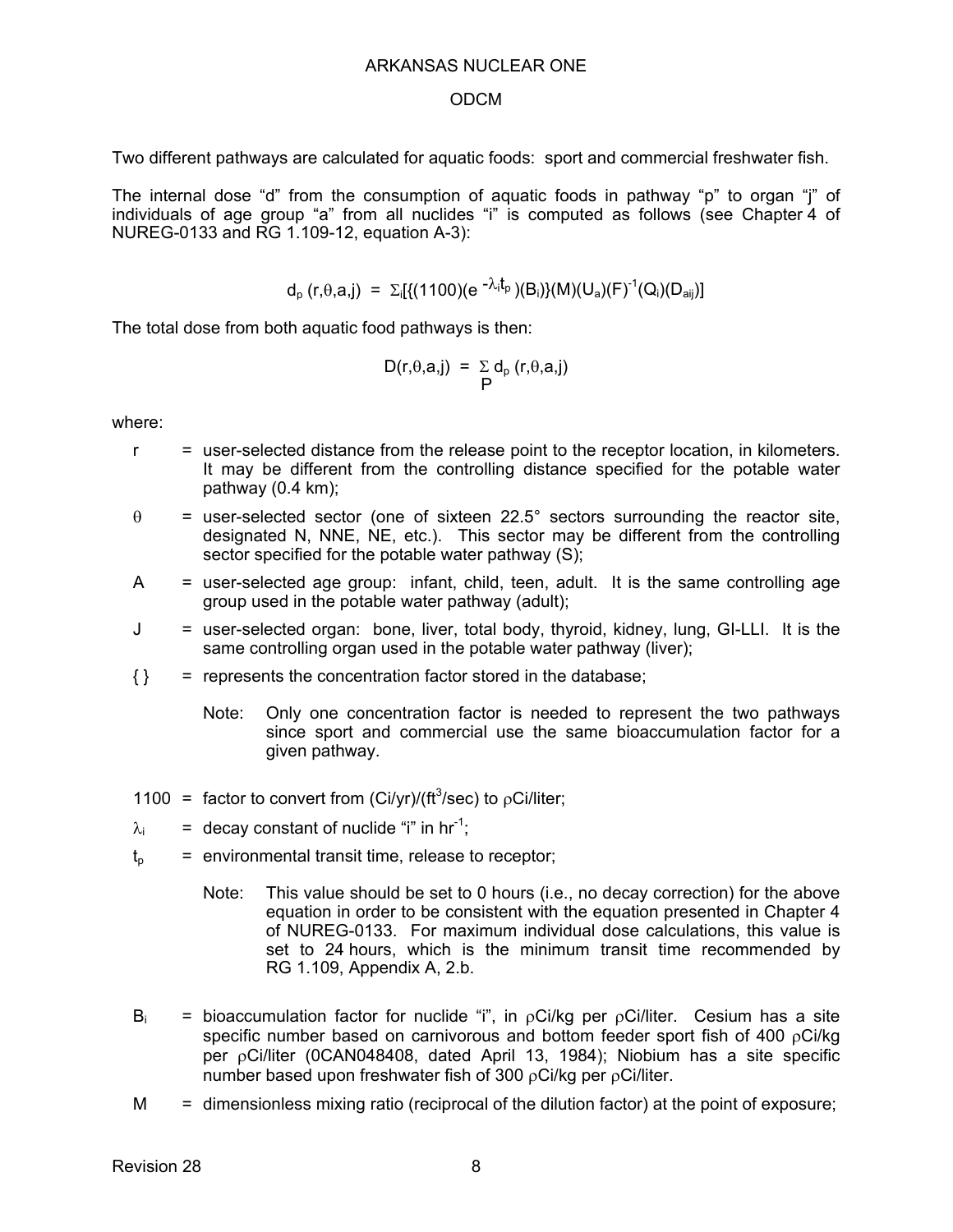- $U_a$  = annual usage factor that specifies the intake rate for an individual of age group "a", in kilograms/year. The program selects this usage factor in accordance with the controlling age group "a" as specified previously by the user;
- $F =$  average flow rate in ft<sup>3</sup>/sec. This value is based on total dilution volume for the quarter divided by time into the quarter;
- $Q_i$  = number of curies of nuclide "i" released; and
- $D_{\text{air}}$  = ingestion dose factor for age group "a", nuclide "i", and organ "j", in mrem per  $pCi$ ingested. The program selects the ingestion dose factor according to the userspecified controlling age group "a" and controlling organ "j".
- 2.2.2 Dose Calculations for Potable Water

The dose "D" from ingestion of water to organ "j" of individuals of age group "a" due to all nuclides "i" is calculated as follows (See Chapter 4 of NUREG-0133 and NRC RG 1.109-12, equation A-2):

Note: The potable water pathway is used only during the time that the Russellville Water System is using the Arkansas River as a water source. The Russellville Water Works will notify ANO when they are using the Arkansas River as a water source.

D (r, 
$$
\theta
$$
, a, j) =  $\Sigma_i$  [(1100)(e<sup>- $\lambda_i$ t\_p</sup>){(M)(U<sub>a</sub>)(F<sup>-1</sup>)(Q<sub>i</sub>)(D<sub>aij</sub>)]

- $r =$  user-selected distance (0.4 km) from the release point to the receptor location, in kilometers. It may be different from the controlling distance selected for the aquatic food pathway;
- $\theta$  = user-selected sector; (one of the sixteen 22.5° sectors surrounding the reactor site, designated N, NNE, NE, etc.). It may be different from the controlling sector for the aquatic food pathway;
- a = user-selected age group (infant, child, teen, adult). The same controlling age group is used for all liquid pathways (adult);
- j = user-selected organ (bone, liver, total body, thyroid, kidney, lung, GI-LLI). The same controlling organ is used for all liquid pathways (liver).
- { } = the expression in brackets represents the concentration factor stored in the database;
- 1100 = factor to convert from (Ci/yr)/( $ft<sup>3</sup>/sec$ ) to  $pCi/liter$ ;
- M = dimensionless mixing ratio (reciprocal of the dilution factor) at the point of exposure;
- $\lambda_i$  = decay constant of nuclide "i" in hr<sup>-1</sup>; and
- $t<sub>o</sub>$  = environmental transit time, release to receptor.
	- Note: This value is set to 0 hours (i.e., no decay correction) for the above equation to be consistent with the equation presented in Chapter 4 of NUREG-0133.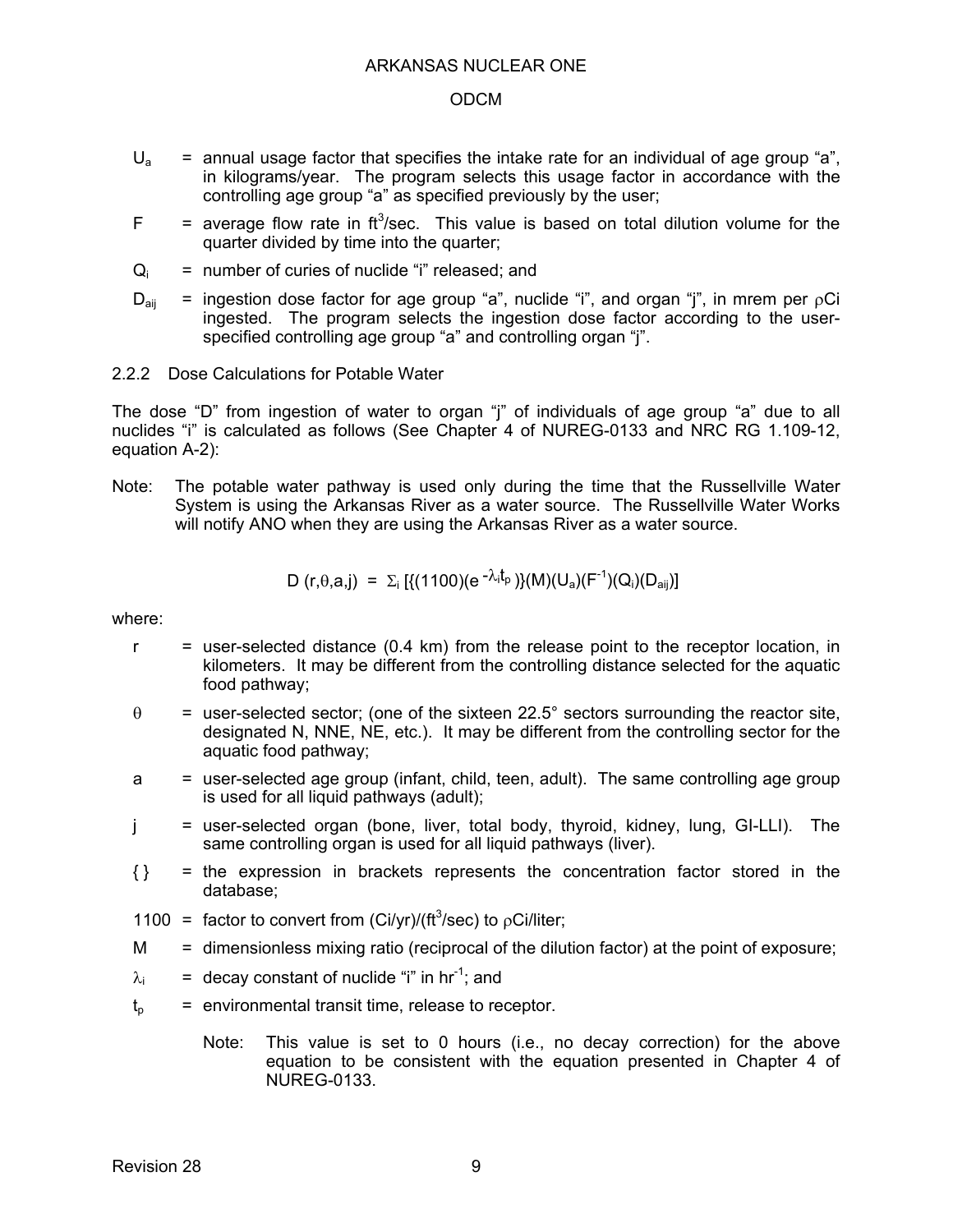- $U_a$  = annual usage factor that specifies the intake rate for an individual of age group "a", in liters/year. The program selects this usage factor according to the user-specified controlling age group "a";
- $F =$  average flow rate in ft<sup>3</sup>/sec; this value is based on total dilution volume for one quarter divided by time into the quarter;
- $Q_i$  = number of curies of nuclide "i" in the release; and
- $D_{\text{ai}}$  = ingestion dose factor, for age group "a", nuclide "i", and organ "j", in mrem per  $pCi$ ingested. The program selects the ingestion dose factor according to the userspecified controlling age group "a" and controlling organ "j".

### 2.3 Liquid Projected Dose Calculation

The quarterly projected dose is based upon the methodology of Section 2.2 and is expressed as follows:

$$
D_{QP} = 92(D_{QC} + D_{RP})/T
$$

where:

 $D_{OP}$  = quarterly projected dose (mrem);

92 = number of days per quarter;

- $D_{\text{QC}}$  = cumulative dose for the quarter (mrem);
- $D_{RP}$  = dose for current release (mrem); and
- $T =$  current days into quarter;

### 3.0 GASEOUS EFFLUENTS

- 3.1 Gaseous Monitor Setpoints
- Note: Sections 3.1.1 and 3.1.2 below detail two methods of calculating setpoints at ANO. These methods cover two different sets of monitors of which only one will be in-service at any one time.
- 3.1.1 Batch Release Setpoint Calculations
- 3.1.1.a This section applies to the following gaseous radiation monitors (these releases are also monitored by the SPING monitors in Section 3.1.2):
	- ANO-1: RE-4830 Waste Gas Holdup System Monitor\*

RX-9820 – Reactor Building Purge and Ventilation SPING

- ANO-2: 2RE-8233 Containment Building Purge Monitor\*
	- 2RE-2429 Waste Gas Holdup System Monitor\*
	- 2RX-9820 Containment Building Purge and Ventilation SPING
- \* These monitors provide automatic isolation.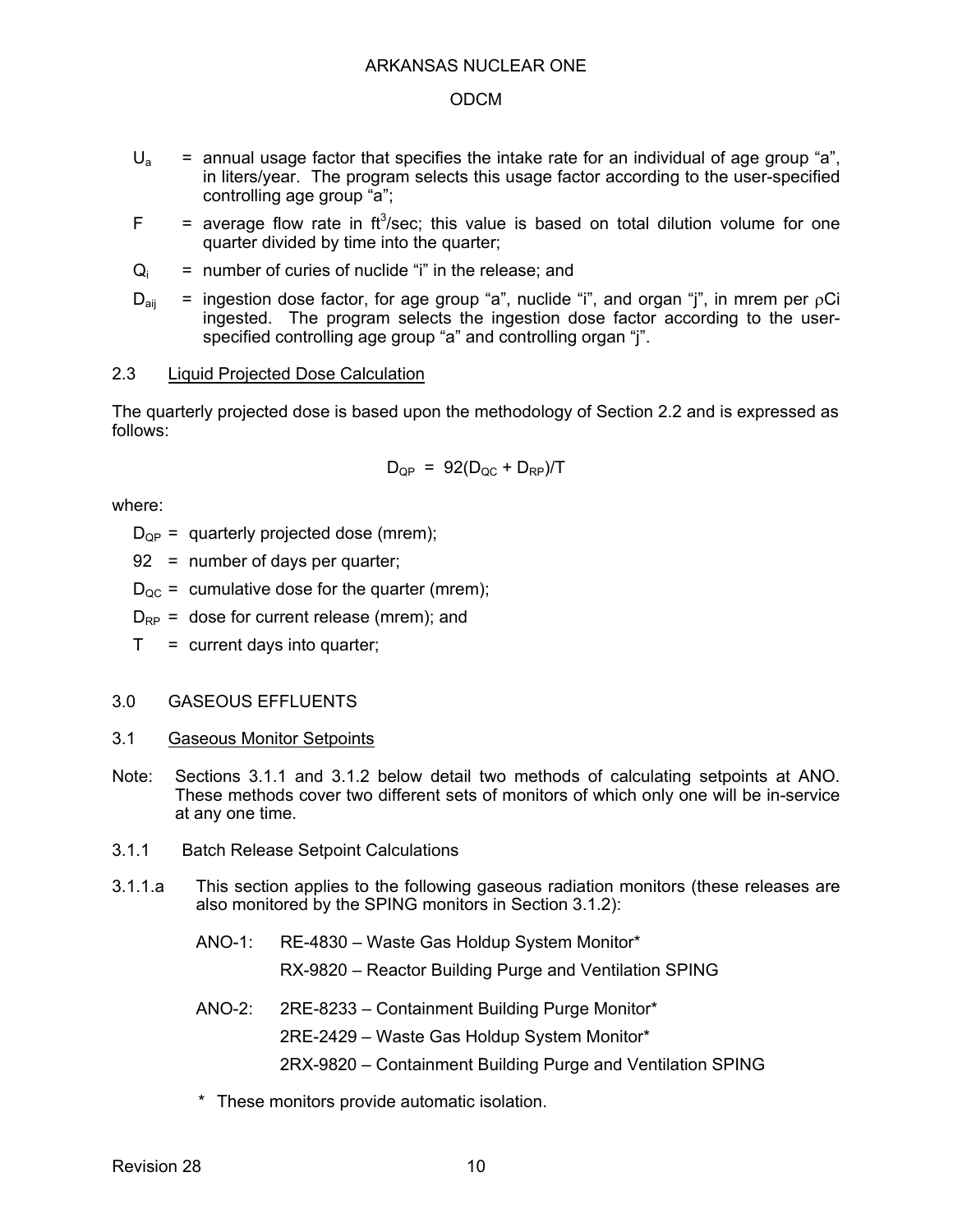#### ODCM

The setpoints to be used during a batch type of release (i.e., Reactor Building [Containment] Purge, release from the Waste Gas Holdup System or any other nonroutine release) will be calculated for each release before it occurs.

3.1.1.b The basic methodology for determining a monitor setpoint is based upon the expected concentration at the monitor  $(C_M)$ . This is in turn based upon the fraction of an MPC assigned to this release point. Batch releases are maintained below the assigned MPC fraction by controlling the release rate. The calculated value of S may not exceed the equivalent of 1 MPC at site boundary. If value of S for RX (2RX) -9820 is less than SPING Channel 5 high alarm setpoint, then the high alarm setpoint may be used as a default value. If the value of S for RE-4830 and 2RE-2429 is less than 50,000 cpm, then 50,000 cpm may be used as a minimum setpoint. If the value of S for 2RE-8233 is less than 1,000 cpm, then 1,000 cpm may be used as a minimum setpoint.

$$
S = 1.2(C_M)(K) + (2.0)(B)
$$

where:

- S = monitor setpoint (cpm);
- $C_M$  = Xe-133 equivalent concentration at the monitor ( $\mu$ Ci/ml);
- K = conversion factor determined from response curve of monitor (cpm per  $\mu$ Ci/ml). This value is 1.0 when calculating S for RX (2RX) -9820.
- 2.0 = factor to accommodate random count rate fluctuations;
- $B =$  background count rate at the monitor (cpm (or  $\mu$ Ci/ml for RX-9820)).
- 1.2 = Safety Factor to correct for instrument uncertainties.
- 3.1.2 SPING (Final Effluent) Monitor Setpoint Calculations
- 3.1.2.a This section applies to the following gaseous radiation monitors:
	- ANO-1: RX-9820 Reactor Building Purge and Ventilation SPING
		- RX-9825 Auxiliary Building Ventilation SPING
			- RX-9830 Spent Fuel Pool Area Ventilation SPING
			- RX-9835 Emergency Penetration Room Ventilation SPING
	- ANO-2: 2RX-9820 Containment Building Purge and Ventilation SPING
		- 2RX-9825 Auxiliary Building Ventilation SPING
		- 2RX-9830 Spent Fuel Pool Area Ventilation SPING
		- 2RX-9835 Emergency Penetration Room Ventilation SPING
		- 2RX-9845 Auxiliary Building Extension Ventilation SPING
		- 2RX-9850 Radwaste Storage Building Ventilation SPING

The determination of setpoints for the above monitors is based on an assigned fraction of the MPC of noble gas activity at the site boundary (Xe-133 equivalent) released from the above release points. The total of these fractions is always less than 1.00. The assigned fractions are based on the vent flow rates, atmospheric dilution rate, and the ventilation system(s) in operation.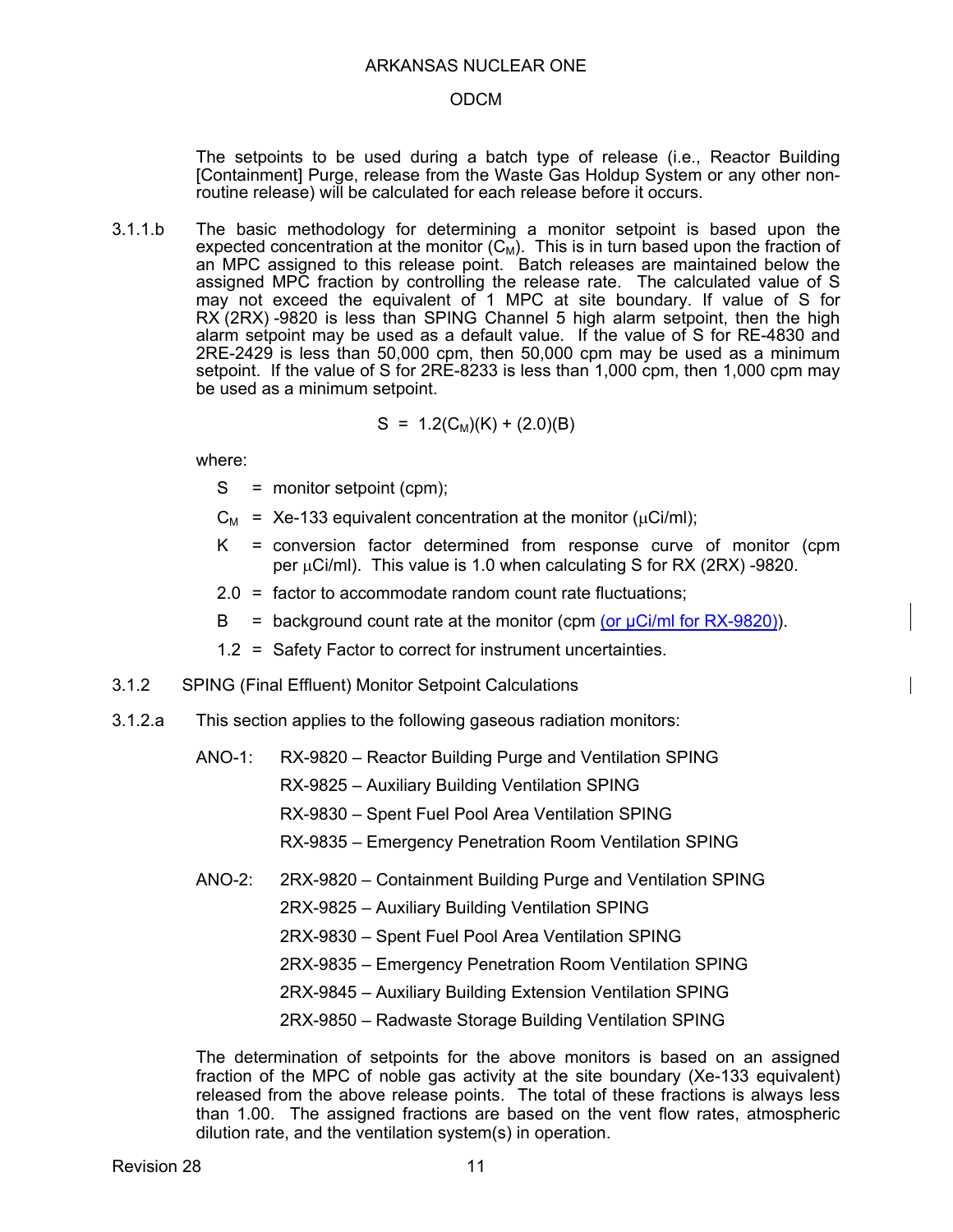Note: The fact that an effluent monitor is in alarm does not necessarily mean that radioactive gases are being released at such a rate that the MPC limit is being exceeded. The alarm would indicate that radioactive gases are being released at a rate that is exceeding the fractional allocation of an MPC allotted to that particular release point. Consideration must be given to the release rate of radioactive gases via all of the release pathways.

The initial fractions of an MPC allocated to the release points are given below. The allocations may be changed as needed, to allow for operational transients, but may not exceed a site total of 1.00.

| <b>Monitor Number</b> | <b>Monitor Name</b>                             | <b>Fractional Allocation</b> |
|-----------------------|-------------------------------------------------|------------------------------|
| RX-9820               | <b>Reactor Building Purge and Ventilation</b>   | 0.1000                       |
| <b>RX-9825</b>        | <b>Auxiliary Building Ventilation</b>           | 0.2000                       |
| RX-9830               | <b>Spent Fuel Pool Area Ventilation</b>         | 0.1500                       |
| RX-9835               | <b>Emergency Penetration Room Ventilation</b>   | 0.0001                       |
| <b>Monitor Number</b> | <b>Monitor Name</b>                             | <b>Fractional Allocation</b> |
| 2RX-9820              | Containment Building Purge and Ventilation      | 0.1000                       |
| 2RX-9825              | <b>Auxiliary Building Ventilation</b>           | 0.2000                       |
| 2RX-9830              | Spent Fuel Pool Area Ventilation                | 0.1500                       |
| 2RX-9835              | <b>Emergency Penetration Room Ventilation</b>   | 0.0001                       |
| 2RX-9840              | <b>PASS Building Ventilation</b>                | 0.0100                       |
| 2RX-9845              | <b>Auxiliary Building Extension Ventilation</b> | 0.0100                       |
| 2RX-9850              | Radwaste Storage Building Ventilation           | 0.0100                       |
|                       |                                                 |                              |

- Note: The setpoints to be used during a batch release (i.e., Reactor Building [Containment] Purge or Waste Gas Holdup System) will be calculated for each release before it occurs.
- 3.1.2.b SPING monitor setpoints may be calculated as follows:

$$
Stepoint (\mu Ci/cc) = A \left( \frac{Xe-133 \text{ eq } (\mu Ci/cc)}{F(9.4390E-9)(TMPC)} \right)
$$

where:

 $A =$  allocation fraction (the fraction of an MPC at the site boundary (of noble gas Xe-133 eq activity) assigned to the particular release point);

$$
Xe-133 \text{ eq} = Xenon-133 \text{ equivalent concentration}
$$
;

 $F =$  discharge flow of the particular release point in cubic feet per minute (cfm)

$$
9.4390E-9 = 2.8317E-2(cm/cf) \left(\frac{2.0E-5(\text{sec/m}^3)}{60(\text{sec/min})}\right)
$$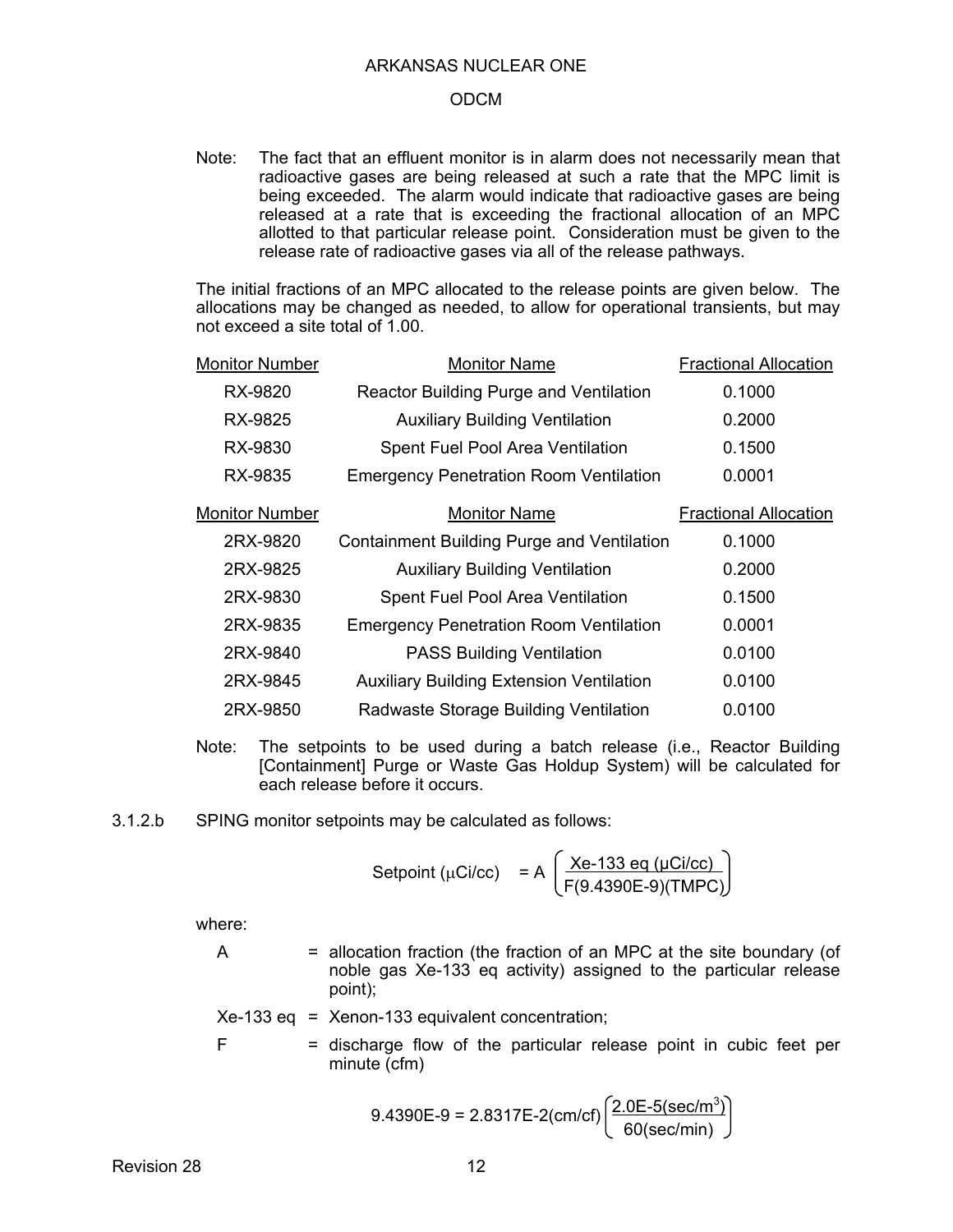where:

2.0E-5 = the annual average gaseous dispersion factor (corrected for radioactive decay) as defined in Section 2.3 of the ANO-1/ANO-2 Safety Analysis Report (SAR); and

TMPC = total MPCs at site boundary.

### 3.2 Airborne Release Dose Rate Effects

- 3.2.1 Noble Gas Release Rate
- 3.2.1.a To calculate the noble gas release dose rate, the average ground-level concentration of radionuclide "i" at the receptor location must first be determined from the following equation (see RG 1.109-20 equation B-4).

$$
x_i(\theta) = (3.17 \times 10^4)(Q_i)[D1X/Q(\theta)]
$$

where:

- $x_i(\theta)$  = average ground level concentration in  $\rho$ Ci/m<sup>3</sup> of nuclide "i" at the user-specified controlling distance in sector  $\theta$  (1.05 km);
- $(0)$  = one of the sixteen 22.5° sectors surrounding the reactor site, designated N, NNE, NE, etc. (WNW);
- 3.17 x 10<sup>4</sup> = number of  $pCi$  per Ci divided by the number of seconds/year;
- $Q_i$  = release rate of nuclide "i" in curies/yr and
- $D1X/Q(\theta)$  = annual average gaseous dispersion factor (corrected for radioactive decay) in the sector at angle " $\theta$ " at the receptor location in sec/m<sup>3</sup>. This value is 2.0E-5 sec/m<sup>3</sup> for short term releases.

The annual dose to the total body and skin due to noble gas can be calculated according to Sections 3.1.2.b and 3.2.1.c.

### 3.2.1.b Annual Total Body Dose Rate

The annual average total body dose rate to the maximally exposed individual is calculated as follows:

$$
D^{T}(\theta) = (RBPF)(S_F)(\Sigma_i [x_i(\theta) * DFB_i])
$$

- $D^{T}(\theta)$ = total body dose rate due to immersion in a semi-infinite cloud of gas at the controlling distance in sector " $\theta$ ", in mrem/yr. The program computes one total body dose rate value for each sector in which the user has specified a controlling distance and reports only the maximum value;
- $\theta$  = one of sixteen 22.5° sectors surrounding the reactor site, designated N, NNE, NE, etc. (WNW);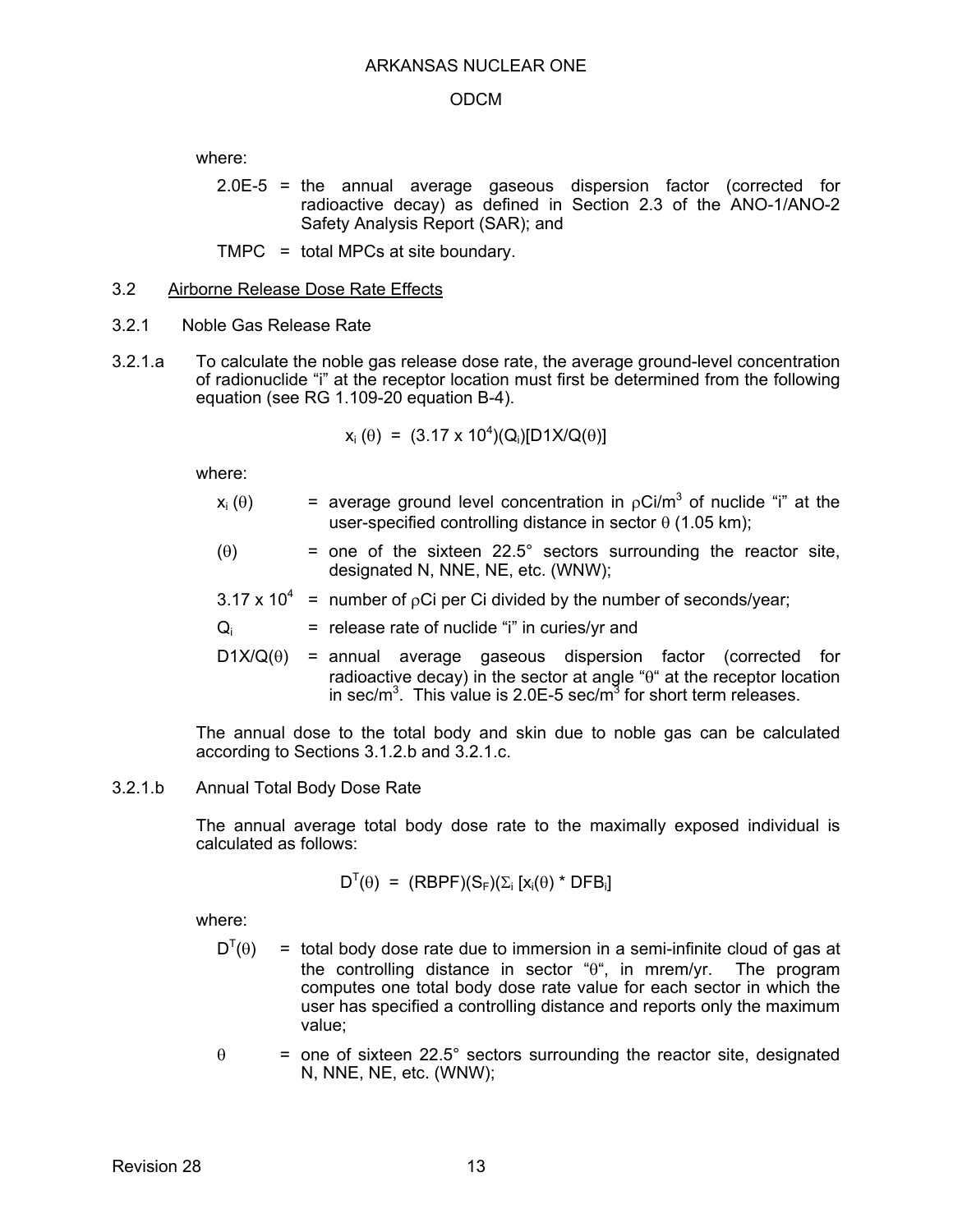#### ODCM

- RBPF = Reactor Building (Containment) Purge Factor This factor is used to calculate the length of time (fractional duty cycle) that the purge fans will be in operation. It is calculated by comparing the highest dose rate (DOSER) to its applicable release limit, taking into account the allocation factor for the release point (RBPF = Allocation \* Limit/DOSER). This factor is calculated only for ANO-1 and ANO-2 Reactor Building (Containment) purges. For all other releases, this factor is set to 1.0;
- $S<sub>F</sub>$  = dimensionless attenuation factor accounting for the dose reduction due to shielding by residential structures. The NRC recommended value is 0.7 (for maximum individual)
- $x_i(\theta)$  = average ground-level concentration of nuclide "i" at the receptor location in the sector at angle " $\theta$ " from the release point, as defined in Section 3.2.1.a; and
- $DFB_i$  = total body dose factor for a semi-infinite cloud of radionuclide "i", which includes the attenuation of 5 g/cm<sup>2</sup> of tissue, in mrem-m<sup>3</sup>/<sub>P</sub>Ci-yr

### 3.2.1.c Annual Skin Dose Rate

The annual dose rate to the skin of the maximally exposed individual due to noble gases is calculated as follows (see RG 1.109-20 equation B-9):

$$
D^{S}(\theta) = RBPF[(1.11)(S_F)(\Sigma_i(X_i(\theta))(DF_i^{\gamma}) + \Sigma_i(X_i(\theta))(DFS_i)]
$$

- $D^{S}(\theta)$  $\equiv$  skin dose due to immersion in a semi-infinite cloud of gas at the userspecified controlling distance in sector " $\theta$ ", in mrem;
	- Note: The program computes a skin dose value for each sector in which the user as specified a controlling distance, but prints out only the maximum value.
- RBPF = Reactor Building [Containment] Purge Factor as defined in Section 3.2.1.b.
- $1.11$  = average ratio of tissue to air energy absorption coefficient;
- $S<sub>F</sub>$  = dimensionless attenuation factor accounting for the dose reduction due to shielding by residential structures. The value is 0.7 (for maximum individual);
- $x_i(\theta)$  = is the average ground-level concentration of nuclide "i" at the receptor location in the sector at angle " $\theta$ " from the release point, as defined in Section 3.2.1;
- $\theta$  = one of sixteen 22.5° sectors surrounding the reactor site, designated N, NNE, NE, etc. (WNW);
- $DF^{\gamma}$  = gamma air dose factor for a semi-infinite cloud of radionuclide "i", in  $mrad-m<sup>3</sup>/pCi-yr$ ; and
- $DFS_i$  = beta skin dose factor for a semi-infinite cloud of radionuclide "i", which includes the attenuation by the outer "dead" layer of skin, in mrem-m $^3$ / $\rho$ Ci-yr.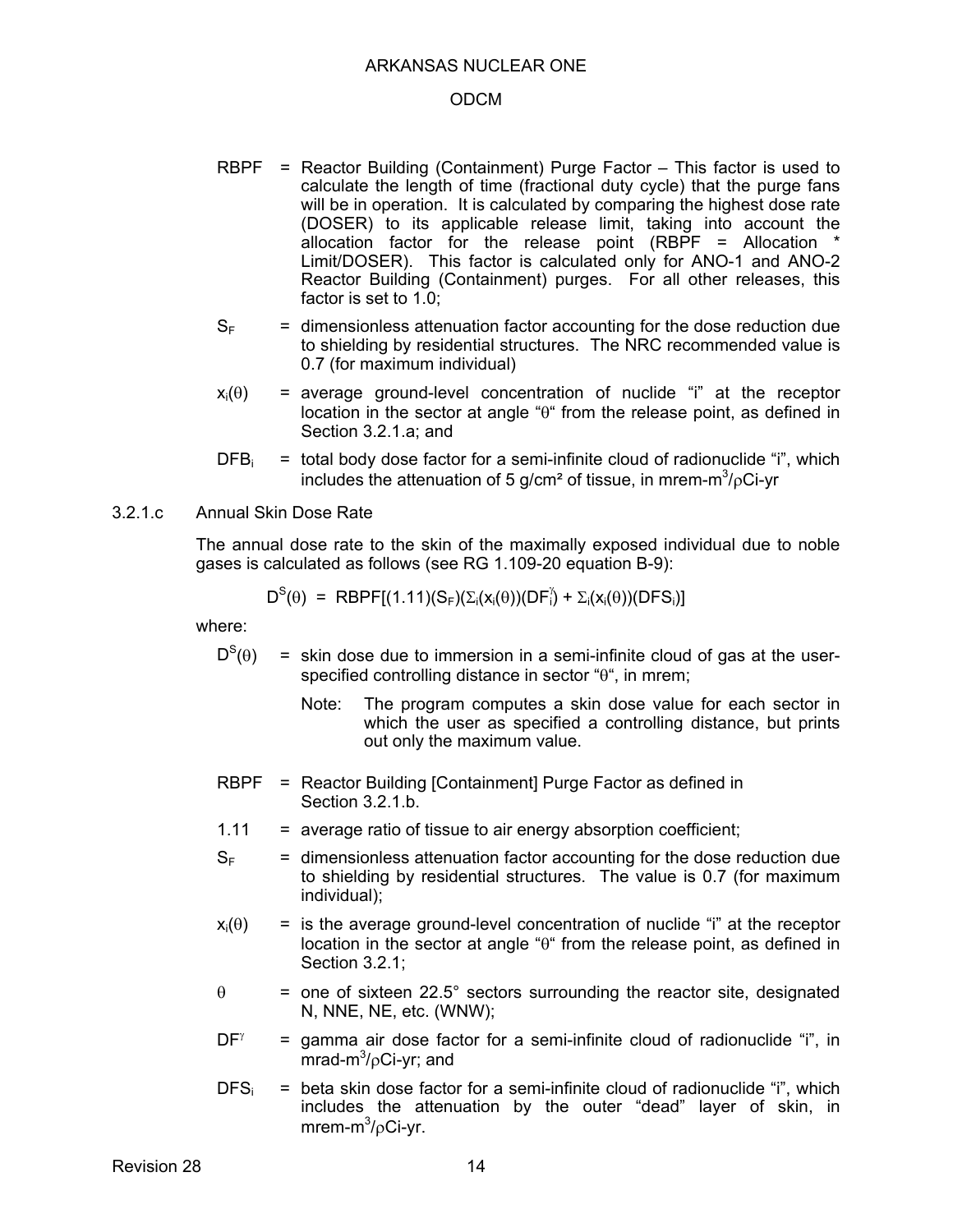### ODCM

### 3.2.2 I-131, Tritium and Particulate Release Dose Rate Effects

The annual dose rate to the maximally exposed individual for I-131, tritium and radionuclides in particulate form with half-lives greater than eight days is calculated as follows:

 $DR^{TOT} = (RBPF)(DR^{I} + DR^{G} + DR^{M}))$ 

where:

- RBPF = Reactor Building (Containment) Purge Factor as defined in Section 3.2.1.b;
- $DR<sup>1</sup>$  = dose rate to the controlling age group (infant) associated with the inhalation of radioiodines and particulates, as calculated in Section 3.4.1.b;
- $DR<sup>G</sup>$  = dose rate from direct exposure to activity deposited on the ground plane, as calculated in Section 3.4.1.a; and
- $DR^M$  = dose rate to the controlling age group (infant) and the controlling organ for ingestion of food (milk), as calculated in Section 3.4.1.d.

Calculation of the annual dose rate considers the infant as the most restrictive age group. The organs that are considered as contributing to the dose rate are: skin, bone, liver, total body, thyroid, kidney, lung, and GI-LLI. The food pathway for the infant is considered to be from milk only. All three pathways will contribute to the total body dose, while the skin will be affected by only the ground plane pathway. The other organs are affected only by the inhalation and food pathways.

### 3.3 Dose Due to Noble Gases

The air dose in unrestricted areas due to noble gases released in gaseous effluents shall be less than or equal to 5 mrad for gamma radiation and 10 mrad for beta radiation for any calendar quarter for each unit. The objective of less than or equal to 10 mrad of gamma radiation and 20 mrad of beta radiation for a calendar year per unit (2.5 mrad and 5 mrad respectively per quarter) should be used for planning releases.

Note: The following equations have been simplified from equations in NUREG-0133, Revision 0, in that there are no free-standing stacks at ANO. The equations were further simplified in that there are no long term (i.e., continuous) releases. The individual stack vents are sampled weekly, or are assigned a release period of 168 hours per sample (i.e., considered as short term (batch) releases). Individual samples are to be taken for each waste gas release and Reactor (Containment) Building purge.

### 3.3.1 Beta and Gamma Air Doses from Noble Gas Releases

Using the average ground level concentration of radionuclide "i" at the receptor location calculated in Section 3.2.1.a, the associated annual gamma or beta air dose may be calculated by the following equation (see RG 1.109-20 equation B-5).

$$
D^{\gamma}(\theta) \text{ or } D^{\beta}(\theta) = \Sigma_i [(x_i(\theta))(DF_i \text{ or } DF_i^{\beta})]
$$

where:

- D'( $\theta$ ) or D<sup>β</sup>( $\theta$ ) = the gamma or beta air dose for the controlling distance in sector " $\theta$ " (only the maximum value is reported), and
- $=$  gamma or beta air dose factors for a uniform semi-annual infinite cloud of nuclide "i", in mrad-m $\frac{3}{6}$ Ci-yr.  $DF_i^{\gamma}$ or DF<sub>i</sub>

Revision 28 15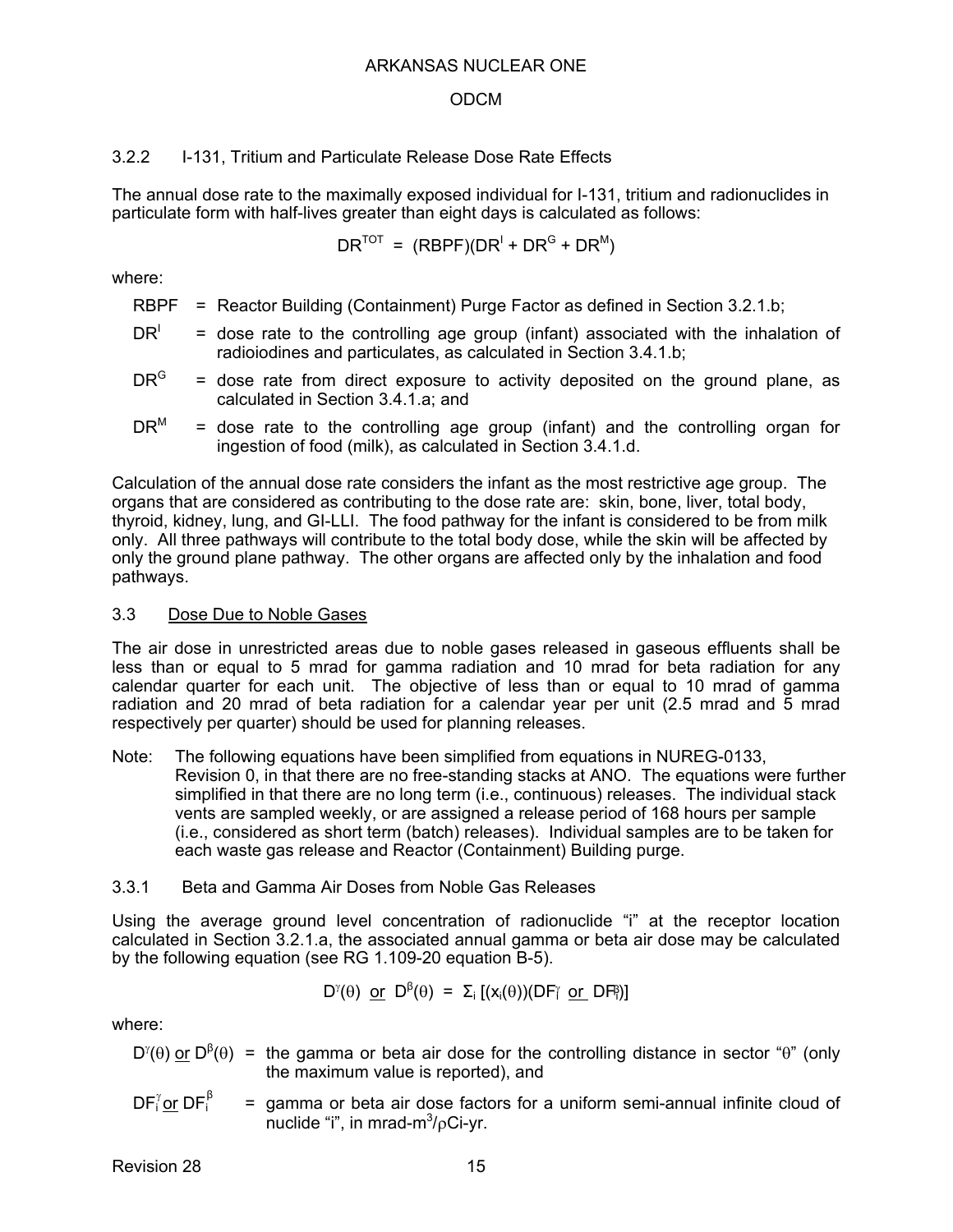### ODCM

### 3.4 Dose Due to I-131, Tritium, and Particulates in Gaseous Effluents

The calculational methodology for determining the dose to an individual from I-131, tritium, and radionuclides in particulate form with half-lives greater than 8 days in gaseous effluents released to unrestricted areas as specified in the Limitations is in this section.

The child is the controlling age group unless stated otherwise.

The inhalation and ground plane pathways are considered to exist at all locations. The grasscow-milk, grass-cow-meat, and vegetation pathways are used where applicable.

It is assumed that iodines are in the elemental form.

A dispersion parameter of 2.0E-5 sec/m<sup>3</sup> (per ANO-1/ANO-2 SAR, Section 2.3) is used for "w" in the inhalation pathway since the majority of gaseous activity released from the site is within the 8 to 24 hours time frame (i.e., Reactor Building [Containment] purges and Waste Gas Decay tanks).

The equation is:

$$
D^{TOT} = D^G + D^I + D^V + D^L + D^M + D^F
$$

where:

 $D^{TOT}$  = total dose;

- $D^G$  = dose contribution from ground plane deposition as calculated in Section 3.4.1.a;
- $D^{\perp}$  = dose contribution from inhalation of radioiodines, tritium, and particulates (> 8 days) as calculated in Section 3.4.1.b;
- $D^V$  = dose contributions from consumption of vegetation (defined as produce) for humans and stored feed for cattle. See Section 3.4.1.c for calculations;
- $D^L$  dose contributions from consumption of fresh leafy vegetables (defined as garden products) for humans and pasture grass for cattle. See Section 3.4.1.c for calculations;
- $D^M$  = dose contribution from consumption of cow's milk; and
	- Note: Consumption by the cow of both stored feeds and pasture grasses is taken into account when calculating this dose contribution. Concentration factors for both food sources are calculated.
- $D<sup>F</sup>$  = dose contribution from consumption of meat.
	- Note: Consumption by the cow of both stored feeds and pasture grasses is taken into account when calculating this dose contribution. Concentration factors for both types of animal are calculated.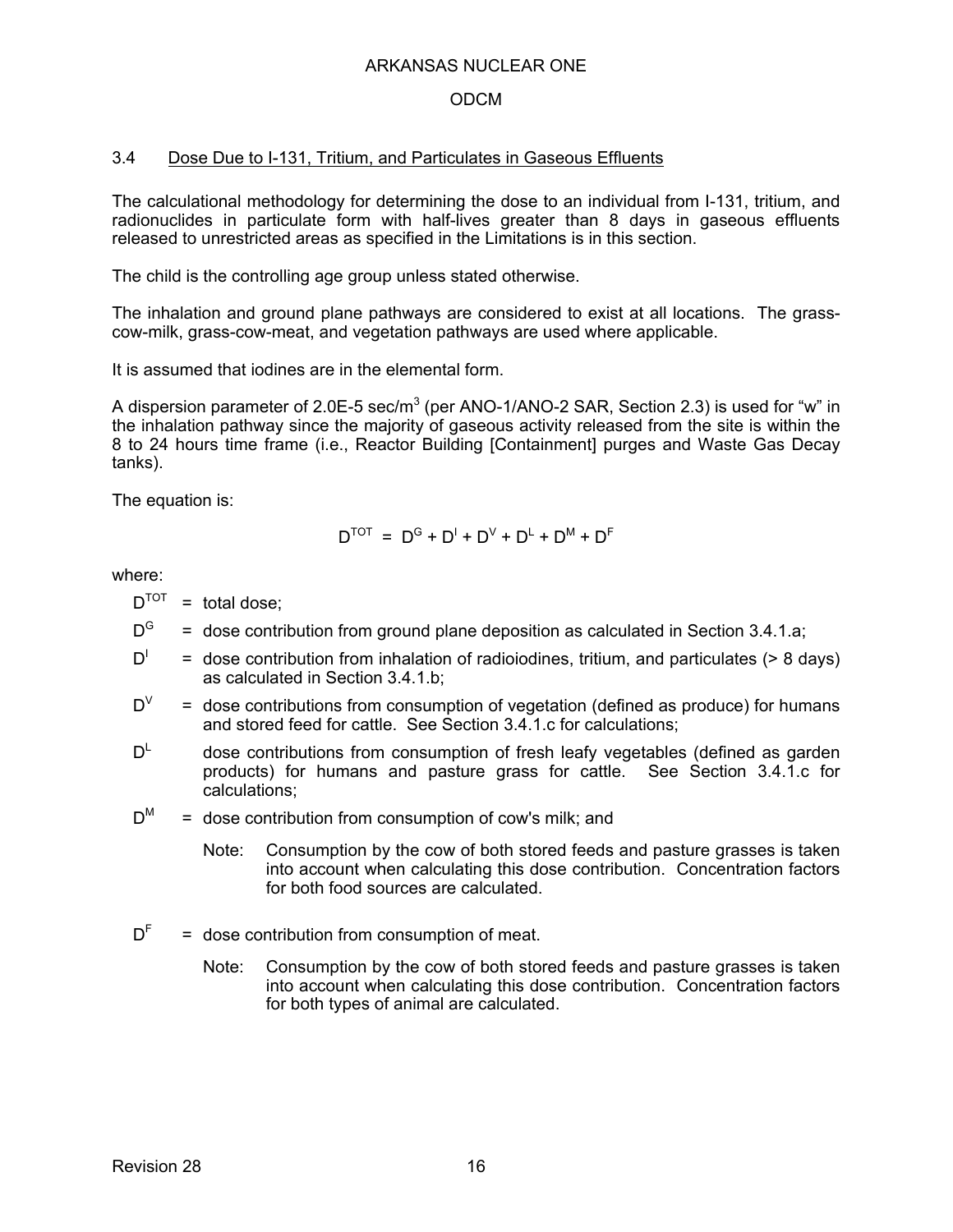## 3.4.1 Total Dose from Atmospherically Released Radionuclide

After the calculation of the concentration factors from the applicable parts of Section 3.4.1, the maximum individual dose as calculated for controlling age group "a" and controlling organ "j", in sector  $\theta$  at the controlling distance "r" is given from:

| $D^{G}(r, \theta, j, a)$                 | (Section 3.4.1.a)                                                                                                                                                           | for ground plane deposition |
|------------------------------------------|-----------------------------------------------------------------------------------------------------------------------------------------------------------------------------|-----------------------------|
| $D^1(r, \theta, \mathbf{j}, \mathbf{a})$ | (Section 3.4.1.b)                                                                                                                                                           | for inhalation              |
|                                          | $D^{V}(r,\theta,j,a) = \sum_{i} DFI_{ija}U_{a}^{V}C_{i}^{V}(r,\theta)$                                                                                                      | for produce                 |
|                                          | $D^L(r,\theta,j,a) = \sum_i DFI_{ija}U_a^L C_i^L(r,\theta)$                                                                                                                 | for leafy vegetables        |
|                                          | $\mathsf{D}^{\mathsf{M}}(r,\theta,j,a) \;\; = \;\; \mathsf{\Sigma} \; \mathsf{D}\mathsf{F}\mathsf{I}_{ija}\mathsf{U}_{a}^{\mathsf{M}}\mathsf{C}_{i}^{\mathsf{M}}(r,\theta)$ | for cow's milk              |
|                                          | $D^{F}(r,\theta,j,a) = \sum_{i} DFI_{ija}U_{a}^{F}C_{i}^{F}(r,\theta)$                                                                                                      | for meat                    |

| a                                     | = controlling age group (infant, child, teen, or adult);                                                                                                                                                                                                                                                                                                                                              |  |  |
|---------------------------------------|-------------------------------------------------------------------------------------------------------------------------------------------------------------------------------------------------------------------------------------------------------------------------------------------------------------------------------------------------------------------------------------------------------|--|--|
| j                                     | = controlling organ (bone, liver, total body, thyroid, kidney, lung, or GI-LLI);                                                                                                                                                                                                                                                                                                                      |  |  |
| r                                     | = user-selected distance from the release point to the receptor location in a<br>particular sector, in kilometers (the controlling distance is the same for all<br>airborne pathways, 1.05 km);                                                                                                                                                                                                       |  |  |
| $\theta$                              | = one of sixteen $22.5^{\circ}$ sectors surrounding the reactor site, designated N,<br>NNE, NE, etc. (WNW);                                                                                                                                                                                                                                                                                           |  |  |
| $DFI_{\text{ija}}$                    | = dose conversion factor for ingestion of nuclide "i", organ "j", and age<br>group "a", in mrem/ $\rho$ Ci;                                                                                                                                                                                                                                                                                           |  |  |
|                                       | Note: Values used in these tables are taken from Tables E-11 through<br>E-14 of RG 1.109. DFI $_{\text{lia}}$ is selected according to the controlling<br>organ and age group as specified in the database.                                                                                                                                                                                           |  |  |
| $U_a^V$ , $U_a^L$ , $U_a^M$ , $U_a^F$ | = ingestion rates for produce, leafy vegetables, cow's milk, and meat,<br>respectively, for individuals in age group "a". Values used are taken from<br>Table E-5 of RG 1.109.);                                                                                                                                                                                                                      |  |  |
| $C_i^V$ , $D_i^L$ , $C_i^M$ , $D_i^F$ | = concentration of nuclide "i" for produce, leafy vegetables, cow's milk, and<br>meat, respectively, in $\rho Ci/kg$ or $\rho Ci/liter$ .                                                                                                                                                                                                                                                             |  |  |
|                                       | The program calculates that maximum individual dose for each sector<br>surrounding the plant in which the user has specified a controlling<br>distance for each of the following pathways: A) ground plane deposition;<br>B) inhalation and the ingestion of; C) produce; D) leafy vegetables;<br>E) cow's milk; and F) meat. Only the receptor point receiving the<br>maximum dose value is printed. |  |  |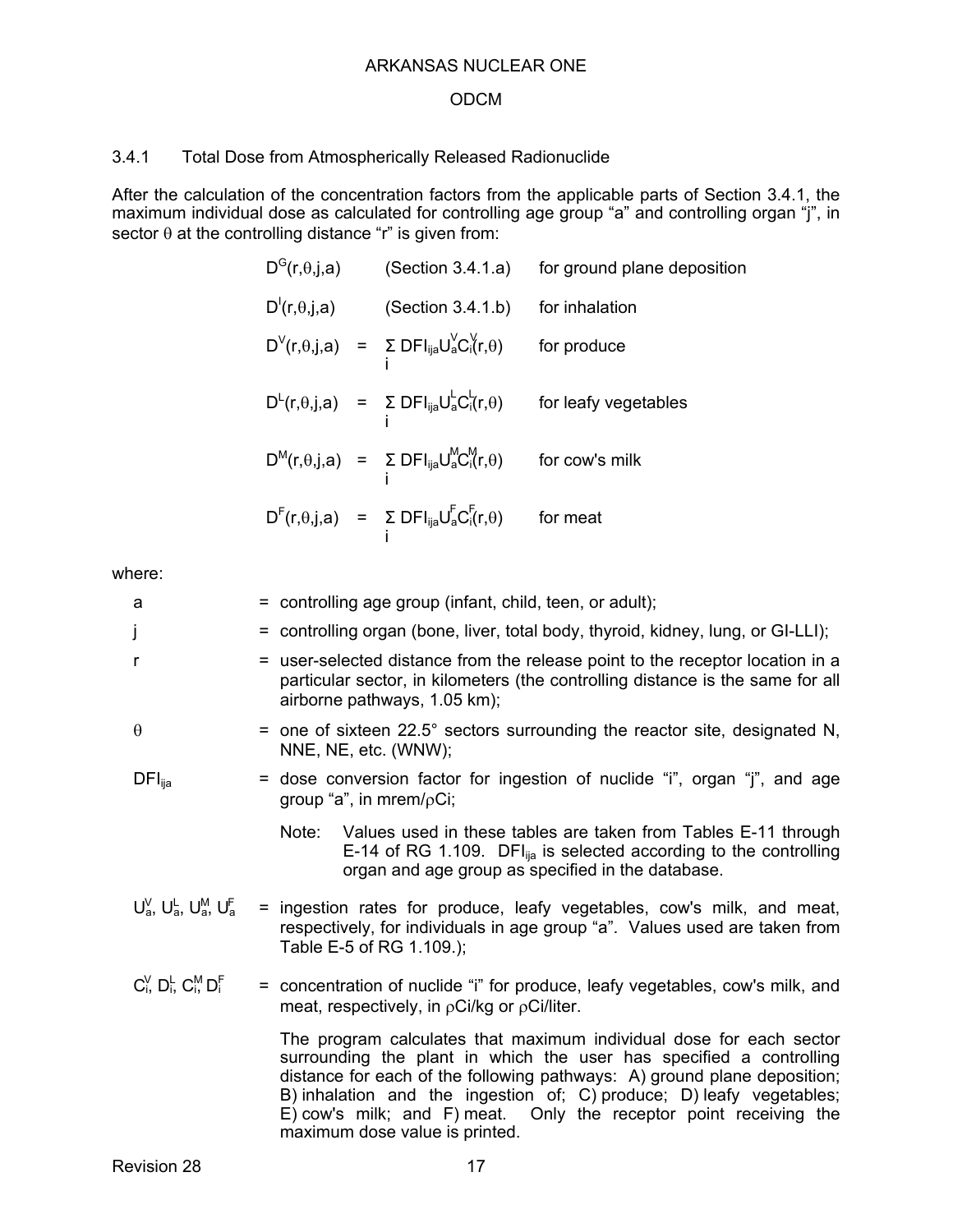### ODCM

### 3.4.1.a Dose from Ground Plane Deposition

The dose  $D^G$  from direct exposure to activity deposited on the ground plane is calculated as follows (see RG 1.109-24, equations C-1 and C-2):

$$
D^{G}(R,\theta,j,a) = \{ (S_{F})(1.0 \times 10^{12}) (\Sigma_{i}[(\lambda_{i}^{-1})(1 - e^{-\lambda_{i}t}b)] \} (DOQ(r,\theta))(Q_{i})(DFG_{ij})
$$

where:

| r                | = user-selected distance from the release point to the receptor location in a<br>particular sector, in kilometers. The controlling distance is the same for all<br>airborne pathways (1.05 km);                                                                          |
|------------------|--------------------------------------------------------------------------------------------------------------------------------------------------------------------------------------------------------------------------------------------------------------------------|
| $\theta$         | = one of sixteen 22.5° sectors surrounding the reactor site, designated N, NNE,<br>NE, etc. (WNW);                                                                                                                                                                       |
| a                | = user-selected age group (infant, child, teen, adult) which is the same controlling<br>age group used for all airborne pathways (child);                                                                                                                                |
| j                | = user-selected organ (bone, liver, total body, thyroid, kidney, lung, GI-LLI) which<br>is the same controlling organ used for all airborne pathways;                                                                                                                    |
| $\{\}$           | = represents the concentration factor stored in the database;                                                                                                                                                                                                            |
| $S_F$            | = dimensionless attenuation factor accounting for the dose reduction due to<br>shielding by residential structures. The value is 0.7 (for maximum individual);                                                                                                           |
|                  | 1.0 x 10 <sup>12</sup> = number of $pCi$ per Ci;                                                                                                                                                                                                                         |
| $\lambda_i$      | = decay constant of nuclide "i" in $hr^{-1}$ ;                                                                                                                                                                                                                           |
| $t_{b}$          | = length of time over which the accumulation is evaluated (nominally 15 years<br>which is the approximate midpoint of facility operating life or 1.31 x 10 <sup>5</sup> hours);                                                                                          |
| $DOQ(r, \theta)$ | = average relative deposition of the effluent at the receptor location "r" in sector<br>" $\theta$ ", considering depletion of the plume during transport, in m <sup>2</sup> (1.7E-8/m <sup>2</sup> );                                                                   |
| Qi               | = release of nuclide "i" in curies, and                                                                                                                                                                                                                                  |
| $DFG_{ii}$       | = open field ground plane dose conversion factor for organ "j" (total body or skin)<br>from radionuclide "i", in mrem-m <sup>2</sup> / $\rho$ Ci-hr. The dose factor is selected according<br>to the user-specified controlling age group "a" and controlling organ "j". |
| 3.4.1.b          | Dose from Inhalation of Radionuclides in Air                                                                                                                                                                                                                             |

The dose DI to organ "j" of age group "a" associated via inhalation of radioiodines and particulates is (see RG 1.109-25, Equations C-3 and C-4):

$$
D^1(r, \theta, j, a) = (3.17 \times 10^4)(R_a)(\Sigma_i[(Q_i)(D2DPX/Q(r, \theta))(DFA_{ija})]
$$

where:

- r = user-selected distance from the release point to the receptor location in a particular sector, in kilometers. The controlling distance is the same for all airborne pathways (1.05 km);
- 

 $\theta$  = one of sixteen 22.5° sectors surrounding the reactor site, designated N, NNE, NE, etc. (WNW);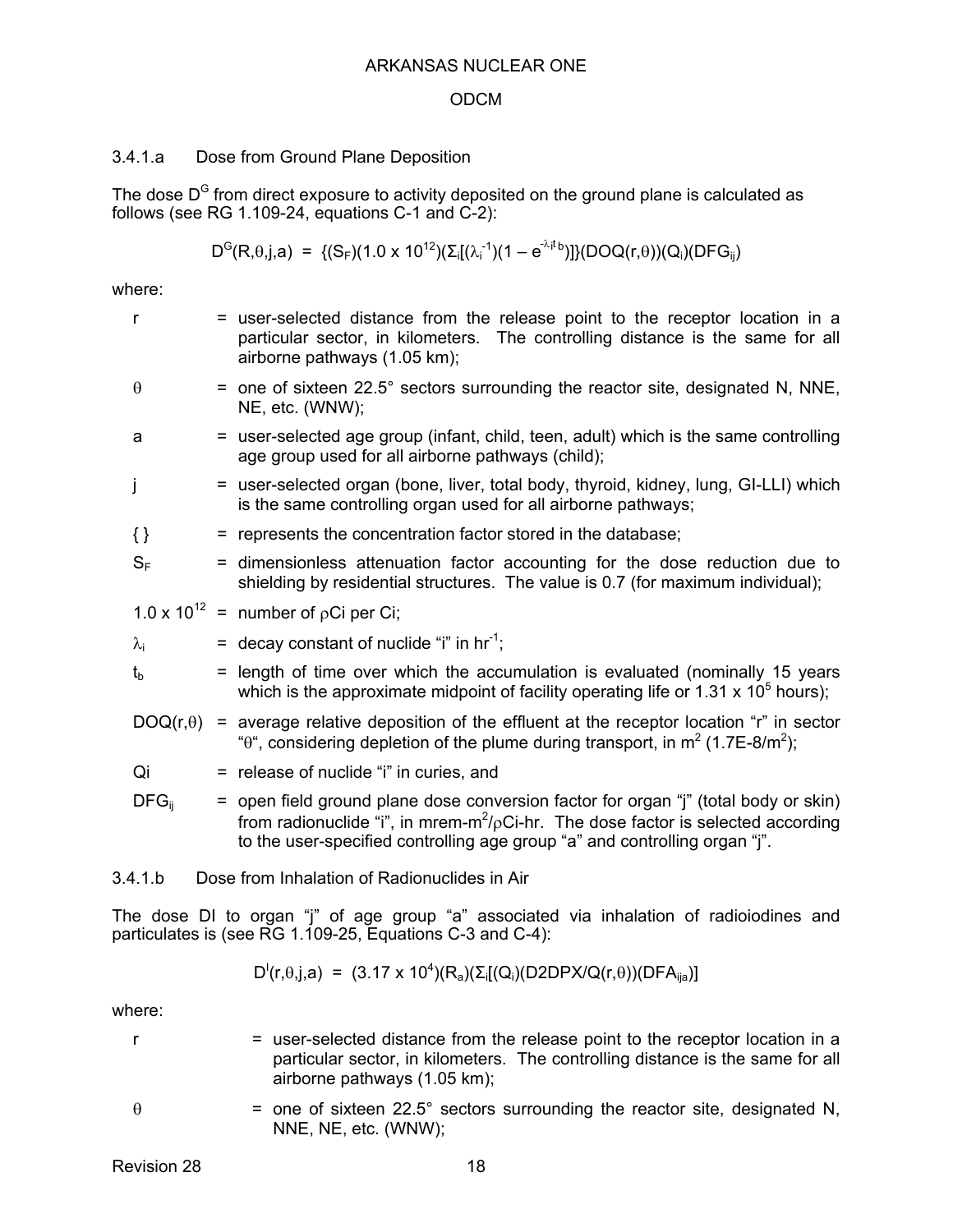### ODCM

- j = user-selected organ (bone, liver, total body, thyroid, kidney, lung, GI-LLI) and is the same controlling organ as that used for all airborne pathways;
- 
- a = user-selected age group (infant, child, teen, adult) and is the same controlling age group as that used for all airborne pathways;
- $3.17 \times 10^{4}$  $=$  number of  $\rho$ Ci/Ci divided by the number of seconds/year;
- $R_a$  = annual air intake for individuals in age group "a" (in m<sup>3</sup>/year). The air intake factor is selected in accordance with the user-specified controlling age group;
- $Q_i$  = release of nuclide "i" in curies;
- $D2DPX/Q(r,\theta)$  = annual average atmospheric dispersion factor of the radionuclide at the receptor location "r" in sector " $\theta$ " (in sec/m<sup>3</sup>) as calculated; and
	- Note: This includes depletion (for radioiodines and particulates) and radioactive decay of the plume.
- $DFA_{\text{lia}}$  = inhalation dose factor for radionuclide "i", organ "j", and age group "a". The inhalation dose factor is selected in accordance with the user-specified controlling age group "a" and controlling organ "j".
- 3.4.1.c Dose from Nuclide Concentrations in Vegetation
- Note: To reduce the computational overhead of the computer, the calculations for dose resulting from nuclide concentrations in forage, produce and leafy vegetables is performed in three steps.

First, the concentration factors (CF) are computed and stored in the database. The concentration factor includes all the parameters that are considered constant for each nuclide and agricultural activity, such as the radioactive decay constant, removal rate constant, exposure time, etc.

Second, the deposition rate from the plume is multiplied by the concentration factor and the nuclide activity to produce the nuclide concentration as follows:

$$
C_{i}^{V}(r,\theta) = (CF_{i})(DOQ(r,\theta))(Q_{i})
$$

where:

= concentration of nuclide "i" at the receptor location  $(r,\theta)$ ;  $C_i(r, \theta)$ 

 $CF_i$  = concentration factor of nuclide "i":

- $DOQ(r,\theta)$  = relative deposition of nuclide "i". For the short term dispersion option, DOQ is replaced by (F x DOQ), where F is the short term dispersion correction factor;
- $Q_i$  = quantity of nuclide "i" released in curies.

For carbon-14 and tritium, the nuclide concentration is calculated from the concentration factor times the decayed and depleted X/Q for radioiodines and particulates (D2DPX/Q), times the quantity of nuclide "i" released in curies. For the short term dispersion option, D2DPX/Q is replaced by F x D2DPX/Q, where F is the short term dispersion correction factor.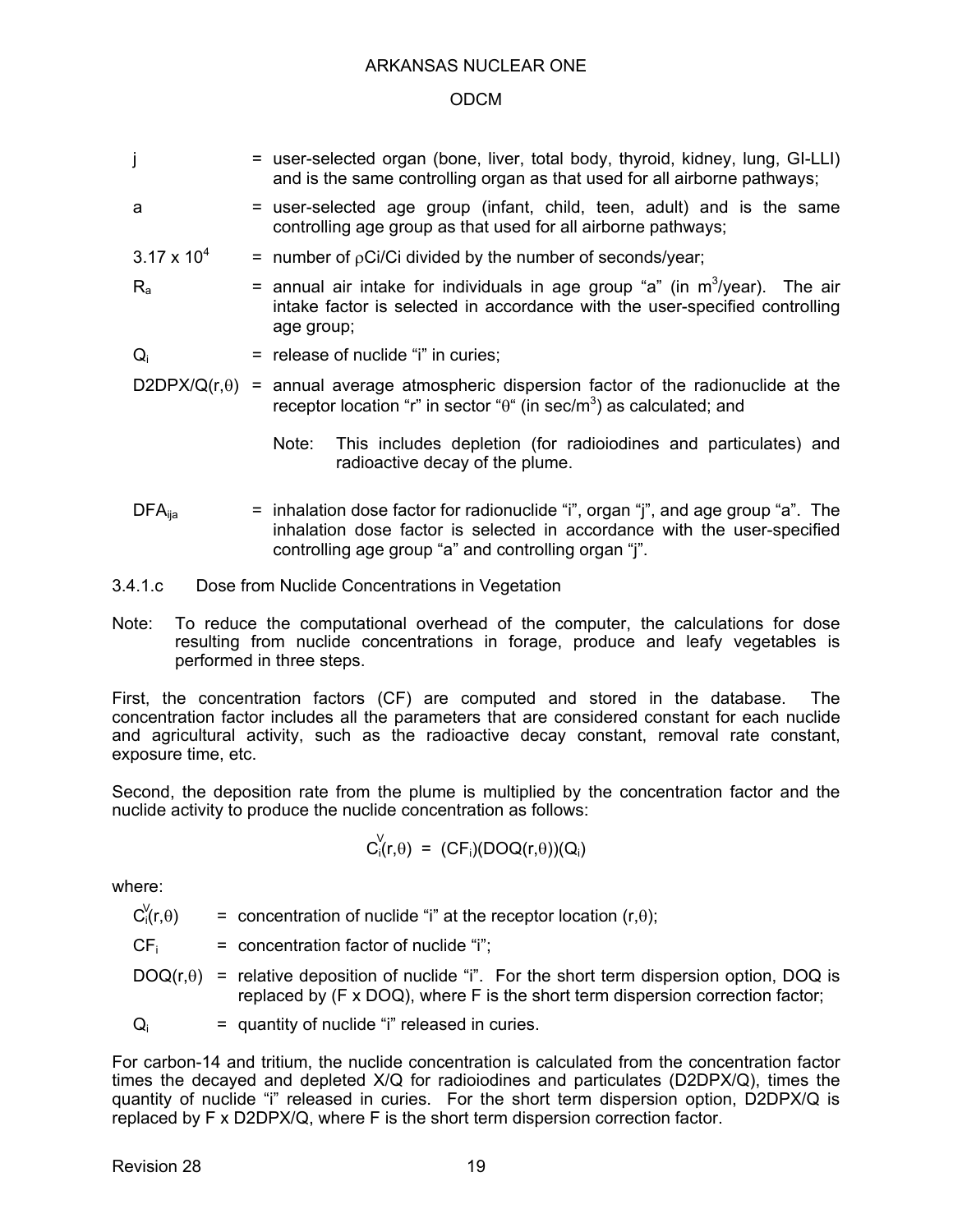#### ODCM

$$
C_{\tau}^{V}(r,\theta) = (CF_{\tau})(D2DPX/Q(r,\theta))(Q_{\tau}) \text{ for tritium, and}
$$
  

$$
CF_{14}(r,\theta) = (CF_{14})(D2DPX/Q(r,\theta))(Q_{14}) \text{ for carbon-14}
$$

Third, the nuclide concentrations for a particular pathway (produce, leafy vegetables, cow's milk, and meat) are summed and multiplied by: 1) the ingestion rate for a particular age group and 2) the dose conversion factor:

$$
D(r,\theta,j,a) = \Sigma_i [(DFI_{ija})(U_a)(C_i^{V}(r,\theta))]
$$

where:

- r = user-selected distance from the release point to the receptor location in a particular sector, in kilometers (1.05 km);
- $\theta$  = one of sixteen 22.5° sectors surrounding the reactor site, designated N, NNE, NE, etc. (WNW);
- j = user-selected organ (bone, liver, total body, thyroid, kidney, lung, GI-LLI), and is the same controlling organ as that used for all airborne pathways;
- a = user-selected age group (infant, child, teen, adult), and is the same controlling age group as that used for all airborne pathways;
- $DFI<sub>iia</sub>$  = dose conversion factor for ingestion of nuclide "i", organ "j", and age group "a", in  $mrem/c$ Ci, according to the controlling organ and age group;
- Ua  $=$  annual ingestion rate of food in a particular pathway (kilograms/year or liters/year) for individuals in age group "a", according to the controlling age group; and

 $C_1^V(r,\theta)$  = concentration of nuclide "i" at the receptor location (r, $\theta$ ).

3.4.1.c.1 Calculating Vegetation Concentration Factors

NUREG-0133 calculations for radioiodines and particulate radionuclides (except tritium and carbon-14), the concentration factor of nuclide "i" in and on vegetation is estimated as follows:

$$
CF_i^V = (CONST)(\frac{r}{(Y_v)(\lambda_i)}) (e^{-\lambda_i t h})(f)
$$

where:

- = concentration factor of radionuclide "i" in vegetation (forage, produce, or leafy vegetables), in m<sup>2</sup>-hr/kg;  $CF_i^V$
- CONST = 1.14 x 10<sup>8</sup> number of  $pCi$  per Ci (10<sup>12</sup>) divided by the number of hours per year (8760);
- $r =$  is the fraction of deposited activity retained on crops, leafy vegetables, or pasture grass, from airborne radioiodine and particulate deposition:
	- $r = 1.00$  for radioiodines
	- $r = 0.20$  for particulates
- $Y_v$  = agricultural productivity (yield or vegetation area density), in kg (wet weight)/m<sup>2</sup>:
	- $Y_s$  = 2.0 kg/m<sup>2</sup> for stored animal feed for grass-animal-man pathways
	- $Y_{\rho}$  = 0.7 kg/m<sup>2</sup> for pasture grass for grass-animal-man pathways

Revision 28 20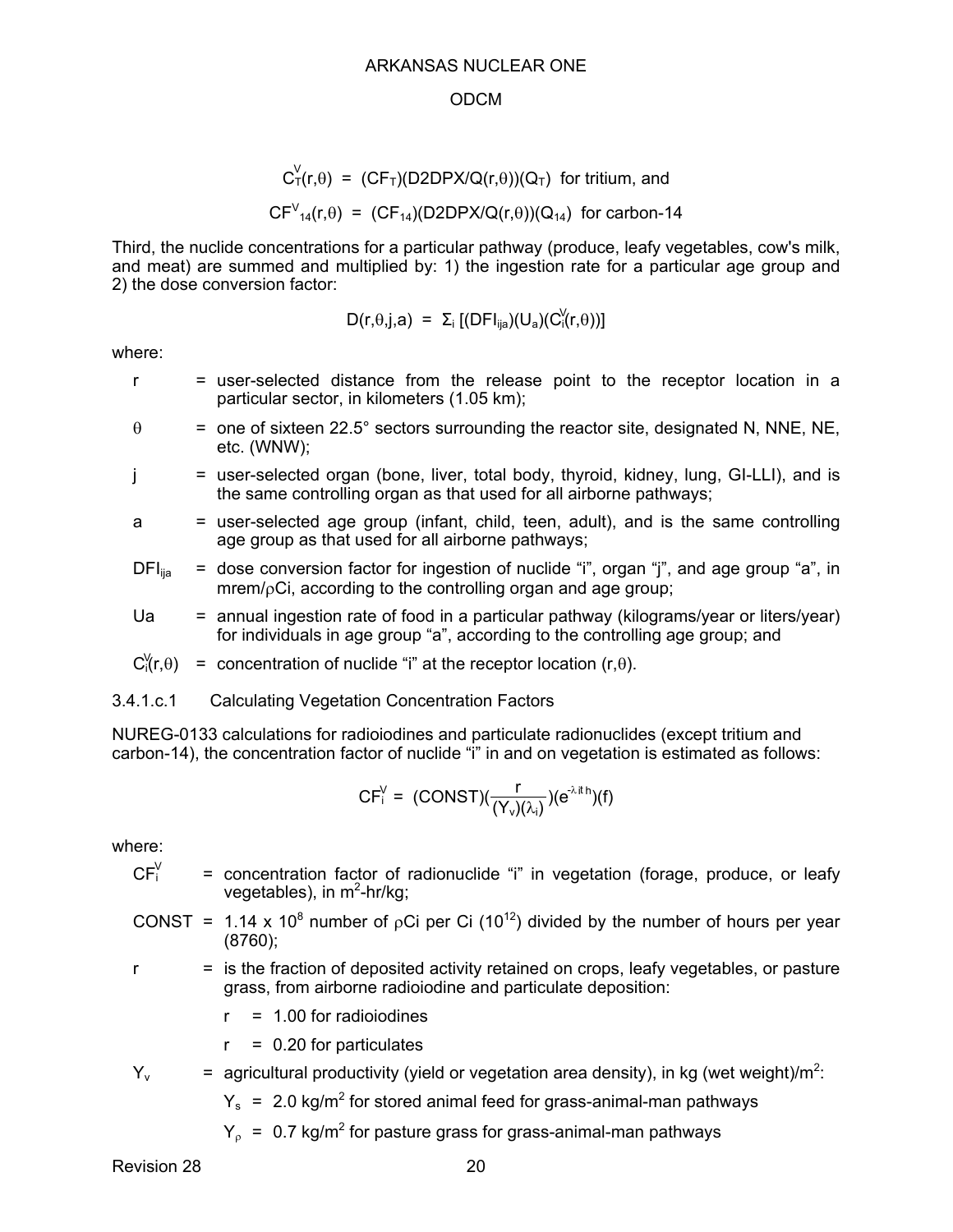- $Y_1$  = 2.0 kg/m<sup>2</sup> for leafy vegetation (fresh) for crop/vegetation-man pathways
- $Y_g$  = 2.0 kg/m<sup>2</sup> for garden produce (stored vegetables) for crop/vegetation-man pathways
- $\lambda_i$  = is the decay constant of nuclide "i" in hr<sup>-1</sup>;
- 
- $t<sub>h</sub>$  = is a holdup time that represents the time interval between harvest and consumption of the food, in hours:
	- $t<sub>h</sub> = 0$  hours for pasture grass consumed by animals
	- $t<sub>h</sub>$  = 2160 hours for stored feed consumed by animals
	- $t<sub>h</sub>$  = 24 hours for leafy vegetables consumed by humans
	- $t<sub>h</sub>$  = 1440 hours for produce consumed by humans
- $f =$  is the fraction of leafy vegetables or produce grown in garden of interest:
	- $f = 0.76$  for the fraction of produce ingested, grown in garden of interest (this is  $f<sub>g</sub>$  in equation C-13 of RG 1.109)
	- $f = 1.00$  for the fraction of leafy vegetables grown in garden of interest (this is  $f_1$  in equation C-13 of RG 1.109)
	- $f = 1.00$  for all other pathways

### 3.4.1.c.2 Concentration Factor for Carbon-14

For carbon-14, the concentration factor in and on vegetation is estimated as follows (see RG 1.109-26, equation C-8):

$$
CF_{14} = (2.2 \times 10^7)(\rho)
$$

where:

- $CFV_{14}$  = concentration factor of carbon-14 in and on vegetation, in m<sup>2</sup>-hr/kg; and
- $\rho$  = is defined as the ratio of total annual release time (for C-14 atmospheric releases) to the total annual time during which photosynthesis occurs (taken to be 4400 hours), under the condition that the value of " $\rho$ " should never exceed unity. For continuous C-14 releases, "p" is taken to be unity (thus, the value of 2.2 x 10<sup>7</sup> is stored for CF $v_{14}$  in lieu of a site specific value for "p").

### 3.4.1.c.3 Concentration Factor for Tritium

The concentration factor for tritium in vegetation is calculated from the tritium concentration in air surrounding the vegetation (see RG 1.109-27, equation C-9):

$$
CF_{T}^{V} = \frac{1.2 \times 10^{7}}{H}
$$

where:

- $CF_T^V$  = concentration factor for tritium in vegetation (in m<sup>2</sup>-hr/kg); and
- H = absolute humidity at the location of the vegetation, in  $g/m<sup>3</sup>$  (the regulatory default value for "H" is  $8.0$  grams/m<sup>3</sup>).

Thus, the value 1.5 x 10<sup>6</sup> is stored for CF<sup>V</sup><sub>T</sub> in lieu of a site specific value for "H".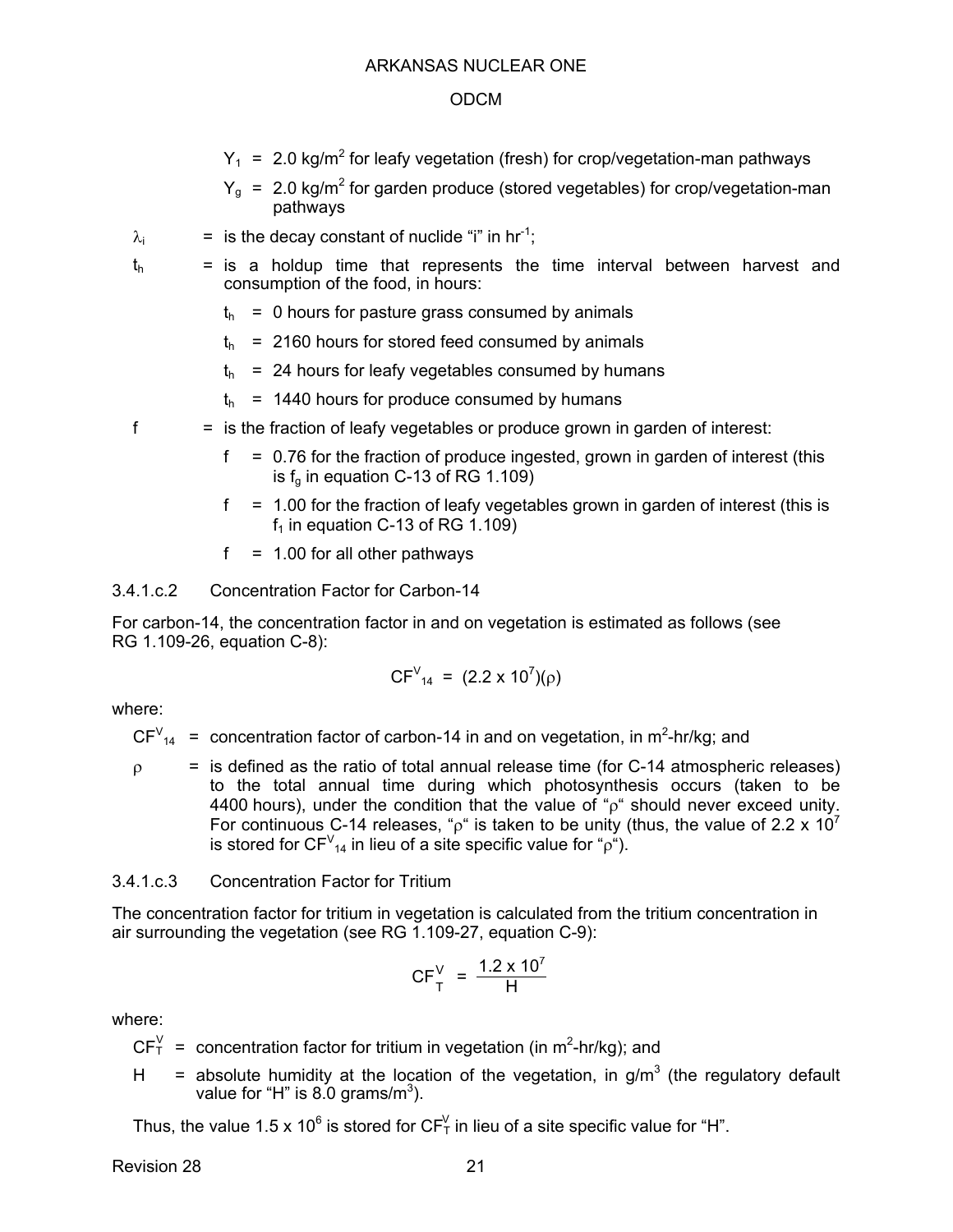#### ODCM

3.4.1.c.4 Nuclide Concentrations in Produce and Leafy Vegetables

The concentrations in and on produce and leafy vegetables of all radioiodine and particulate nulcides "i" (except carbon-14 and tritium) are calculated as follows:

 $C_1^{\vee}(r,\theta) = (CF_1^{\vee})(DOQ(r,\theta))(Q_i)$  for produce; and

 $C_1^L(r,\theta) = (CF_1^L)(DOQ(r,\theta))(Q_i)$  for leafy vegetables

where:

= concentration factor of nuclide "i" in produce;  $CFY$ 

= concentration factor of nuclide "i" in leafy vegetables;  $CF_i^L$ 

Note that the difference between CF<sup>Y</sup> and CF<sup>L</sup> are the values for t<sub>h</sub> and f<sub>1</sub>.

 $DOQ(r,\theta)$  = relative deposition of the radionuclide "i" at the receptor (r, $\theta$ ); and  $Q_i$  = release of nuclide "i" (in curies).

The C-14 and H-3 nuclide concentrations are calculated from the concentration factors times the decayed and depleted radioiodine relative deposition D2DPX/Q times the fraction grown in the garden of interest ( $f_a$  = 0.76,  $f_1$  = 1.0):

> $C_T^V(r,\theta) = (CF_T^V)(D2DPX/Q(r,\theta))(Q_T)(f_g)$  $C^{\perp}_{\tau}(r,\theta) = (CF^{\perp}_{\tau})(D2DPX/Q(r,\theta))(Q_{\tau})(f_{1})$  for tritium  $C_{14}^{\vee}(r,\theta) = (CF_{14}^{\vee})(D2DPX/Q(r,\theta))(Q_{14})(f_g)$  $C_{14}^{\perp}(r,\theta) = (CF_{14}^{\perp})(D2DPX/Q(r,\theta))(Q_{14})(f_1)$  for carbon-14

3.4.1.d Nuclide Concentration in Cow's Milk

The radionuclide concentration in cow's milk is dependent upon the quantity and contamination level of feed consumed by the animal. The concentration is estimated (see RG 1.109-27, equations C-10 and C-11) as follows:

$$
C_{i}^{m}(r,\theta) \; = \; \{ (F_{m})(Q_{F})(e^{-\lambda_{i} t_{f}})[(f_{p})(f_{s})(CF^{V}_{i}) + (1-f_{p})(CF^{V}_{i}) + (f_{p})(1-f_{s})(CF^{V}_{i}) ] \} (D(r,\theta)(Q_{i})
$$

where:

 $C_0^m(r,\theta)$  = is the concentration of nuclide "i" in cow's milk at the receptor location (r, $\theta$ ), in Ci/liter;

- { } = the expression in brackets represents the concentration factor (note that the concentration factor for cow's milk involves two different vegetation concentration factors (see below));
- $F_m$  = average fraction of the cow's daily intake of radionuclide "i" (which appears in each liter of milk), in days/liter;

 $Q_F$  = amount of feed consumed by the cow per day, in kg/day (wet weight);

Revision 28 22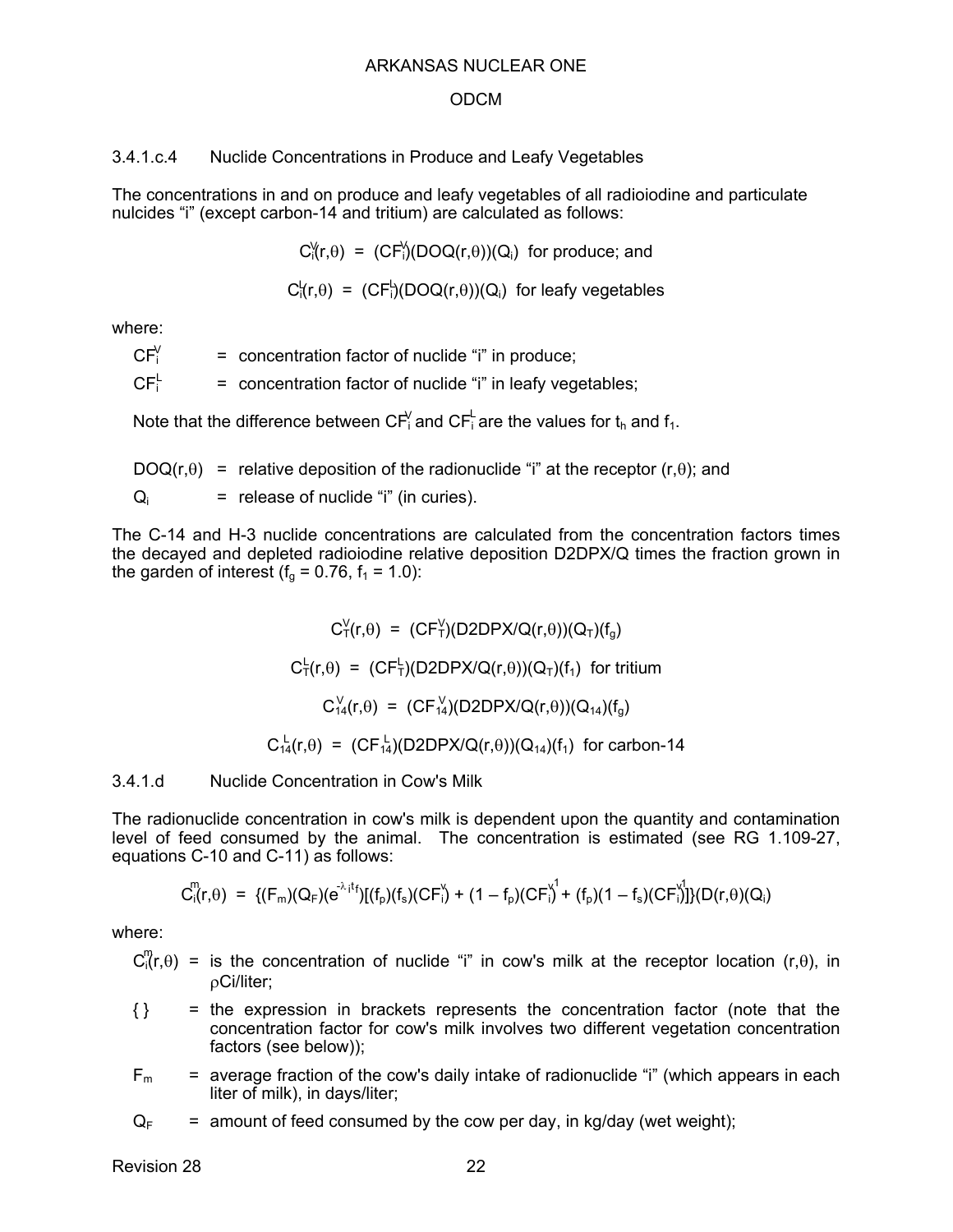- $\lambda_i$  = decay constant of nuclide "i" in hr<sup>-1</sup>;
- $t_f$  = average transport time of the activity from the feed into the milk and to the receptor (a value of 2 days is assumed);
- $fp = fraction of the year that cows graze on pasture;$
- $f<sub>s</sub>$  = fraction of daily feed that is pasture grass when the cow grazes on pasture;
- $=$  vegetation concentration factor of nuclide "i" on pasture grass with the holdup time  $t<sub>h</sub> = 0$  days, in  $\rho$ Ci/kg (refer to the explanation of the vegetation concentration factor calculation);  $CF_i^v$
- = vegetation concentration factor of nuclide "i" in stored feeds with the holdup time  $t<sub>h</sub>$  = 90 days, in  $pCi/kg$  (refer to the explanation of the vegetation concentration factor calculations);  $CF_i^{v1}$
- $D(r,\theta)$  = relative deposition  $DOQ(r,\theta)$  of the radionuclides, except carbon-14 and tritium. For carbon-14 and tritium, the decayed and depleted dispersion factor D2DPX/Q(r, $\theta$ ) for radioiodines and particulates (in sec/m<sup>3</sup>) is used; and
- $Q_i$  = is the release of nuclide "i" in curies.

### 3.4.1.e Nuclide Concentration in Meat

The radionuclide concentration in meat is dependent upon the quantity and contamination level of feed consumed by the animal. The concentration is estimated (see RG 1.109-27, equations C-11 and C-12) as follows:

$$
C_i^f(r,\theta) \; = \; \{(F_f)(Q_F)(e^{-\lambda_i \cdot t_S})[(f_p)(f_s)(CF_i^V) \; + \; (1-f_p)(CF_i^V) \; + (f_p)(1-f_s)(CF_i^V)]\}(D(r,\theta)(Q_i)
$$

where:

Note: All parameters used in this pathway are for beef cattle.

- $C_i^f(r,\theta)$  = concentration of nuclide "i" in animal flesh at the receptor location (r, $\theta$ ) in pCi/liter;
- { } = the expression in brackets represents the concentration factor (note that the concentration factor for meat involves two different vegetation concentration factors);
- $F_f$  = average fraction of the animal's daily intake of radionuclide "i" which appears in each kilogram of flesh (in days/kg);
- $Q_f$  = amount of feed consumed by the animal per day in kg/day (wet weight);
- $\lambda_i$  = decay constant of nuclide "i" in hr<sup>-1</sup>;
- $t_s$  = average time from slaughter of the animal to consumption by humans (20 days);
- $f<sub>p</sub>$  = fraction of the year that animals graze on pasture;
- $f_s$  = fraction of daily feed that is pasture grass when the animal grazes on pasture;
- = vegetation concentration factor of nuclide "i" on pasture grass with the holdup time  $t<sub>h</sub> = 0$  days in  $\rho$ Ci/kg (refer to the explanation of the vegetation concentration factor calculation); v 1
- = vegetation concentration factor of nuclide "i" in stored feeds with the holdup time  $t<sub>h</sub>$  = 90 days, in  $pCi/kg$  (refer to the explanation of the vegetation concentration factor calculation); v 1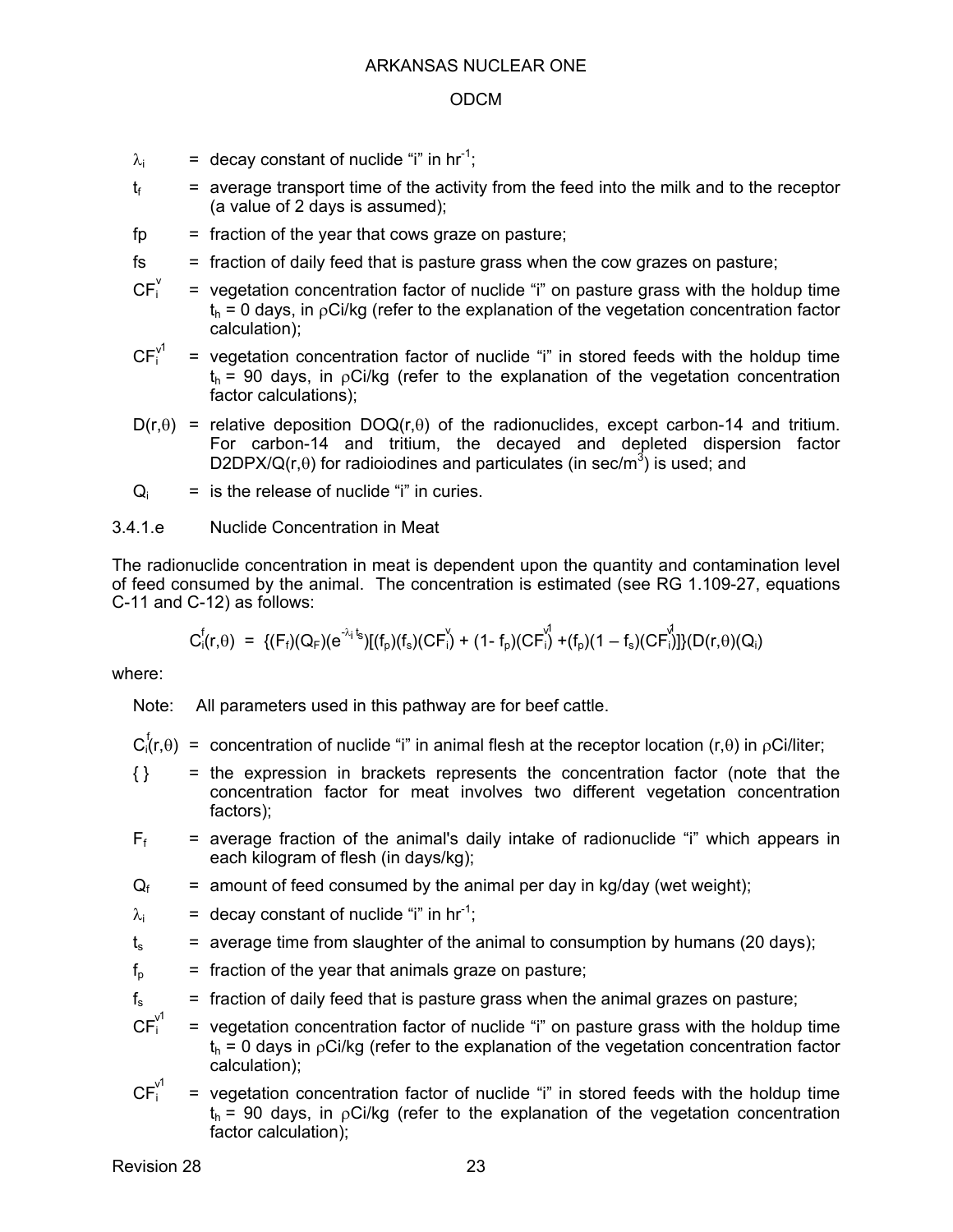#### ODCM

- $D(r,\theta)$  = relative deposition  $DOQ(r,\theta)$  of the radionuclides, except carbon-14 and tritium. For carbon-14 and tritium, the decayed and depleted dispersion factor D2DPX/Q(r, $\theta$ ) for radioiodines and particulates (in sec/m<sup>3</sup>) is used;
- $Q_i$  = is the release of nuclide "i" (in curies).

#### 3.5 Gaseous Effluent Projected Dose Calculation

3.5.1 The quarterly projected dose is based upon the methodology of Sections 3.3 and 3.4, and is expressed as follows:

$$
D_{\rm QP} = (\frac{D_{\rm QC} + D_{\rm RP}}{T})(92)
$$

where:

 $D_{OP}$  = Quarterly projected dose (mrem);

- $D_{\text{OC}}$  = cumulative dose for the quarter (mrem);
- $D_{RP}$  = dose for current release (mrem);
- $T =$  current days into quarter; and
- 92 = number of days per quarter.

#### 3.6 Dose to the Public Inside the Site Boundary

3.6.1 Liquid Releases

Dose to the public inside the site boundary due to liquid releases will be due to ingestion of fish caught from the discharge canal and exposure to sediment along the discharge canal bank while fishing.

3.6.1.a Dose Due to Ingestion of Fish

Dose due to ingestion of fish is calculated using the methodology given in Section 2.2, Liquid Dose Calculation.

3.6.1.b Dose Due to Exposure to Shoreline Sediments

Dose from external exposure to shoreline sediments is calculated from equation A-7 of RG 1.109, Rev. 1, 10/77.

$$
R_{\text{api}} = 110,000 \left( \frac{(U_{\text{ap}})(M_{\text{p}})(W)}{F} (\Sigma_{i} [(Q_{i})(T_{i})(D_{\text{aipi}})(e^{-\lambda i \Phi})(1 - e^{-\lambda i \Phi})] \right)
$$

- $R_{\text{aoi}}$  = is the total annual dose to organ "j" of individuals of age group "a" from all of the nuclides "i" in pathway in mrem/yr;
- $U_{\text{an}}$  = is the usage factor that specifies exposure time for the maximum individual of age group "a" in hours from Table E-5 of RG 1.109. Sixty-seven hours for shoreline recreation for a teen was chosen. Adult is the controlling age group for ingestion but the maximum usage factor (teen) was used rather than the adult factor to ensure a conservative dose estimate;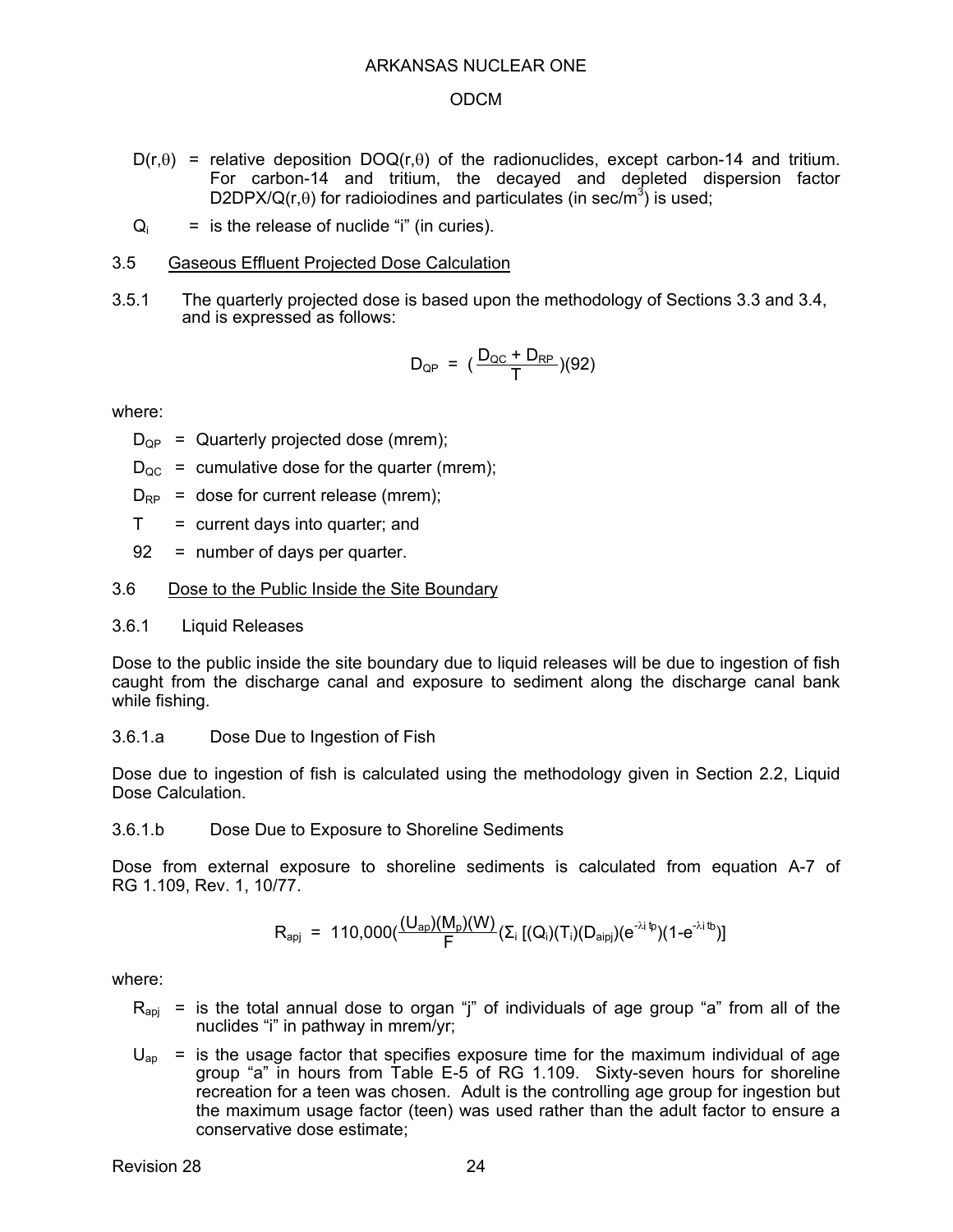- $M_p$  = is the mixing ratio (reciprocal of dilution factor);
- $W =$  is the shoreline width factor from Table A-2 of RG 1.109. The discharge canal value of 0.1 was chosen;
- $F =$  is the flow rate of the liquid effluent in ft<sup>3</sup>/sec. This was determined by:

F(tf<sup>3</sup>/sec) = waste volume (gal/yr) \* 
$$
\frac{.134 \text{ ft}^3}{1 \text{ gal}}
$$
 \*  $\frac{1 \text{ yr}}{8760 \text{ hr}}$  \*  $\frac{1 \text{ hr}}{3600 \text{ sec}}$ 

where:

- $Q_i$  = is the release of nuclide "i" in Ci/yr;
- $T_i$  = is the radioactive half-life of nuclide "i", in days, from Radioactive Decay Data Tables, Technical Information Center, U. S. Dept. of Energy, 1981;
- $D_{\text{aini}}$  = is the dose factor specific to age group "a", nuclide "i", and organ "j" from Table E-6 of RG 1.109;
- $\lambda_i$  = is the radioactive decay constant of nuclide "i" in hr<sup>-1</sup>;
- $t<sub>o</sub>$  = is the average transit time for nuclides to reach the point of exposure. A value of 0 hours was chosen due to the proximity of the discharge canal to the plant; and
- $t<sub>b</sub>$  = is the period of time for which sediment is exposed to the contaminated water in hours. The mid-point of plant operating life, 15 years was chosen per RG 1.109.
- 3.6.2 Airborne Release

### 3.6.2.a Dose Due to Noble Gases

Dose to fisherman at the discharge canal can be calculated by the ratio of dispersion factor for the discharge canal (1.6E-4 sec/m<sup>3</sup> from Table 2-45 SAR, Unit 1, 100 meters downwind in a southerly direction) and the usage factor of 67 hours of shoreline recreation to the values used in Section 3.3 of this manual.

Dose at discharge canal = D<sup>T</sup>(θ) \* 
$$
\frac{1.6E-4}{2.0E-5}
$$
 \*  $\frac{67hr}{8760 hr}$ 

where  $D^{T}(\theta)$  is the noble gas dose calculated by Section 3.3.

3.6.2.b Dose Due to Iodine, Tritium and Particulates from Gaseous Effluents

Section 3.4 calculates total dose for iodine, tritium and particulates as the sum of:

$$
D^{TOT} = D^G + D^I + D^V + D^L + D^M + D^F
$$

| $D^G$ = ground plane deposition;   | $D^L$ = consumption of fresh leafy vegetables; |
|------------------------------------|------------------------------------------------|
| $D'$ = inhalation;                 | $D^m$ = consumption of milk; and               |
| $D^v$ = consumption of vegetation; | $DF$ = consumption of meat and poultry         |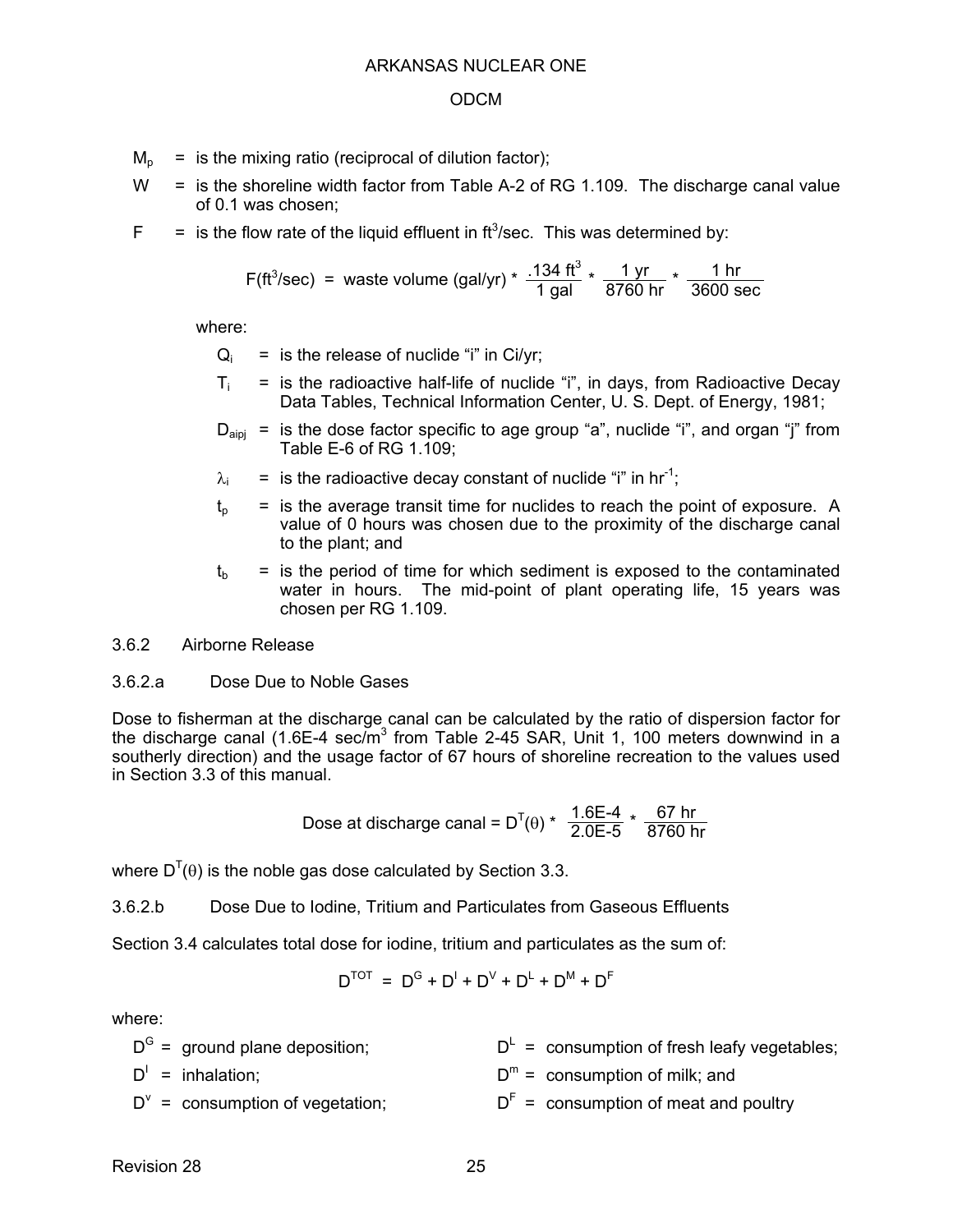#### ODCM

The only contributions relevant to fishing activities at the discharge canal are ground plane deposition and inhalation. As D<sup>G</sup> and  $D^1$  are not independently available, a conservative estimate can be obtained by using the same correction factor developed for noble gas dose to the total dose calculated in Section 3.4 for iodine, tritium and particulates. Depletion of the plume as it travels downwind can be ignored since the fraction remaining in the plume at 100 meters (discharge canal) and 1046 meters (site boundary) are both greater than 90% according to Figure 3 of RG 1.111.

The only activity inside the plant site by members of the public that might contribute a significant dose is fishing along the banks of the discharge canal. Travel along public roads would involve short exposure time and tours of the facility are conducted according to radiological control procedures enforced at the plant to control exposure. Fishing is the only uncontrolled activity.

### 4.0 ENVIRONMENTAL SAMPLING STATIONS - RADIOLOGICAL

Section 1.0 of the ODCM provides reference to the Radioactivty Effluent Controls Program governed by ANO-1 TS 5.5.4 and ANO-2 TS 6.5.4. However, a Radiological Environmental Monitoring Program is also necessary to meet the intent of the purpose of the ODCM.

The Radiological Environmental Monitoring Program is established to provide radiation and radionuclide monitoring in the environs surrounding the site. The program provides a method for representative measurements of radioactivity in the highest potential exposure pathways. In addition, the program provides for verification of the accuracy of the effluent monitoring program and modeling of envronmental exposure pathways.

The Radiological Environmental Monitoring Program is established by the ODCM and conforms to the guidance contained in 10 CFR 50, Appendix I. The program also provides for:

- 1. Monitoring, sampling, analysis, and reporting of radiation and radionuclides in the environment in accordance with the methodology and parameters of the ODCM,
- 2. A land use census to ensure that changes in the use of areas at and beyond the site boundary are identified and that modifications to the monitoring program are made, if required by the results of the census, and
- 3. Participation in an Interlaboratory Comparison Program to ensure that independent checks on the precision and accuracy of the measurements of radioactive materials in environmental sample matrices are performed as part of the quality assurance program for environmental monitoring.

Environmental samples are collected as specified in the Limitations. The approximate locations of selected sample sites are shown on Figures 4-1, 4-1A, and 4-1B for illustrative purposes.

Table 4-1 lists the approximate distances and directions of the sample stations from the plant.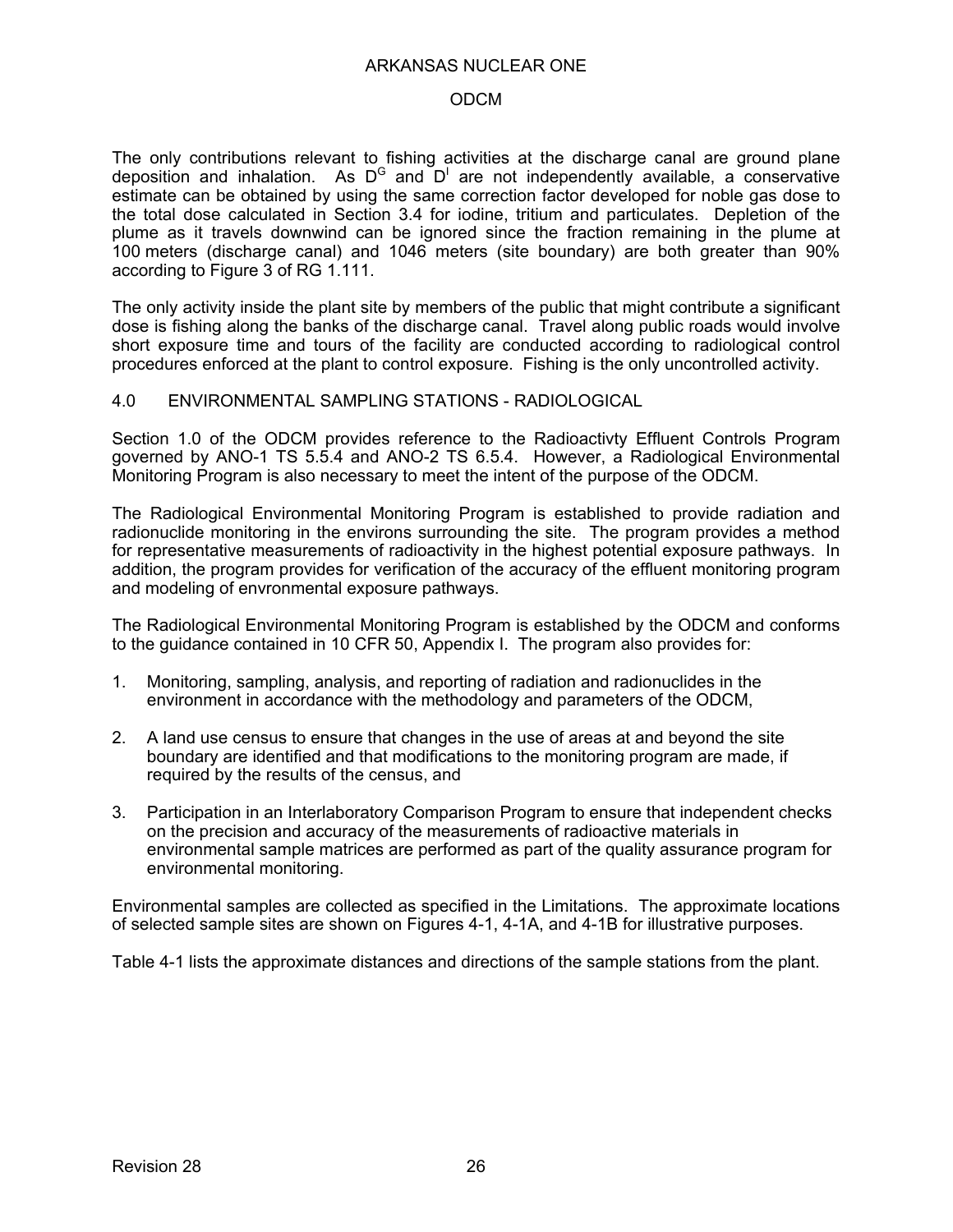### ODCM

### 5.0 REPORTING REQUIREMENTS

### 5.1 Annual Radiological Environmental Operating Report

The Annual Radiological Environmental Operating Report is submitted by May 15 of each year and contains a summary of the Radiological Environmental Monitoring Program for the reporting period. This report meets the requirements of TS 5.6.2 (ANO-1) and TS 6.6.2 (ANO-2), and is consistent with the objectives outlined in the ODCM and 10 CFR 50, Appendix I, Sections IV.B.2, IV.B.3, and IV.C. The report is formatted consistent with RG 1.21, Revision 1, to the extent possible. A single submittal is normally prepared incorporating the data for both ANO units (common information is combined).

The Annual Radiological Environmental Operating Report includes the following:

- 1. Summarized and tabulated results of all radiological environmental samples and environmental radiation measurements required by the ODCM.
- 2. A summary description of the Radiological Environmental Monitoring Program.
- 3. A map of the sampling locations with concurrent table providing distances and directions from the Reactor (Containment) Building. Because the ODCM contains this information and the ODCM is submitted as part of the Radioactive Effluent Release Report, reference to the Radioactive Effluent Release Report submittal date and letter number may be included in the Annual Radiological Environmental Operating Report in lieu of submitting the sample location map and table.
- 4. A summary of the land use census results in accordance with Surveillance S 2.5.2.2.
- 5. A summary of the Interlaboratory Comparison Program in accordance with, Surveillance S 2.5.3.1.

As required by the Limitations, the report shall include the following for the conditions listed below:

- 1. A description of the condition or event and, if applicable, equipment involved.
- 2. The cause of the condition or event.
- 3. Actions taken to restore the condition and prevent/minimize recurrence.
- 4. The consequences of the condition or event.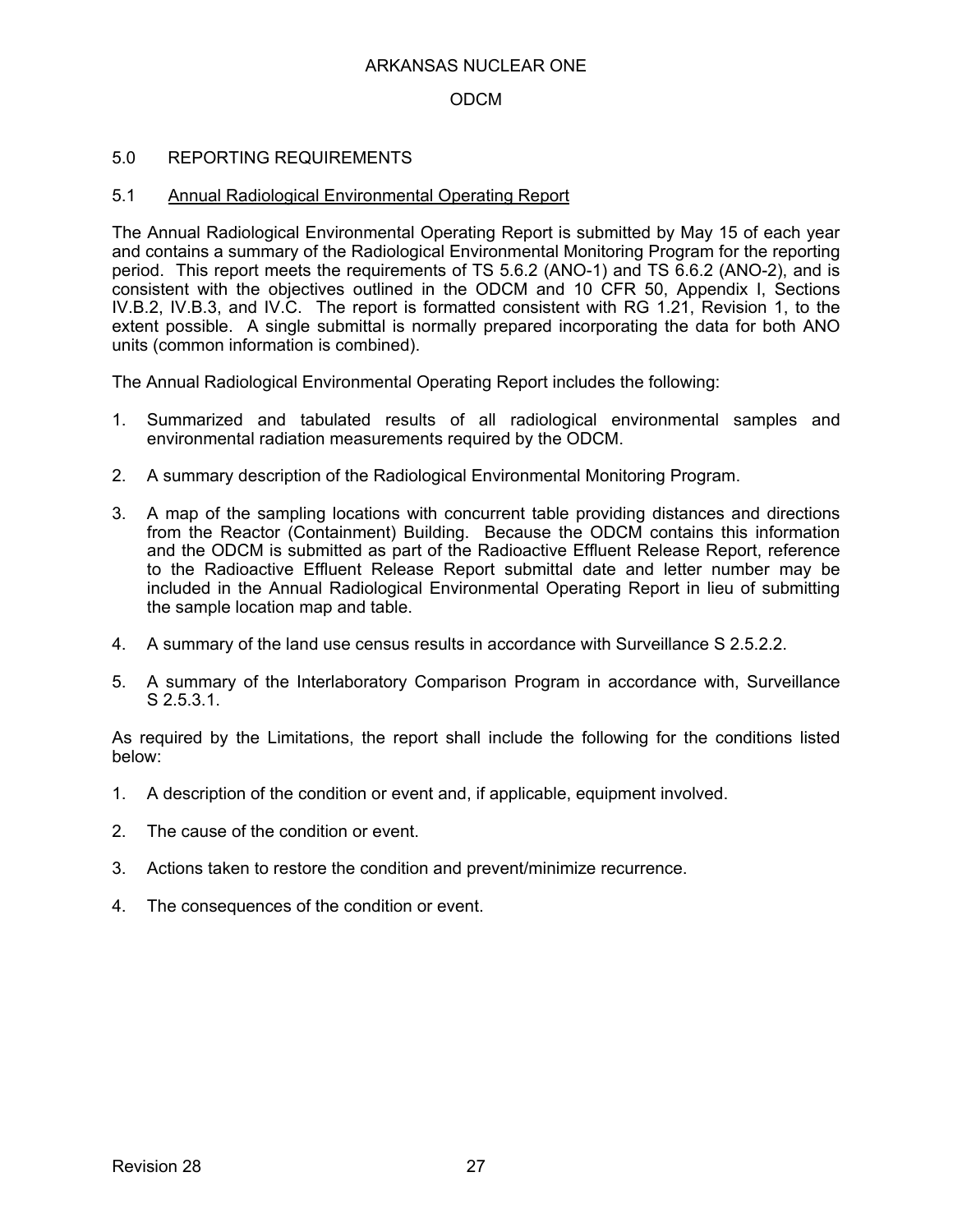### ODCM

| Limitation | Required<br>Action | Description                                                                                                                                                                                                                                                            |
|------------|--------------------|------------------------------------------------------------------------------------------------------------------------------------------------------------------------------------------------------------------------------------------------------------------------|
| 2.5.1      | A.2                | Sample not taken at required location*<br>Sample equipment out-of-service (OOS)<br>Sample frequency not met<br>Monitoring/analysis lower limit of detection (LLD) not met<br>Concentration limits not met<br>Dose from other radionuclides exceed concentration limits |
| 2.5.1      | B.1                | New sample location identified                                                                                                                                                                                                                                         |
| 2.5.2      | A.1                | New sample location identified                                                                                                                                                                                                                                         |
| 2.5.3      | A.1                | Interlaboratory Comparison Program requirements not met                                                                                                                                                                                                                |
| <b>NA</b>  | <b>NA</b>          | Other harmful effects or evidence of irreversible damage<br>detected                                                                                                                                                                                                   |

The report shall include a summary of information not available for reporting at the time of submittal. Such missing information shall be submitted in a supplemental letter when data becomes available.

### 5.2 Radioactive Effluent Release Report

The Radioactive Effluent Release Report is submitted prior to May 1 of each year, but not more than 12 months from the previous year's submittal, and includes a summary of the quantities of radioactive liquid effluents, gaseous effluents, and solid waste released from the site. This report meets the requirements of TS 5.6.3 (ANO-1), TS 6.6.3 (ANO-2), 10 CFR 50.36a, and 10 CFR 50, Appendix I, Section IV.B.1. The report is formatted consistent with RG 1.21, Revision 1. A single submittal is normally prepared incorporating the data from both ANO units (common information is combined).

In general, the Radioactive Effluent Release Report includes the following:

- 1. A description of changes to the ODCM and PCP implemented during the reporting period. TS 5.6.3 (ANO-1) and TS 6.6.3 (ANO-2) contain a description of the ODCM change process.
- 2. A summary of the hourly meteorological data collected over the previous calendar year. In lieu of including this information in the report, it is permissible to retain this summary available for NRC review, if so noted in the report.
- 3. A summary of radiation doses due to radiological effluents during the previous calendar year, calculated in accordance with the methodology specified in the ODCM.
- 4. The radiation dose to members of the public while performing activities inside the site boundary. The calculated dose includes only contributions directly attributed to operation of the units.
- 5. A description of major changes to the radioactive waste systems (liquid/gaseous/solid) during the previous calendar year, if not included in the cycle SAR update.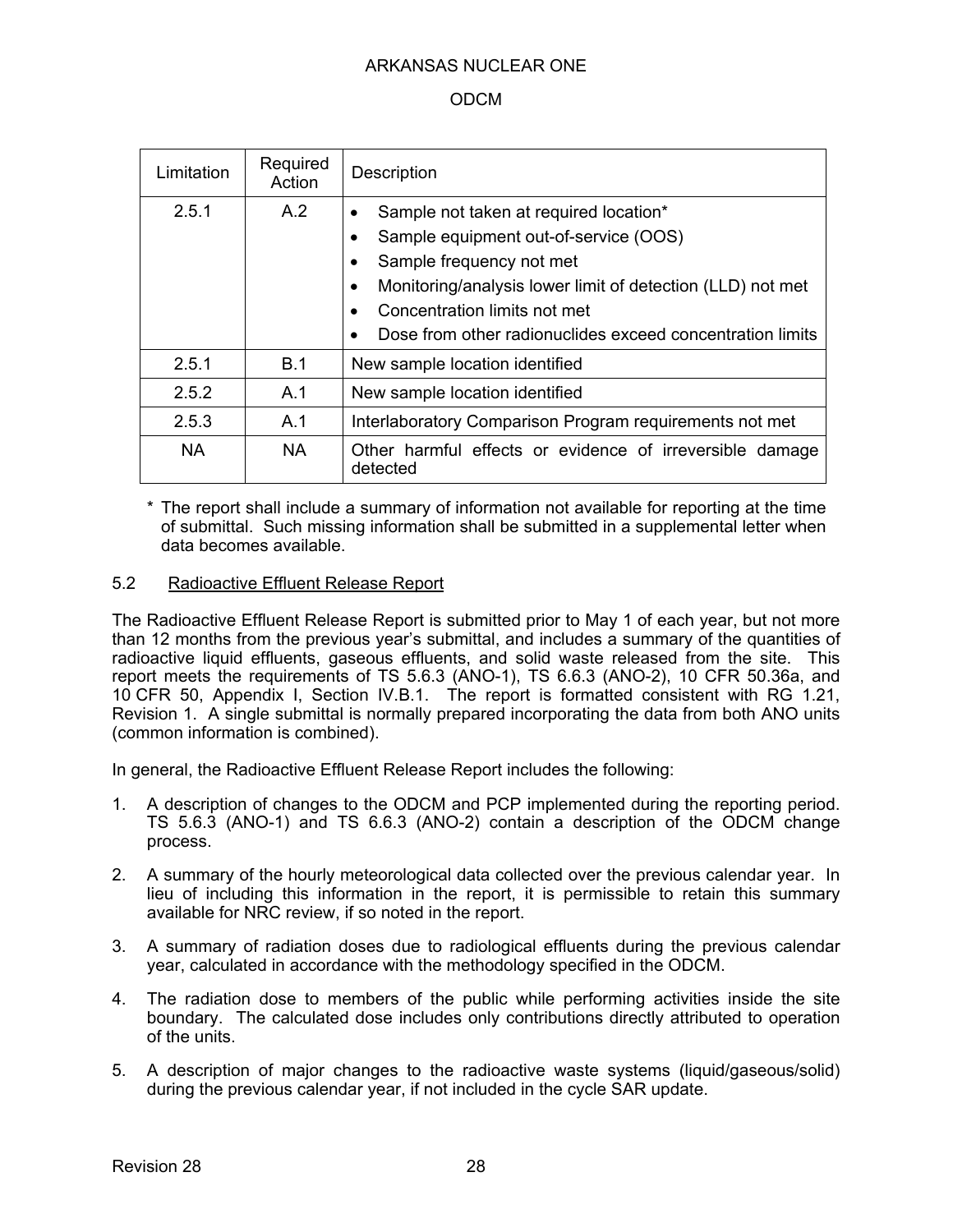### ODCM

As required by the Limitations, the report shall include the following for the conditions listed below:

- 1. A description of the condition or event and, if applicable, equipment involved.
- 2. The cause of the condition or event.
- 3. Actions taken to restore the condition and prevent/minimize recurrence.
- 4. The consequences of the condition or event.

| Limitation | Required<br>Action                             | Description                                            |
|------------|------------------------------------------------|--------------------------------------------------------|
| 2.1.1      | D.1                                            | Liquid radioactive monitoring equipment OOS > 30 days  |
| 2.2.1      | G.1                                            | Gaseous radioactive monitoring equipment OOS > 30 days |
| 2.3.1      | A.2                                            | Liquid radioactive release limits exceeded             |
| 2.3.1      | F.1<br>Liquid radioactive monitor LLD exceeded |                                                        |
| 241        | A.2                                            | Gaseous radioactive release limits exceeded            |
| 2.4.1      | F 1                                            | Gaseous radioactive monitor LLD exceeded               |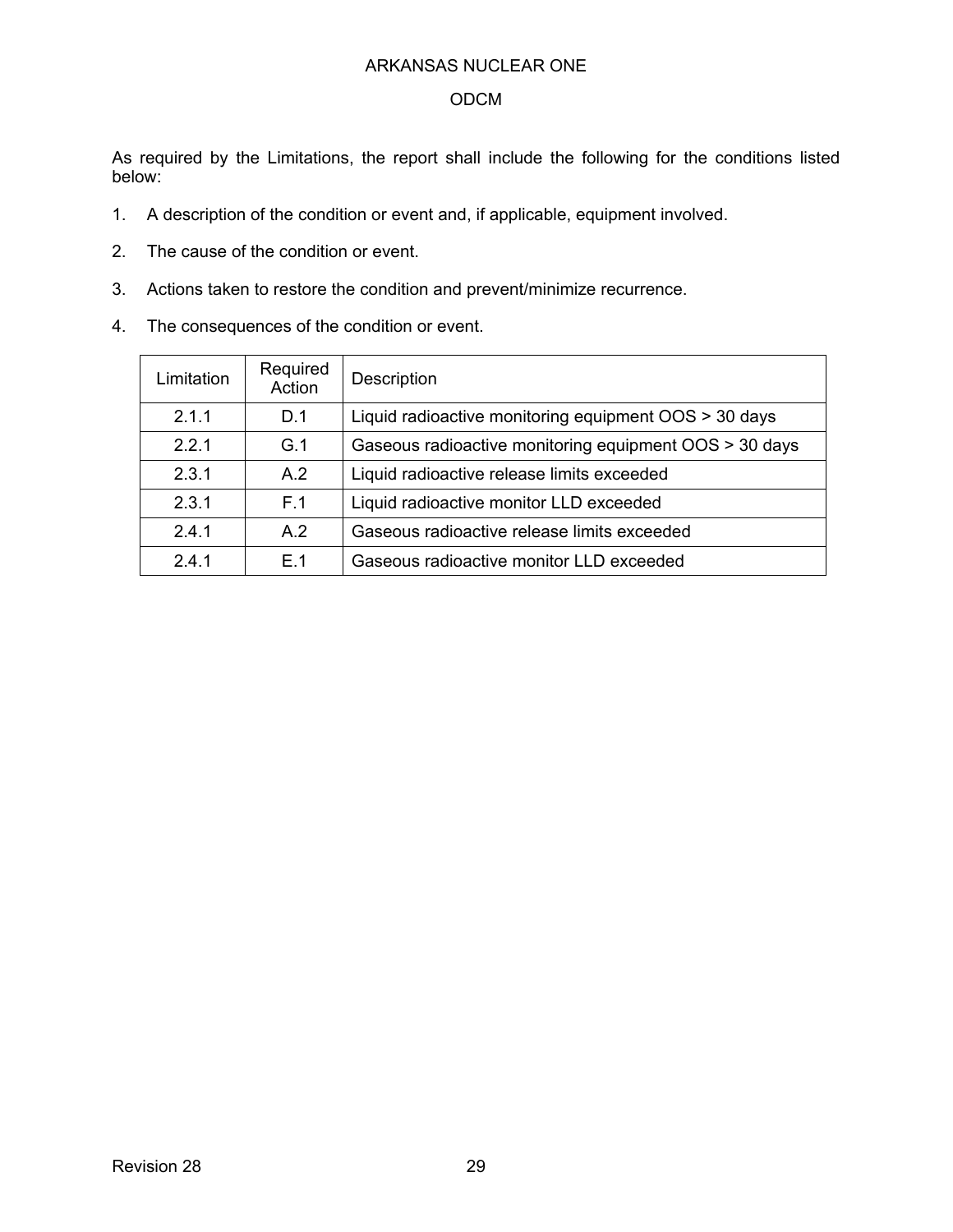### ODCM

### **FIGURE 4-1**

### **RADIOLOGICAL SAMPLE STATIONS**

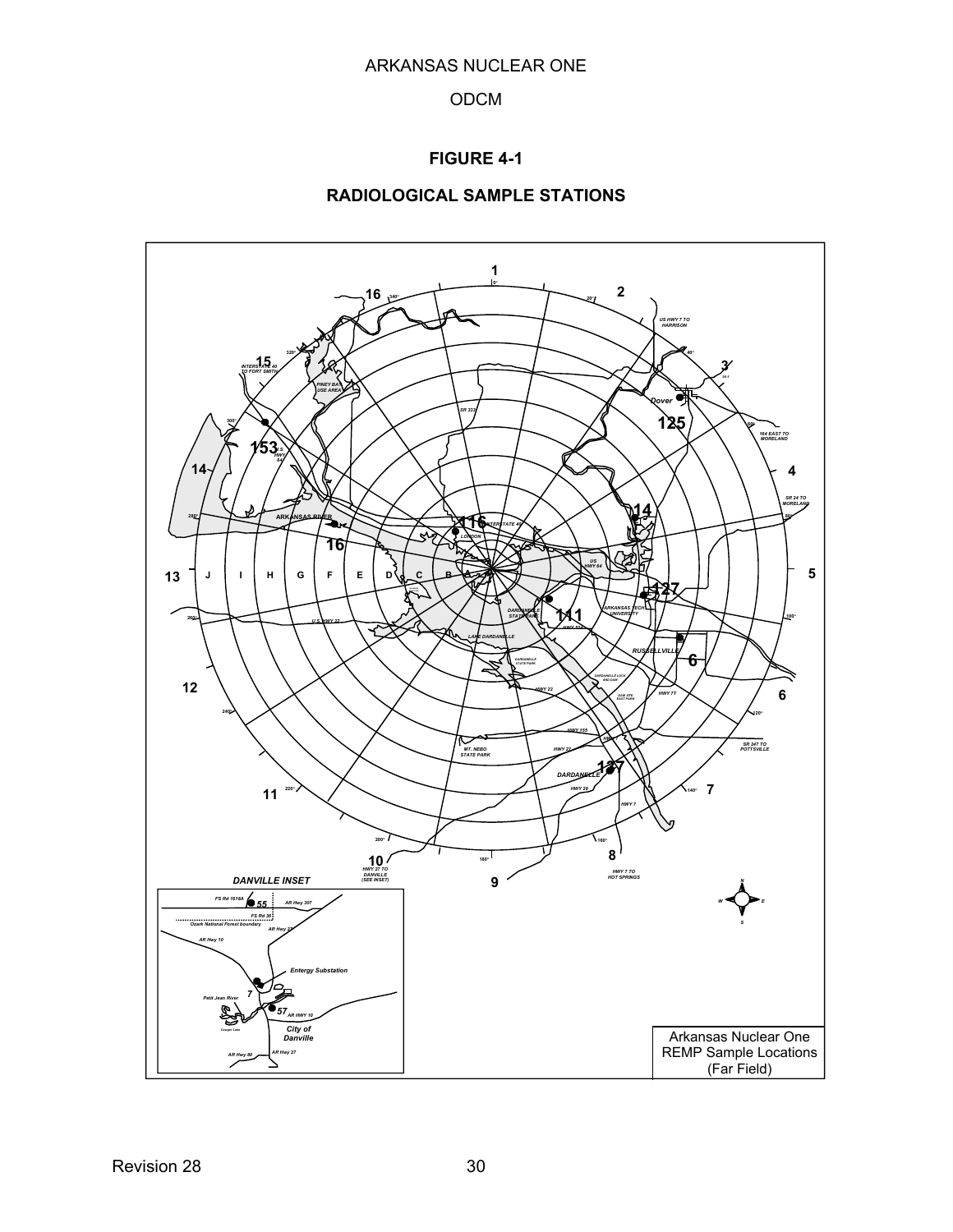## **FIGURE 4-1A**

### **RADIOLOGICAL SAMPLE STATIONS**

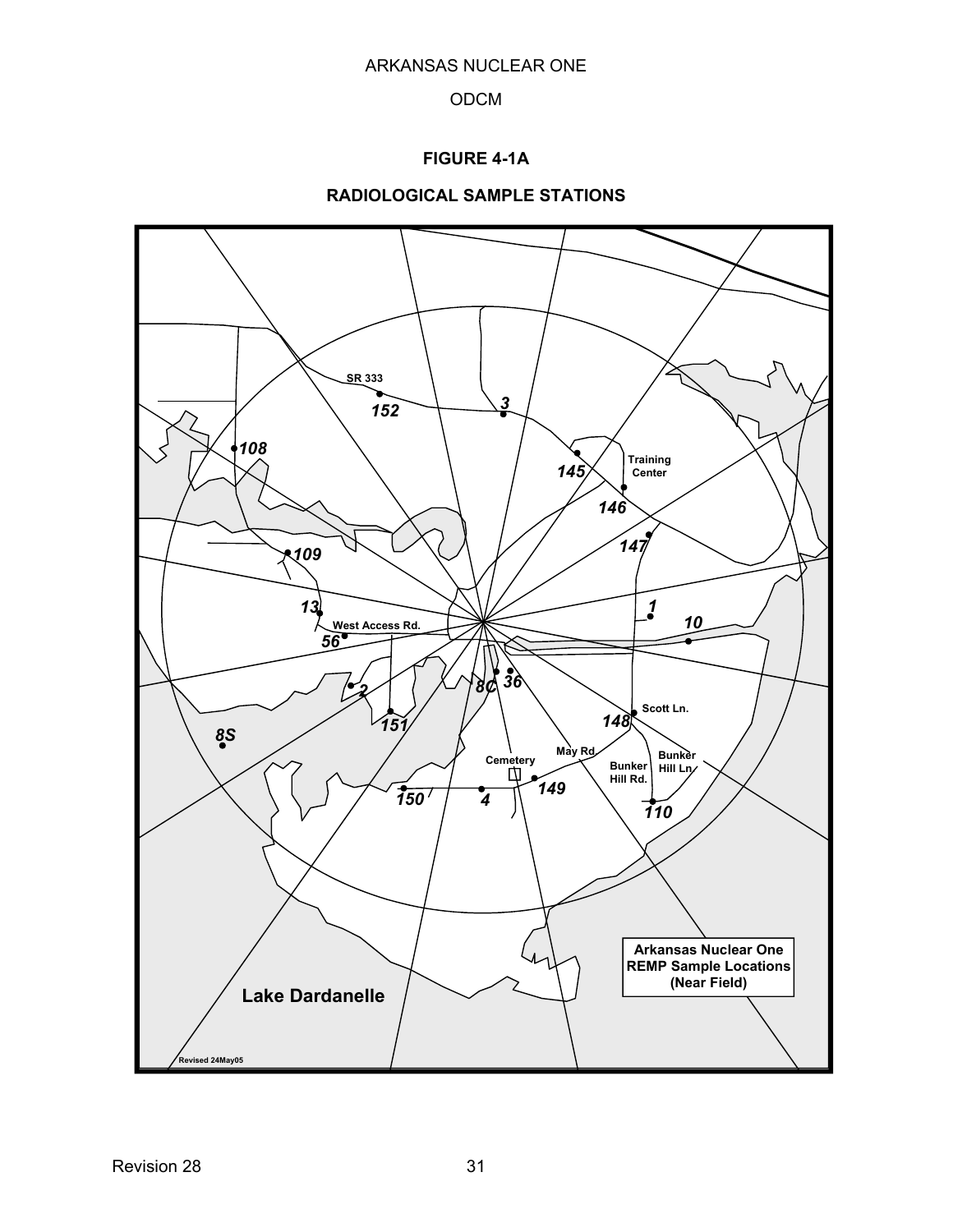## **FIGURE 4-1B**



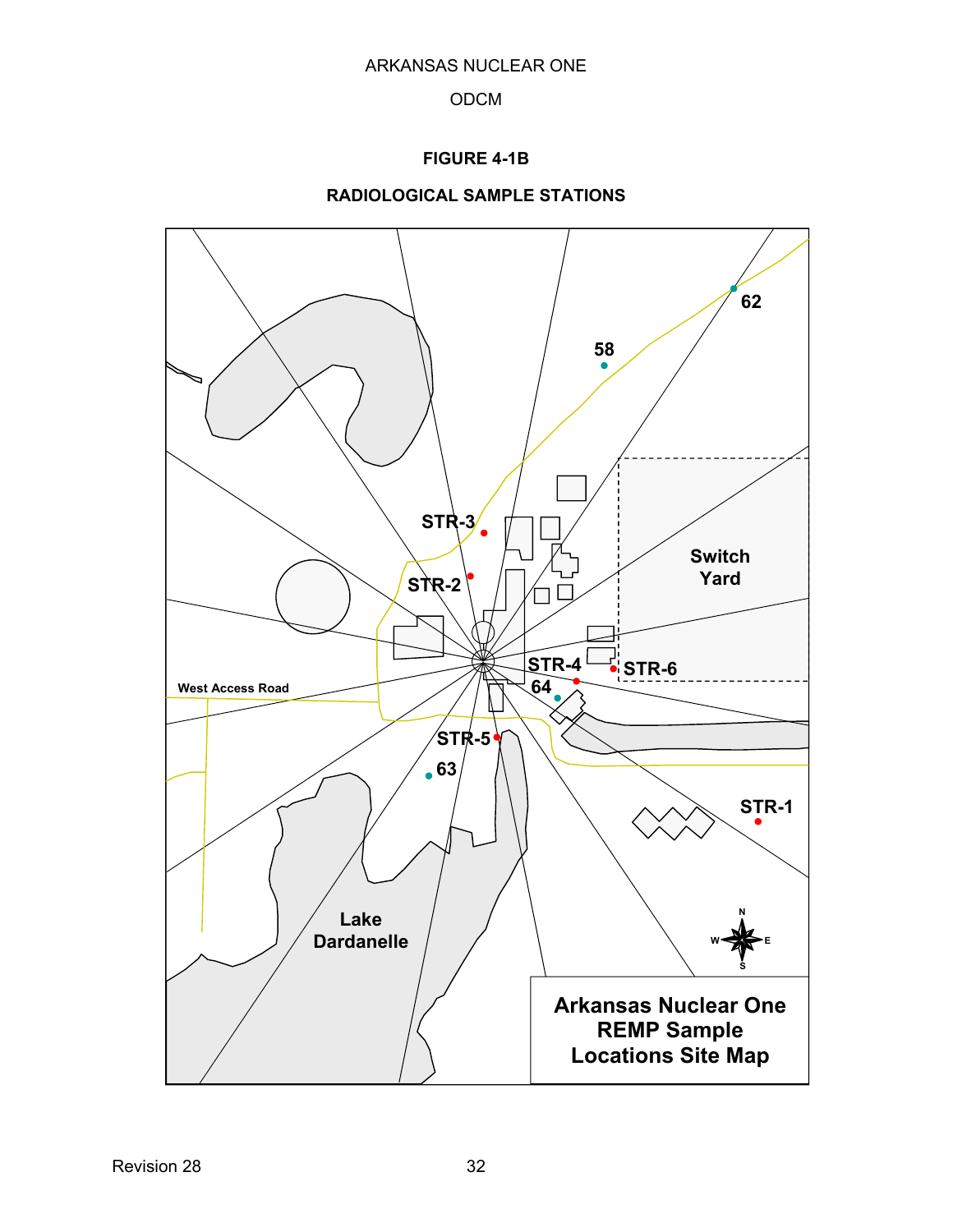### ODCM

### **FIGURE 4-2**

#### **MAXIMUM AREA BOUNDARY FOR RADIOACTIVE RELEASE CALCULATION**  (Exclusion Areas)

**GASES – 1046 METER RADIUS LIQUIDS – END OF DISCHARGE CANAL (POINT A)** 

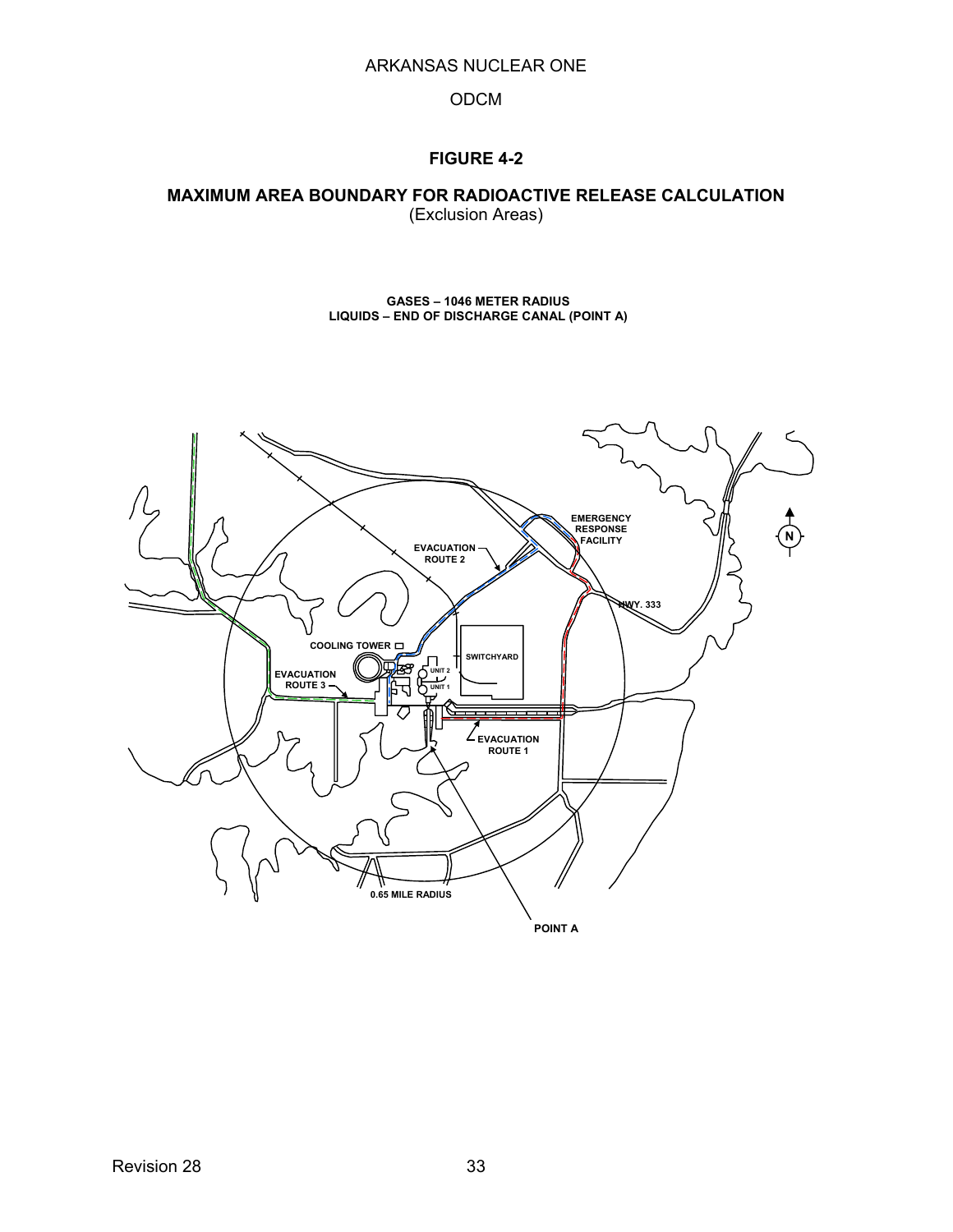## ODCM

# **TABLE 4-1**

# **Environmental Sampling Stations - Radiological**

| <b>Sample</b><br><b>Station</b><br># | Approximate<br><b>Direction and</b><br><b>Distance</b><br>from Plant | <b>Sample Types</b>                                                      | <b>Sample Station Location</b>                                                                                                                                                                                                                                                                                                                         |
|--------------------------------------|----------------------------------------------------------------------|--------------------------------------------------------------------------|--------------------------------------------------------------------------------------------------------------------------------------------------------------------------------------------------------------------------------------------------------------------------------------------------------------------------------------------------------|
| 1                                    | 88° - 0.5 miles                                                      | Airborne radioiodines<br>Airborne particulates<br>Direct radiation       | The thermoluminescent dosimeter (TLD) is<br>on a pole near the meteorology tower<br>approx. 0.6 miles east of ANO.                                                                                                                                                                                                                                     |
| $\overline{2}$                       | $243^\circ$ - 0.5 miles                                              | Airborne radioiodines<br>Airborne particulates<br>Direct radiation       | Traveling from ANO, go approx. 0.2 miles<br>west toward Gate 4. Turn left (at the east<br>end of the sewage treatment plant) and go<br>approx. 0.1 miles. Turn right and go<br>approx. 0.1 miles. The sample station is<br>on the right.                                                                                                               |
| 3                                    | $5^\circ$ - 0.7 miles                                                | Direct radiation                                                         | If traveling west on Highway (Hwy) 333, go<br>approx. 0.35 miles from Gate 2 at ANO.<br>TLD is located on utility pole on south side<br>of Hwy 333 S.<br>If traveling east on Highway 333, go<br>approx. 0.9 miles from junction of Hwy 333<br>and Flatwood Road. TLD is located on<br>utility pole on south side of Hwy 333 S.                        |
| 4                                    | 181° - 0.5 miles                                                     | Direct radiation                                                         | Go approx. 0.25 miles south from bridge<br>over intake canal. Turn right onto May<br>Road. Proceed approx. 0.1 miles west of<br>May Cemetery entrance. The TLD is<br>located on a utility pole on the south side<br>of May Road.                                                                                                                       |
| 6                                    | $111^\circ$ - 6.8 miles                                              | Airborne radioiodines<br>Airborne particulates<br>Direct radiation       | Go to the Entergy local office which is<br>located off Hwy 7T in Russellville,<br>Arkansas (AR) (305 South Knoxville<br>Avenue). The sample station is against<br>the east wall of the back lot.                                                                                                                                                       |
| $\overline{7}$                       | $210^{\circ}$ -<br>19.0 miles                                        | Airborne radioiodines<br>Airborne particulates<br>Direct radiation       | Turn west at junction of Hwy 7 and Hwy 27<br>in Dardanelle, AR. Proceed to junction of<br>Hwy 27 and Hwy 10 in Danville, AR. Turn<br>right onto Hwy 10 and proceed a short<br>distance to the Entergy supply yard, which<br>is on the right adjacent to an Entergy<br>substation. The sample station is in the<br>southwest corner of the supply yard. |
| 8                                    | $243^\circ$ - 0.9 miles<br>$212^\circ$ - 0.5 miles                   | 166° - 0.2 miles Surface water (composite)<br>Shoreline sediment<br>Fish | Plant discharge canal                                                                                                                                                                                                                                                                                                                                  |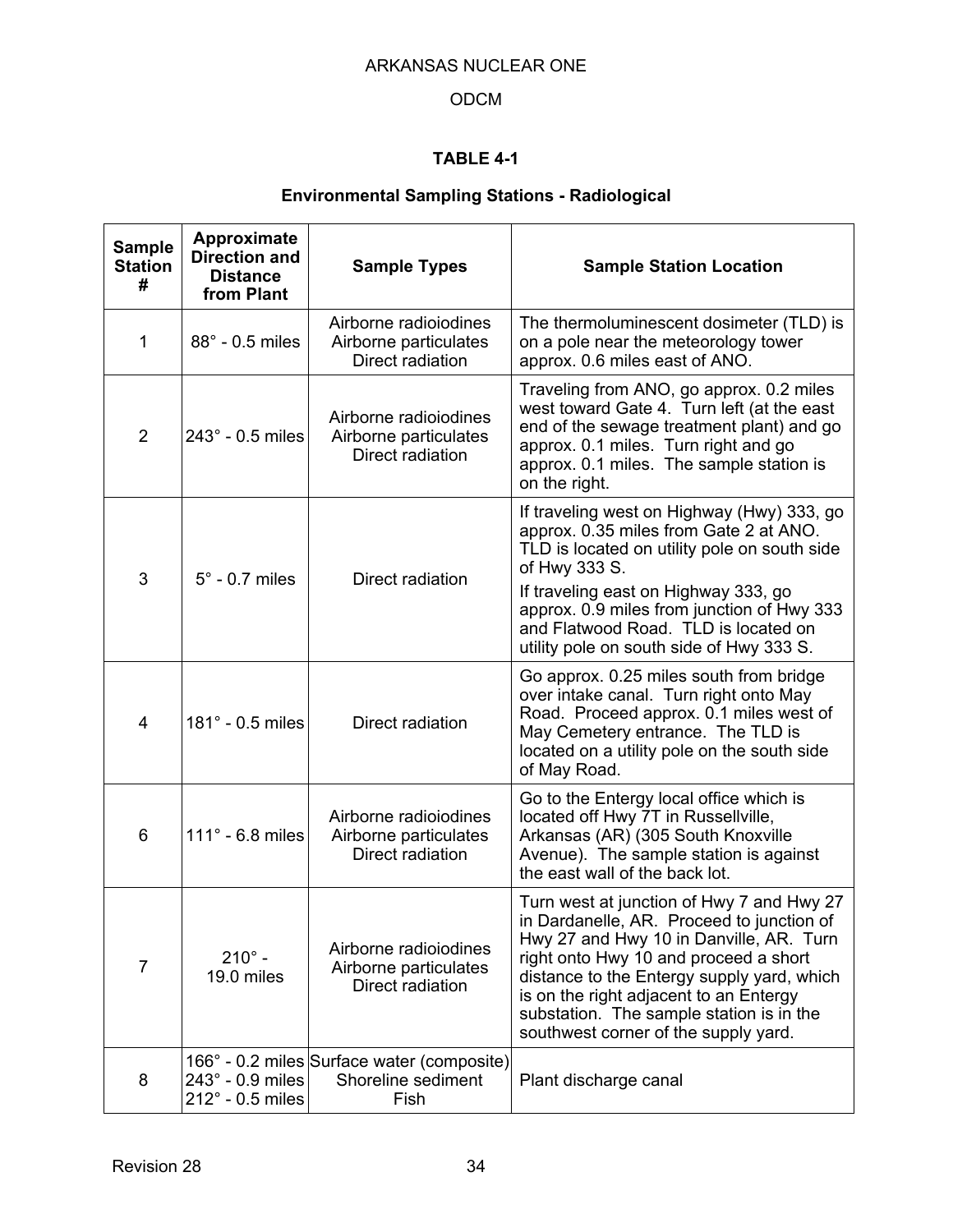## ODCM

## **TABLE 4-1**

# **Environmental Sampling Stations – Radiological (continued)**

| <b>Sample</b><br><b>Station</b><br># | Approximate<br><b>Direction and</b><br><b>Distance</b><br>from Plant | <b>Sample Types</b>                                                | <b>Sample Station Location</b>                                                                                                                                                                                                                                                          |
|--------------------------------------|----------------------------------------------------------------------|--------------------------------------------------------------------|-----------------------------------------------------------------------------------------------------------------------------------------------------------------------------------------------------------------------------------------------------------------------------------------|
| 10                                   | $95^\circ$ - 0.5 miles<br>(intake canal)                             | Surface water (grab)                                               | Surface water (grab) is collected at plant<br>intake canal.                                                                                                                                                                                                                             |
| 13                                   | $273^\circ$ - 0.5 miles                                              | Broad leaf vegetation                                              | Traveling from Hwy 333, turn south onto<br>Flatwood Road. Go approx. 1.0 miles.<br>The sample may be collected from either<br>side of Flatwood Road.                                                                                                                                    |
| 14                                   | $70^\circ$ - 5.1 miles                                               | Drinking water                                                     | From junction of Hwy 7 and Water Works<br>Road, go approx. 0.8 miles west on Water<br>Works Road. The sample station is on the<br>left at the intake to the Russellville city<br>water system from the Illinois Bayou.                                                                  |
| 16                                   | $287^\circ$ - 5.5 miles                                              | Shoreline sediment<br>Fish                                         | Panther Bay, located on the south side of<br>the AR River across from the mouth of<br>Piney Creek.                                                                                                                                                                                      |
| 36                                   | $153^\circ$ -<br>0.02 miles                                          | Pond water<br>Pond sediment                                        | The sample station is at the Wastewater<br>Holding Pond on the ANO site east of the<br>discharge canal.                                                                                                                                                                                 |
| 55                                   | $217^{\circ}$ -<br>13.1 miles                                        | Broad leaf vegetation                                              | Travel south on Hwy 27 and west on<br>Hwy 307 to the western edge of the Ozark<br>National Forest. Hwy 307 becomes Forest<br>Service (FS) Rd 36; proceed $\sim$ 3/4 mile on<br>FS Rd 36 to its intersection with<br>FS Rd 1618A. The sample station is<br>located at this intersection. |
| 56                                   | $264^\circ$ - 0.4 miles                                              | Airborne radioiodines<br>Airborne particulates<br>Direct radiation | Traveling west from ANO, the sample<br>station is located at the west end of the<br>sewage treatment plant near the facility<br>blower building.                                                                                                                                        |
| 57                                   | $208^\circ$ -<br>19.5 miles                                          | Drinking water                                                     | Go to Danville and turn left on Fifth Street.<br>Go approx. three blocks. The Danville<br>public water supply treatment facility is<br>located on the left.                                                                                                                             |
| 58                                   | $22^\circ$ - 0.3 miles                                               | Groundwater                                                        | GWM - 1; North of Protected Area on<br>owner controlled area (OCA), west of north<br>Security Check Point, east side of access<br>road.                                                                                                                                                 |
| 62                                   | $34^\circ$ - 0.5 miles                                               | Groundwater                                                        | GWM - 101; North of Protected Area on<br>OCA, east of outside receiving building.                                                                                                                                                                                                       |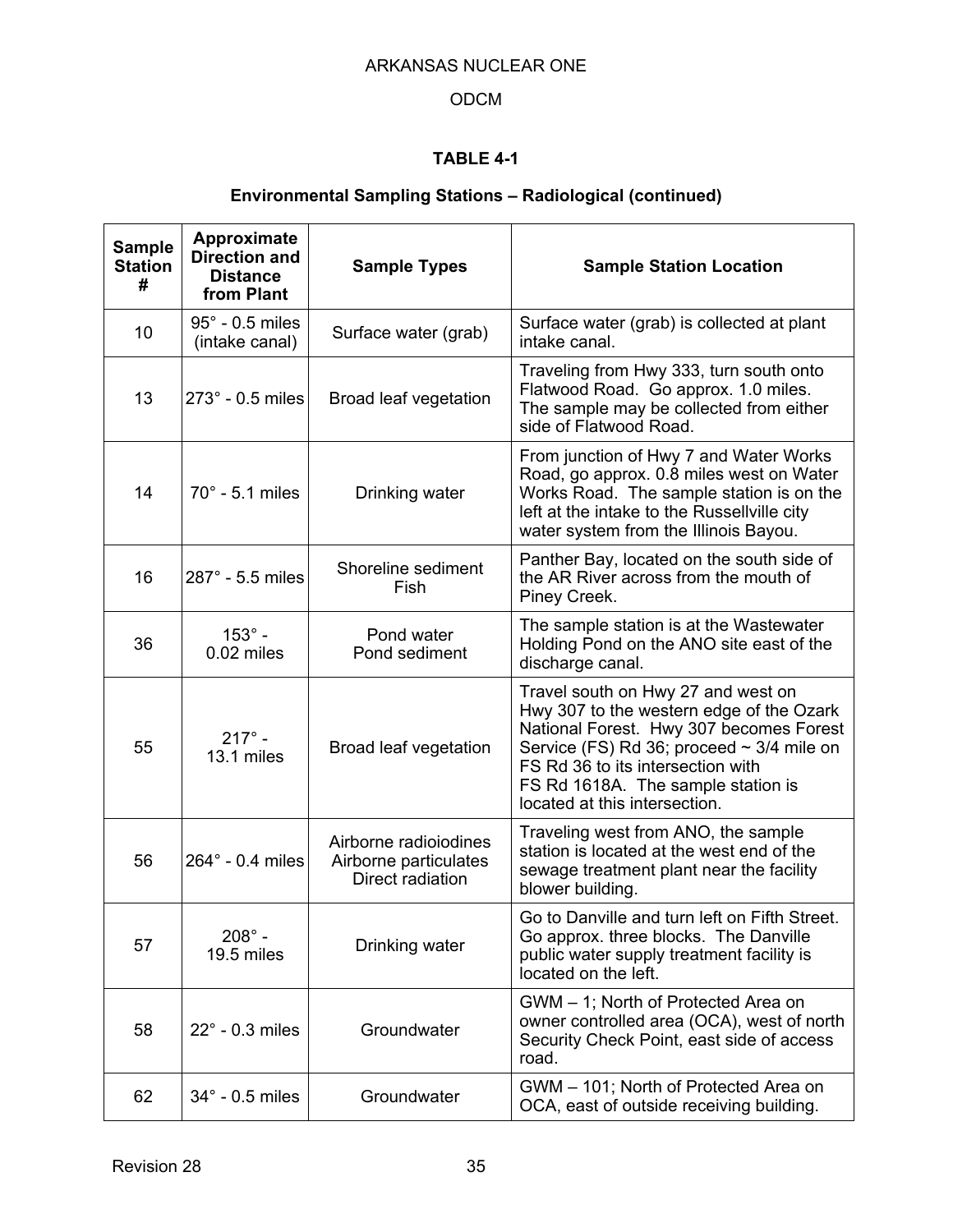## ODCM

## **TABLE 4-1**

## **Environmental Sampling Stations – Radiological (continued)**

| <b>Sample</b><br><b>Station</b><br># | Approximate<br><b>Direction and</b><br><b>Distance</b><br>from Plant | <b>Sample Types</b> | <b>Sample Station Location</b>                                                                                                                                                                                                                                                                                         |
|--------------------------------------|----------------------------------------------------------------------|---------------------|------------------------------------------------------------------------------------------------------------------------------------------------------------------------------------------------------------------------------------------------------------------------------------------------------------------------|
| 63                                   | $206^\circ$ - 0.1 miles                                              | Groundwater         | GWM - 103; South of Protected Area on<br>OCA, northeast of Stator Rewind Building<br>near woodline.                                                                                                                                                                                                                    |
| 64                                   | $112^\circ$ - 0.1 miles                                              | Groundwater         | GWM - 13; South of Oily Water Separator,<br>northwest corner of ANO-2 Intake<br>Structure, inside the Protected Area.                                                                                                                                                                                                  |
|                                      | 306° - 0.9 miles                                                     |                     | If traveling from Hwy 333, turn south onto<br>Flatwood Road and go approx. 0.4 miles.<br>The TLD is on a utility pole on the right.                                                                                                                                                                                    |
| 108<br>Direct radiation              |                                                                      |                     | If traveling north on Flatwood Road, go<br>approx. 0.4 miles from sample station 109.<br>The TLD is on a utility pole on the left.                                                                                                                                                                                     |
| 109                                  | 291° - 0.6 miles                                                     | Direct radiation    | Traveling from Hwy 333, turn south onto<br>Flatwood Road. Go approx. 0.8 miles. The<br>TLD is on a utility pole on the left across<br>from the junction of Flatwood Road and<br>Round Mountain Road.                                                                                                                   |
| 110                                  | 138° - 0.8 miles                                                     | Direct radiation    | From bridge over intake canal, go south<br>approx. 0.25 miles. Turn left and go<br>approx. 0.25 miles. Turn right on Bunker<br>Hill Lane. The TLD is on the first utility<br>pole on the left.                                                                                                                         |
| 111                                  | $120^\circ$ - 2.0 miles                                              | Direct radiation    | From junction of Hwy 64 and Hwy 326<br>(Marina Road), go approx. 2.1 miles on<br>Marina Road. The TLD is on a utility pole<br>on the left just prior to curve.                                                                                                                                                         |
| 116                                  | 318° - 1.8 miles                                                     | Direct radiation    | Go one block south of the west junction of<br>Hwy 333 and Hwy 64 in London, AR. The<br>TLD is on a utility pole north of the railroad<br>tracks.                                                                                                                                                                       |
| 125                                  | $46^\circ$ - 8.7 miles                                               | Direct radiation    | Traveling north on Hwy 7, turn left onto<br>Water Street in Dover, AR. Go one block<br>and turn left onto South Elizabeth Street.<br>Go one block and turn right onto College<br>Street. The TLD is on a utility pole at the<br>southeast corner of the red brick school<br>building, which is located on top of hill. |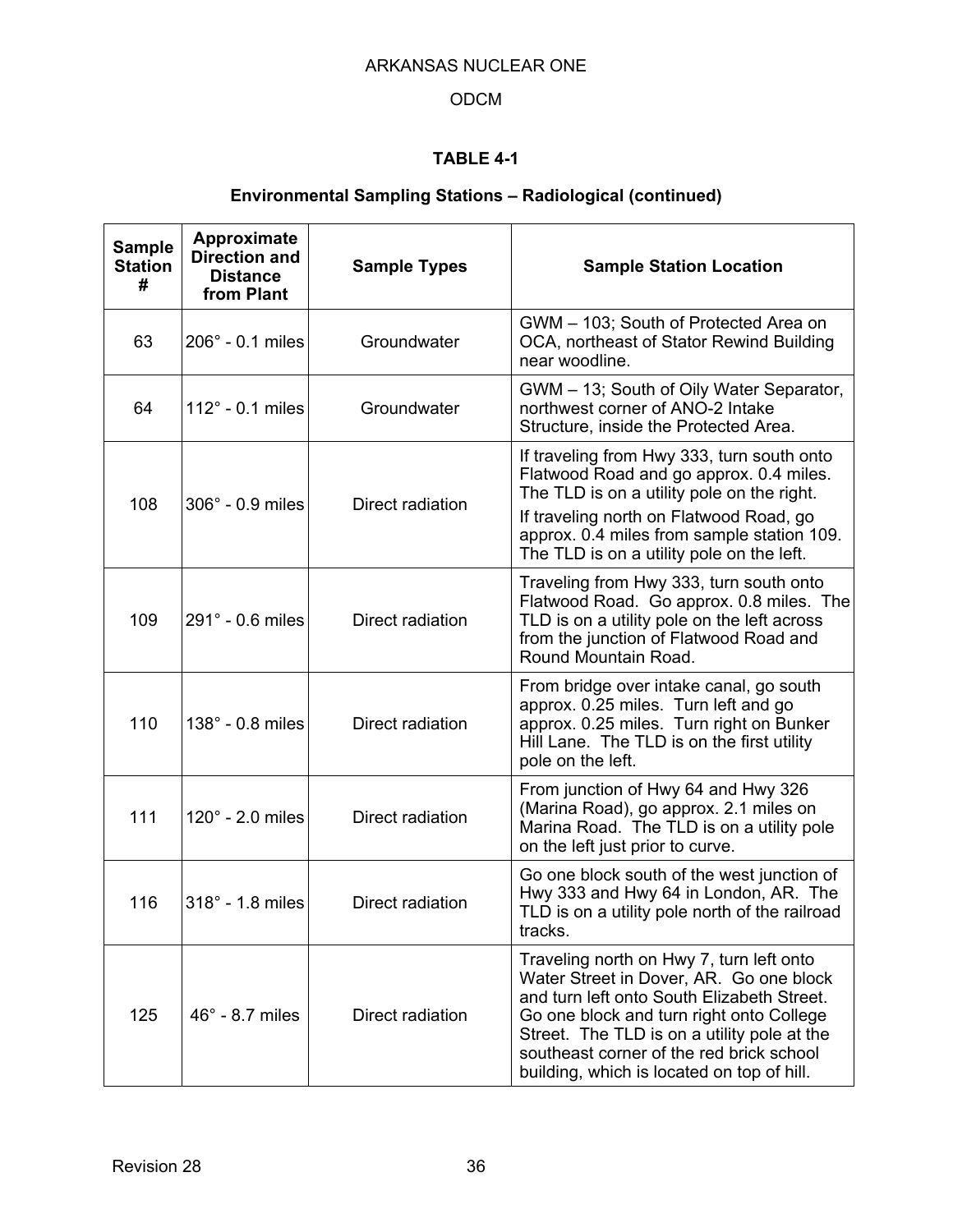## ODCM

## **TABLE 4-1**

## **Environmental Sampling Stations – Radiological (continued)**

| <b>Sample</b><br><b>Station</b><br># | Approximate<br><b>Direction and</b><br><b>Distance</b><br>from Plant | <b>Sample Types</b> | <b>Sample Station Location</b>                                                                                                                                                                                                                                                                                         |
|--------------------------------------|----------------------------------------------------------------------|---------------------|------------------------------------------------------------------------------------------------------------------------------------------------------------------------------------------------------------------------------------------------------------------------------------------------------------------------|
| 127                                  | $100^\circ$ - 5.2 miles                                              | Direct radiation    | The TLD is located on Arkansas Tech<br>Campus on N. Glenwood Street. If<br>traveling south on Hwy 7 from I-40, turn<br>right on N. Glenwood. Follow N. Glenwood<br>for approx. 0.6 miles. The TLD is located<br>on a utility pole (with a No Parking sign on<br>it) across from the northeast corner of<br>Paine Hall. |
| 137                                  | 151° - 8.2 miles                                                     | Direct radiation    | At junction of Hwy 7 and Hwy 28 in<br>Dardanelle, AR, go approx. 0.2 miles on<br>Hwy 28. The TLD is on a speed limit sign<br>on the right in front of the Morris R. Moore<br>Arkansas National Guard Armory.                                                                                                           |
| 145                                  | $28^\circ$ - 0.6 miles                                               | Direct radiation    | The TLD is located near the west entrance<br>to the Reeves E. Ritchie Training Center<br>(RERTC) on a utility pole on the north side<br>of Hwy 333.                                                                                                                                                                    |
| 146                                  | $45^\circ$ - 0.6 miles                                               | Direct radiation    | The TLD is located on the south end of the<br>east parking lot at the RERTC. The TLD is<br>located on a utility pole.                                                                                                                                                                                                  |
| 147                                  | $61^\circ$ - 0.6 miles                                               | Direct radiation    | The TLD is located on the west side of<br>Bunker Hill Road, approx. 100 yards from<br>the intersection with Hwy 333.                                                                                                                                                                                                   |
| 148                                  | $122^\circ$ - 0.6 miles                                              | Direct radiation    | Traveling east from ANO, turn right on<br>Bunker Hill Road. Travel south for approx.<br>0.25 miles to the intersection with Scott<br>Lane. The TLD is located on the county<br>road sign post.                                                                                                                         |
| 149                                  | $156^\circ$ - 0.5 miles                                              | Direct radiation    | Traveling south on Bunker Hill Road, turn<br>right on May Road. Travel approx.<br>0.4 miles. The TLD is located on a "Notice"<br>sign on the north side of May Road.                                                                                                                                                   |
| 150                                  | 205° - 0.6 miles                                                     | Direct radiation    | Traveling south on Bunker Hill Road, turn<br>right on May Road. Travel approx.<br>0.8 miles. The TLD is located just past the<br>McCurley Place turn off on the north side<br>of May Road on a utility pole.                                                                                                           |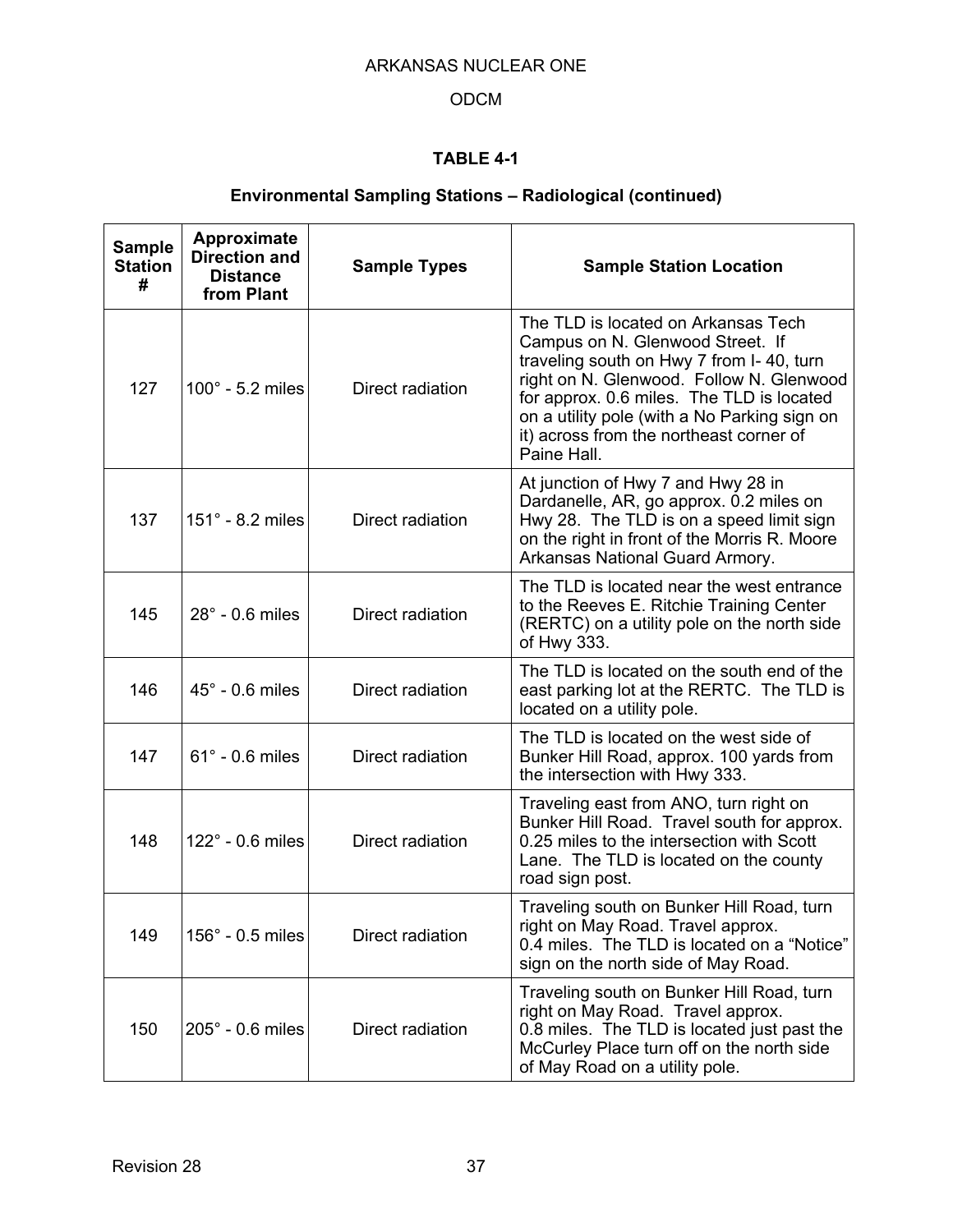## ODCM

## **TABLE 4-1**

## **Environmental Sampling Stations – Radiological (continued)**

| <b>Sample</b><br><b>Station</b><br># | Approximate<br><b>Direction and</b><br><b>Distance</b><br>from Plant | <b>Sample Types</b> | <b>Sample Station Location</b>                                                                                                                                                              |  |
|--------------------------------------|----------------------------------------------------------------------|---------------------|---------------------------------------------------------------------------------------------------------------------------------------------------------------------------------------------|--|
| 151                                  | $225^\circ$ - 0.4 miles                                              | Direct radiation    | Traveling west from ANO, turn south on<br>plant road along the east side of the<br>sewage treatment plant. The TLD is<br>located at the end of this road, near the<br>lake on a metal post. |  |
| 152                                  | $338^\circ$ - 0.8 miles                                              | Direct radiation    | Traveling west on Hwy 333 from the<br>RERTC, travel approx. 0.7 miles. The TLD<br>is located on the south side of Hwy 333 on<br>a utility pole.                                             |  |
| 153                                  | $304^\circ$ - 9.2 miles                                              | Direct radiation    | Travel Hwy 64 west to Knoxville<br>Elementary School. The TLD is located<br>near the school entrance gate on a utility<br>pole.                                                             |  |
| $STR - 1$                            | $120^\circ$ -<br>$0.33$ miles                                        | Storm water runoff  | East side of GSB drainage ditch near lift<br>station.                                                                                                                                       |  |
| $STR -$<br>$\overline{2}$            | $351^\circ$ -<br>$< 0.10$ miles                                      | Storm water runoff  | Inside protected area near Sally Port from<br>drainage ditch along fence.                                                                                                                   |  |
| $STR -$<br>3                         | $0.2^\circ$ - 0.13 miles                                             | Storm water runoff  | Outside Protected Area near Sally Port<br>from drainage ditch along fence.                                                                                                                  |  |
| $STR - 4$                            | $102^{\circ}$ -<br>0.10 miles                                        | Storm water runoff  | East side of Oily Water Separator from<br>storm drain.                                                                                                                                      |  |
| $STR - 5$                            | $170^{\circ}$ -<br>$< 0.10$ miles                                    | Storm water runoff  | West side of discharge canal from storm<br>drain.                                                                                                                                           |  |
| $STR - 6$                            | $90^\circ$ -<br>$< 0.10$ miles                                       | Storm water runoff  | East side of chemistry chemical storage<br>area storm drain.                                                                                                                                |  |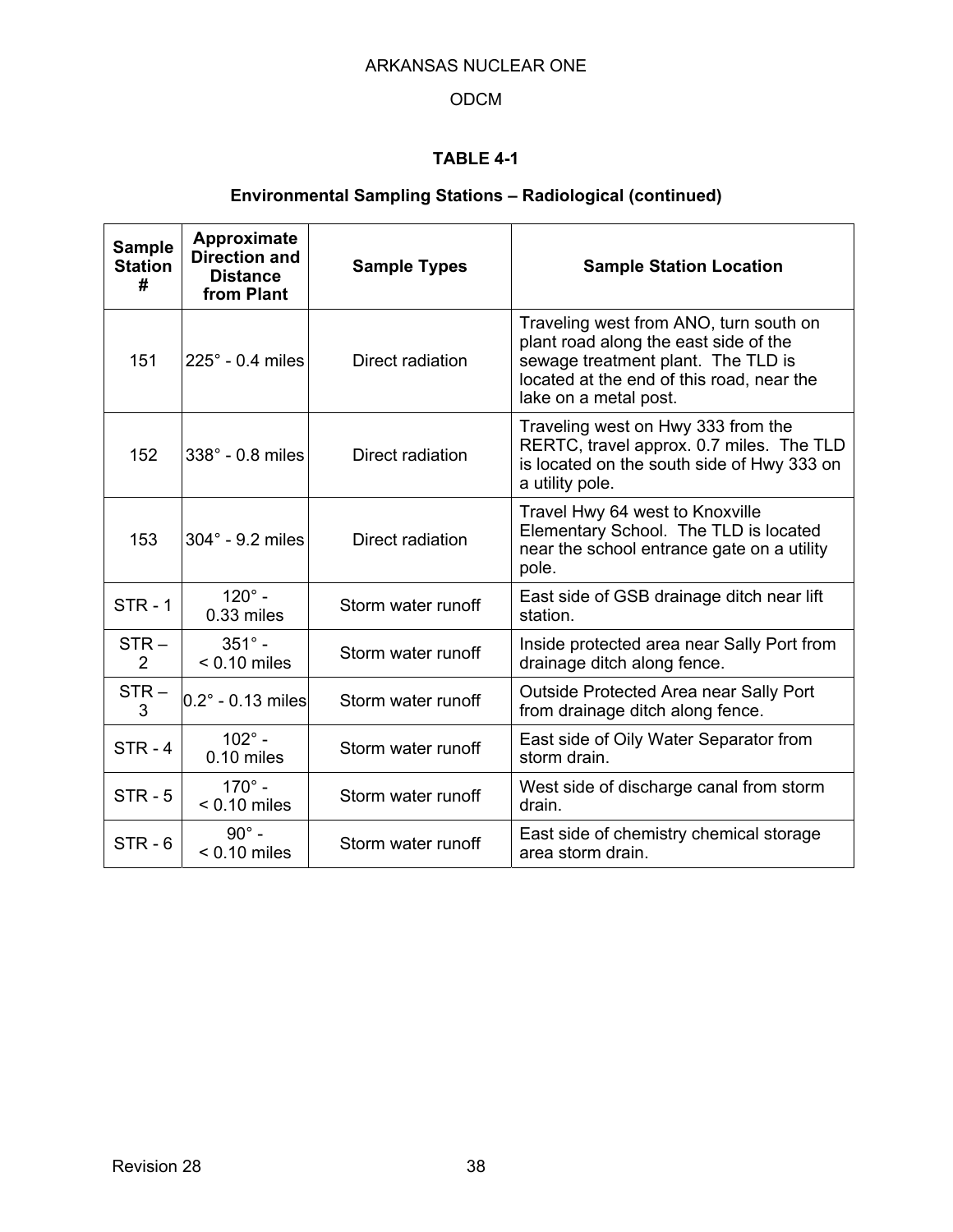ODCM

**APPENDIX 1** 

**RADIOLOGICAL EFFLUENT CONTROLS**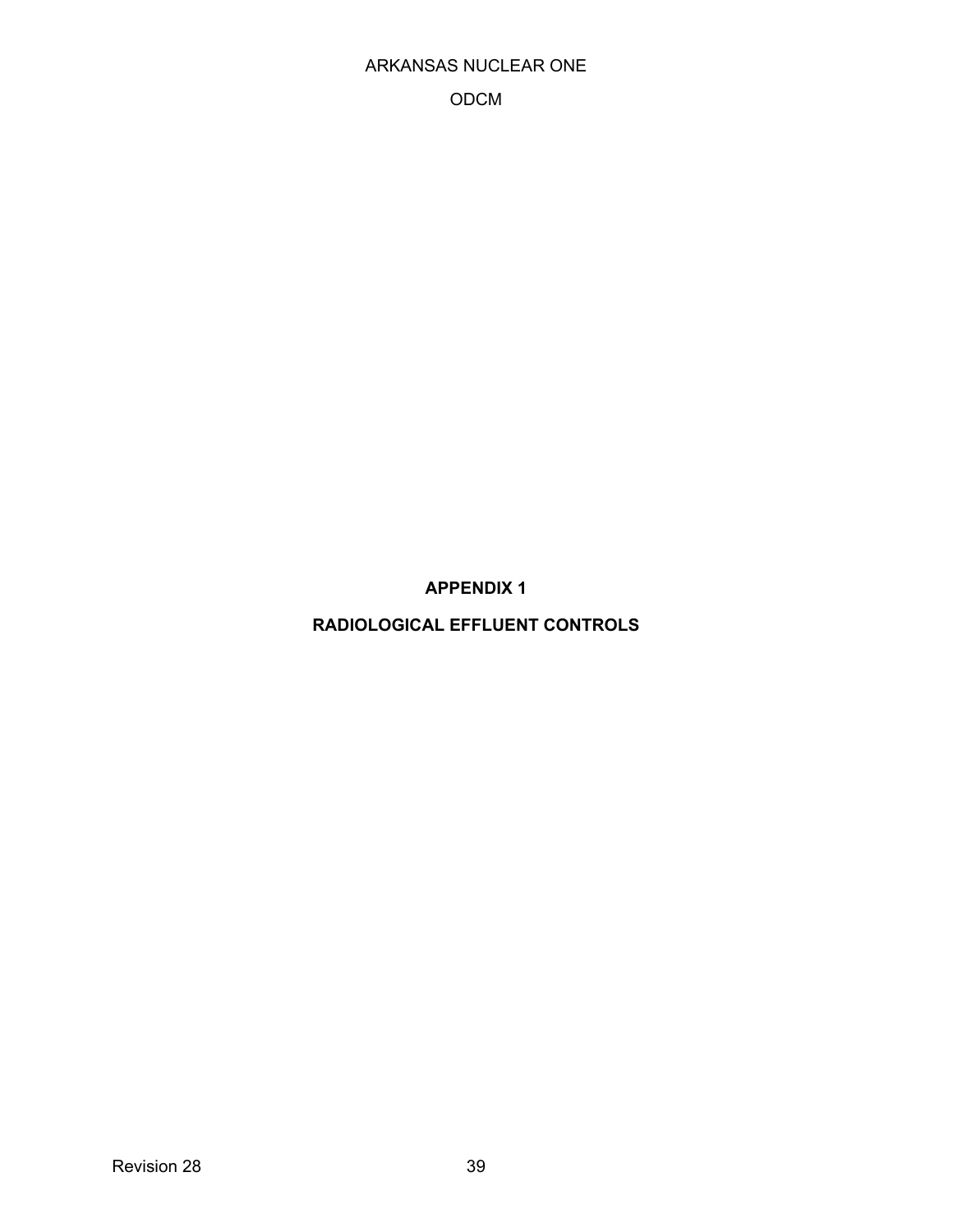## ODCM

## 1.0 DEFINITIONS

| Limitations and Bases.     | The defined terms of this section appear in capitalized type and are applicable throughout these                                                                                                                                                                                                                                                                                                                                                                                     |
|----------------------------|--------------------------------------------------------------------------------------------------------------------------------------------------------------------------------------------------------------------------------------------------------------------------------------------------------------------------------------------------------------------------------------------------------------------------------------------------------------------------------------|
| <u>Term</u>                | Definition                                                                                                                                                                                                                                                                                                                                                                                                                                                                           |
| ACTION(S)                  | ACTIONS shall be that part of a Limitation that prescribes<br>Required Actions to be taken under designated Conditions<br>within specified Completion Times.                                                                                                                                                                                                                                                                                                                         |
| <b>BATCH RELEASE</b>       | A BATCH RELEASE is the discharge of liquid or gaseous<br>wastes of a discrete volume.                                                                                                                                                                                                                                                                                                                                                                                                |
| <b>CHANNEL CALIBRATION</b> | A CHANNEL CALIBRATION shall be the adjustment, as<br>necessary, of the channel output such that it responds<br>within the necessary range and accuracy to known values<br>of the parameter that the channel monitors. The CHANNEL<br>CALIBRATION shall encompass all devices in the channel<br>required for channel FUNCTIONALITY and the CHANNEL<br>TEST. The CHANNEL CALIBRATION may be performed<br>by means of any series of sequential, overlapping, or total<br>channel steps. |
| <b>CHANNEL CHECK</b>       | A CHANNEL CHECK shall be the qualitative assessment,<br>by observation, of channel behavior during operation. This<br>determination shall include, where possible, comparison of<br>the channel indication and status to other indications or<br>status derived from independent instrument channels<br>measuring the same parameter.                                                                                                                                                |
| <b>CHANNEL TEST</b>        | A CHANNEL TEST shall be the injection of a simulated or<br>actual signal into the channel as close to the sensor as<br>practicable to verify FUNCTIONALITY of all devices in the<br>channel required for channel FUNCTIONALITY. The<br>CHANNEL TEST may be performed by means of any series<br>of sequential, overlapping, or total steps.                                                                                                                                           |
| <b>CONTINUOUS RELEASE</b>  | A CONTINUOUS RELEASE is the discharge of liquid waste<br>of a non-discrete volume, e.g. from a volume of a system<br>that has an input flow during the continuous release.                                                                                                                                                                                                                                                                                                           |
| <b>EXCLUSION AREA</b>      | The EXCLUSION AREA is that area surrounding ANO<br>within a minimum radius of 0.65 miles of the Reactor<br>(Containment) Buildings and controlled to the extent<br>necessary by the licensee for purposes of protection of<br>individuals from exposure to radiation and radioactive<br>materials.                                                                                                                                                                                   |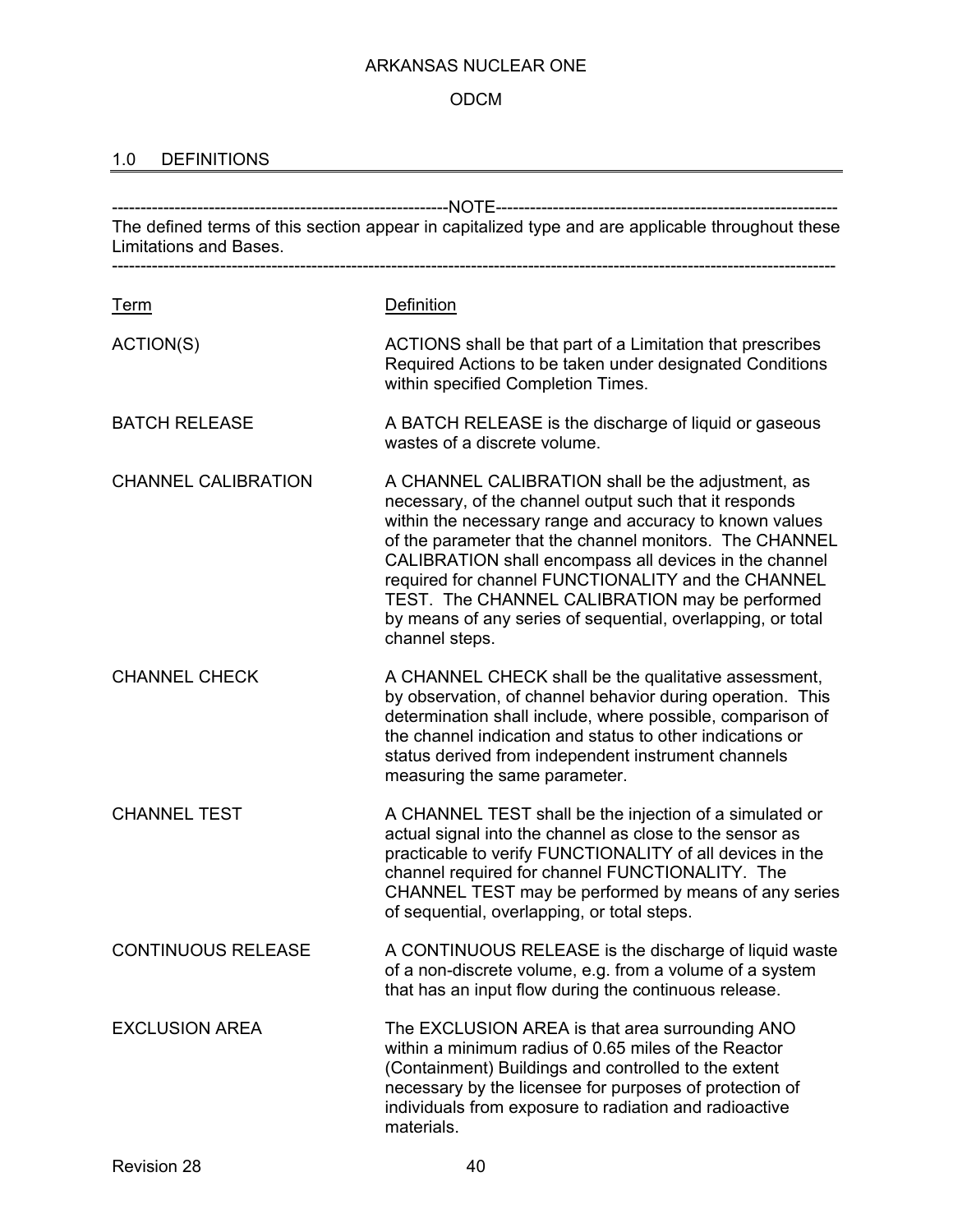### ODCM

## 1.0 DEFINITIONS (continued)

| <b>Term</b>                                        | Definition                                                                                                                                                                                                                                                                                                                                                                                                                                                                                                                                                                             |
|----------------------------------------------------|----------------------------------------------------------------------------------------------------------------------------------------------------------------------------------------------------------------------------------------------------------------------------------------------------------------------------------------------------------------------------------------------------------------------------------------------------------------------------------------------------------------------------------------------------------------------------------------|
| FUNCTIONAL-FUNCTIONALITY                           | A system, subsystem, train, component, or device shall be<br>FUNCTIONAL or have FUNCTIONALITY when it is capable<br>of performing its specified function(s), as set forth in the<br>current license basis (CLB) and when all necessary<br>attendant instrumentation, controls, normal or emergency<br>electrical power, cooling and seal water, lubrication, and<br>other auxiliary equipment that are required for the system,<br>subsystem, train, component, or device to perform its<br>specified function(s) are also capable of performing their<br>related support function(s). |
| <b>GASEOUS RADWASTE</b><br><b>TREATMENT SYSTEM</b> | A GASEOUS RADWASTE TREATMENT SYSTEM is<br>any system designed and installed to reduce radioactive<br>gaseous effluents by collecting gases from radioactive<br>systems and providing for decay or holdup for the purpose<br>of reducing the total radioactivity prior to release to the<br>environment.                                                                                                                                                                                                                                                                                |
| <b>LIQUID RADWASTE</b><br><b>TREATMENT SYSTEM</b>  | A LIQUID RADWASTE TREATMENT SYSTEM is a<br>system designed and used for holdup, filtration, and/or<br>demineralization of radioactive liquid effluents prior to their<br>release to the environment.                                                                                                                                                                                                                                                                                                                                                                                   |
| MEMBER(S) OF THE PUBLIC                            | MEMBER(S) OF THE PUBLIC shall include all persons who<br>are not occupationally associated with the plant. This<br>category does not include employees of the utility, its<br>contractors or vendors. Also excluded from the category<br>are persons who enter the site to service equipment or to<br>make deliveries. This category does include persons who<br>use portions of the site for recreational, occupational or<br>other purposes not associated with the plant.                                                                                                           |
| MODE(S)                                            | Refer to Definitions section of ANO-1 and ANO-2 TSs.                                                                                                                                                                                                                                                                                                                                                                                                                                                                                                                                   |
| <b>PURGE – PURGING</b>                             | PURGE or PURGING is the controlled process of<br>discharging air or gas from a confinement to reduce the<br>airborne radioactivity concentration in such a manner that<br>replacement air or gas is required to purify the confinement.                                                                                                                                                                                                                                                                                                                                                |
| <b>SOURCE CHECK</b>                                | A SOURCE CHECK shall be the qualitative assessment of<br>channel response when the channel sensor is exposed to a<br>radioactive source.                                                                                                                                                                                                                                                                                                                                                                                                                                               |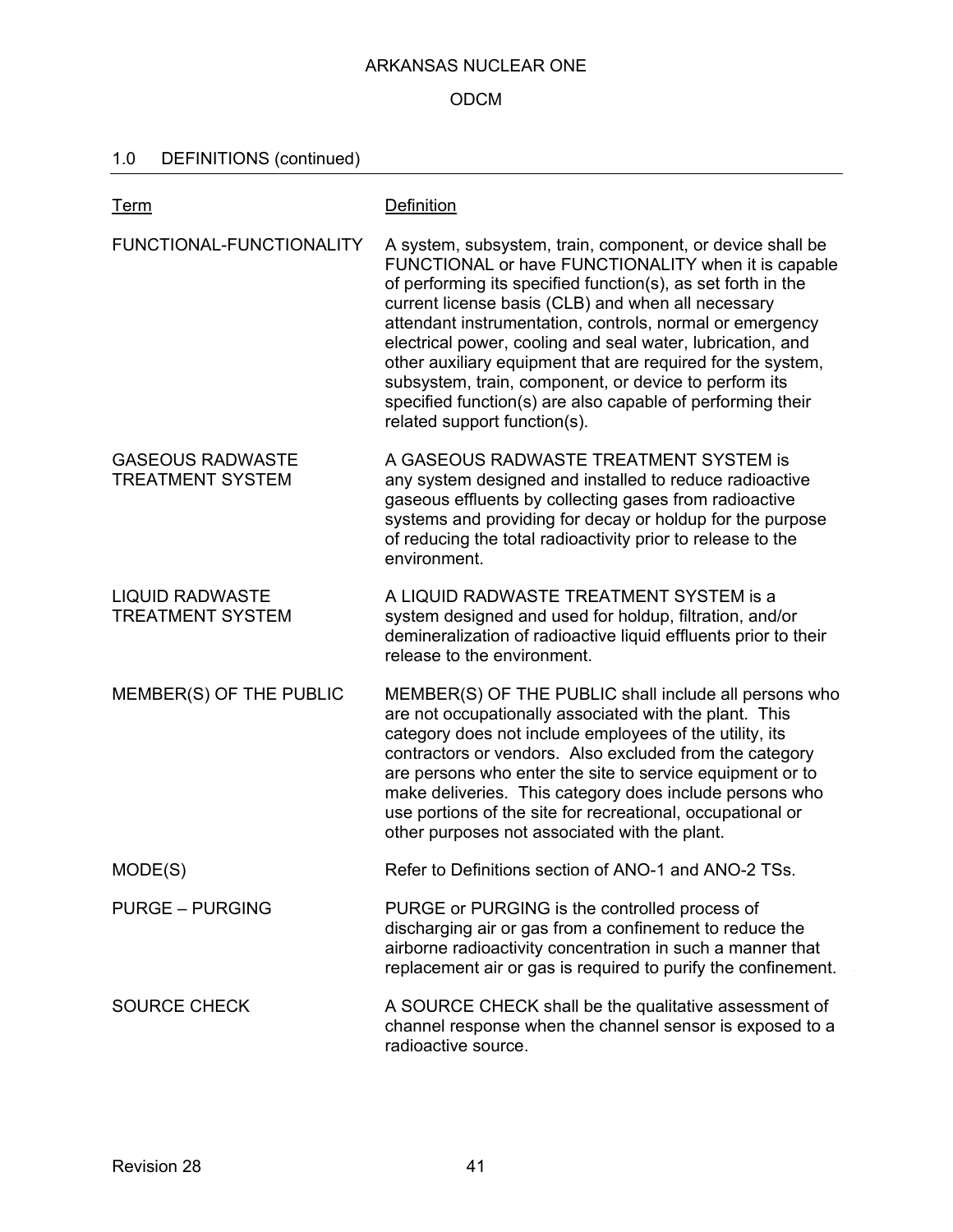## ODCM

## 1.0 DEFINITIONS (continued)

| Ter <u>m</u>                                          | Definition                                                                                                                                                                                                                                                                                                                                                                                                                                                                                                                                                                                                                        |
|-------------------------------------------------------|-----------------------------------------------------------------------------------------------------------------------------------------------------------------------------------------------------------------------------------------------------------------------------------------------------------------------------------------------------------------------------------------------------------------------------------------------------------------------------------------------------------------------------------------------------------------------------------------------------------------------------------|
| <b>VENTILATION EXHAUST</b><br><b>TREATMENT SYSTEM</b> | A VENTILATION EXHAUST TREATMENT SYSTEM is any<br>system designed and installed to reduce gaseous<br>radioiodine or radioactive material in particulate form in<br>effluents by passing ventilation or vent exhaust gases<br>through charcoal adsorbers and/or HEPA filters for the<br>purpose of removing iodines or particulates from the<br>gaseous exhaust stream prior to the release to the<br>environment (such a system is not considered to have any<br>effect on noble gas effluents). Engineered Safety Feature<br>(ESF) atmospheric cleanup systems are not considered to<br>be VENTILATION EXHAUST TREATMENT SYSTEMS. |
| UNRESTRICTED AREA                                     | An UNRESTRICTED AREA shall be any area beyond the<br><b>EXCLUSION AREA boundary.</b>                                                                                                                                                                                                                                                                                                                                                                                                                                                                                                                                              |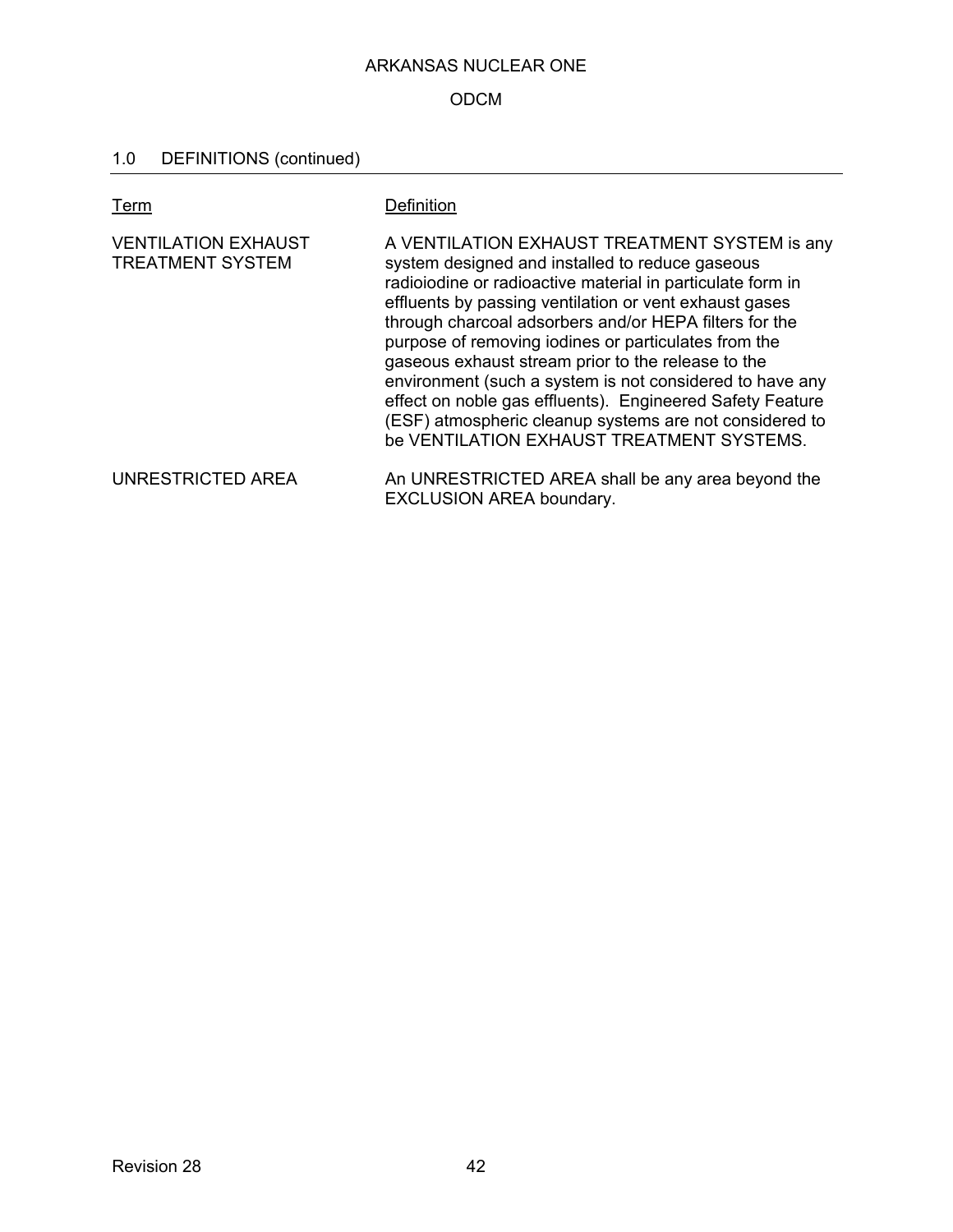### ODCM

### 2.0 LIMITATION (L) APPLICABILITY

- L 2.0.1 Limitations shall be met during the specified conditions in the Applicability, except as provided in L 2.0.2.
- L 2.0.2 Upon discovery of a failure to meet a Limitation, the applicable ACTIONS of the associated Limitation shall be met, except as provided in L 3.0.5. If the Limitation is met or is no longer applicable prior to expiration of the specified Completion Time(s), completion of the ACTIONS is not required, unless otherwise stated.
- L 2.0.3 When a Limitation is not met and the associated ACTIONS are not met, an associated ACTION is not provided, or if directed by the associated ACTIONS, immediately initiate a condition report to document the condition and determine any limitations for continued operation of the plant.

Exceptions to this Limitation are stated in the individual Limitations.

- L 2.0.4 When a Limitation is not met, entry into a MODE or other specified condition in the Applicability shall only be made when the associated ACTIONS to be entered permit continued operation in the MODE or other specified condition in the Applicability for an unlimited period of time.
- L 2.0.5 Equipment removed from service or declared non-functional to comply with ACTIONS may be returned to service under administrative control solely to perform testing required to demonstrate its FUNCTIONALITY or the FUNCTIONALITY of other equipment. This is an exception to L 2.0.2 for the system returned to service under administrative control to perform the testing required to demonstrate FUNCTIONALITY.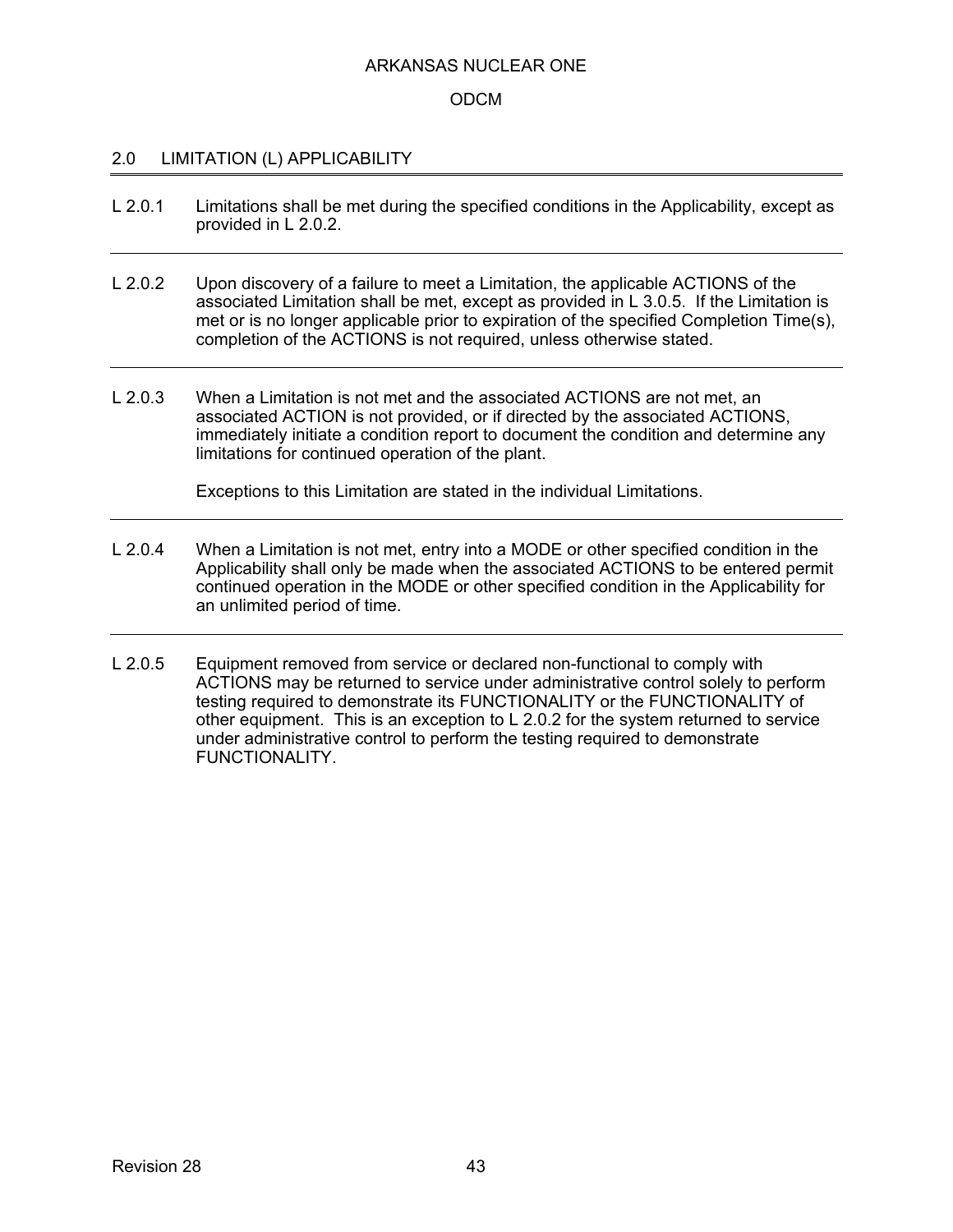### ODCM

### 2.0 SURVEILLANCE (S) APPLICABILITY

- S 2.0.1 Surveillances shall be met during the specified conditions in the Applicability for individual Limitations, unless otherwise stated in the Surveillance. Failure to meet a Surveillance, whether such failure is experienced during the performance of the Surveillance or between performances of the Surveillance, shall be failure to meet the Limitation. Failure to perform a Surveillance within the specified Frequency shall be failure to meet the Limitation except as provided in S 2.0.3. Surveillances are not required to be performed on non-functional equipment or variables outside specified limits.
- S 2.0.2 The specified Frequency for each Surveillance is met if the Surveillance is performed within 1.25 times the interval specified in the Frequency, as measured from the previous performance or as measured from the time a specified condition of the Frequency is met. For Frequencies specified as "once," the above interval extension does not apply. If an Action completion time requires periodic performance on a "once per . . ." basis, the above Frequency extension applies to each performance after the initial performance.
- S 2.0.3 If it is discovered that a Surveillance was not performed within its specified Frequency, then compliance with the requirement to declare the Limitation not met may be delayed, from the time of discovery, up to 24 hours or up to the limit of the specified Frequency, whichever is greater. This delay period is permitted to allow performance of the Surveillance.

If the Surveillance is not performed within the delay period, the Limitation must immediately be declared not met, and the applicable ACTIONS must be entered.

When the Surveillance is performed within the delay period and the Surveillance is not met, the Limitation must immediately be declared not met, and the applicable ACTIONS must be entered.

S 2.0.4 Entry into a specified condition in the Applicability of a Limitation shall only be made when the Limitation's Surveillances have been met within their specified Frequency, except as provided by S 2.0.3. When a Limitation is not met due to Surveillances not having been met, entry into a specified condition in the Applicability shall only be made in accordance with L 2.0.4.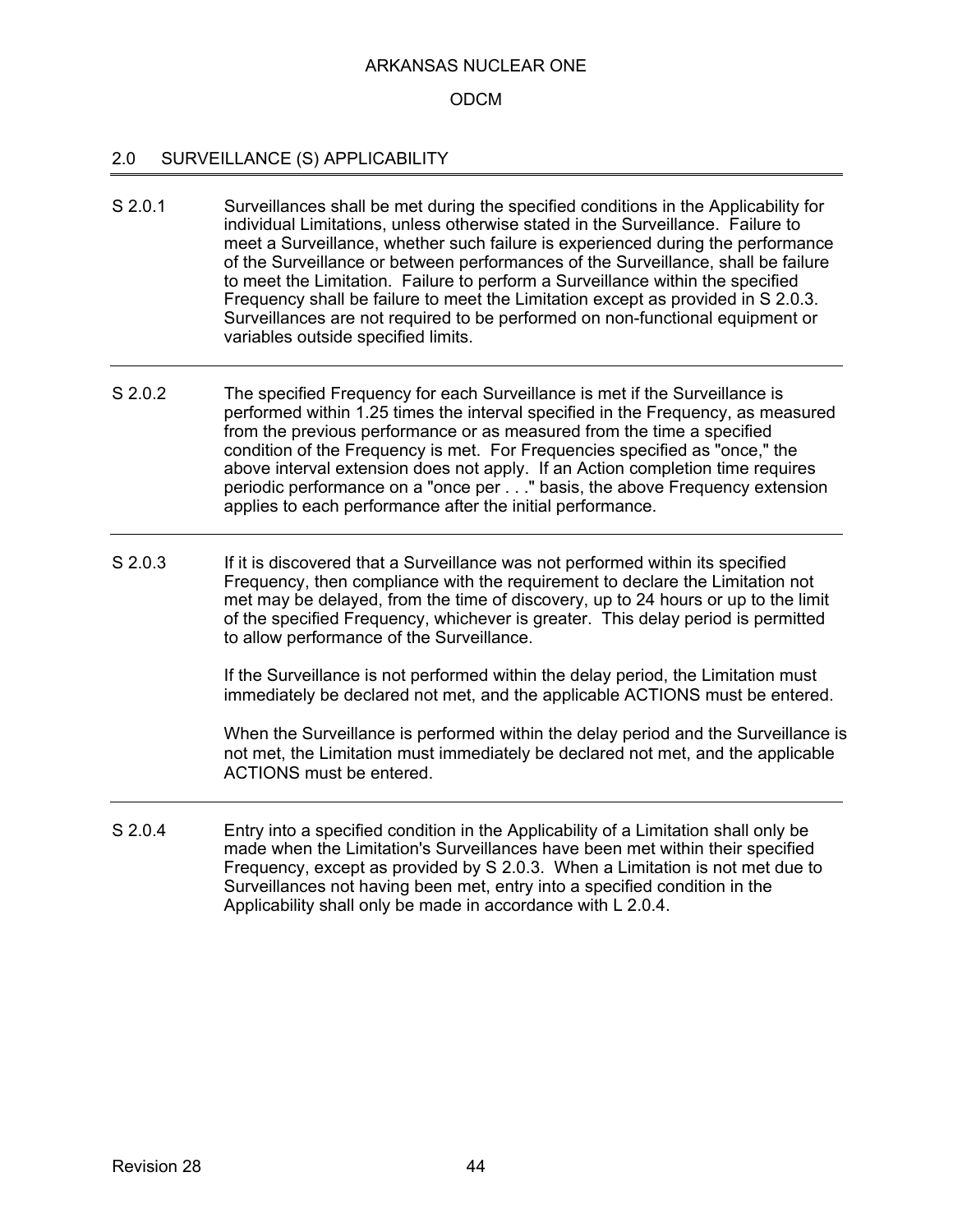### ODCM

### L 2.1 RADIOACTIVE LIQUID EFFLUENT MONITORING INSTRUMENTATION

- L 2.1.1 The following Radioactive Liquid Effluent Monitoring Instrumentation shall be FUNCTIONAL:
	- a. Liquid Radwaste Effluent Radiation Monitor with alarm/trip function
	- b. Liquid Radwaste Effluent Flow Monitor
	- c. One Main Steam Line Radiation Monitor per Steam Generator (ANO-1 only)

## APPLICABILITY: Liquid Radwaste Effluent Monitor – during releases via the associated pathway

Main Steam Line Radiation Monitors – MODES 1, 2, 3, and 4

 $-1\leq i\leq n-1$ 

### **ACTIONS**

-------------------------------------------------------------NOTE------------------------------------------------------------ Separate Condition entry is allowed for each instrument.

| <b>CONDITION</b>                                                                    | <b>REQUIRED ACTION</b>                                                                          | <b>COMPLETION TIME</b>                                                               |
|-------------------------------------------------------------------------------------|-------------------------------------------------------------------------------------------------|--------------------------------------------------------------------------------------|
| A. Required Liquid Radwaste<br><b>Effluent Radiation Monitor</b><br>non-functional. | Suspend the release of<br>A.1<br>radioactive effluents<br>monitored by the affected<br>channel. | Immediately                                                                          |
|                                                                                     | AND                                                                                             |                                                                                      |
|                                                                                     | A.2.1<br>Restore the monitor to a<br><b>FUNCTIONAL status.</b><br>$\overline{\mathsf{OR}}$      | Prior to release of<br>radioactive effluents<br>monitored by the<br>affected channel |
|                                                                                     | Analyze two independent<br>A.2.2.1<br>samples of the associated<br>tank contents.               | Prior to release of<br>radioactive effluents<br>monitored by the<br>affected channel |
|                                                                                     | AND                                                                                             |                                                                                      |
|                                                                                     | A.2.2.2 Computer input data<br>verified by two qualified<br>individuals.<br>AND                 | Prior to release of<br>radioactive effluents<br>monitored by the<br>affected channel |
|                                                                                     |                                                                                                 |                                                                                      |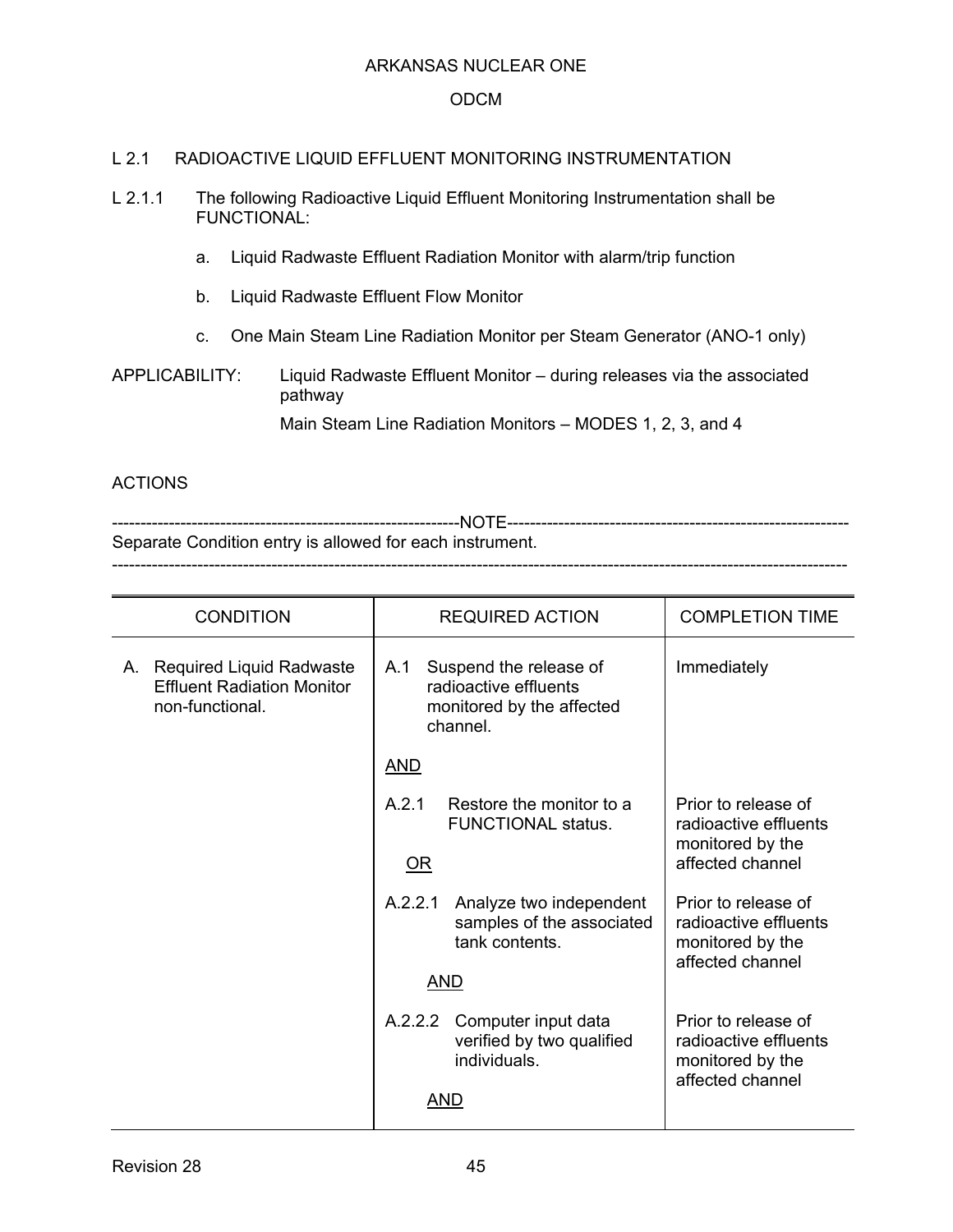## ODCM

L 2.1.1

ACTIONS (continued)

| <b>CONDITION</b>                                                                                                        | <b>REQUIRED ACTION</b>                                                                                                                                                                                 | <b>COMPLETION TIME</b>                                                               |
|-------------------------------------------------------------------------------------------------------------------------|--------------------------------------------------------------------------------------------------------------------------------------------------------------------------------------------------------|--------------------------------------------------------------------------------------|
| (continued)<br>А.                                                                                                       | A.2.2.3<br>Correct discharge valve<br>lineup independently<br>verified by two qualified<br>individuals.                                                                                                | Prior to release of<br>radioactive effluents<br>monitored by the<br>affected channel |
| <b>B.</b> Required Liquid Radwaste<br><b>Effluent Flow Monitor non-</b><br>functional.                                  | Estimate flow.<br>B.1<br>$OR$                                                                                                                                                                          | 4 hours                                                                              |
|                                                                                                                         | B.2<br>Suspend the release of<br>radioactive effluents monitored<br>by the affected channel.                                                                                                           | Immediately                                                                          |
| C. One or more required Main<br><b>Steam Line Radiation</b><br>Monitor non-functional.                                  | C.1<br>Establish pre-planned<br>alternate monitoring method<br>of monitoring.                                                                                                                          | 72 hours                                                                             |
|                                                                                                                         | <b>AND</b>                                                                                                                                                                                             |                                                                                      |
|                                                                                                                         | Restore the affected Main<br>C.2<br><b>Steam Line Radiation</b><br>Monitor(s) to a FUNCTIONAL<br>status.                                                                                               | 7 days                                                                               |
| D. Required Action(s) and/or<br>Completion Time(s) of<br>Conditions A, B, and/or C<br>not met.                          | D.1<br>Initiate a condition report to<br>document the condition and<br>determine any limitations for<br>the continued effluent release<br>operations.                                                  | Immediately                                                                          |
| Е.<br><b>Required Radioactive</b><br><b>Liquid Effluent Monitoring</b><br>Instrument non-functional<br>for $> 30$ days. | E.1<br>Initiate a condition report to<br>document and track the<br>condition for inclusion in the<br><b>Radioactive Effluent Release</b><br>Report pursuant to TS 5.6.3<br>(ANO-1) / TS 6.6.3 (ANO-2). | Immediately                                                                          |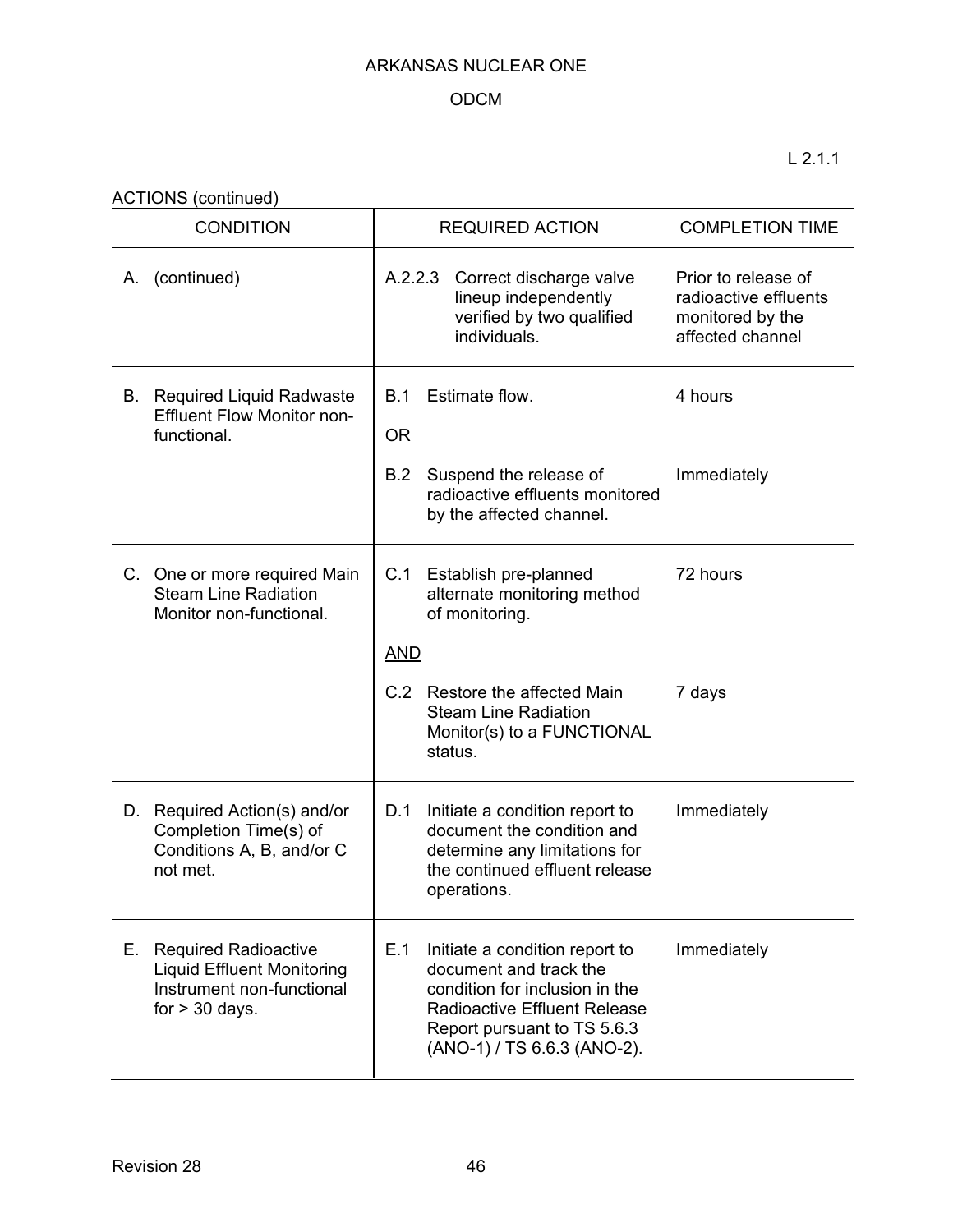## ODCM

| <b>SURVEILLANCES</b> |                                                                                                                                                                                                                                                                                                                                                                  |                                                                                               |  |  |  |
|----------------------|------------------------------------------------------------------------------------------------------------------------------------------------------------------------------------------------------------------------------------------------------------------------------------------------------------------------------------------------------------------|-----------------------------------------------------------------------------------------------|--|--|--|
|                      | <b>FREQUENCY</b>                                                                                                                                                                                                                                                                                                                                                 |                                                                                               |  |  |  |
|                      | S 2.1.1.1 Perform a CHANNEL CHECK of required instrumentation.                                                                                                                                                                                                                                                                                                   | 24 hours                                                                                      |  |  |  |
|                      | Not applicable to Liquid Radwaste Effluent Flow Monitor.                                                                                                                                                                                                                                                                                                         |                                                                                               |  |  |  |
|                      | Perform a CHANNEL TEST of the required instrumentation.                                                                                                                                                                                                                                                                                                          | 92 days                                                                                       |  |  |  |
|                      | S 2.1.1.3 Perform a CHANNEL CALIBRATION on the required<br>instrumentation.                                                                                                                                                                                                                                                                                      | 18 months                                                                                     |  |  |  |
| S 2.1.1.4            | -----------------------------------NOTES-----------------------------------<br>1. SOURCE CHECK not required when background<br>radioactivity is greater than the check source.<br>Not applicable to Liquid Radwaste Effluent Flow Monitor<br>$2_{\cdot}$<br>or Main Steam Line Radiation Monitors.<br>Perform a SOURCE CHECK on the required<br>instrumentation. | Within 8 hours prior<br>to release of<br>radioactive effluents<br>monitored by the<br>channel |  |  |  |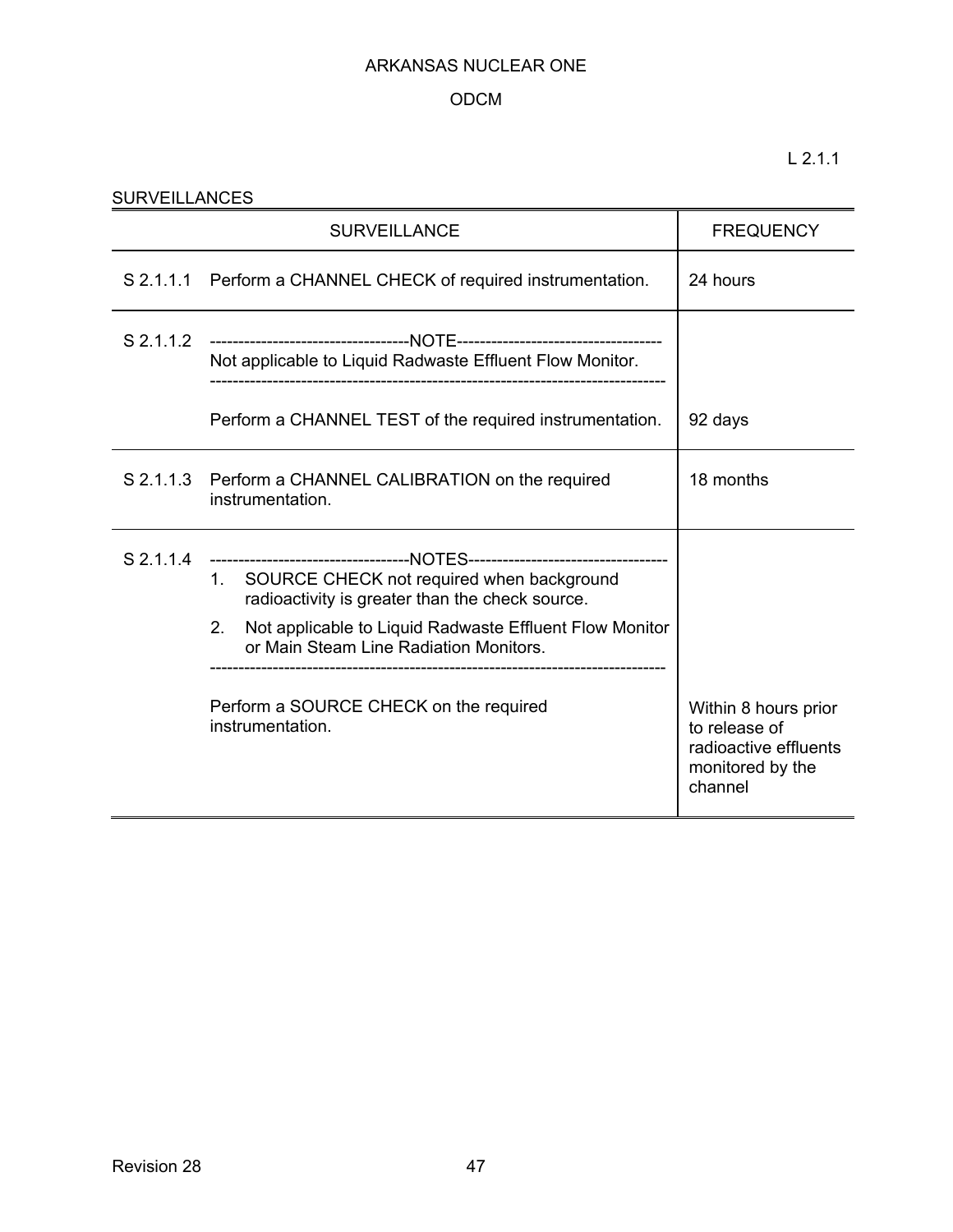### ODCM

### L 2.2 RADIOACTIVE GASEOUS EFFLUENT MONITORING INSTRUMENTATION

L 2.2.1 The following Radioactive Gaseous Effluent Monitoring Instrumentation shall be FUNCTIONAL:

> -----------------------------------------------------NOTE--------------------------------------------------- Refer to ANO-2 Technical Specification (TS) 3.3.3.1 for ANO-2 Containment Building Purge System Process Monitor operability requirements and associated ACTIONS. ----------------------------------------------------------------------------------------------------------------

- a. Waste Gas Holdup Systems
	- 1. Gas Activity Process Monitor with alarm/trip function
	- 2. Effluent Flow Process Monitor
- b. Reactor (Containment) Building Purge and Ventilation, Auxiliary Building Ventilation, Spent Fuel Pool Area Ventilation, Emergency Penetration Room Ventilation, Low Level Radwaste Building Ventilation, and ANO-2 Auxiliary Building Extension Ventilation SPING Monitors
	- 1. Noble Gas Activity Monitor
	- 2. Iodine Sampler
	- 3. Particulate Sampler
	- 4. Effluent Flow Monitor
	- 5. Sampler Flow Monitor

#### APPLICABILITY:

- 1. SPINGS 4 and 8 when Emergency Penetration Room Ventilation is capable of auto-start
- 2. All Radioactive Gaseous Effluent Monitoring Instrumentation during releases via the associated pathway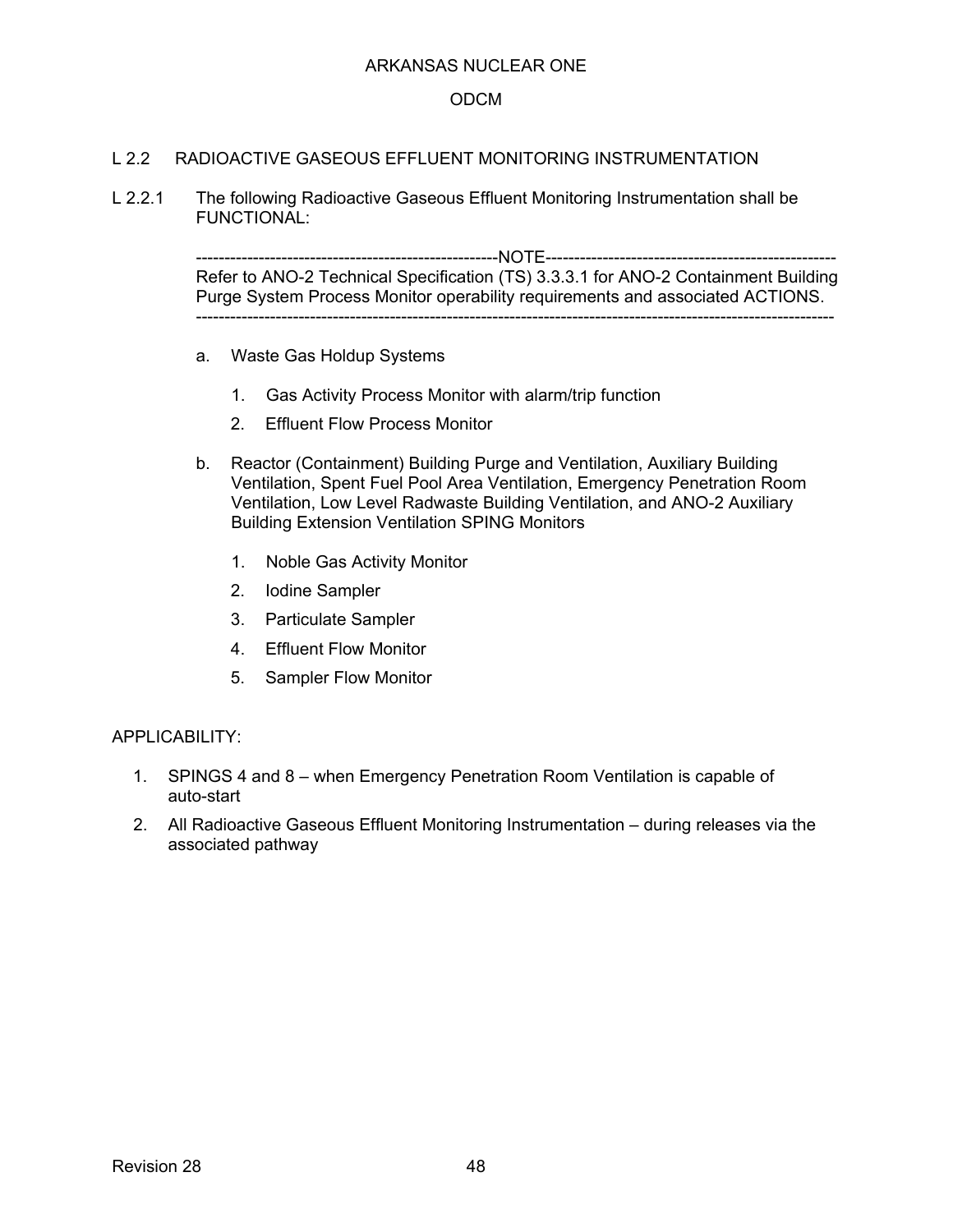### ODCM

## ACTIONS

-------------------------------------------------------------NOTE------------------------------------------------------------ Separate Condition entry is allowed for each instrument. ---------------------------------------------------------------------------------------------------------------------------------

| <b>CONDITION</b> |                                                                                                                                                            |                                                                                                               | <b>REQUIRED ACTION</b>                                                                                  | <b>COMPLETION TIME</b>                                                               |
|------------------|------------------------------------------------------------------------------------------------------------------------------------------------------------|---------------------------------------------------------------------------------------------------------------|---------------------------------------------------------------------------------------------------------|--------------------------------------------------------------------------------------|
|                  | A. -------------NOTE--------------<br>Applicable to releases<br>associated with Waste Gas<br>Holdup Systems and<br>PURGE of the ANO-1<br>Reactor Building. | A.1<br>Suspend the release of<br>radioactive effluents<br>monitored by the affected<br>channel.<br><b>AND</b> |                                                                                                         | Immediately                                                                          |
|                  | <b>Required Waste Gas</b><br>Holdup and/or Reactor<br><b>Building Purge System</b><br><b>Gas Activity Process</b>                                          | A.2.1<br>OR                                                                                                   | Restore the monitor to a<br><b>FUNCTIONAL status.</b>                                                   | Prior to release of<br>radioactive effluents<br>monitored by the<br>affected channel |
|                  | and/or Noble Gas Activity<br>Monitor non-functional.                                                                                                       | A.2.2.1                                                                                                       | Analyze two independent<br>samples of the Waste Gas<br>Holdup Tank and/or<br>Reactor Building contents. | Prior to release of<br>radioactive effluents<br>monitored by the<br>affected channel |
|                  |                                                                                                                                                            | <b>AND</b>                                                                                                    |                                                                                                         |                                                                                      |
|                  |                                                                                                                                                            |                                                                                                               | A.2.2.2 Computer input data<br>verified by two qualified<br>individuals.                                | Prior to release of<br>radioactive effluents<br>monitored by the<br>affected channel |
|                  |                                                                                                                                                            | <b>AND</b>                                                                                                    |                                                                                                         |                                                                                      |
|                  |                                                                                                                                                            |                                                                                                               | A.2.2.3 --------------NOTE--------------<br>Not applicable to Reactor<br><b>Building Purge System.</b>  |                                                                                      |
|                  |                                                                                                                                                            |                                                                                                               | Correct discharge valve<br>lineup independently<br>verified by two qualified<br>individuals.            | Prior to release of<br>radioactive effluents<br>monitored by the<br>affected channel |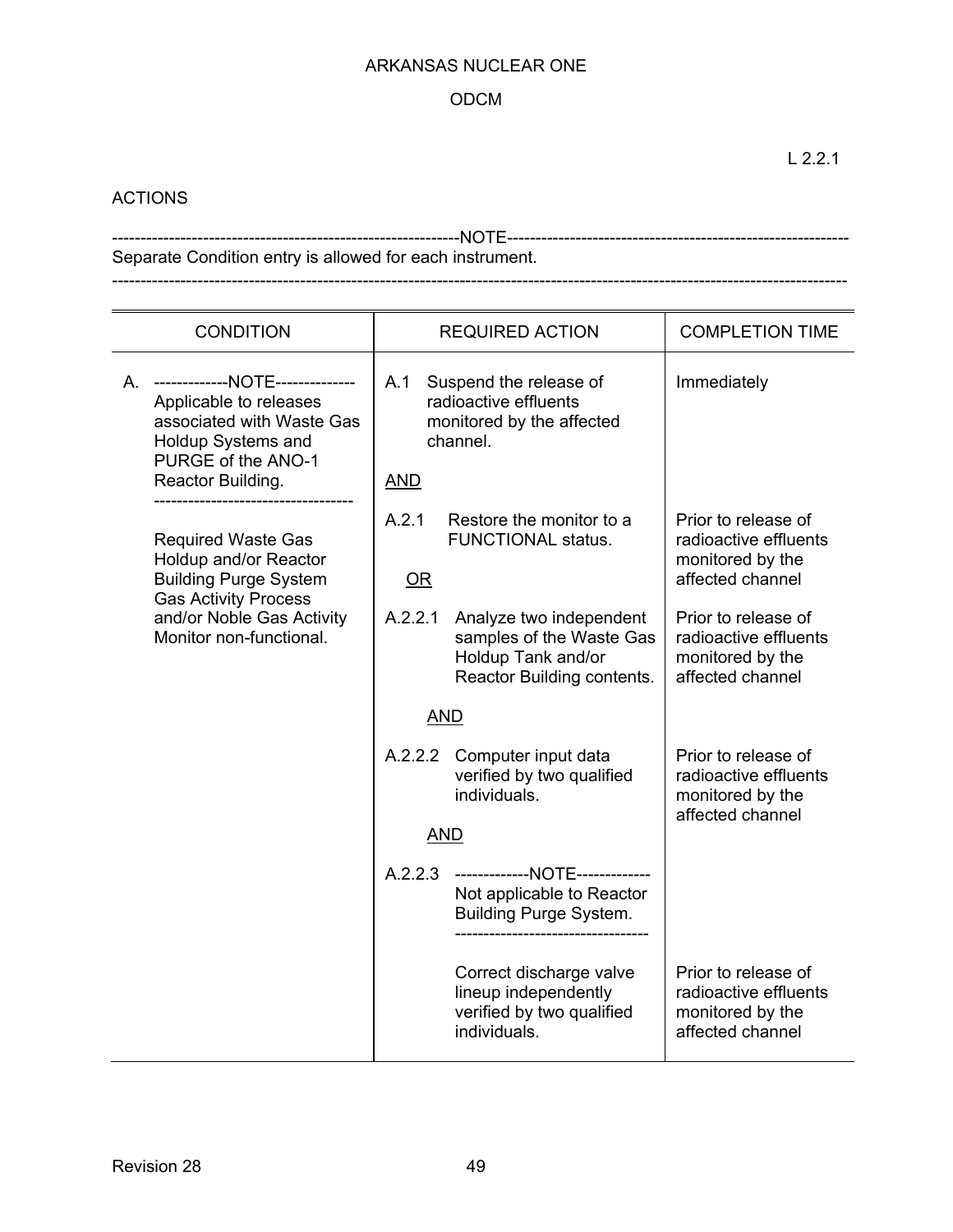## ODCM

L 2.2.1

ACTIONS (continued)

| <b>CONDITION</b>                                                                                                                                                                                                                                                   | <b>REQUIRED ACTION</b>                                                                                                                                                                                                                                                                     | <b>COMPLETION TIME</b>                                                               |
|--------------------------------------------------------------------------------------------------------------------------------------------------------------------------------------------------------------------------------------------------------------------|--------------------------------------------------------------------------------------------------------------------------------------------------------------------------------------------------------------------------------------------------------------------------------------------|--------------------------------------------------------------------------------------|
| <b>B.</b> Required Effluent or<br><b>Sampler Flow Monitor</b><br>non-functional.                                                                                                                                                                                   | Estimate flow.<br>B.1<br>$OR$<br>Suspend the release of<br>B.2<br>radioactive effluents monitored<br>by the affected channel.                                                                                                                                                              | Once per 4 hours<br>Immediately                                                      |
| --------------NOTE--------------<br>1. Applicable to releases<br>other than those<br>described in Condition A<br>above.<br>2. Applicable to SPINGS 4<br>and 8 only when<br>pathway is in service.<br><b>Required Noble Gas Activity</b><br>Monitor non-functional. | If ANO-1 Reactor Building Purge<br>and Ventilation required Noble Gas<br>Activity Monitor inoperable and<br>moving irradiated fuel within the<br>ANO-1 Reactor Building, refer to<br>ANO-1 TS 3.9.3.<br>Obtain sample of effluent.<br>C.1<br><b>AND</b><br>C.2 Analyze sample of effluent. | 12 hours<br>Within 24 hours<br>following completion of<br><b>Required Action C.1</b> |
| D. --------------NOTE--------------<br>Applicable to SPINGS 4<br>and 8 only when pathway<br>is in service.<br>Required Iodine and/or<br>Particulate Sampler<br>non-functional.                                                                                     | D.1 Verify effluent samples are<br>continuously collected by<br>auxiliary sampling equipment.<br><b>AND</b><br>Replace Iodine and/or<br>D.2<br>Particulate cartridges (as<br>applicable).<br><b>AND</b><br>Analyze lodine and/or<br>D.3<br>Particulate cartridges (as<br>applicable).      | 4 hours<br>7 days<br>Within 48 hours<br>following replacement                        |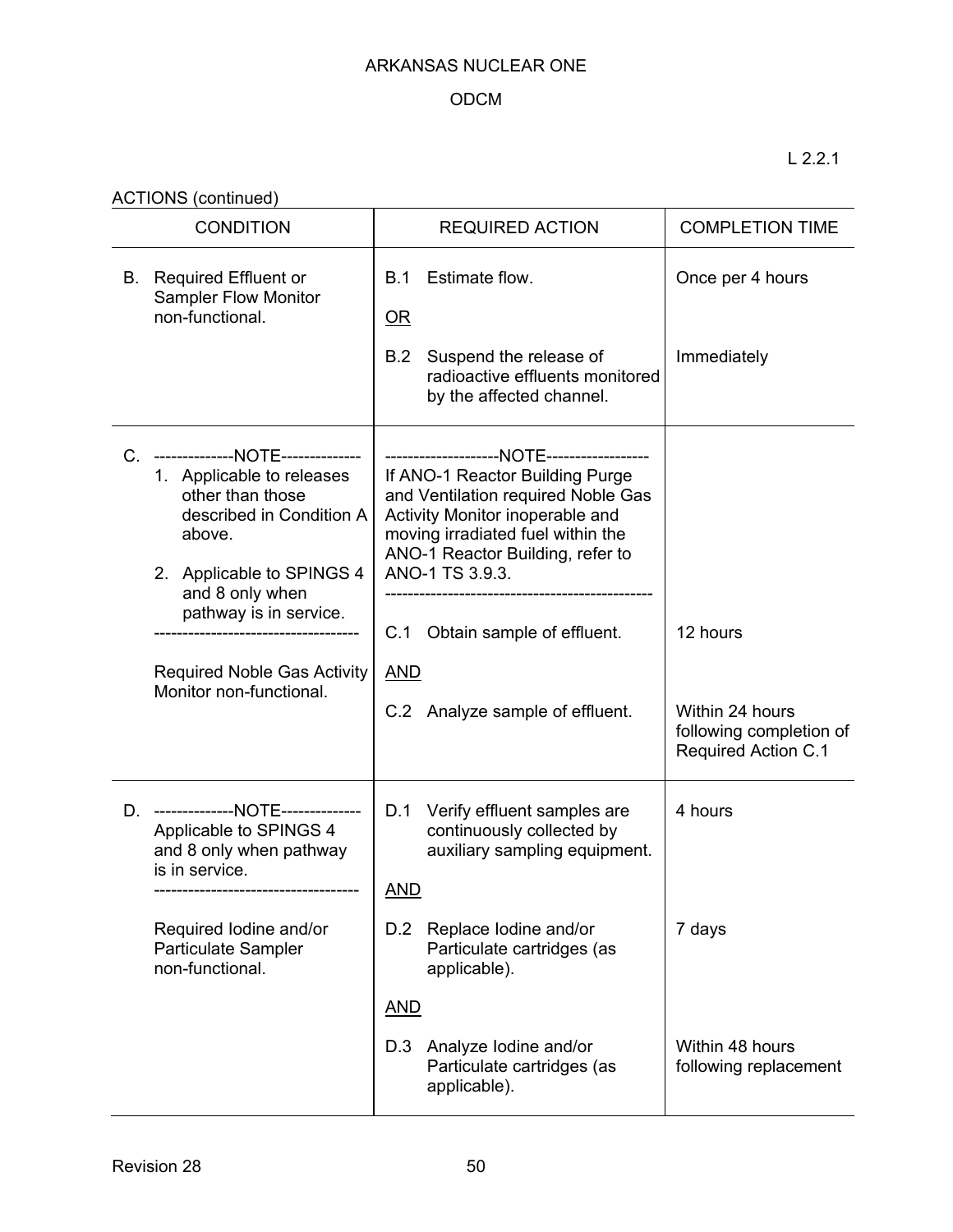## ODCM

L 2.2.1

ACTIONS (continued)

| <b>CONDITION</b>                                                                                                  | <b>REQUIRED ACTION</b>                                                                                                                                                                          | <b>COMPLETION TIME</b> |
|-------------------------------------------------------------------------------------------------------------------|-------------------------------------------------------------------------------------------------------------------------------------------------------------------------------------------------|------------------------|
| Required Action(s) and/or<br>Е.<br>Completion Time(s) of<br>Condition C and/or<br>Condition D not met.            | Suspend the release of<br>E.1<br>radioactive effluents monitored<br>by the affected channel.                                                                                                    | Immediately            |
| Required Action(s) and/or<br>F.<br>Completion Time(s)<br>Condition A, B, and/or E<br>not met.                     | F.1<br>Initiate a condition report to<br>document the condition and<br>determine any limitations for<br>the continued effluent release<br>operations.                                           | Immediately            |
| G. Required Radioactive<br><b>Gaseous Effluent</b><br>Monitoring Instrument<br>non-functional for<br>$>$ 30 days. | G.1<br>Initiate a condition report to<br>document and track the<br>condition for inclusion in the<br>Radioactive Effluent Release<br>Report pursuant to TS 5.6.3<br>(ANO-1) / TS 6.6.3 (ANO-2). | Immediately            |

## **SURVEILLANCES**

|             | <b>SURVEILLANCE</b>                                                                                                                              | <b>FREQUENCY</b>                                                                                    |
|-------------|--------------------------------------------------------------------------------------------------------------------------------------------------|-----------------------------------------------------------------------------------------------------|
| $S$ 2.2.1.1 | Not applicable to Iodine and Particulate Samplers                                                                                                |                                                                                                     |
|             | Perform a CHANNEL CHECK of required instrumentation.                                                                                             | 24 hours                                                                                            |
|             | S 2.2.1.2 Verify presence of required lodine Sampler Cartridge and<br>required Particulate Sample Filter.                                        | 7 days                                                                                              |
| S 2.2.1.3   | Perform a CHANNEL TEST of the required Reactor Building<br>Purge and Ventilation System Gas Activity Process and<br>Noble Gas Activity Monitors. | 31 days prior to<br>initiating Reactor<br><b>Building Purge</b><br>and/or Ventilation<br>activities |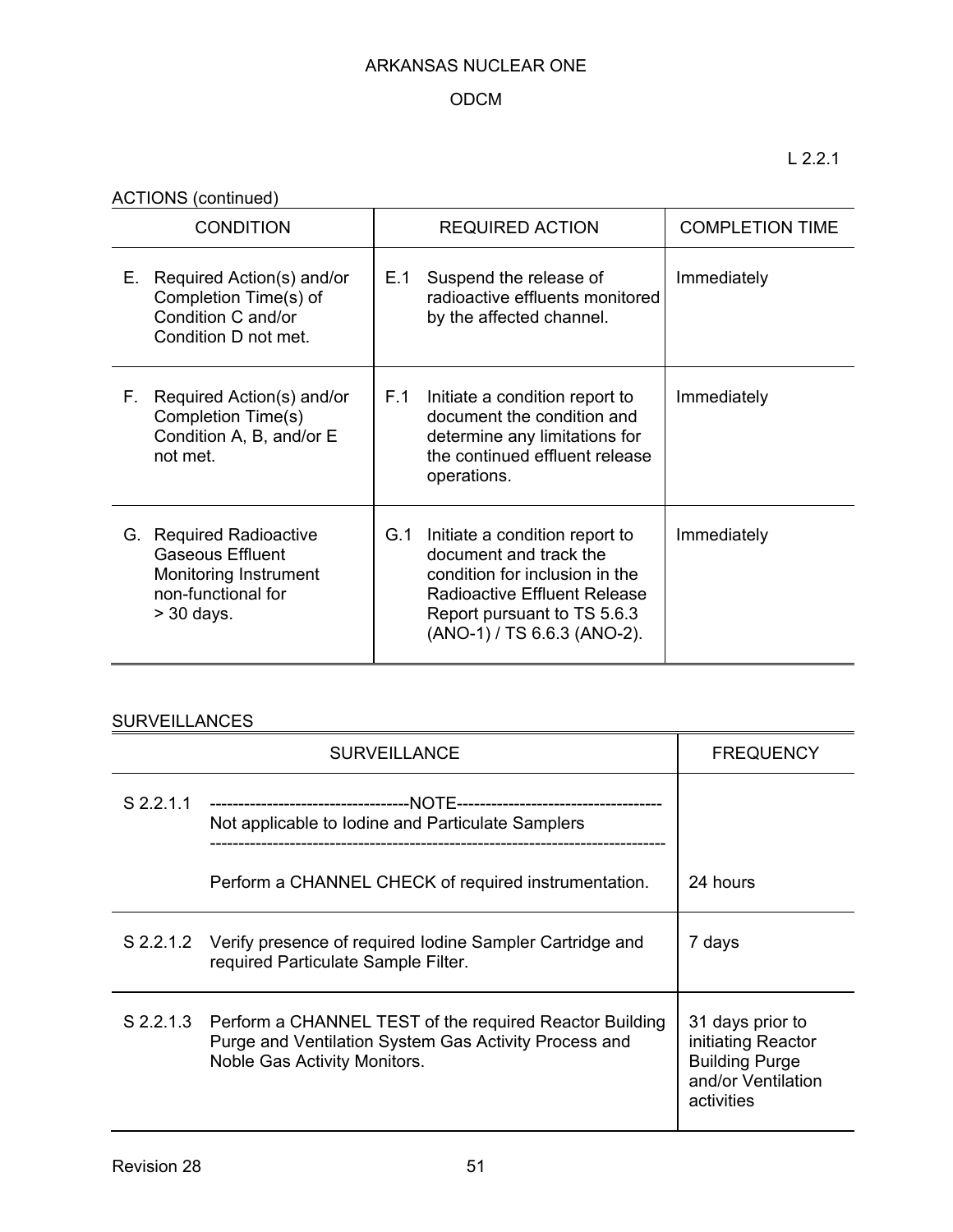## ODCM

L 2.2.1

SURVEILLANCES (continued)

| <b>SURVEILLANCE</b>                                                                                                                                                                                                                                                                           | <b>FREQUENCY</b>                                                                              |
|-----------------------------------------------------------------------------------------------------------------------------------------------------------------------------------------------------------------------------------------------------------------------------------------------|-----------------------------------------------------------------------------------------------|
| -----------------------------------NOTES-----------------------------<br>SOURCE CHECK not required when background<br>radioactivity is greater than the check source.                                                                                                                         |                                                                                               |
| Perform a SOURCE CHECK on the required Noble Gas<br><b>Activity Monitors.</b>                                                                                                                                                                                                                 | 31 days                                                                                       |
| 1. SOURCE CHECK not required when background<br>radioactivity is greater than the check source.<br>2.<br>Only applicable to Waste Gas Holdup and Reactor<br><b>Building Purge Systems.</b><br>Perform a SOURCE CHECK on the required Gas Activity<br>Process and Noble Gas Activity Monitors. | Within 14 days prior<br>to release of<br>radioactive effluents<br>monitored by the<br>channel |
| Perform a CHANNEL TEST of the required Noble Gas<br><b>Activity Monitors.</b>                                                                                                                                                                                                                 | 92 days                                                                                       |
| Not applicable to Iodine and Particulate Samplers<br>Perform a CHANNEL CALIBRATION on the required                                                                                                                                                                                            | 18 months                                                                                     |
|                                                                                                                                                                                                                                                                                               | S 2.2.1.4<br>instrumentation.                                                                 |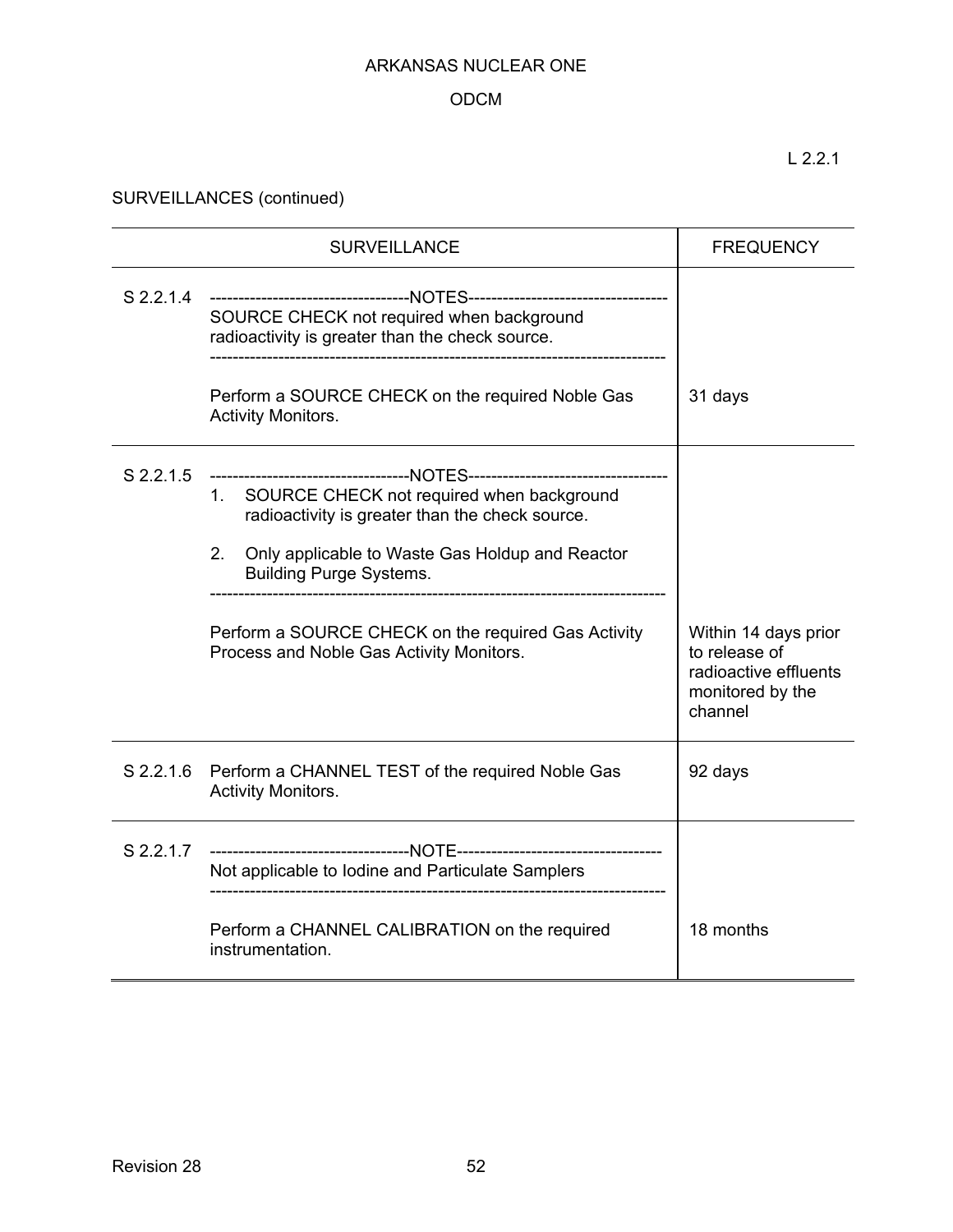### ODCM

### L 2.3 RADIOACTIVE LIQUID EFFLUENTS

- L 2.3.1 Radioactive material released to the discharge canal shall:
	- a. For dissolved or entrained noble gases, be limited to a total concentration of  $\leq$  2 x 10<sup>-4</sup> µCi/ml.
	- b. For radioactive nuclides other than dissolved or entrained noble gases, be limited to the concentration specified in 10 CFR 20, Appendix B, Table II, Column 2.
	- c. During any calendar quarter, result in a dose commitment to a MEMBER OF THE PUBLIC of  $\leq$  1.5 mrem to the total body and  $\leq$  5 mrem to any organ.
	- d. During any calendar year, result in a dose commitment to a MEMBER OF THE PUBLIC of ≤ 3 mrem to the total body and ≤ 10 mrem to any organ.
	- e. Be processed by a LIQUID RADWASTE TREATMENT SYSTEM when accumulative dose during a calendar quarter is projected to exceed 0.18 mrem to the total body and/or 0.625 mrem to any organ.

APPLICABILITY: At all times.

### ACTIONS

-------------------------------------------------------------NOTE------------------------------------------------------------ Separate Condition entry is allowed for each Limitation L 2.3.1.a through L 2.3.1.e above and for each BATCH RELEASE and CONTINUOUS RELEASE Surveillance requirement not met. ---------------------------------------------------------------------------------------------------------------------------------

| <b>CONDITION</b>                                                  | <b>REQUIRED ACTION</b>                                                                                                                                                                                                                                                                           | <b>COMPLETION TIME</b> |
|-------------------------------------------------------------------|--------------------------------------------------------------------------------------------------------------------------------------------------------------------------------------------------------------------------------------------------------------------------------------------------|------------------------|
| Any limit listed in L 2.3.1.a<br>Α.<br>through L 2.3.1.e not met. | Initiate action to restore to<br>A.1<br>within limit.                                                                                                                                                                                                                                            | Immediately            |
|                                                                   | <b>AND</b>                                                                                                                                                                                                                                                                                       |                        |
|                                                                   | A.2<br>Initiate a condition report to<br>document the condition,<br>determine any limitations for<br>the continued effluent release<br>operations, and track the<br>condition for inclusion in the<br>Radioactive Effluent Release<br>Report pursuant to TS 5.6.3<br>(ANO-1) / TS 6.6.3 (ANO-2). | Immediately            |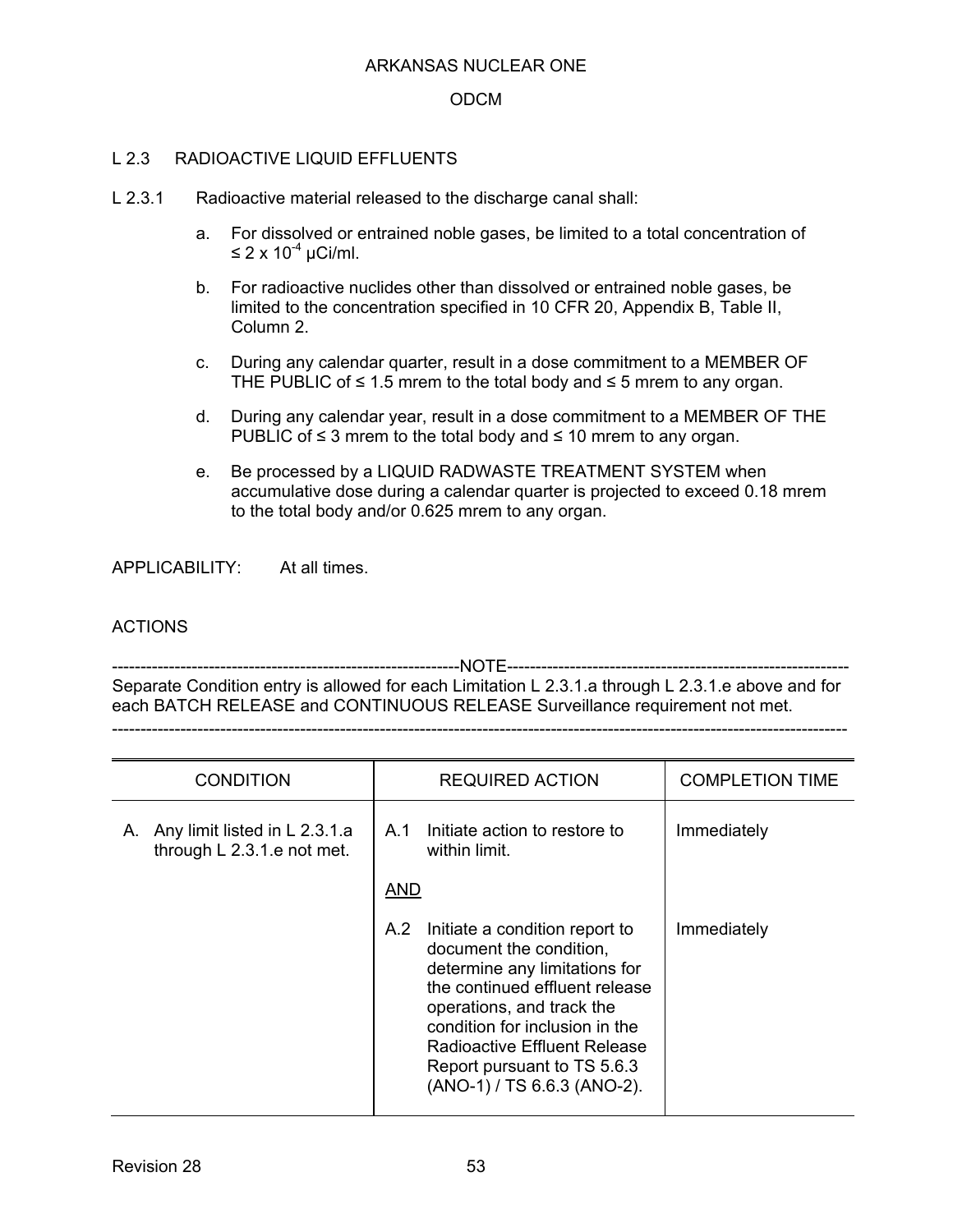## ODCM

ACTIONS (continued)

| <b>CONDITION</b> |                                                                                                                 |                   | <b>REQUIRED ACTION</b>                                                                                                                         | <b>COMPLETION TIME</b>                   |
|------------------|-----------------------------------------------------------------------------------------------------------------|-------------------|------------------------------------------------------------------------------------------------------------------------------------------------|------------------------------------------|
|                  | B. --------------NOTE--------------<br>Only applicable to BATCH<br>RELEASE.                                     |                   | B.1<br>Verify associated effluent<br>release suspended.<br><b>AND</b>                                                                          | Immediately                              |
|                  | Sampling and/or analysis<br>requirements not met.                                                               | B.2               | Initiate a condition report to<br>document the condition and<br>determine any limitations for<br>the continued effluent release<br>operations. | Immediately                              |
|                  | C. --------------NOTE--------------<br>Only applicable to<br><b>CONTINUOUS RELEASE</b><br>of secondary coolant. | C.1<br><b>AND</b> | Obtain a grab sample of the<br>associated secondary<br>coolant.                                                                                | 12 hours                                 |
|                  | Secondary coolant dose<br>equivalent I-131 (DEI)<br>$> 0.01 \mu$ Ci/ml.                                         |                   | C.2 Perform gamma isotopic and<br>I-131 analysis of sample.                                                                                    | 12 hours following<br>sample acquisition |
|                  | D. Annual dose limits of<br>L 2.3.1.d projected to<br>exceed 40 CFR 190 limits.                                 | D.1               | Apply for a variance from the<br>NRC to permit releases in<br>excess of 40 CFR 190 limits.                                                     | Prior to exceed<br>40 CFR 190 limits     |
|                  | E. Required Action(s) and/or<br>Completion Time(s) of<br>Conditions C and/or D not<br>met.<br>OR                | E.1               | Initiate a condition report to<br>document the condition and<br>determine any limitations for<br>the continued effluent release<br>operations. | Immediately                              |
|                  | Sampling and/or analysis<br>requirements not met.                                                               |                   |                                                                                                                                                |                                          |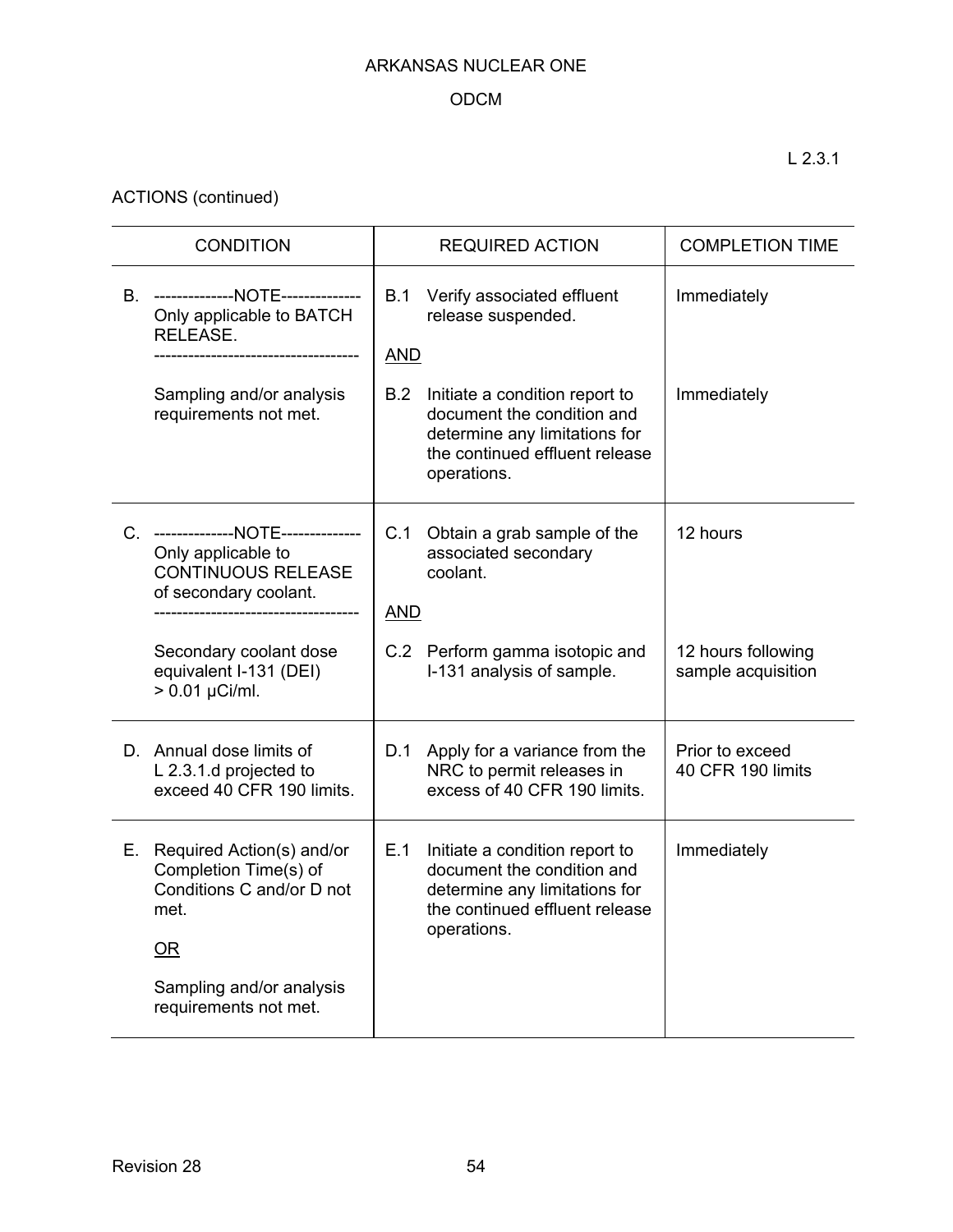## ODCM

L 2.3.1

ACTIONS (continued)

| <b>CONDITION</b>                                    | <b>REQUIRED ACTION</b>                                                                                                                                                                          | <b>COMPLETION TIME</b> |
|-----------------------------------------------------|-------------------------------------------------------------------------------------------------------------------------------------------------------------------------------------------------|------------------------|
| Lower Limit(s) of Detection<br>F.<br>(LLD) not met. | Initiate a condition report to<br>F.1<br>document and track the<br>condition for inclusion in the<br>Radioactive Effluent Release<br>Report pursuant to TS 5.6.3<br>(ANO-1) / TS 6.6.3 (ANO-2). | Immediately            |

## **SURVEILLANCES**

|             | <b>SURVEILLANCE</b>                                              | <b>FREQUENCY</b>                        |
|-------------|------------------------------------------------------------------|-----------------------------------------|
| $S$ 2.3.1.1 | Only applicable to BATCH RELEASE.                                |                                         |
|             | Obtain representative sample of each batch.                      | Prior to release                        |
|             | <b>AND</b>                                                       |                                         |
|             | Perform gamma isotopic and I-131 analysis of sample.             | Prior to release                        |
|             | <b>AND</b>                                                       |                                         |
|             | Perform dissolved and entrained gas analysis of sample.          | 31 days following                       |
|             | <u>AND</u>                                                       | sample acquisition                      |
|             | Perform gross alpha composite and H-3 analysis of sample.        | 31 days following                       |
|             | <b>AND</b>                                                       | sample acquisition                      |
|             | Perform Sr-89, Sr-90, and Fe-55 composite analysis of<br>sample. | 92 days following<br>sample acquisition |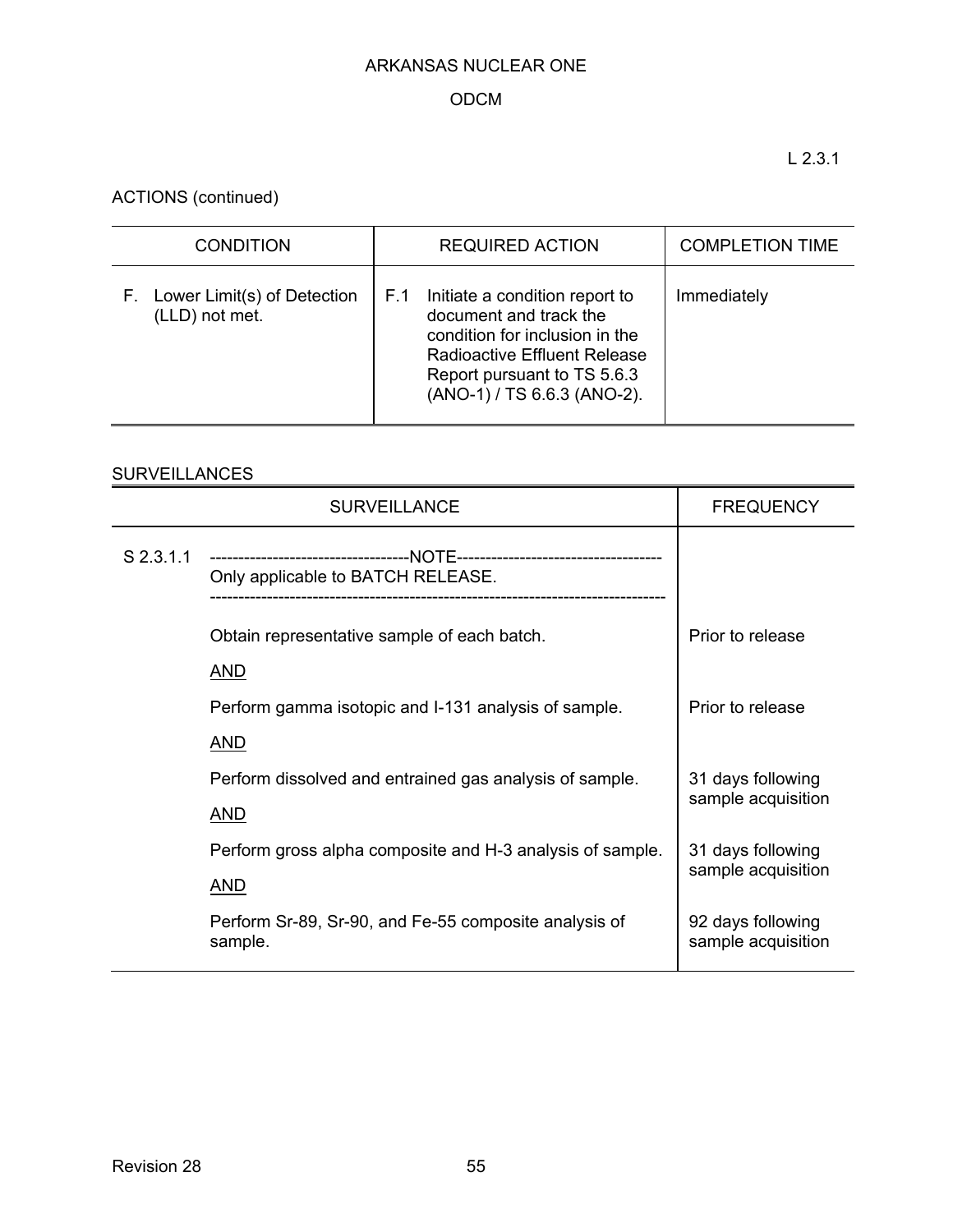### ODCM

L 2.3.1

| SURVEILLANCES (continued) |  |
|---------------------------|--|
|---------------------------|--|

|           | <b>SURVEILLANCE</b>                                                                                                                                                                                                                                                                                                                                          | <b>FREQUENCY</b>                                                      |
|-----------|--------------------------------------------------------------------------------------------------------------------------------------------------------------------------------------------------------------------------------------------------------------------------------------------------------------------------------------------------------------|-----------------------------------------------------------------------|
| S 2.3.1.2 | Only applicable to CONTINUOUS RELEASE.                                                                                                                                                                                                                                                                                                                       |                                                                       |
|           | Obtain representative sample of effluent.                                                                                                                                                                                                                                                                                                                    | 24 hours                                                              |
|           | <b>AND</b>                                                                                                                                                                                                                                                                                                                                                   |                                                                       |
|           | Perform gamma isotopic and I-131 analysis.                                                                                                                                                                                                                                                                                                                   | 24 hours following<br>sample acquisition                              |
|           | <b>AND</b>                                                                                                                                                                                                                                                                                                                                                   |                                                                       |
|           | Perform dissolved and entrained gas analysis.                                                                                                                                                                                                                                                                                                                | 31 days following                                                     |
|           | <b>AND</b>                                                                                                                                                                                                                                                                                                                                                   | sample acquisition                                                    |
|           | Perform gross alpha composite and H-3 analysis.                                                                                                                                                                                                                                                                                                              | 31 days following                                                     |
|           | <b>AND</b>                                                                                                                                                                                                                                                                                                                                                   | sample acquisition                                                    |
|           | Perform Sr-89, Sr-90, and Fe-55 composite analysis.                                                                                                                                                                                                                                                                                                          | 92 days following<br>sample acquisition                               |
|           | S 2.3.1.3 Using data acquired by performance of S 2.3.1.1 and<br>S.2.3.1.2, verify Limitations L 2.3.1.a through L 2.3.1.e<br>continue to be met.                                                                                                                                                                                                            | Within 7 days<br>following completion<br>of each required<br>analysis |
| S 2.3.1.4 | Using data acquired by performance of S 2.3.1.1 and<br>S.2.3.1.2, verify the limits of 40 CFR 190 are not projected to<br>be exceeded.                                                                                                                                                                                                                       | 31 days                                                               |
| S 2.3.1.5 | Verify the following LLDs are met:                                                                                                                                                                                                                                                                                                                           | 12 months                                                             |
|           | $5 \times 10^{-7}$ µCi/ml<br>Gamma isotopic<br>$1 \times 10^{-6}$ µCi/ml<br>I-131 and Fe-55<br>Dissolved/entrained gases (gamma emitters) $1 \times 10^{-5}$ µCi/ml<br>H-3<br>T x 10 <sup>-5</sup> µCi/ml<br>Gross alpha<br>Sr-89 and Sr-90<br>T x 10 <sup>-7</sup> µCi/ml<br>Sr-89 and Sr-90<br>T x 10 <sup>-7</sup> µCi/ml<br>Sr x 10 <sup>-8</sup> µCi/ml |                                                                       |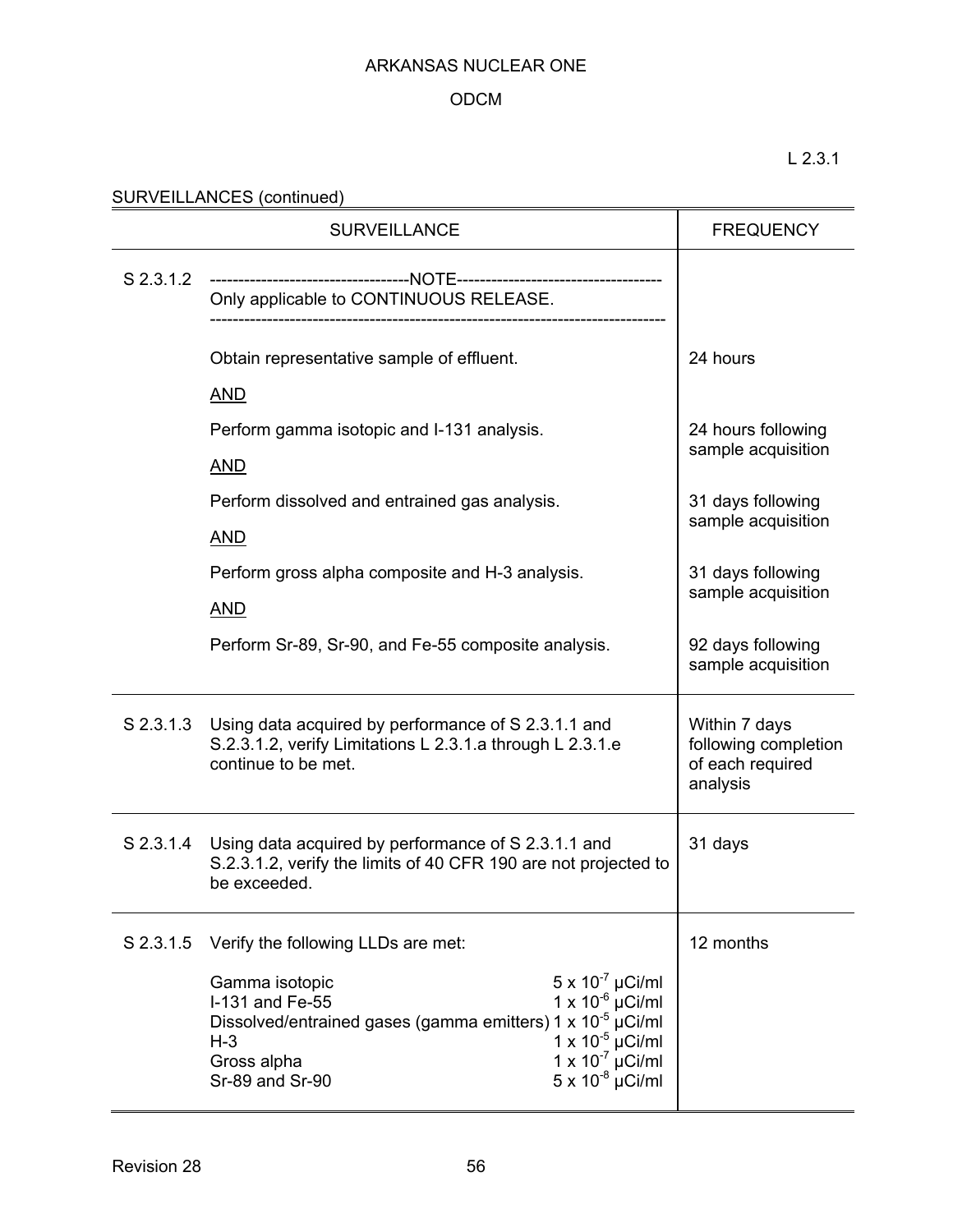#### ODCM

### L 2.4 RADIOACTIVE GASEOUS FEELUENTS

L 2.4.1 Radioactive Gaseous Effluent releases to unrestricted areas shall:

-----------------------------------------------------NOTE--------------------------------------------------- Dose rates associated with Reactor (Containment) Building Purge operations may be averaged over a one hour interval. ----------------------------------------------------------------------------------------------------------------

- a. For noble gases, be limited to:
	- 1. A total body dose rate of  $\leq$  500 mrem/yr.
	- 2. A skin dose rate of  $\leq$  3000 mrem/yr.
	- 3. A dose commitment to a MEMBER OF THE PUBLIC in any calendar quarter of  $\leq$  5 mrads gamma and  $\leq$  10 mrads beta radiation.
	- 4. A dose commitment to a MEMBER OF THE PUBLIC in any calendar year of ≤ 10 mrads gamma and ≤ 20 mrads beta radiation.
- b. For I-131, H-3, and for all radionuclides in particulate form having a half life of > 8 days, be limited to:
	- 1. An organ dose rate of ≤ 1500 mrem/yr.
	- 2. A dose commitment to a MEMBER OF THE PUBLIC in any calendar quarter of  $\leq 7.5$  mrem to any organ.
	- 3. A dose commitment to a MEMBER OF THE PUBLIC in any calendar year of  $\leq$  15 mrem to any organ.
- c. Be processed by a VENTILATION EXHAUST TREATMENT SYSTEM when:
	- 1. For noble gases, the dose over a calendar quarter is project to exceed 0.625 mrads gamma and/or 1.25 mrads beta radiation.
	- 2. For I-131, H-3, and for all radionuclides in particulate form having a half life of > 8 days, the dose over a calendar quarter is project to exceed 1.0 mrem to any organ.
- d. Be processed by the GASEOUS RADWASTE TREATMENT SYSTEM when degasifying the Reactor Coolant System (RCS), if projected dose would exceed 0.625 mrads gamma and/or 1.25 mrads beta radiation over a calendar quarter.

APPLICABILITY: At all times.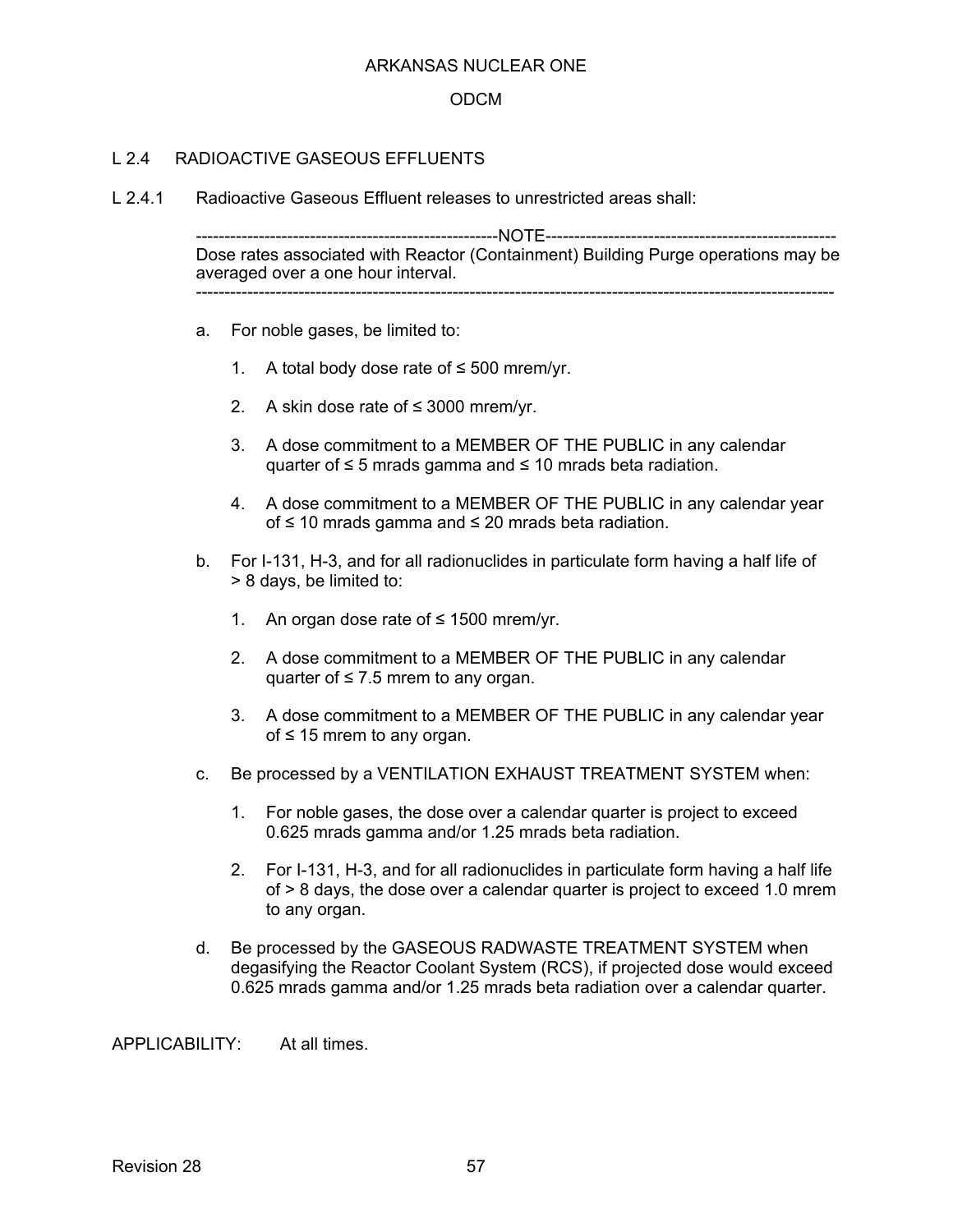### ODCM

### **ACTIONS**

-------------------------------------------------------------NOTE------------------------------------------------------------ Separate Condition entry is allowed for each Limitation L 2.4.1.a through L 2.4.1.d above and for each Surveillance requirement not met. ---------------------------------------------------------------------------------------------------------------------------------

|    | <b>CONDITION</b>                                                                                            |            | <b>REQUIRED ACTION</b>                                                                                                                                                                                                                                                                           | <b>COMPLETION TIME</b>               |
|----|-------------------------------------------------------------------------------------------------------------|------------|--------------------------------------------------------------------------------------------------------------------------------------------------------------------------------------------------------------------------------------------------------------------------------------------------|--------------------------------------|
|    | A. Any limit listed in L 2.4.1.a<br>through L 2.4.1.d not met.                                              | A.1        | Initiate action to restore to<br>within limit.                                                                                                                                                                                                                                                   | Immediately                          |
|    |                                                                                                             | <b>AND</b> |                                                                                                                                                                                                                                                                                                  |                                      |
|    |                                                                                                             | A.2        | Initiate a condition report to<br>document the condition,<br>determine any limitations for<br>the continued effluent release<br>operations, and track the<br>condition for inclusion in the<br><b>Radioactive Effluent Release</b><br>Report pursuant to TS 5.6.3<br>(ANO-1) / TS 6.6.3 (ANO-2). | Immediately                          |
| В. | Sampling and/or analysis<br>requirements of S 2.4.1.1<br>not met.                                           | B.1        | Verify associated effluent<br>release suspended.                                                                                                                                                                                                                                                 | Immediately                          |
|    |                                                                                                             | <b>AND</b> |                                                                                                                                                                                                                                                                                                  |                                      |
|    |                                                                                                             | B.2        | Initiate a condition report to<br>document the condition and<br>determine any limitations for<br>the continued effluent release<br>operations.                                                                                                                                                   | Immediately                          |
|    | C. Annual dose limits of<br>$L$ 2.4.1.a.4 and/or<br>$L$ 2.4.1.b.4 projected to<br>exceed 40 CFR 190 limits. | C.1        | Apply for a variance from the<br>NRC to permit releases in<br>excess of 40 CFR 190 limits.                                                                                                                                                                                                       | Prior to exceed<br>40 CFR 190 limits |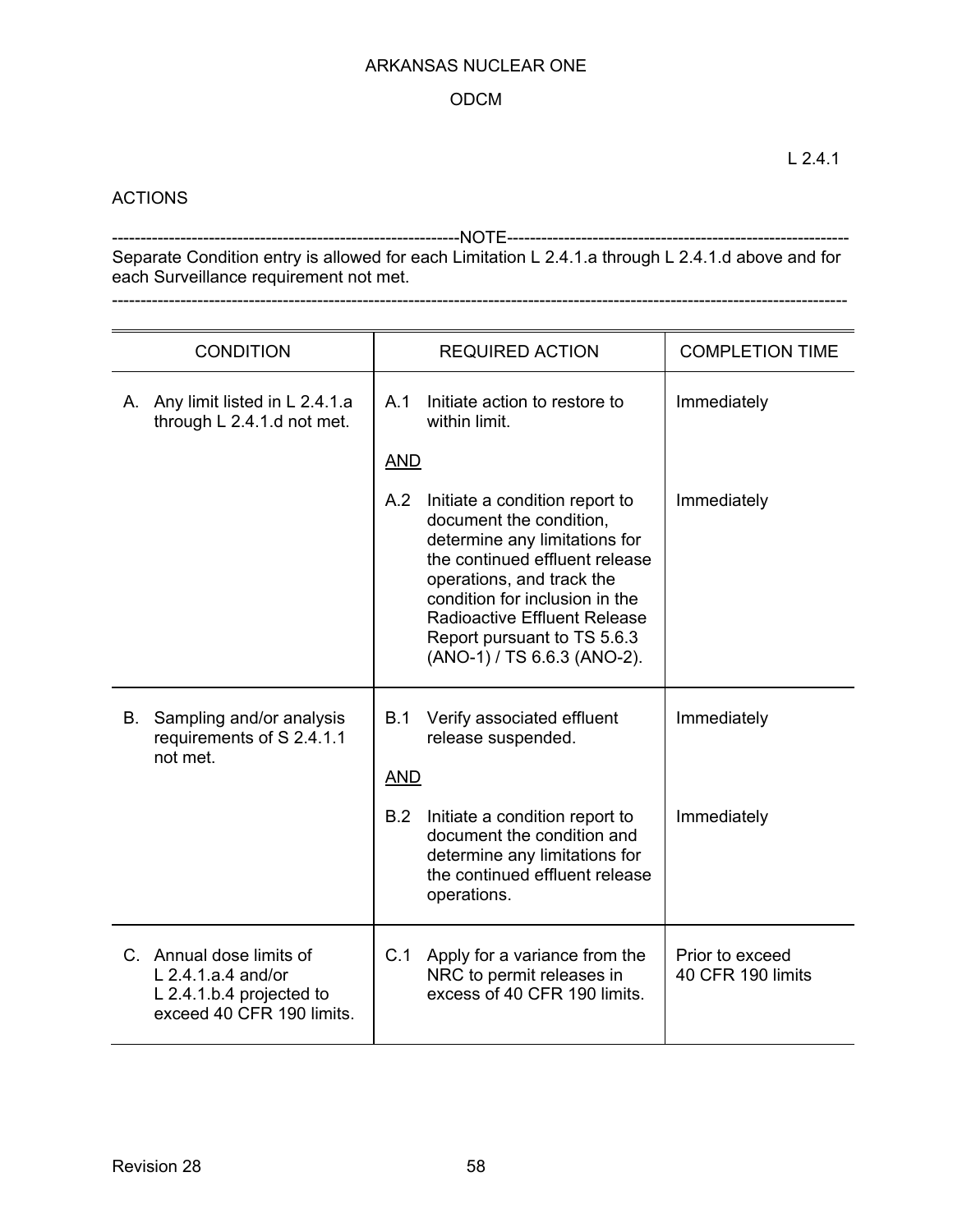## ODCM

ACTIONS (continued)

| <b>CONDITION</b>                                                                                                                                                   | <b>REQUIRED ACTION</b>                                                                                                                                                                          | <b>COMPLETION TIME</b> |
|--------------------------------------------------------------------------------------------------------------------------------------------------------------------|-------------------------------------------------------------------------------------------------------------------------------------------------------------------------------------------------|------------------------|
| Required Action(s) and/or<br>D.<br>Completion Time(s) of<br>Condition C not met.<br><u>OR</u><br>Sampling and/or analysis<br>requirements of S 2.4.1.2<br>not met. | D.1<br>Initiate a condition report to<br>document the condition and<br>determine any limitations for<br>the continued effluent release<br>operations.                                           | Immediately            |
| E. Lower Limit(s) of Detection<br>(LLD) not met.                                                                                                                   | E.1<br>Initiate a condition report to<br>document and track the<br>condition for inclusion in the<br>Radioactive Effluent Release<br>Report pursuant to TS 5.6.3<br>(ANO-1) / TS 6.6.3 (ANO-2). | Immediately            |

## **SURVEILLANCES**

|           | <b>SURVEILLANCE</b>                                                              | <b>FREQUENCY</b> |
|-----------|----------------------------------------------------------------------------------|------------------|
| S 2.4.1.1 | Only applicable to Waste Gas Storage Tank and Reactor<br>Building Purge release. |                  |
|           | Obtain representative sample of gas to be released.<br>AND                       | Prior to release |
|           | Analyze sample for principal gamma emitters.                                     |                  |
|           | AND<br>Only applicable to Reactor Building Purge release.                        |                  |
|           | Perform H-3 analysis of sample.                                                  | Prior to release |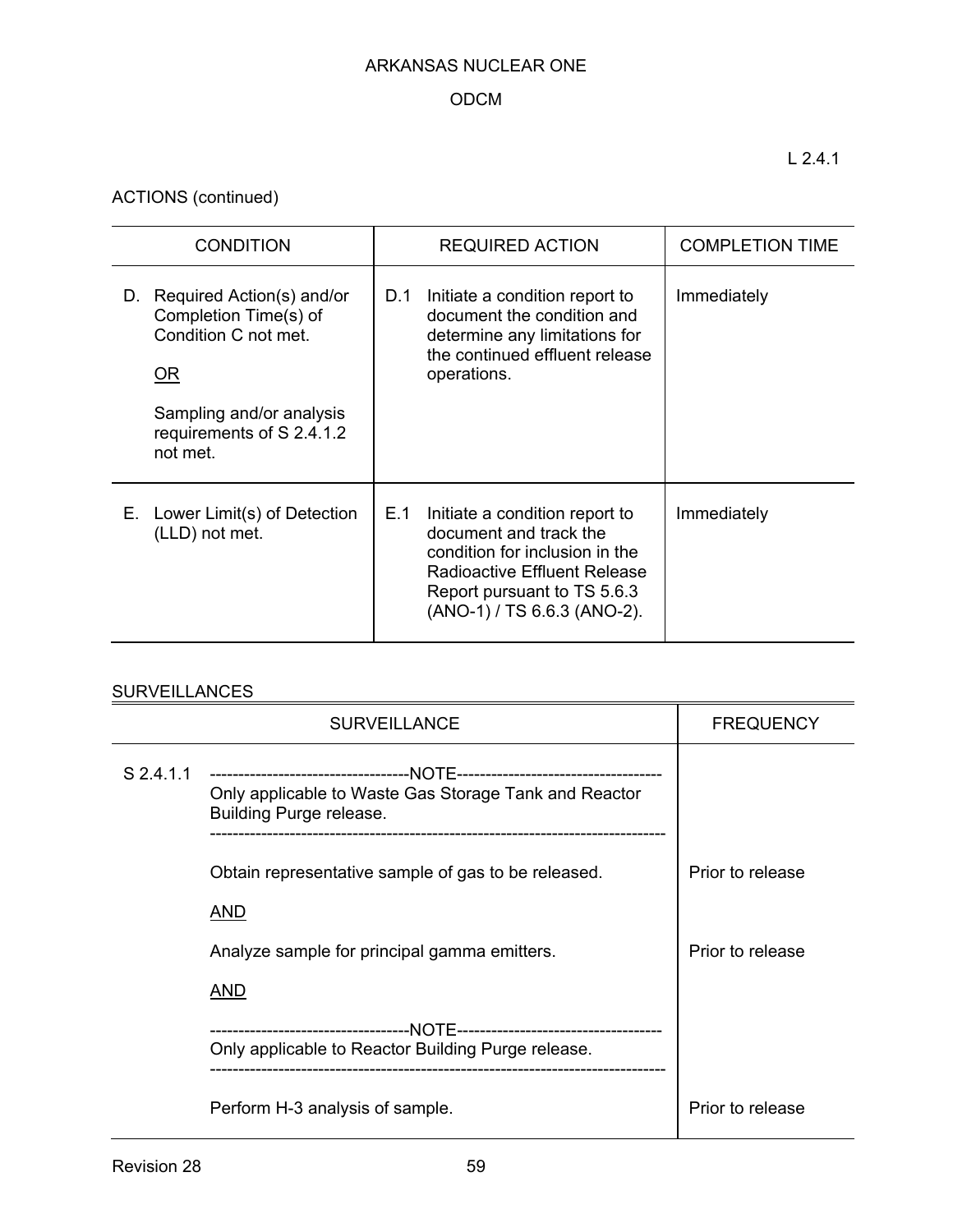## ODCM

SURVEILLANCES (continued)

|           | <b>FREQUENCY</b>                                     |                                                                                                                                                                                                                                   |             |
|-----------|------------------------------------------------------|-----------------------------------------------------------------------------------------------------------------------------------------------------------------------------------------------------------------------------------|-------------|
| S 2.4.1.2 |                                                      | Only applicable to Auxiliary Building, Spent Fuel Pool Area,<br>Auxiliary Building Extension Area (ANO-2), Low Level<br>Radwaste Building, Emergency Penetration Room, and<br>Reactor (Containment) Building Ventilation systems. |             |
|           |                                                      | The following effluent samples shall be obtained to support<br>the radioactive analysis specified:                                                                                                                                |             |
|           | а.                                                   | Only applicable to Reactor Building Ventilation when<br>Reactor Vessel Head is removed.                                                                                                                                           |             |
|           |                                                      | Representative sample for H-3 analysis.                                                                                                                                                                                           | 24 hours    |
|           | Only applicable to Spent Fuel Pool Area Ventilation. |                                                                                                                                                                                                                                   |             |
|           |                                                      | Representative sample for H-3 analysis.                                                                                                                                                                                           | 7 days      |
|           | C.                                                   | Charcoal sample for I-131 analysis.                                                                                                                                                                                               | 7 days      |
|           |                                                      | d. Particulate sample for principal gamma emmiters<br>analysis.                                                                                                                                                                   | 7 days      |
|           | е.                                                   | Particulate sample for composite gross alpha analysis.                                                                                                                                                                            | 31 days     |
|           | f.                                                   | Representative sample for principal gamma emmiters<br>analysis.                                                                                                                                                                   | 31 days     |
|           | g.                                                   | Representative sample for H-3 analysis.                                                                                                                                                                                           | 31 days     |
|           | h.                                                   | Particulate sample of for Sr-89 and Sr-90 composite<br>analysis.                                                                                                                                                                  | 92 days     |
|           | <u>AND</u>                                           |                                                                                                                                                                                                                                   |             |
|           |                                                      | (continued)                                                                                                                                                                                                                       | (continued) |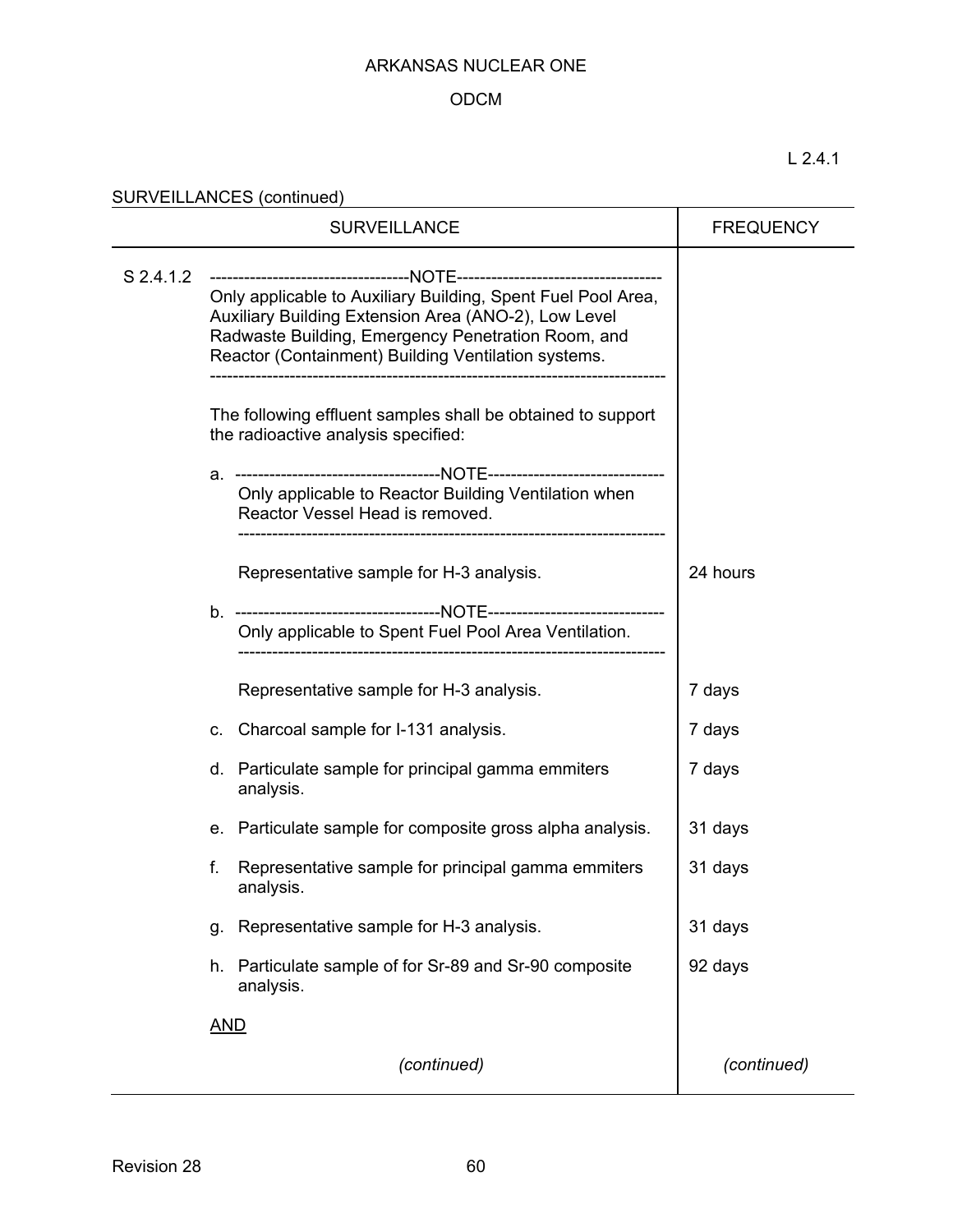## ODCM

## L 2.4.1

SURVEILLANCES (continued) **SURVEILLANCES** 

|           | <b>SURVEILLANCE</b>                                                                                                                                                                                                      | <b>FREQUENCY</b>                                                                                                                                                                                                      |                                          |
|-----------|--------------------------------------------------------------------------------------------------------------------------------------------------------------------------------------------------------------------------|-----------------------------------------------------------------------------------------------------------------------------------------------------------------------------------------------------------------------|------------------------------------------|
| S 2.4.1.2 | (continued)                                                                                                                                                                                                              |                                                                                                                                                                                                                       |                                          |
|           | Complete analysis of above samples:                                                                                                                                                                                      |                                                                                                                                                                                                                       |                                          |
|           | Samples a, b, c, and d<br>İ.                                                                                                                                                                                             |                                                                                                                                                                                                                       | 48 hours following<br>sample acquisition |
|           | Samples e, f, and g<br>j.                                                                                                                                                                                                |                                                                                                                                                                                                                       | 31 days following<br>sample acquisition  |
|           | k. Sample h                                                                                                                                                                                                              |                                                                                                                                                                                                                       | 60 days following<br>sample acquisition  |
|           | S 2.4.1.3 Record SPING Noble Gas activity.                                                                                                                                                                               | 24 hours                                                                                                                                                                                                              |                                          |
| S 2.4.1.4 | Using data acquired by performance of S 2.4.1.1 and<br>S.2.4.1.2, verify Limitations L 2.4.1.a through L 2.4.1.d<br>continue to be met.                                                                                  | 31 days                                                                                                                                                                                                               |                                          |
|           | S 2.4.1.5 Using data acquired by performance of S 2.4.1.1 and<br>S.2.4.1.2, verify the limits of 40 CFR 190 are not projected to<br>be exceeded.                                                                         | 31 days                                                                                                                                                                                                               |                                          |
|           | S 2.4.1.6 Verify the following LLDs are met:<br>Principal gamma emitters (gaseous)<br>Principal gamma emitters (particulate)<br>$I-131$<br>$H-3$<br>Gross alpha<br>Sr-89 and Sr-90<br>Noble gas (dose equivalent Xe-133) | 1 x 10 <sup>-4</sup> µCi/ml<br>1 x 10 <sup>-11</sup> µCi/ml<br>1 x 10 <sup>-12</sup> µCi/ml<br>1 x 10 <sup>-6</sup> µCi/ml<br>1 x 10 <sup>-11</sup> µCi/ml<br>$1 \times 10^{-11}$ µCi/ml<br>$1 \times 10^{-6}$ µCi/ml | 12 months                                |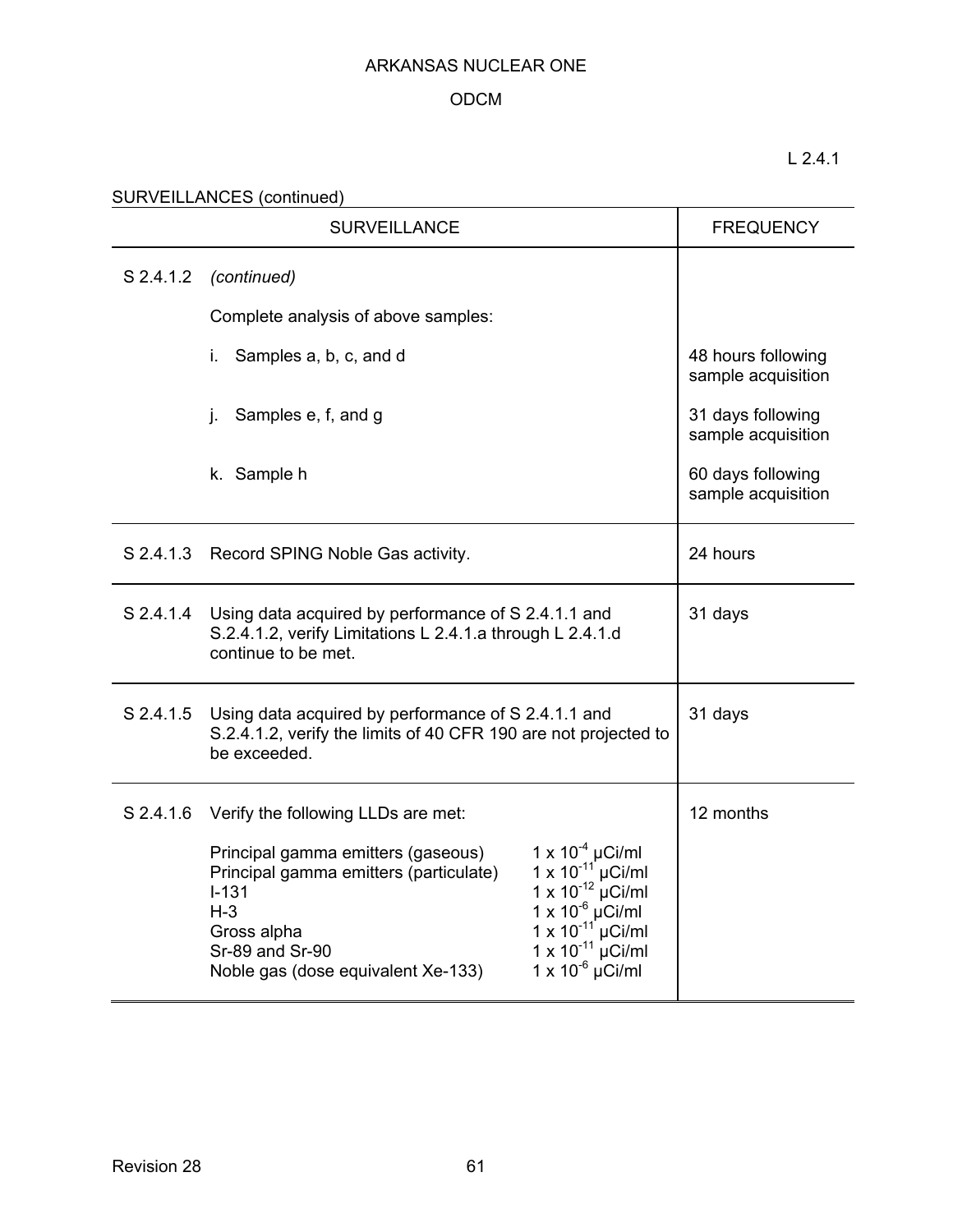### ODCM

### L 2.5 RADIOLOGICAL ENVIRONMENTAL MONITORING

L 2.5.1 The following environmental sample locations shall be designated and maintained:

-----------------------------------------------------NOTE--------------------------------------------------- Other instruments may be used in place of, or in addition to, integrating dosimeters. ----------------------------------------------------------------------------------------------------------------

| Pathway / Sample Type                    |                       | #            | Location                                                                                                                                                                   |
|------------------------------------------|-----------------------|--------------|----------------------------------------------------------------------------------------------------------------------------------------------------------------------------|
|                                          |                       | 3            | Samples close to site boundary in or near different<br>sectors having the highest calculated annual average<br>ground-level D/Q                                            |
| Airborne Radionuclide and<br>Particulate |                       | $\mathbf{1}$ | Sample from the vicinity of a community having the<br>highest calculated annual average ground-level D/Q                                                                   |
|                                          |                       | $\mathbf{1}$ | Background information sample from a control location<br>10-20 miles from one reactor building                                                                             |
|                                          |                       | 16           | Inner ring stations with 2 or more dosimeters in each<br>meteorological sector in the general area of the site<br>boundary                                                 |
| <b>Direct Radiation</b>                  |                       | 8            | Stations with 2 or more dosimeters in special interest<br>areas such as population centers, nearby residences,<br>schools, and in 1-2 areas to serve as control locations. |
|                                          | Surface               | $\mathbf{1}$ | Indicator location influenced by plant discharge                                                                                                                           |
|                                          | Water                 | $\mathbf{1}$ | Control location uninfluenced by plant discharge                                                                                                                           |
|                                          | Drinking<br>Water     | $\mathbf{1}$ | Indicator location influenced by plant discharge                                                                                                                           |
| Waterborne                               |                       | $\mathbf{1}$ | Control location uninfluenced by plant discharge                                                                                                                           |
|                                          | Shoreline<br>Sediment | $\mathbf{1}$ | Indicator location influenced by plant discharge                                                                                                                           |
|                                          |                       | $\mathbf{1}$ | Control location uninfluenced by plant discharge                                                                                                                           |
|                                          | Ground<br>Water       | 1            | Indicator location influenced by plant discharge                                                                                                                           |
|                                          |                       | $\mathbf 1$  | Control location uninfluenced by plant discharge                                                                                                                           |
|                                          | <b>Milk</b>           | $\mathbf{1}$ | Indicator location within 5 miles of one reactor, if<br>commercially available                                                                                             |
|                                          |                       | $\mathbf{1}$ | Control location > 5 miles from one reactor when an<br>indicator exists                                                                                                    |
|                                          |                       | $\mathbf{1}$ | Sample of commercially and/or recreationally important<br>species in vicinity of plant discharge                                                                           |
| Ingestion                                | Fish                  |              | Sample of same species in area not influenced by plant<br>discharge                                                                                                        |
|                                          | Food                  |              | Sample of broadleaf (edible or inedible) near the site<br>boundary from one of the highest anticipated annual<br>average ground-level D/Q sectors                          |
|                                          | Products              | $\mathbf 1$  | Sample location of broadleaf vegetation (edible or<br>inedible) from a control location 10-20 miles from one<br>reactor                                                    |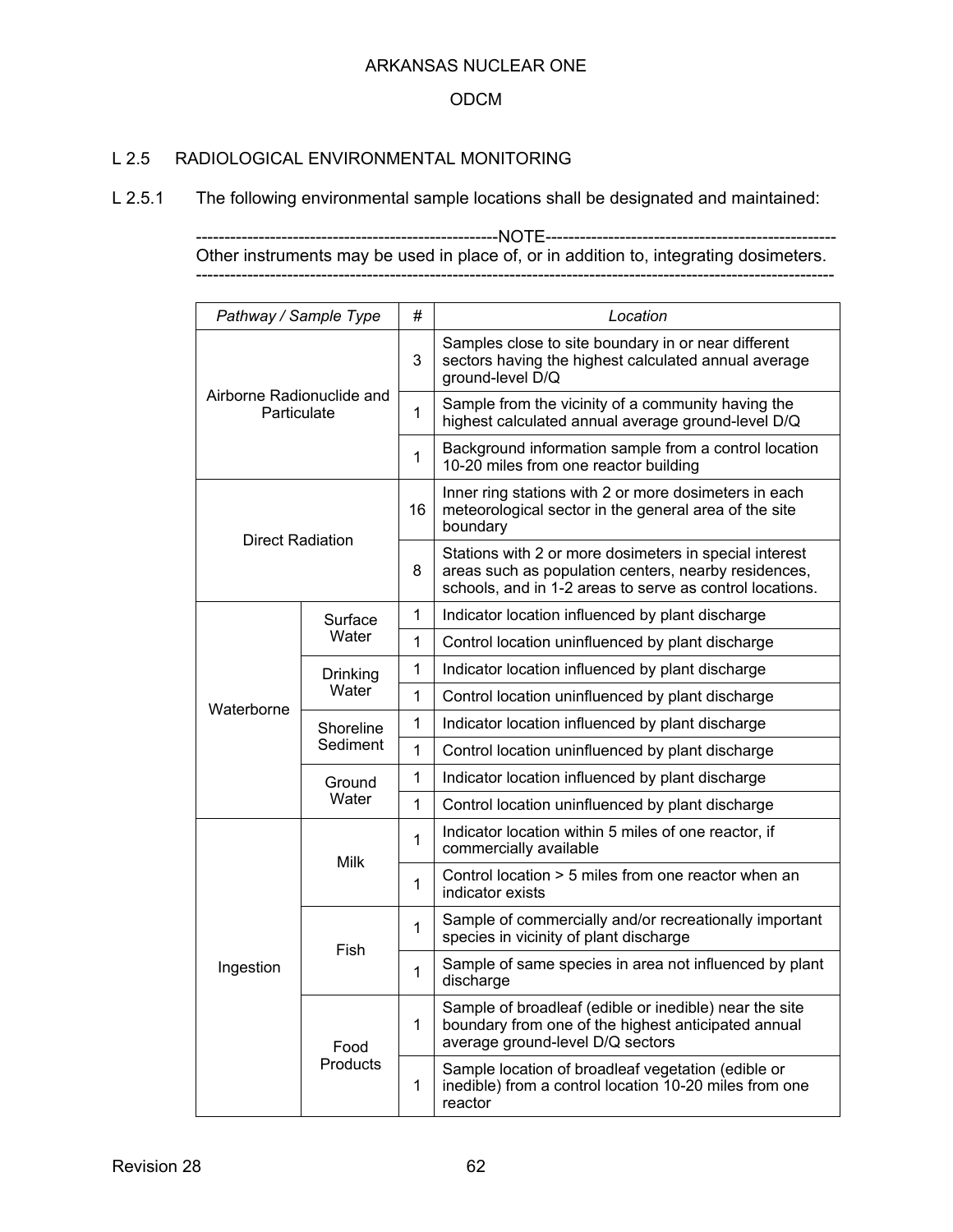### ODCM

APPLICABILITY: At all times.

### ACTIONS

-------------------------------------------------------------NOTE------------------------------------------------------------ Separate Condition entry is allowed for each sample location and Surveillance requirement. ---------------------------------------------------------------------------------------------------------------------------------

| <b>CONDITION</b> |                                                                                                                                                                                |            | <b>REQUIRED ACTION</b>                                        | <b>COMPLETION TIME</b> |
|------------------|--------------------------------------------------------------------------------------------------------------------------------------------------------------------------------|------------|---------------------------------------------------------------|------------------------|
|                  | A. Sample location<br>requirement not met.                                                                                                                                     | A.1        | Initiate action to restore to<br>within limits.               | Immediately            |
|                  | OR                                                                                                                                                                             | <b>AND</b> |                                                               |                        |
|                  | Required sample<br>equipment non-functional.                                                                                                                                   |            | A.2 Initiate a condition report to<br>document and track the  | Immediately            |
|                  | $\overline{\text{OR}}$                                                                                                                                                         |            | condition for inclusion in the<br><b>Annual Radiological</b>  |                        |
|                  | Sample Frequency not met.                                                                                                                                                      |            | <b>Environmental Operating</b><br>Report pursuant to TS 5.6.2 |                        |
|                  | $\overline{\text{OR}}$                                                                                                                                                         |            | (ANO-1) / TS 6.6.2 (ANO-2).                                   |                        |
|                  | Sample analysis<br>Frequency not met.                                                                                                                                          |            |                                                               |                        |
|                  | <u>OR</u>                                                                                                                                                                      |            |                                                               |                        |
|                  | One or more Lower Limit(s)<br>of Detection (LLD) listed in<br>Table 2.5-1 not met.                                                                                             |            |                                                               |                        |
|                  | OR                                                                                                                                                                             |            |                                                               |                        |
|                  | One or more limits listed in<br>Table 2.5-2 not met.                                                                                                                           |            |                                                               |                        |
|                  | OR                                                                                                                                                                             |            |                                                               |                        |
|                  | Dose to a MEMBER OF<br>THE PUBLIC from<br>radionuclides other than<br>those listed in Table 2.5-2<br>projected to exceed<br>calendar year limits of<br>L 2.3.1 and/or L 2.4.1. |            |                                                               |                        |

L 2.5.1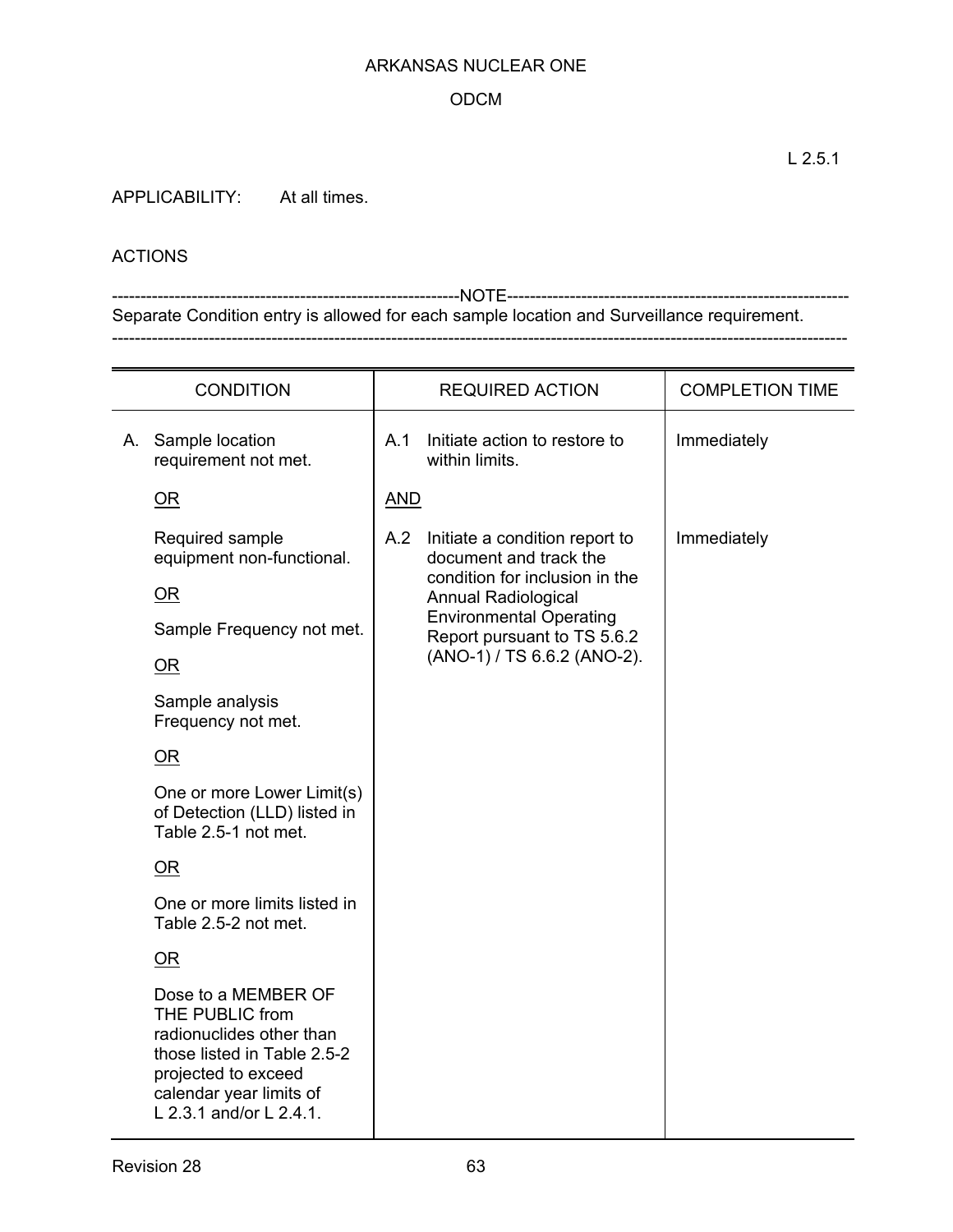## ODCM

L 2.5.1

ACTIONS (continued)

| <b>CONDITION</b>                                                    | <b>REQUIRED ACTION</b>                                                                                                               | <b>COMPLETION TIME</b> |
|---------------------------------------------------------------------|--------------------------------------------------------------------------------------------------------------------------------------|------------------------|
| Sample(s) from required<br>В.<br>sample location(s)<br>unavailable. | Identify and add to the<br>B.1<br>Radiological Environment<br>Monitoring Program,<br>locations for obtaining<br>replacement samples. | 30 days                |

## **SURVEILLANCES**

|           | <b>SURVEILLANCE</b>                                       | <b>FREQUENCY</b>                                                 |
|-----------|-----------------------------------------------------------|------------------------------------------------------------------|
| S 2.5.1.1 | Only applicable to Airborne Radionuclide and Particulate. |                                                                  |
|           | Collect sample from continuous sampler.                   | 14 days                                                          |
|           | <b>AND</b>                                                |                                                                  |
|           | Perform I-131 analysis of radiolodine canister.           | 14 days following<br>sample acquisition                          |
|           | <b>AND</b>                                                |                                                                  |
|           | Perform gross beta analysis of particulate sampler.       | $\geq$ 24 hours and<br>$\leq$ 14 days following<br>filter change |
| S 2.5.1.2 | Only applicable to Direct Radiation locations.            |                                                                  |
|           | Collect sample from required location.                    | 92 days                                                          |
|           | <b>AND</b>                                                |                                                                  |
|           | Perform gamma dose analysis of sample.                    | 60 days following<br>sample acquisition                          |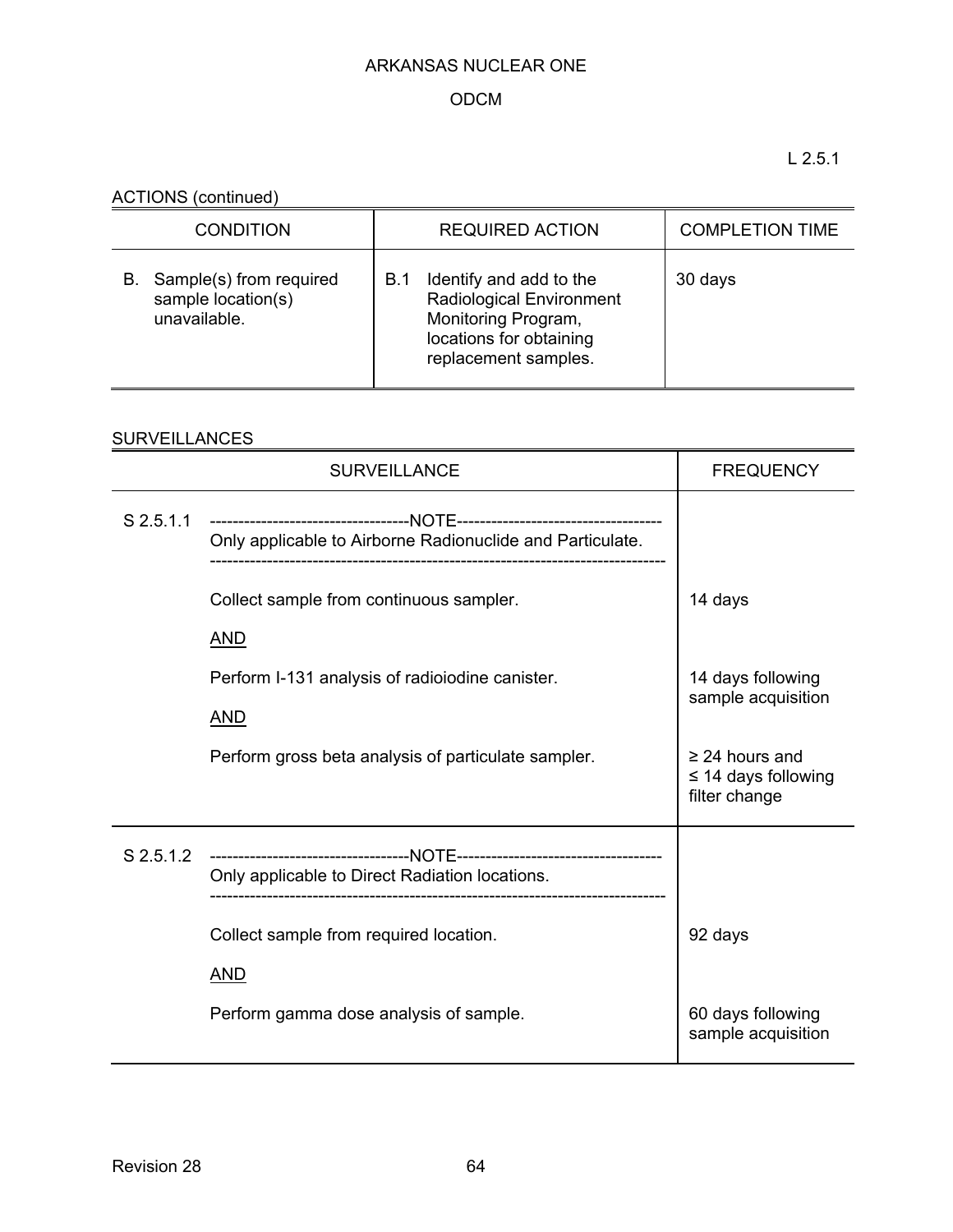## ODCM

L 2.5.1

| SURVEILLANCES (continued) |  |
|---------------------------|--|
|---------------------------|--|

|             | <b>SURVEILLANCE</b>                                   | <b>FREQUENCY</b>                        |
|-------------|-------------------------------------------------------|-----------------------------------------|
| $S$ 2.5.1.3 | Only applicable to Surface Water samples.             |                                         |
|             | Collect sample from required location.                | 92 days                                 |
|             | <b>AND</b>                                            |                                         |
|             | Perform gamma isotopic analysis of sample.            | 21 days following<br>sample acquisition |
|             | <b>AND</b>                                            |                                         |
|             | Perform H-3 analysis of sample.                       | 31 days following<br>sample acquisition |
| S 2.5.1.4   | Only applicable to Drinking and Ground Water samples. |                                         |
|             | Collect sample from required location.                | 92 days                                 |
|             | <b>AND</b>                                            |                                         |
|             | Perform gamma isotopic analysis of sample.            | 21 days following                       |
|             | <b>AND</b>                                            | sample acquisition                      |
|             | Perform H-3 analysis of sample.                       | 31 days following                       |
|             | <u>AND</u>                                            | sample acquisition                      |
|             | Perform I-131 analysis of sample.                     | 21 days following                       |
|             | <b>AND</b>                                            | sample acquisition                      |
|             | Perform gross beta analysis of sample.                | 31 days following<br>sample acquisition |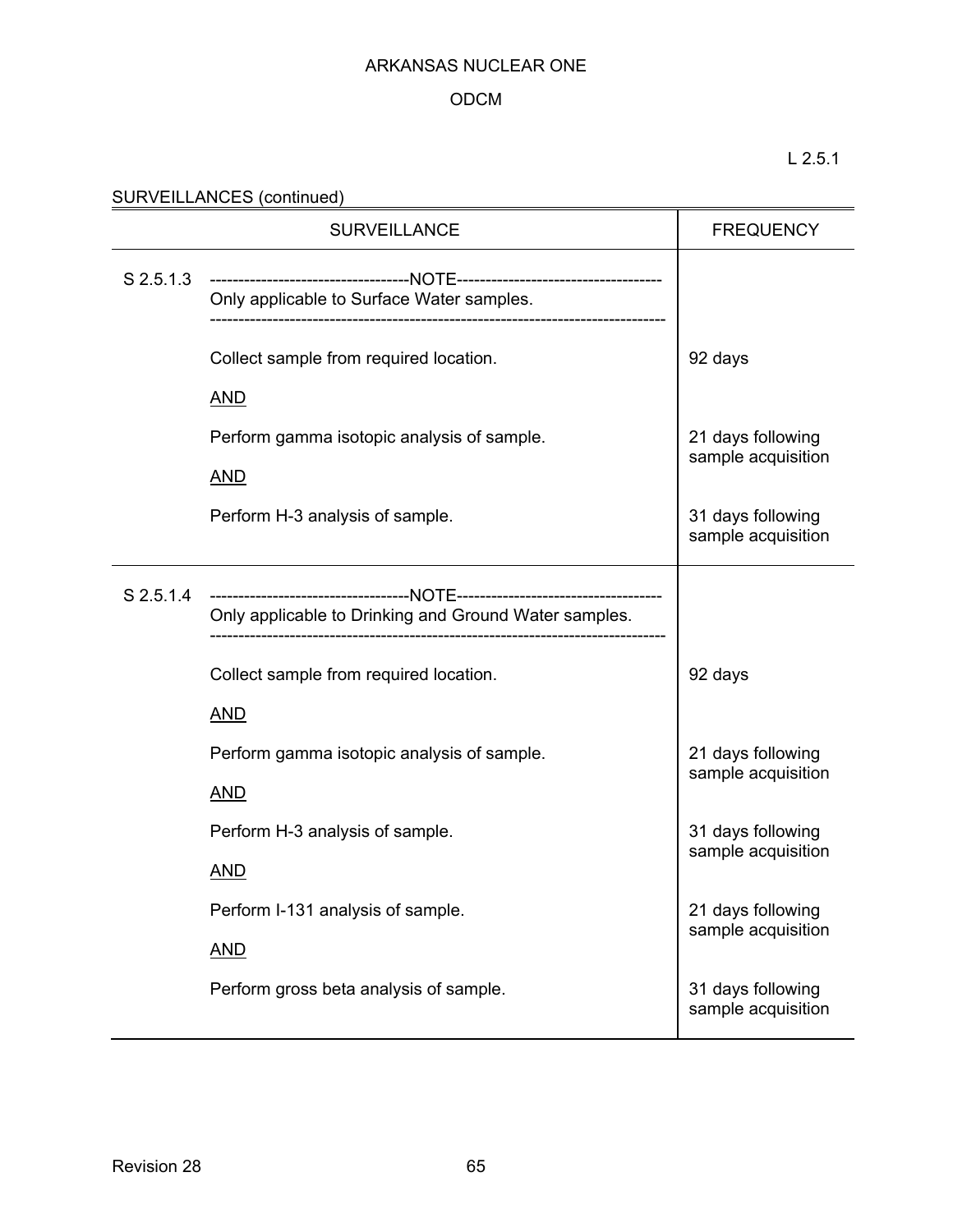## ODCM

## L 2.5.1

## SURVEILLANCES (continued)<br>
SURVEILLANCES (continued)

|           | <b>SURVEILLANCE</b>                                       | <b>FREQUENCY</b>                        |
|-----------|-----------------------------------------------------------|-----------------------------------------|
| S 2.5.1.5 | Only applicable to Waterborne Shoreline Sediment samples. |                                         |
|           | Collect sample from required location.                    | 12 months                               |
|           | <b>AND</b>                                                |                                         |
|           | Perform gamma isotopic analysis of sample.                | 60 days following<br>sample acquisition |
| S 2.5.1.6 | Only applicable to Milk samples.                          |                                         |
|           | Collect sample from required location.                    | 92 days                                 |
|           | <b>AND</b>                                                |                                         |
|           | Perform gamma isotopic analysis of sample.                | 21 days following<br>sample acquisition |
|           | <b>AND</b>                                                |                                         |
|           | Perform I-131 analysis of sample.                         | 21 days following<br>sample acquisition |
| S 2.5.1.7 |                                                           |                                         |
|           | Only applicable to edible portions of Fish samples.       |                                         |
|           | Collect sample from required location.                    | 12 months                               |
|           | <b>AND</b>                                                |                                         |
|           | Perform gamma isotopic analysis of sample.                | 60 days following<br>sample acquisition |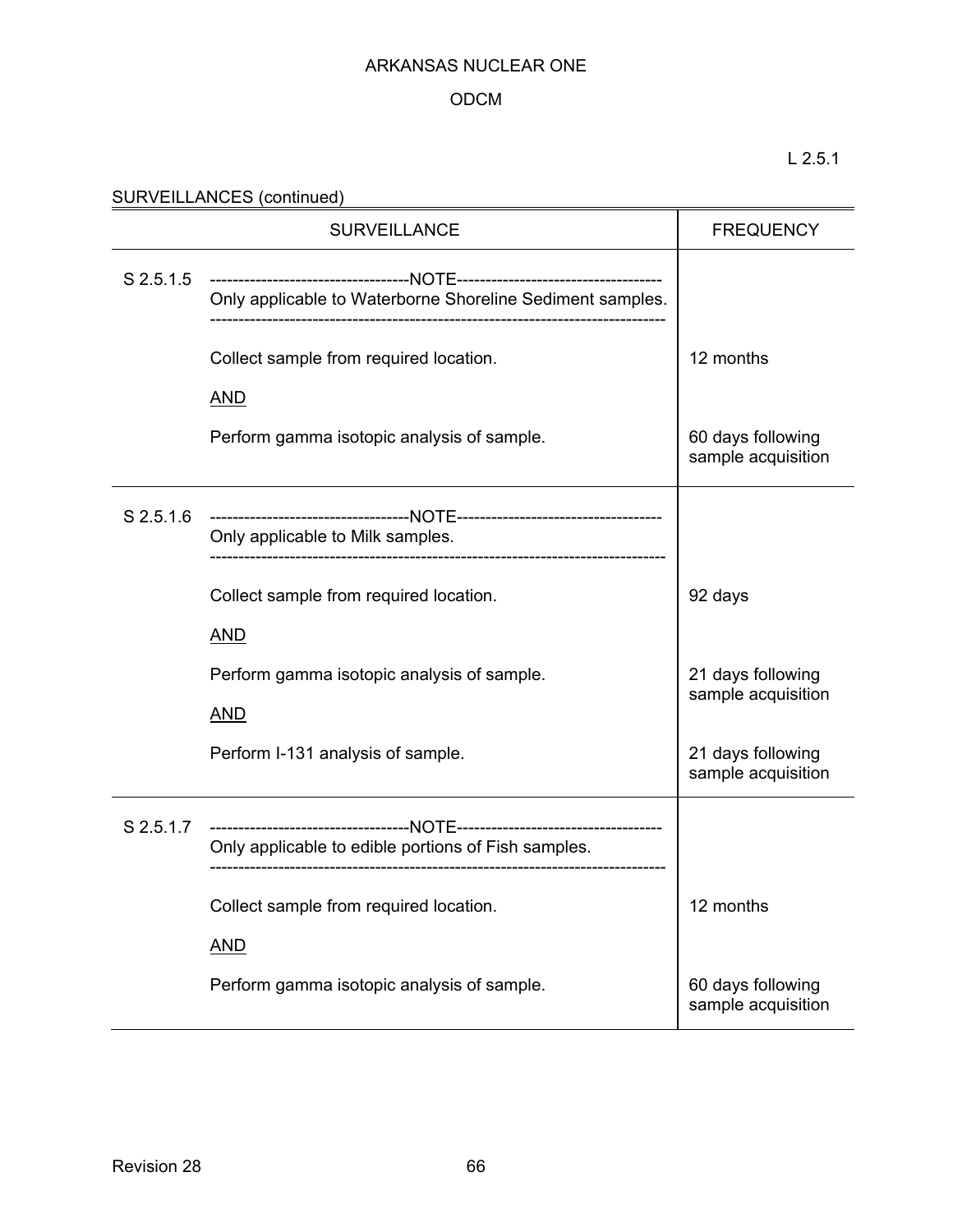## ODCM

L 2.5.1

| SURVEILLANCES (continued) |  |
|---------------------------|--|
|                           |  |

|             | <b>SURVEILLANCE</b>                                                                                                                                                            | <b>FREQUENCY</b>                        |
|-------------|--------------------------------------------------------------------------------------------------------------------------------------------------------------------------------|-----------------------------------------|
| $S$ 2.5.1.8 | ---------------------------------NOTES-----------------------------------<br>1. Only applicable to Food Product samples.<br>2. Only applicable if Milk sampling not performed. |                                         |
|             | Collect sample from required location.                                                                                                                                         | 12 months                               |
|             | <b>AND</b>                                                                                                                                                                     |                                         |
|             | Perform gamma isotopic analysis of sample.                                                                                                                                     | 21 days following<br>sample acquisition |
|             | <b>AND</b>                                                                                                                                                                     |                                         |
|             | Perform I-131 analysis of sample.                                                                                                                                              | 21 days following<br>sample acquisition |
|             | S 2.5.1.9 Verify the LLDs listed in Table 2.5-1 are met.                                                                                                                       | 12 months                               |
|             | S 2.5.1.10 Verify radioactivity concentrations are less than or equal to<br>the limits listed in Table 2.5-2, when averaged over a<br>calendar quarter.                        | 92 days                                 |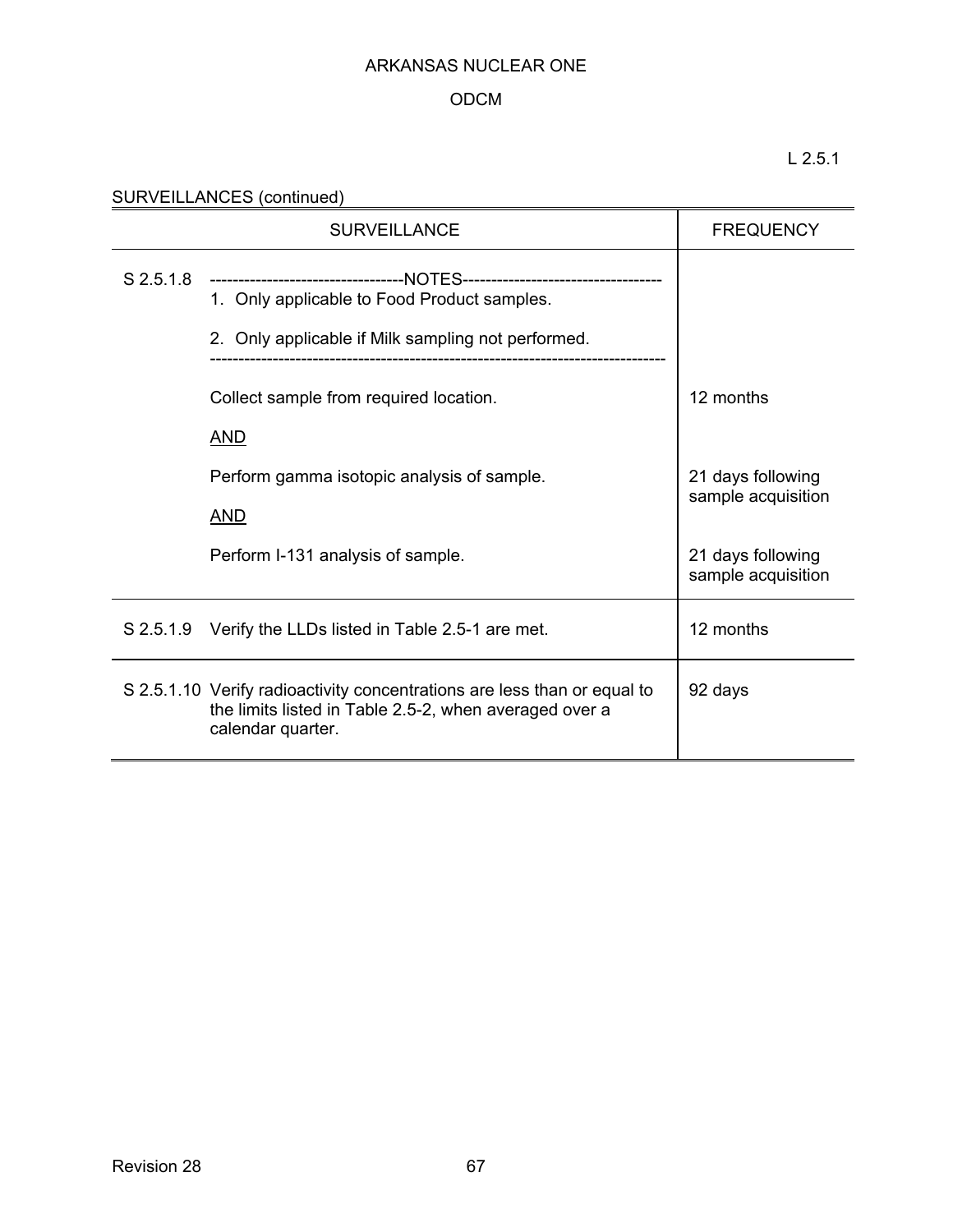### ODCM

### **TABLE 2.5-1**

### **MAXIMUM VALUES OF THE LOWER LIMITS OF DETECTION (LLD)**

| Analyses     | Water<br>(pCi/l) | Airborne Particulate or Gas<br>(pCi/m <sup>3</sup> ) | Fish<br>(pCi/kg, wet) | Milk (pCi/l) | <b>Food Products</b><br>(pCi/kg, wet) | Sediment<br>(pCi/kg, dry) |
|--------------|------------------|------------------------------------------------------|-----------------------|--------------|---------------------------------------|---------------------------|
| Gross Beta   | 4 <sup>(a)</sup> | $1 \times 10^{-2(b)}$                                |                       |              |                                       |                           |
| $H-3$        | $2000^{(c)}$     |                                                      |                       |              |                                       |                           |
| Mn-54        | 15               |                                                      | 130                   |              |                                       |                           |
| Fe-59        | 30               |                                                      | 260                   |              |                                       |                           |
| Co-58, 60    | 15               |                                                      | 130                   |              |                                       |                           |
| $Zn-65$      | 30               |                                                      | 260                   |              |                                       |                           |
| $Zr-95$      | 30               |                                                      |                       |              |                                       |                           |
| <b>Nb-95</b> | 15               |                                                      |                       |              |                                       |                           |
| $I-131$      | 1 <sup>(d)</sup> | $7 \times 10^{-2(e)}$                                |                       | 1            | 60                                    |                           |
| Cs-134       | 15               | $5 \times 10^{-2(f)}$                                | 130                   | 15           | 60                                    | 150                       |
| Cs-137       | 18               | $6 \times 10^{-2(f)}$                                | 150                   | 18           | 80                                    | 180                       |
| Ba-140       | 60               |                                                      |                       | 60           |                                       |                           |
| La-140       | 15               |                                                      |                       | 15           |                                       |                           |

 $(a)$  LLD for drinking water.

 $(b)$  Only applicable to particulate.

 $\degree$  LLD for drinking water. When no drinking water pathway exists, a value of 3000 pCi/l may be used.

(d) LLD for drinking water. When no drinking water pathway exists, a gamma isotopic analysis LLD value of 15 pCi/l may be used.

(e) Only applicable to gas.

 $(6)$  Only applicable to particulate gamma isotopic analysis.

Revision 28

68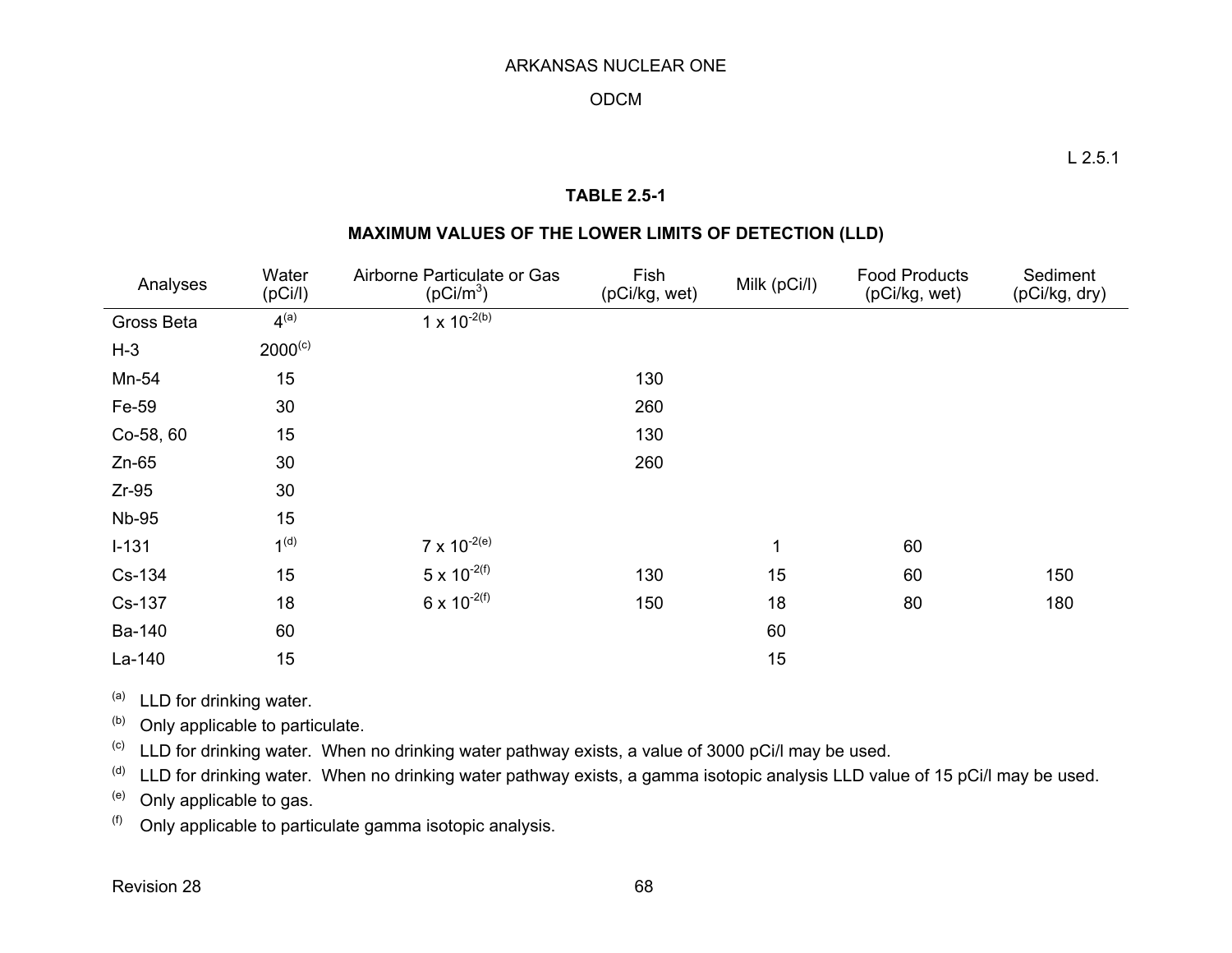### ODCM

### **TABLE 2.5-2**

### **REPORTING LEVELS FOR RADIOACTIVITY CONCENTRATIONS IN ENVIRONMENTAL SAMPLES**

| Analyses       | Water (pCi/l)        | Airborne Particulate or Gas<br>$(pCi/m^3)$ | Fish (pCi/kg, wet) | Milk (pCi/l)         | Food Products (pCi/kg, wet) |
|----------------|----------------------|--------------------------------------------|--------------------|----------------------|-----------------------------|
| $H-3$          | $2 \times 10^{4(a)}$ |                                            |                    |                      |                             |
| Mn-54          | $1 \times 10^{3}$    |                                            | $3 \times 10^4$    |                      |                             |
| Fe-59          | $4 \times 10^{2}$    |                                            | $1 \times 10^{4}$  |                      |                             |
| Co-58          | $1 \times 10^3$      |                                            | $3 \times 10^4$    |                      |                             |
| $Co-60$        | $3 \times 10^{2}$    |                                            | $1 \times 10^{4}$  |                      |                             |
| $Zn-65$        | $3 \times 10^{2}$    |                                            | $2 \times 10^{4}$  |                      |                             |
| Zr-95, Nb-95   | $4 \times 10^{2(b)}$ |                                            |                    |                      |                             |
| $I - 131$      | 2 <sup>(c)</sup>     | 0.9                                        |                    | 3                    | $1 \times 10^2$             |
| Cs-134         | 30                   | $10^{(d)}$                                 | $1 \times 10^{3}$  | 60                   | $1 \times 10^{3}$           |
| Cs-137         | 50                   | $20^{(d)}$                                 | $2 \times 10^3$    | 70                   | $2 \times 10^3$             |
| Ba-140, La-140 | $2 \times 10^{2(b)}$ |                                            |                    | $3 \times 10^{2(b)}$ |                             |

(a) Drinking water samples.

(b) Total for parent and daughter.

 $\lvert$ <sup>(c)</sup> LLD for drinking water. When no drinking water pathway exists, a value of 20 pCi/l may be used.

 $\alpha$ ) Applicable when performing a gamma isotopic analysis of individual particulate samples with gross beta activity more than 10 times the yearly mean of control samples.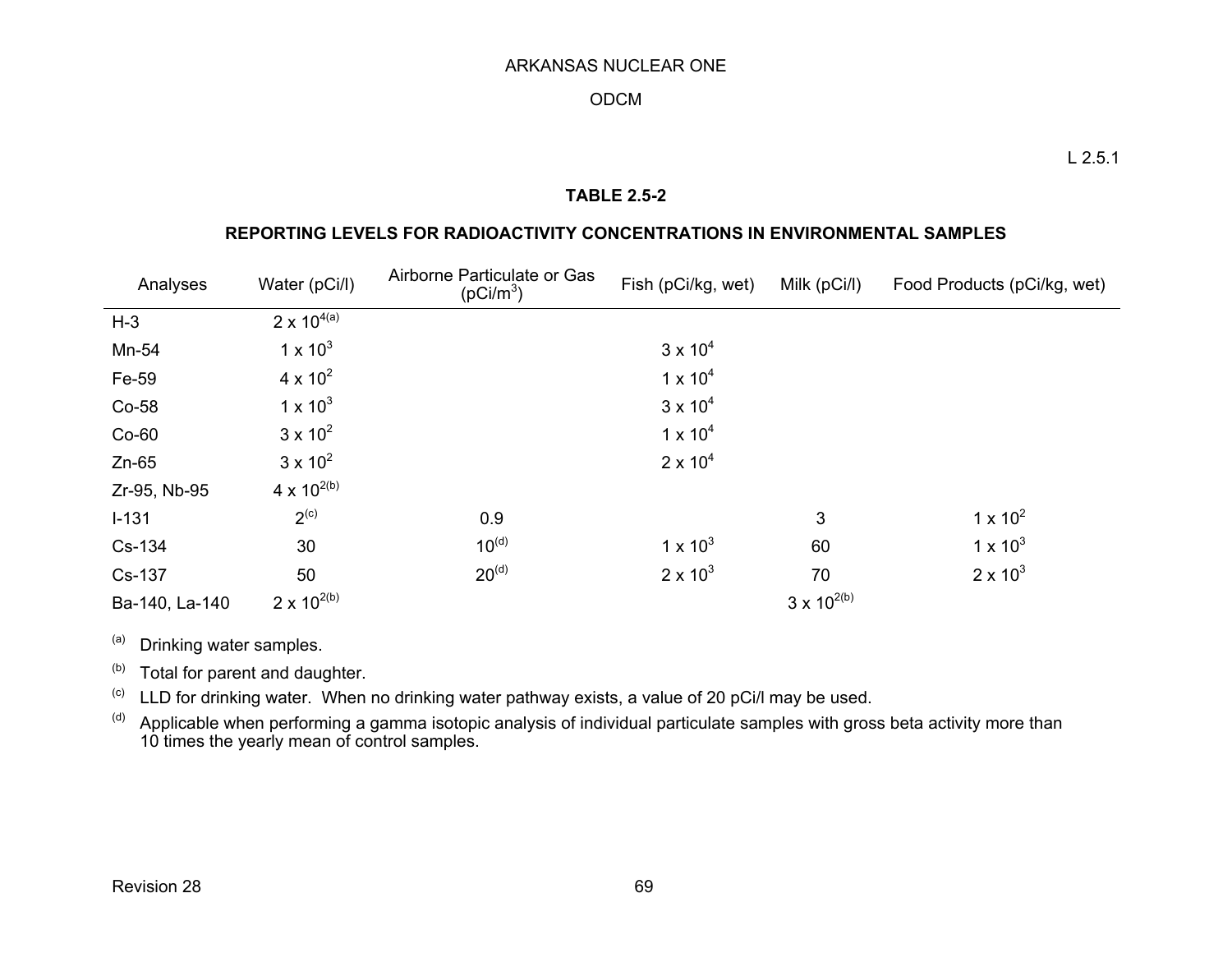### ODCM

### L 2.5 RADIOLOGICAL ENVIRONMENTAL MONITORING

L 2.5.2 -----------------------------------------------------NOTE--------------------------------------------------- Broad leaf vegetation sampling may be performed at the site boundary in the directional sector with the highest D/Q in lieu of the garden census. ----------------------------------------------------------------------------------------------------------------

> The location of the nearest milk animal, the nearest residence, and the nearest garden of greater than 500 ft<sup>2</sup> producing fresh leafy vegetables in each of the 16 meteorological sectors within a 5 mile distance from one reactor (containment) building shall be identified.

APPLICABILITY: At all times.

### ACTIONS

-------------------------------------------------------------NOTE------------------------------------------------------------ Separate Condition entry is allowed for each sample location. ---------------------------------------------------------------------------------------------------------------------------------

| <b>CONDITION</b>                                                                                                                                                                                                  | <b>REQUIRED ACTION</b>                                                                                                                                                                                                                 | <b>COMPLETION TIME</b>                                                                                          |
|-------------------------------------------------------------------------------------------------------------------------------------------------------------------------------------------------------------------|----------------------------------------------------------------------------------------------------------------------------------------------------------------------------------------------------------------------------------------|-----------------------------------------------------------------------------------------------------------------|
| New sample location<br>А.<br>identified which yields a<br>calculated dose due to<br>I-131, H-3, and/or<br>particulates projected to<br>exceed 40 CFR 190 limits.<br>$\overline{\text{OR}}$<br>New sample location | A.1<br>Initiate a condition report to<br>document and track the<br>condition for inclusion in the<br>Annual Radiological<br><b>Environmental Operating</b><br>Report pursuant to TS 5.6.2<br>(ANO-1) / TS 6.6.2 (ANO-2).<br><b>AND</b> | Immediately                                                                                                     |
| identified which yields a<br>calculated dose via the<br>same exposure pathway in<br>excess of values calculated<br>at sample locations of<br>Limitation $L$ 2.5.1.                                                | A.2.1<br>Identify and add the new<br>sample location to the<br>Radiological Environment<br>Monitoring Program.<br><b>AND</b>                                                                                                           | 30 days                                                                                                         |
|                                                                                                                                                                                                                   | A.2.2<br>Delete the previous<br>sample location via the<br>associated exposure<br>pathway from the<br>Radiological Environment<br>Monitoring Program.                                                                                  | Within 90 days<br>following October 31<br>of the year in which<br>the new sample<br>location was<br>identified. |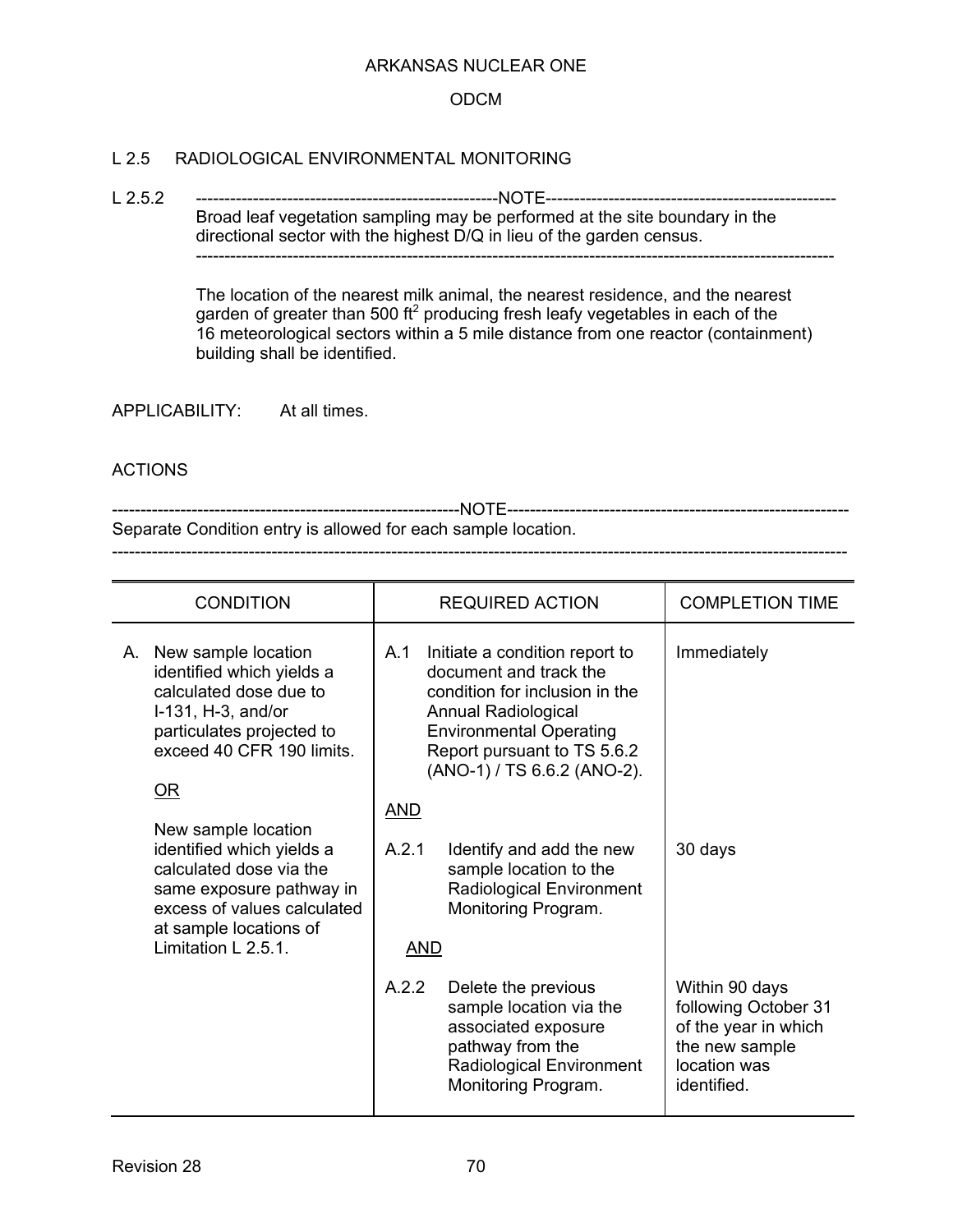## ODCM

## **SURVEILLANCES**

| S 2.0.2 is not applicable to the Surveillances of this Limitation. |  |  |  |
|--------------------------------------------------------------------|--|--|--|
|                                                                    |  |  |  |

| <b>SURVEILLANCE</b> |                                                                                                                                                                                              | <b>FREQUENCY</b>                             |
|---------------------|----------------------------------------------------------------------------------------------------------------------------------------------------------------------------------------------|----------------------------------------------|
| $S$ 2.5.2.1         | A land use census to identify the locations described in<br>Limitation L 2.5.2 shall be performed by door-to-door survey,<br>aerial survey, or by consulting local agricultural authorities. | 24 months between<br>June 1 and<br>October 1 |
| S 2.5.2.2           | Include the results of S 2.5.2.1 in the Annual Radiological<br>Environmental Operating Report pursuant to TS 5.6.2<br>(ANO-1) / TS 6.6.2 (ANO-2).                                            | 12 months                                    |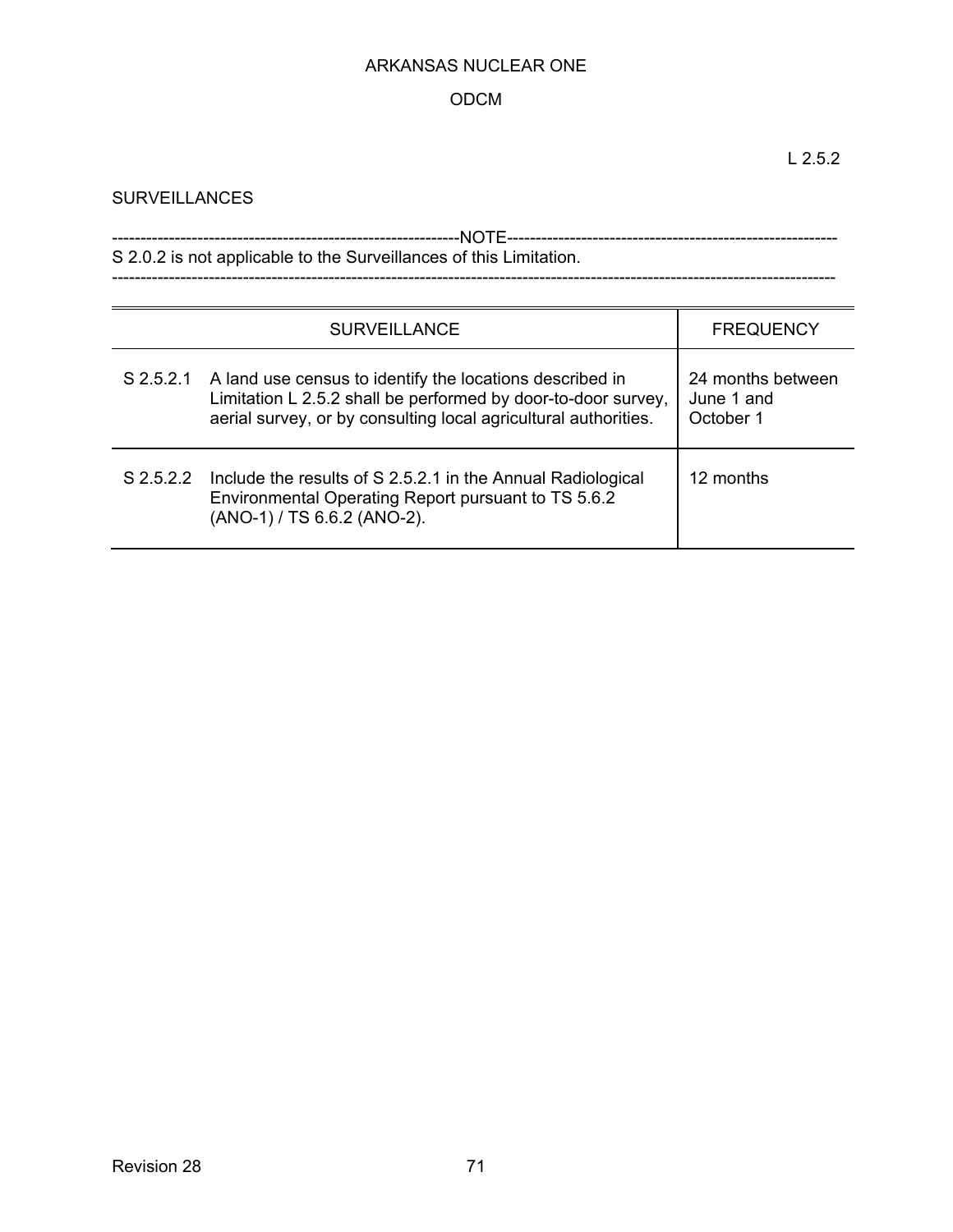#### ODCM

#### L 2.5 RADIOLOGICAL ENVIRONMENTAL MONITORING

L 2.5.3 Radioactive materials supplied as part of the Interlaboratory Comparison Program shall be analyzed.

APPLICABILITY: At all times.

#### ACTIONS

| <b>CONDITION</b>          | <b>REQUIRED ACTION</b>                                                                                                                                                                                                   | <b>COMPLETION TIME</b> |
|---------------------------|--------------------------------------------------------------------------------------------------------------------------------------------------------------------------------------------------------------------------|------------------------|
| Limitation not met.<br>Α. | Initiate a condition report to<br>A.1<br>document and track the<br>condition for inclusion in the<br>Annual Radiological<br><b>Environmental Operating</b><br>Report pursuant to TS 5.6.2<br>(ANO-1) / TS 6.6.2 (ANO-2). | Immediately            |

#### **SURVEILLANCES**

-------------------------------------------------------------NOTE---------------------------------------------------------- S 2.0.2 is not applicable to the Surveillances of this Limitation. -------------------------------------------------------------------------------------------------------------------------------

|             | <b>SURVEILLANCE</b>                                                                                                                                                                                                  | <b>FREQUENCY</b> |
|-------------|----------------------------------------------------------------------------------------------------------------------------------------------------------------------------------------------------------------------|------------------|
| $S$ 2.5.3.1 | Include the results of analyses performed as part of the<br>Interlaboratory Comparison Program in the next Annual<br>Radiological Environmental Operating Report pursuant to TS<br>5.6.2 (ANO-1) / TS 6.6.2 (ANO-2). | 12 months        |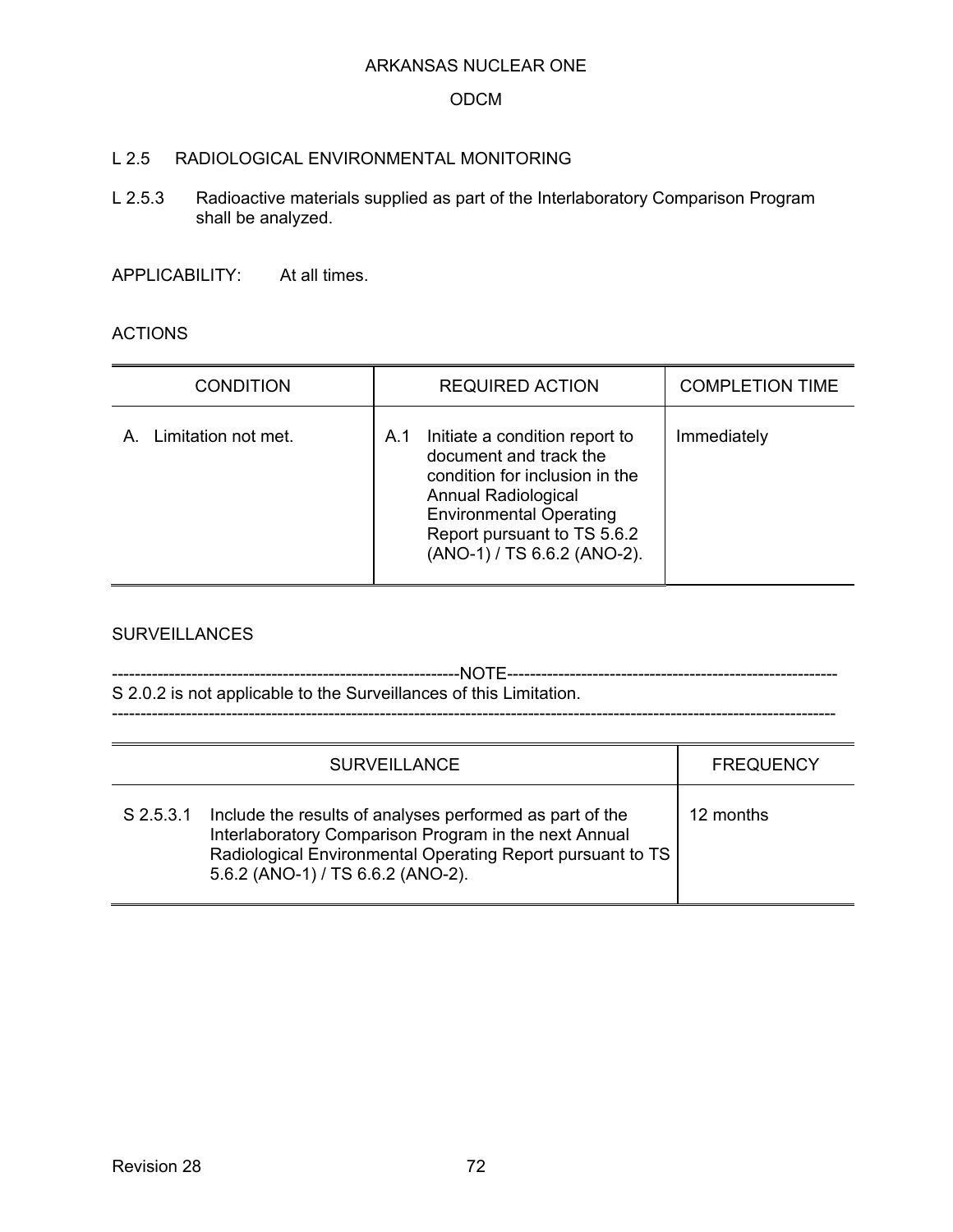## ODCM

# B 2.0 LIMITITATION (L) APPLICABILITY

| <b>BASES</b> |                                                                                                                                                                                                                                                                                                                                                                                                                                                                                                                                                                                                                                                                      |  |
|--------------|----------------------------------------------------------------------------------------------------------------------------------------------------------------------------------------------------------------------------------------------------------------------------------------------------------------------------------------------------------------------------------------------------------------------------------------------------------------------------------------------------------------------------------------------------------------------------------------------------------------------------------------------------------------------|--|
| Limitations  | L 2.0.1 through L 2.0.5 establish the general requirements applicable to all<br>Limitations and apply at all times, unless otherwise stated.                                                                                                                                                                                                                                                                                                                                                                                                                                                                                                                         |  |
| B 2.0.1      | L 2.0.1 establishes the Applicability statement within each individual Limitation<br>as the requirement for when the Limitation is required to be met (i.e., when the<br>unit is in the MODES or other specified conditions of the Applicability statement<br>of each Limitation).                                                                                                                                                                                                                                                                                                                                                                                   |  |
| B 2.0.2      | L 2.0.2 establishes that upon discovery of a failure to meet a Limitation, the<br>associated ACTIONS shall be met. The Completion Time of each Required<br>Action for an ACTIONS Condition is applicable from the point in time that an<br>ACTIONS Condition is entered. The Required Actions establish those remedial<br>measures that must be taken within specified Completion Times when the<br>requirements of a Limitation are not met. This Limitation establishes that:                                                                                                                                                                                      |  |
|              | Completion of the Required Actions within the specified Completion Times<br>a.<br>constitutes compliance with a Limitation; and                                                                                                                                                                                                                                                                                                                                                                                                                                                                                                                                      |  |
|              | Completion of the Required Actions is not required when a Limitation is met<br>b.<br>within the specified Completion Time, unless otherwise specified.                                                                                                                                                                                                                                                                                                                                                                                                                                                                                                               |  |
|              | Completing the Required Actions is not required when a Limitation is no longer<br>applicable, unless otherwise stated in the individual Specification.                                                                                                                                                                                                                                                                                                                                                                                                                                                                                                               |  |
| B 2.0.3      | L 2.0.3 establishes the Required Actions that must be implemented when a<br>Limitation is not met and the condition is not specifically addressed by the<br>associated Conditions. It is not intended to be used as an operational<br>convenience that permits routine voluntary removal of redundant systems or<br>components from service in lieu of other alternatives that would not result in<br>redundant systems or components being inoperable. This requirement is<br>intended to provide assurance that plant management is aware of the condition<br>and to ensure that the condition is evaluated for its affect on continued<br>operation of the plant. |  |
| B 2.0.4      | L 2.0.4 establishes Limitations on changes in MODES or other specified<br>conditions in the Applicability when a Limitation is not met. It allows placing the<br>unit in a MODE or other specified condition stated in that Applicability (e.g., the<br>Applicability desired to be entered) when unit conditions are such that the<br>requirements of the Limitation would not be met, in accordance with Limitation<br>L 2.0.4.a, L 2.0.4.b, or L 2.0.4.c.                                                                                                                                                                                                         |  |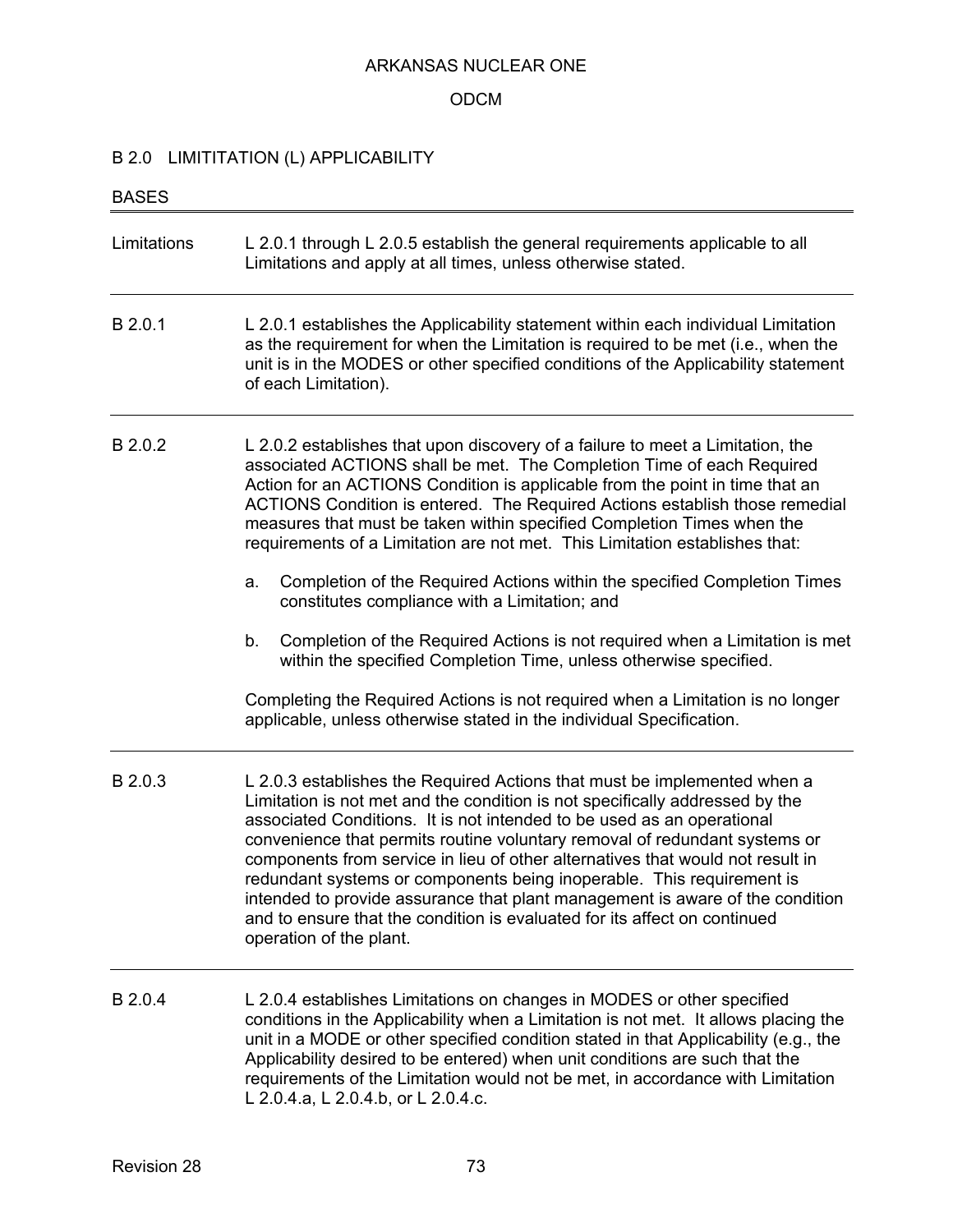#### ODCM

## BASES

# LIMITATION APPLICABILITY (continued)

| B 2.0.4<br>(continued) | L 2.0.4 allows entry into a MODE or other specified condition in the<br>Applicability with the Limitation not met when the associated ACTIONS to be<br>entered permit continued operation in the MODE or other specified condition in<br>the Applicability for an unlimited period of time. Compliance with Required<br>Actions that permit continued operation of the unit for an unlimited period of<br>time in a MODE or other specified condition provides an acceptable level of<br>safety for continued operation. This is without regard to the status of the unit<br>before or after the MODE change. Therefore, in such cases, entry into a MODE<br>or other specified condition in the Applicability may be made in accordance with<br>the provisions of the Required Actions. The provisions of this Limitation should<br>not be interpreted as endorsing the failure to exercise the good practice of<br>restoring systems or components to FUNCTIONAL status before entering an<br>associated MODE or other specified condition in the Applicability. |
|------------------------|--------------------------------------------------------------------------------------------------------------------------------------------------------------------------------------------------------------------------------------------------------------------------------------------------------------------------------------------------------------------------------------------------------------------------------------------------------------------------------------------------------------------------------------------------------------------------------------------------------------------------------------------------------------------------------------------------------------------------------------------------------------------------------------------------------------------------------------------------------------------------------------------------------------------------------------------------------------------------------------------------------------------------------------------------------------------|
|                        | Upon entry into a MODE or other specified condition in the Applicability with the<br>Limitation not met, L 2.0.1 and L 2.0.2 require entry into the applicable<br>Conditions and Required Actions until the Condition is resolved, until the<br>Limitation is met, or until the unit is not within the Applicability of the Limitation.                                                                                                                                                                                                                                                                                                                                                                                                                                                                                                                                                                                                                                                                                                                            |
|                        | Surveillances do not have to be performed on the associated inoperable<br>equipment (or on variables outside the specified limits), as permitted by S 2.0.1.<br>Therefore, utilizing L 2.0.4 is not a violation of S 2.0.1 or S 2.0.4 for any<br>Surveillances that have not been performed on equipment. However,<br>Surveillances must be met to ensure FUNCTIONALITY prior to declaring the<br>associated equipment FUNCTIONAL (or variable within limits) and restoring<br>compliance with the affected Limitation.                                                                                                                                                                                                                                                                                                                                                                                                                                                                                                                                            |
| B 2.0.5                | L 2.0.5 establishes the allowance for restoring equipment to service under<br>administrative controls when it has been removed from service or declared non-<br>functional to comply with ACTIONS. The sole purpose of this Limitation is to<br>provide an exception to L 2.0.2 (e.g., to not comply with the applicable Required<br>Actions) to allow the performance of required testing to demonstrate:                                                                                                                                                                                                                                                                                                                                                                                                                                                                                                                                                                                                                                                         |
|                        | The FUNCTIONALITY of the equipment being returned to service; or<br>a.                                                                                                                                                                                                                                                                                                                                                                                                                                                                                                                                                                                                                                                                                                                                                                                                                                                                                                                                                                                             |
|                        | The FUNCTIONALITY of other equipment.<br>b.                                                                                                                                                                                                                                                                                                                                                                                                                                                                                                                                                                                                                                                                                                                                                                                                                                                                                                                                                                                                                        |
|                        | The administrative controls ensure the time the equipment is returned to service<br>in conflict with the requirements of the ACTIONS is limited to the time absolutely<br>necessary to perform the required testing to demonstrate FUNCTIONALITY.<br>This Limitation does not provide time to perform any other preventive or<br>corrective maintenance.                                                                                                                                                                                                                                                                                                                                                                                                                                                                                                                                                                                                                                                                                                           |
|                        | An example of demonstrating the FUNCTIONALITY of the equipment being<br>returned to service is restarting a ventilation system that has been secured to                                                                                                                                                                                                                                                                                                                                                                                                                                                                                                                                                                                                                                                                                                                                                                                                                                                                                                            |

returned to service is restarting a ventilation system that has been secured to comply with Required Actions and must be restarted to perform the required testing.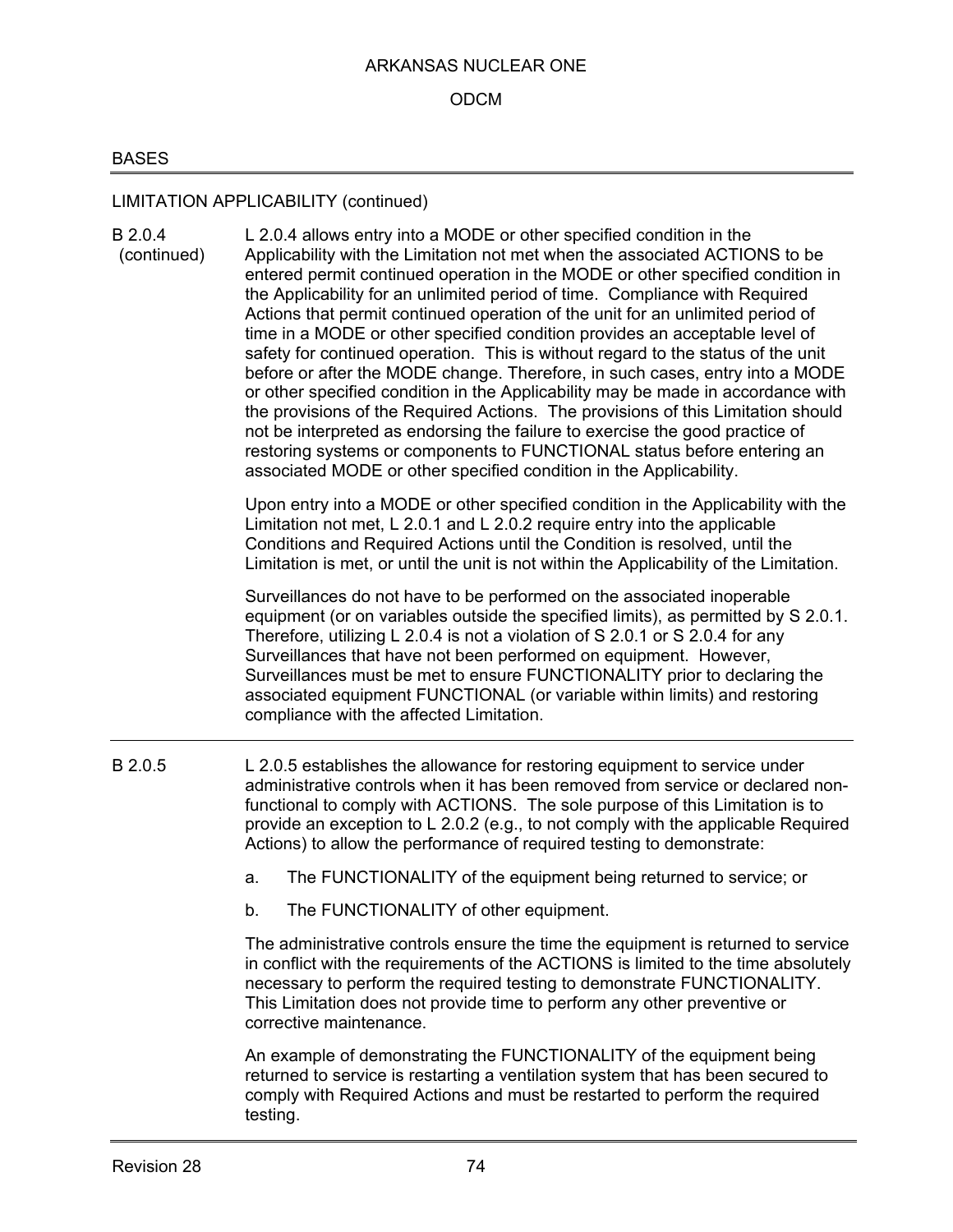#### ODCM

#### B 2.0 SURVEILLANCE (S) APPLICABILITY

#### BASES

- S 2.0.1 SRs shall be met during the MODES or other specified conditions in the Applicability for individual Limitations, unless otherwise stated in the individual Surveillance. Failure to meet a Surveillance, whether such failure is experienced during the performance of the Surveillance or between performances of the Surveillance, shall be failure to meet the Limitation. Failure to perform a Surveillance within the specified Frequency shall be failure to meet the Limitation except as provided in S 2.0.3. Surveillances are not required to be performed on non-functional equipment or variables outside specified limits.
- S 2.0.2 The specified Frequency for each Surveillance is met if the Surveillance is performed within 1.25 times the interval specified in the Frequency, as measured from the previous performance or as measured from the time a specified condition of the Frequency is met.

For Frequencies specified as "once," the above interval extension does not apply.

If a Completion Time requires periodic performance on a "once per . . ." basis, the above Frequency extension applies to each performance after the initial performance.

Exceptions to this Limitation are stated in the individual Limitations.

S 2.0.3 If it is discovered that a Surveillance was not performed within its specified Frequency, then compliance with the requirement to declare the Limitation not met may be delayed, from the time of discovery, up to 24 hours or up to the limit of the specified Frequency, whichever is greater. This delay period is permitted to allow performance of the Surveillance.

> If the Surveillance is not performed within the delay period, the Limitation must immediately be declared not met, and the applicable Condition(s) must be entered.

When the Surveillance is performed within the delay period and the Surveillance is not met, the Limitation must immediately be declared not met, and the applicable Condition(s) must be entered.

S 2.0.4 Entry into a MODE or other specified condition in the Applicability of a Limitation shall only be made when the Limitation's Surveillances have been met within their specified Frequency, except as provided by S 2.0.3. When a Limitation is not met due to Surveillances not having been met, entry into a MODE or other specified condition in the Applicability shall only be made in accordance with L 2.0.4.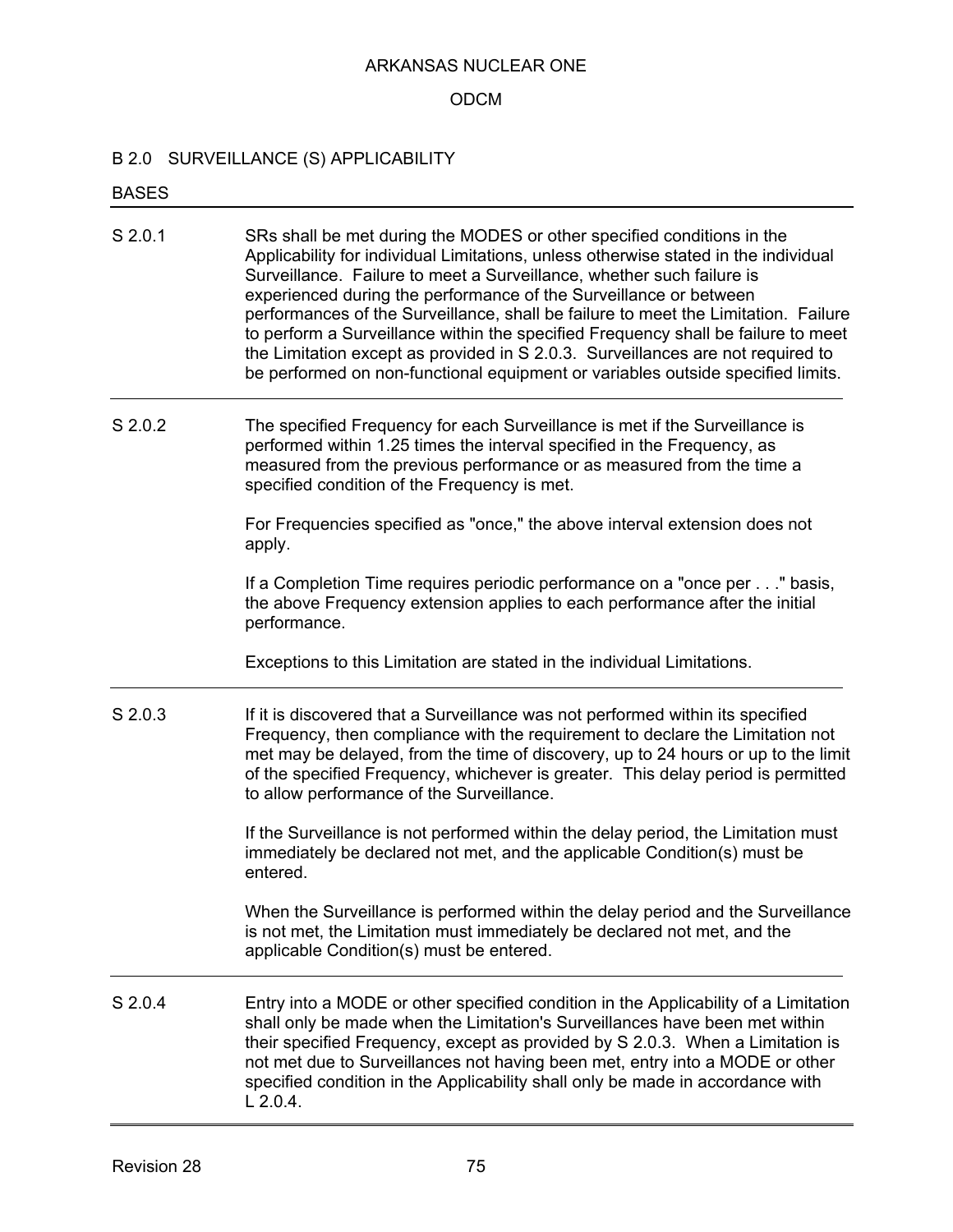### ODCM

### B 2.1 RADIOACTIVE LIQUID EFFLUENT MONITORING INSTRUMENTATION

#### BASES

#### BACKGROUND

The Radioactive Liquid Effluent Monitoring Instrumentation is provided to monitor and control, as applicable, the releases of radioactive materials in liquid effluents during actual or potential releases.

#### LIMITATION

The following Radioactive Liquid Effluent Monitoring Instrumentation is required to be FUNCTIONAL:

- ANO-1: RE-4642 Liquid Radwaste Monitor RE-2682 – "A" Main Steam Line Radiation Monitor RE-2681 – "B" Main Steam Line Radiation Monitor
- ANO-2: 2RE-2330 Liquid Radwaste Monitor 2RE-4423 – Liquid Radwaste Monitor

Both radiation monitoring and flow monitoring capability are required to be FUNCTIONAL for each Liquid Radwaste Monitor. With regard to Liquid Radwaste radiation monitoring, the alarm/trip function must also be FUNCTIONAL. The alarm/trip setpoints for these instruments are calculated in accordance with the methods contained in ODCM Section 2.1 to ensure that the alarm/trip will occur prior to potentially exceeding the limits of 10 CFR Part 20.

With regard to the Main Steam Line Radiation Monitors, these monitors must have a measurement range capability from  $10^{-1}$  mR/hr to  $10^4$  mR/hr.

### **APPLICABILITY**

The Liquid Radwaste Monitors are required to be FUNCTIONAL during any release via the pathway in which the monitor is installed. The Main Steam Line Radiation Monitors are required to be FUNCTIONAL in MODES 1, 2, 3, and 4.

### ACTIONS

The following ACTIONS are generally applicable to the pathway in which a radioactive liquid release is in progress. Because more than one release could occur simultaneously, the ACTIONS are modified by a Note that permits separate Condition entry for each non-functional Radioactive Liquid Effluent Monitoring Instrument.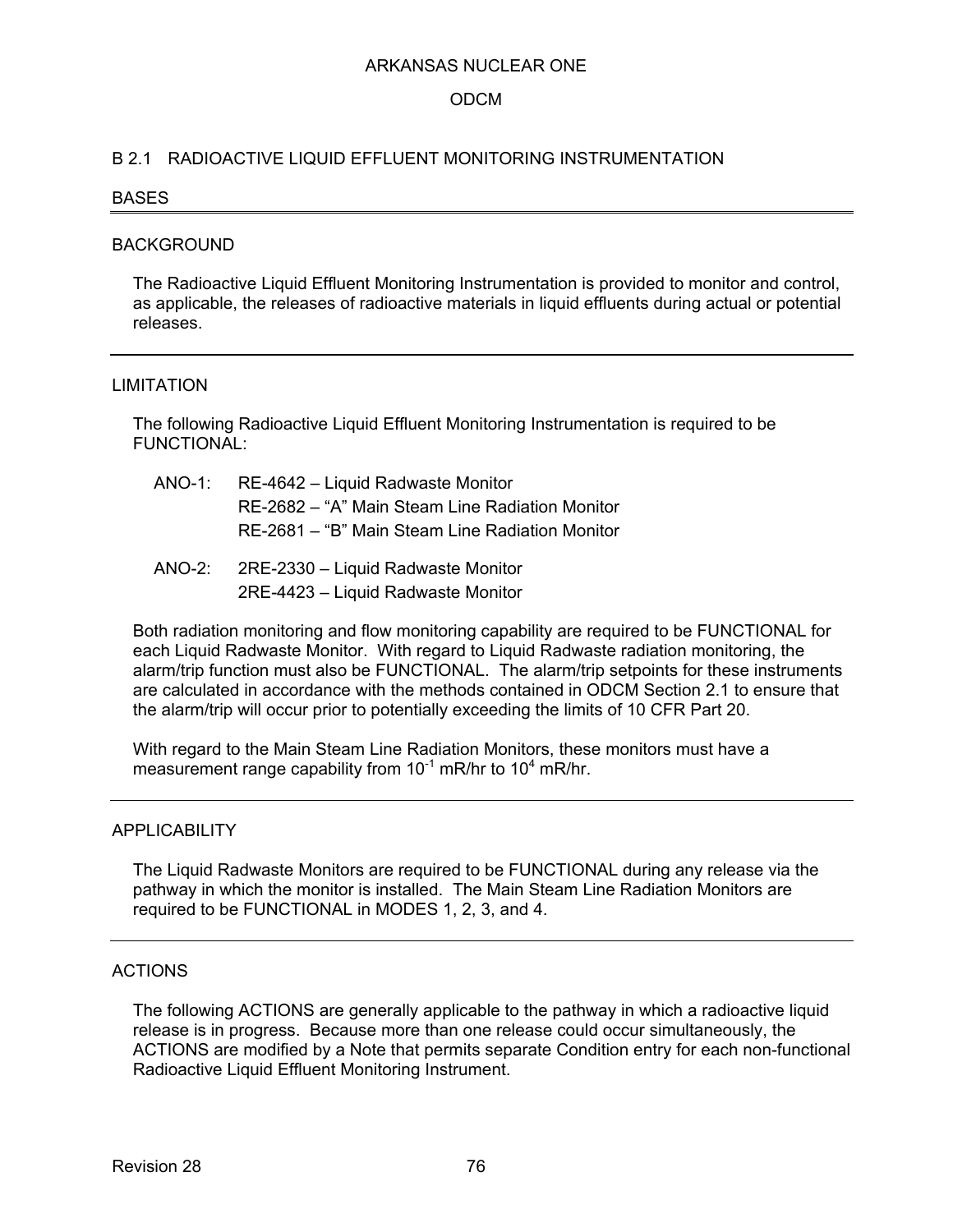## ODCM

## ACTIONS (continued)

# A.1

If the radiation monitoring feature of the Radioactive Liquid Effluent Monitoring Instrument is non-functional, any release via the associated pathway must be suspended immediately. This prevents the release of unmonitored effluents to the environment.

## A.2.1

In addition to Required Action A.1, a non-functional radiation monitoring feature of a Radioactive Liquid Effluent Monitoring Instrument must be returned to a FUNCTIONAL status prior to the restart or subsequent release of effluents via the associated pathway. This prevents the release of unmonitored effluents to the environment. Exceptions to this requirement are included in Required Actions A.2.2.1 through A.2.2.3 below.

## A.2.2.1 through A.2.2.3

In lieu of performing Required Action A.2.1 above, grab samples may be obtained and analyzed to provide a backup monitoring method for the effluent release. Because of the importance of monitoring radioactive liquid releases, two independent samples of the effluent must be obtained and analyzed. The independency required is with regard to obtaining and analyzing each sample separately. Two independent personnel are not required to obtain and analyze the two samples.

Notwithstanding the above, computer input data and the discharge valve lineup associated with the effluent release path must be verified by two independent, qualified individuals. Integrity of independence is maintained by preventing interaction between personnel during the verification process. With regard to valve lineups, independent verification is conducted such that each check constitutes actual identification of the valve and a determination of both "required" and "actual" valve position.

### B.1 and B.2

If the flow monitoring feature of the Radioactive Liquid Effluent Monitoring Instrument is nonfunctional, the flow rate may be estimated within 4 hours of initial loss of the instrument and every 4 hours thereafter, for the duration of the effluent release. Flow rate data is necessary to calculate the amount of radioactive released via the effluent discharge. The 4-hour Completion Time is reasonable because a significant change in flow rate over the course of an effluent release is unlikely.

S 2.0.2 is not applicable to the initial flow estimation, but may be applied to the flow estimations thereafter. Pump curves may be used to estimate flow.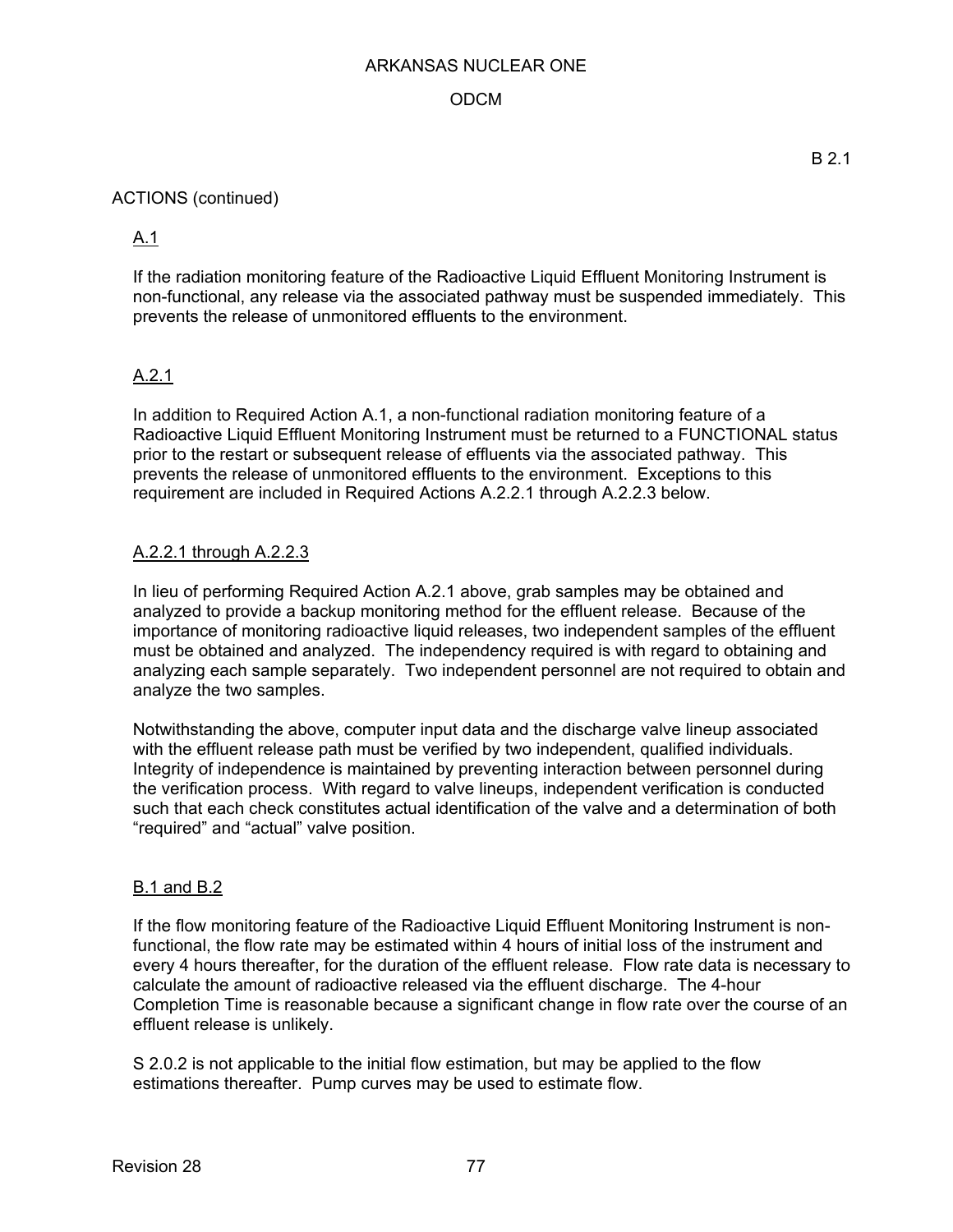## ODCM

## ACTIONS (continued)

C.1

If one or more Main Steam Line Radiation Monitors is non-functional, the pre-planned alternate monitoring method of monitoring must be established within 72 hours. The alternate method chosen should ensure continued monitoring of the Main Steam system for radiation while operating in MODES 1, 2, 3, or 4. In addition, the affected monitor(s) must be restored to a FUNCTIONAL status within 7 days.

## D.1

If the Required Actions and associated Completion Times of Conditions A, B, and/or C cannot be met, then additional measures may be necessary to ensure continued safe operation or to reduce overall station risk. Therefore, a condition report must be initiated immediately to assess the impact on continued effluent release operations given the degraded condition.

## E.1

Instrumentation installed to ensure radiological monitoring of effluent releases is expected to be normally available in accordance with the design function or purpose of the equipment. During releases via a respective pathway, instrumentation that remains non-functional for greater than 30 days may indicate inappropriate importance placed on the equipment or over-reliance on the backup sampling method for effluent release monitoring. As an incentive to avoid either of these conditions, Radioactive Liquid Effluent Monitoring Instrumentation that remains non-functional for more than 30 days must be included in the Radioactive Effluent Release Report submitted pursuant to TS 5.6.3 (ANO-1) or TS 6.6.3 (ANO-2). In order to ensure inclusion, Required Action E.1 requires the condition to be tracked via a condition report.

Information to be provided in the respective Radioactive Effluent Release Report should include 1) the component number and noun name, 2) the failure mode, 3) the reason for continued inoperability, and 4) the expected return to service date.

### **SURVEILLANCES**

### S 2.1.1.1

Performance of the CHANNEL CHECK every 24 hours provides reasonable assurance for prompt identification of a gross failure of instrumentation. A CHANNEL CHECK is normally a comparison of the parameter indicated on one channel to a similar parameter on other channels. Where parameter comparison is not possible, the CHANNEL CHECK will continue to identify gross instrument failure such as loss of power, unexpected upscale readings, failedlow indications, etc. The CHANNEL CHECK is key in verifying that the instrumentation continues to operate properly between CHANNEL CALIBRATIONs. The Frequency is based on unit operating experience that demonstrates channel failure is rare.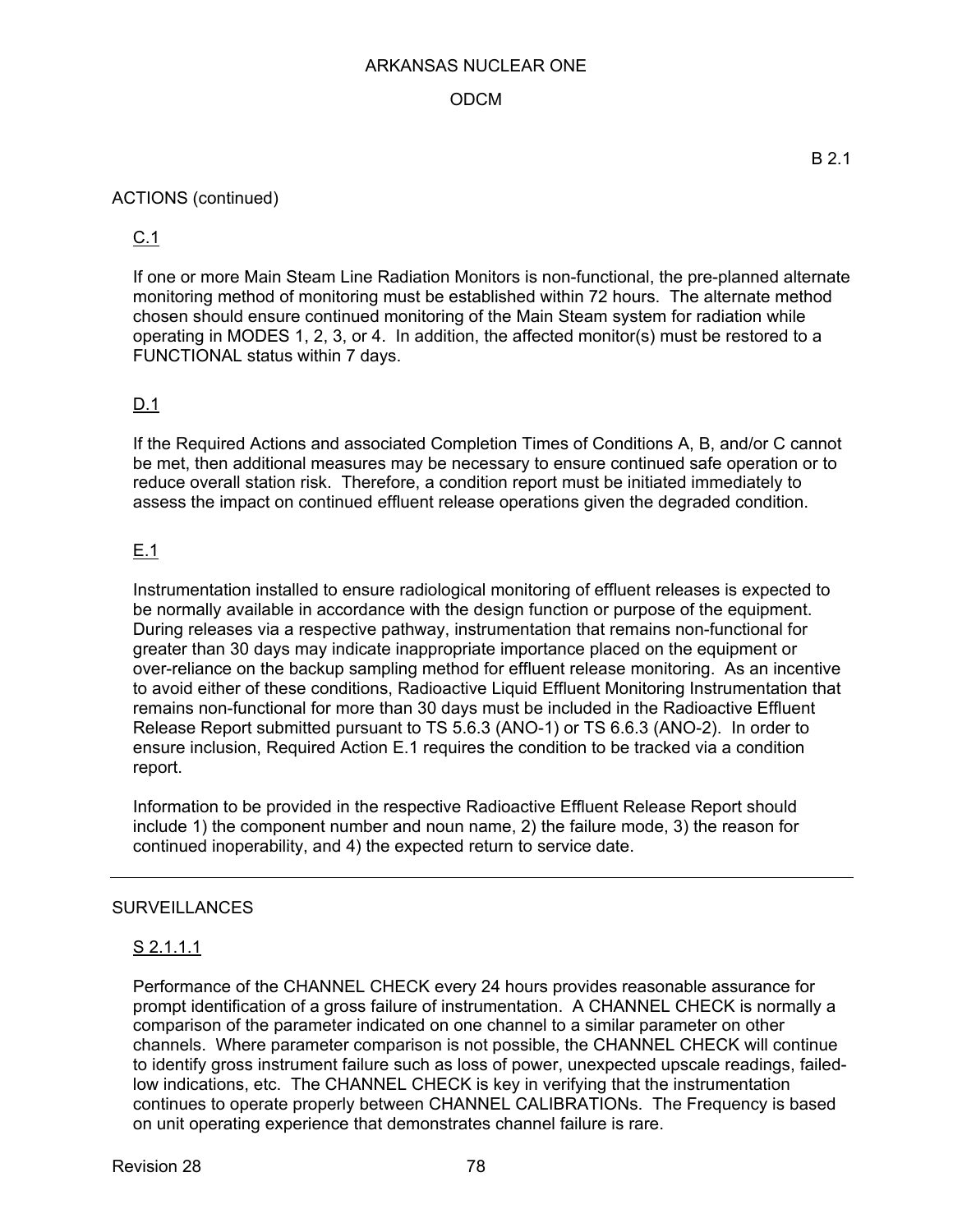## ODCM

### SURVEILLANCES (continued)

## S 2.1.1.2

A CHANNEL TEST is performed on the radiation monitoring portion of each required instrument channel to ensure the entire channel will perform the intended functions. The CHANNEL TEST demonstrates that automatic isolation of the associated pathway and Control Room alarm occur should the instrument indicate measured levels above the trip setpoint. The channel test also demonstrates that alarm occurs when any of the following conditions exist:

- A. Power to the detector is lost.
- B. The instrument indicates a downscale failure.
- C. Instrument controls are not set in the operate mode.

Any setpoint adjustment shall be consistent with Section 2.1 of the ODCM.

The Surveillance is modified by a Note clarifying that the CHANNEL TEST is applicable only to the radiation detection portion of the monitor function and is not applicable to the flow monitoring function. The Frequency of 92 days is based on unit operating experience, with regard to channel FUNCTIONALITY and drift, which demonstrates that failure of a channel in any 92-day interval is a rare event, especially in light of the infrequency of radioactive liquid releases.

### S 2.1.1.3

CHANNEL CALIBRATION is a complete check of the instrument channel, including the sensor. The test verifies that the channel responds to a measured parameter within the necessary range and accuracy. CHANNEL CALIBRATION leaves the channel adjusted to account for instrument drift (as required) to ensure that the instrument channel remains FUNCTIONAL between successive tests. CHANNEL CALIBRATION shall find that measurement errors and setpoint errors are within the assumptions of the setpoint calculations. CHANNEL CALIBRATIONS must be performed consistent with the assumptions of the setpoint calculations. This Frequency is justified by the assumption of at least an 18 month calibration interval to determine the magnitude of equipment drift or deviation in the setpoint calculations.

Initial CHANNEL CALIBRATION is performed using one or more of the reference standards certified by the National Institute of Standards and Technology (NIST) or using standards that have been obtained from suppliers that participate in measurement assurance activities with NIST. These standards permit calibrating the system over its intended range of energy and measurement range. For subsequent CHANNEL CALIBRATION, sources that have been related to the initial calibration are used.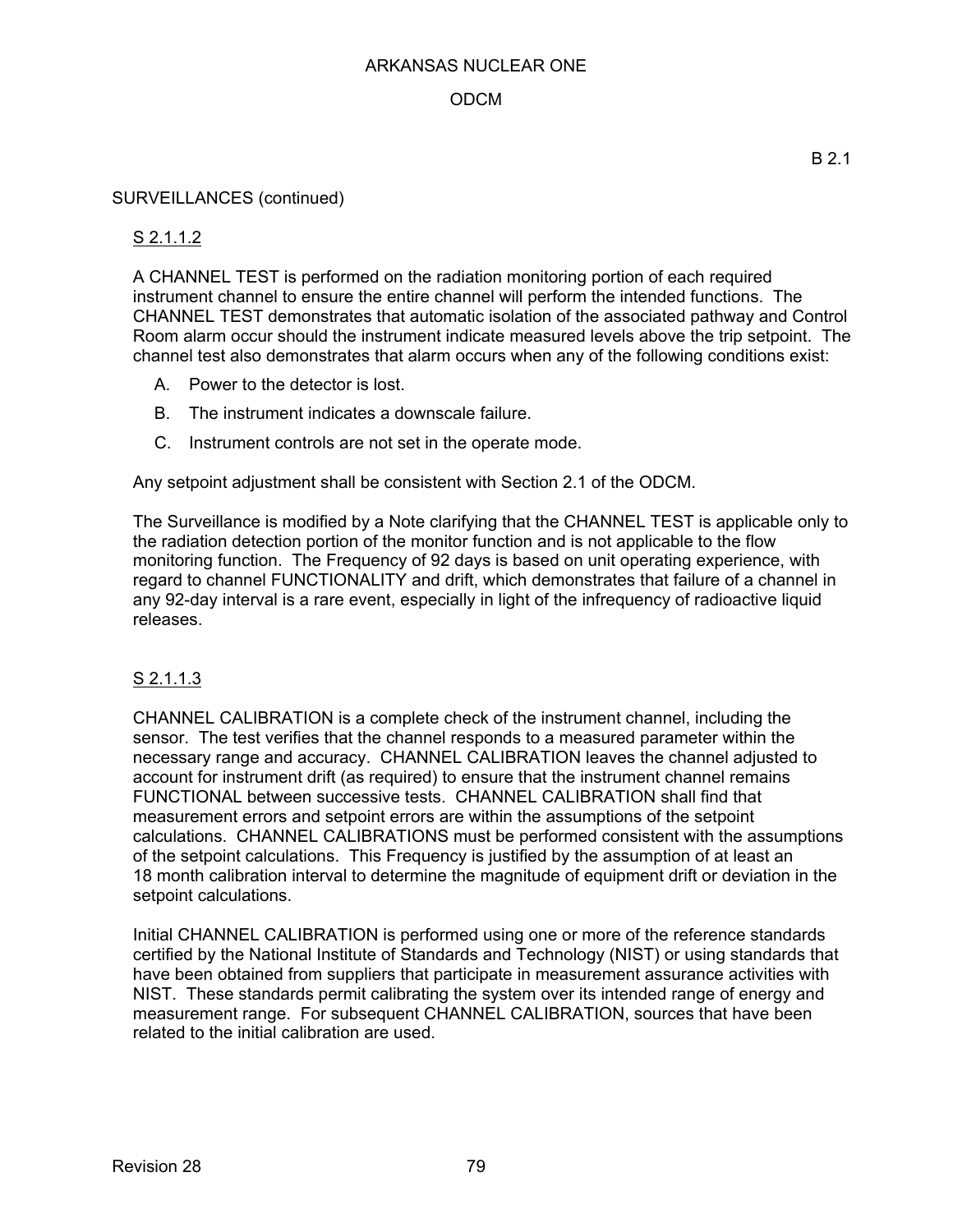## ODCM

#### SURVEILLANCES (continued)

### S 2.1.1.4

A SOURCE CHECK provides a qualitative assessment of channel response when the channel sensor is exposed to the radioactive source. This check is performed within 8 hours prior to release of effluent via the associated flow path. When a SOURCE CHECK can be performed, it provides verification that the sensor will respond to an increase in radiation level. Note 1, however, does not require a SOURCE CHECK when the background radiation at the sensor is greater than the check source. This is acceptable because of the other required tests above (CHANNEL CHECK, CHANNEL TEST, CHANNEL CALIBRATION). The 8-hour restriction is reasonable because it is unlikely that the sensor will unexpectedly fail in any 8-hour period.

Note 2 provides clarification that the SOURCE CHECK applies only to the radiation detection portion of the Liquid Radwaste Monitor and is not applicable to the flow monitor portion or to the Main Steam Line Radiation Monitors.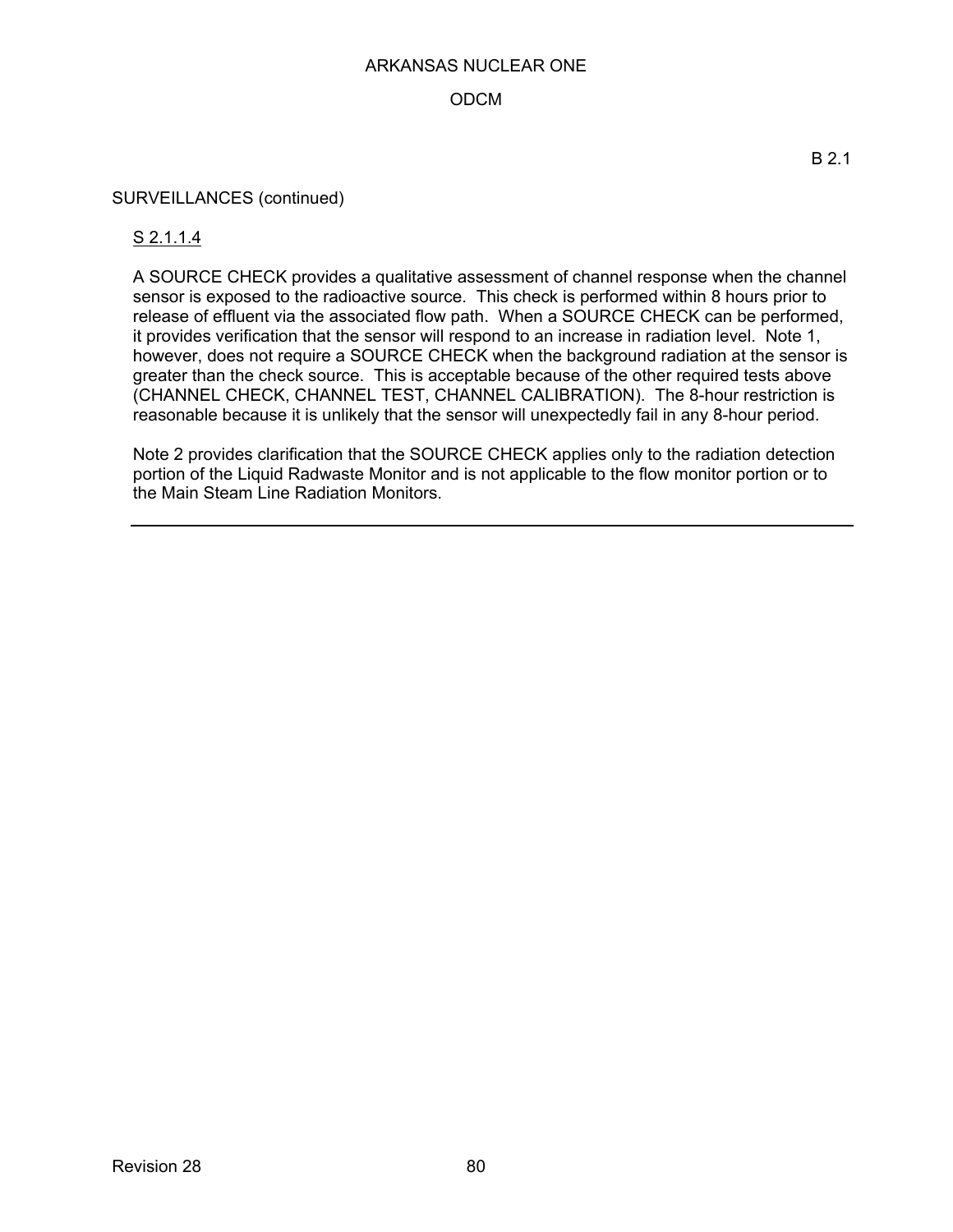### ODCM

#### B 2.2 RADIOACTIVE GASEOUS EFFLUENT MONITORING INSTRUMENTATION

#### BASES

#### BACKGROUND

The Radioactive Gaseous Effluent Monitoring Instrumentation is provided to monitor and control, as applicable, the releases of radioactive materials in gaseous effluents during actual or potential releases.

#### LIMITATION

The following Radioactive Gaseous Effluent Monitoring Instrumentation is required to be FUNCTIONAL:

------------------------------------------------------------NOTE------------------------------------------------------- Refer to ANO-2 Technical Specification (TS) 3.3.3.1 for ANO-2 Containment Building Purge System Process Monitor (2RE-8233) operability requirements and associated ACTIONS. ---------------------------------------------------------------------------------------------------------------------------

| ANO-1:    | RE-4830 - Waste Gas Holdup System Process Monitor*<br>RX-9820 - Reactor Building Purge and Ventilation SPING<br>RX-9825 - Auxiliary Building Ventilation SPING<br>RX-9830 - Spent Fuel Pool Area Ventilation SPING<br>RX-9835 - Emergency Penetration Room Ventilation SPING                                                                                                                                 |
|-----------|--------------------------------------------------------------------------------------------------------------------------------------------------------------------------------------------------------------------------------------------------------------------------------------------------------------------------------------------------------------------------------------------------------------|
| $ANO-2$ : | 2RE-2429 - Waste Gas Holdup System Process Monitor*<br>2RX-9820 - Containment Building Purge and Ventilation SPING<br>2RX-9825 - Auxiliary Building Ventilation SPING<br>2RX-9830 - Spent Fuel Pool Area Ventilation SPING<br>2RX-9835 - Emergency Penetration Room Ventilation SPING<br>2RX-9845 - Auxiliary Building Extension Ventilation SPING<br>2RX-9850 - Radwaste Storage Building Ventilation SPING |

\* These monitors provide automatic isolation.

The radiation monitoring (process gas and SPING noble gas) and effluent flow monitoring capability are required to be FUNCTIONAL for each monitor. For SPING monitors the sample flow monitoring, the iodine sample, and the particulate sampler must also be FUNCTIONAL. With regard to Waste Gas Holdup System radiation monitoring, the alarm/trip function must also be FUNCTIONAL. The alarm/trip setpoints for specified instruments are calculated in accordance with the methods contained in ODCM Section 3.1 to ensure that the alarm/trip will occur prior to potentially exceeding the limits of 10 CFR Part 20.1301. Note that the PURGE function of the ANO-1 and ANO-2 Reactor (Containment) Building is treated separately from the ventilation function.

Performance of a SOURCE CHECK on a given radiation monitor does not require the monitor to be declared non-functional due to the short period of time required to perform this test.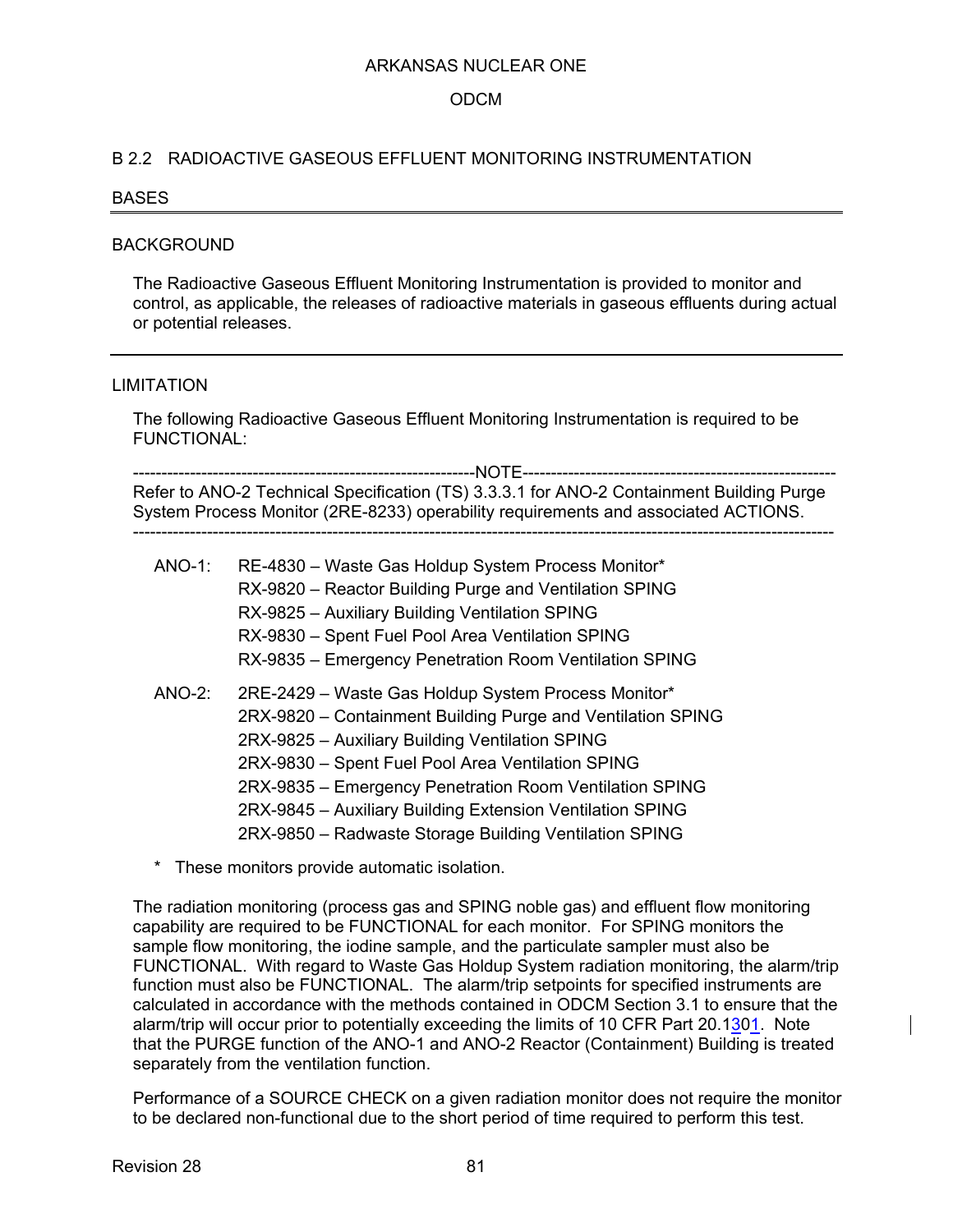## ODCM

The above monitors are required to be FUNCTIONAL during any release via the pathway in which the monitor is installed. Because SPINGs 4 and 8 monitor the Emergency Penetration Room Ventilation of ANO-1 and ANO-2, respectively, and because these ventilation systems are normally aligned for auto-start capability to aid in accident mitigation, these SPINGs must be FUNCTIONAL whenever the associated ventilation system is available for auto-start.

## ACTIONS

The following ACTIONS are applicable to the pathway in which a radioactive gaseous release is in progress. Because more than one release could occur simultaneously, the ACTIONS are modified by a Note that permits separate Condition entry for each non-functional Radioactive Gaseous Effluent Monitoring Instrument.

## A.1

If the radiation monitoring feature, including the alarm/trip function for monitors having an automatic isolation feature, of the Waste Gas Holdup or ANO-1 Reactor Building Purge and Ventilation System Gas Activity Process or Noble Gas Activity Monitor(s) is non-functional, any release via the associated pathway must be suspended immediately. This prevents the release of unmonitored effluents to the environment.

## A.2.1

In addition to Required Action A.1, a non-functional Waste Gas Holdup or ANO-1 Reactor Building Purge and Ventilation System Gas Activity Process or Noble Gas Activity Monitor, including the alarm/trip function for monitors having an automatic isolation feature, must be returned to a FUNCTIONAL status prior to the restart or subsequent release of effluents via the associated pathway. This prevents the release of unmonitored effluents to the environment. Exceptions to this requirement are included in Required Actions A.2.2.1 through A.2.2.3 below.

### A.2.2.1 through A.2.2.3

In lieu of performing Required Action A.2.1 above, grab samples may be obtained and analyzed to provide a backup monitoring method for the effluent release. Because of the importance of monitoring radioactive gaseous releases, two independent samples of the effluent must be obtained and analyzed. The independency required is with regard to obtaining and analyzing each sample separately. Two independent personnel are not required to obtain and analyze the two samples.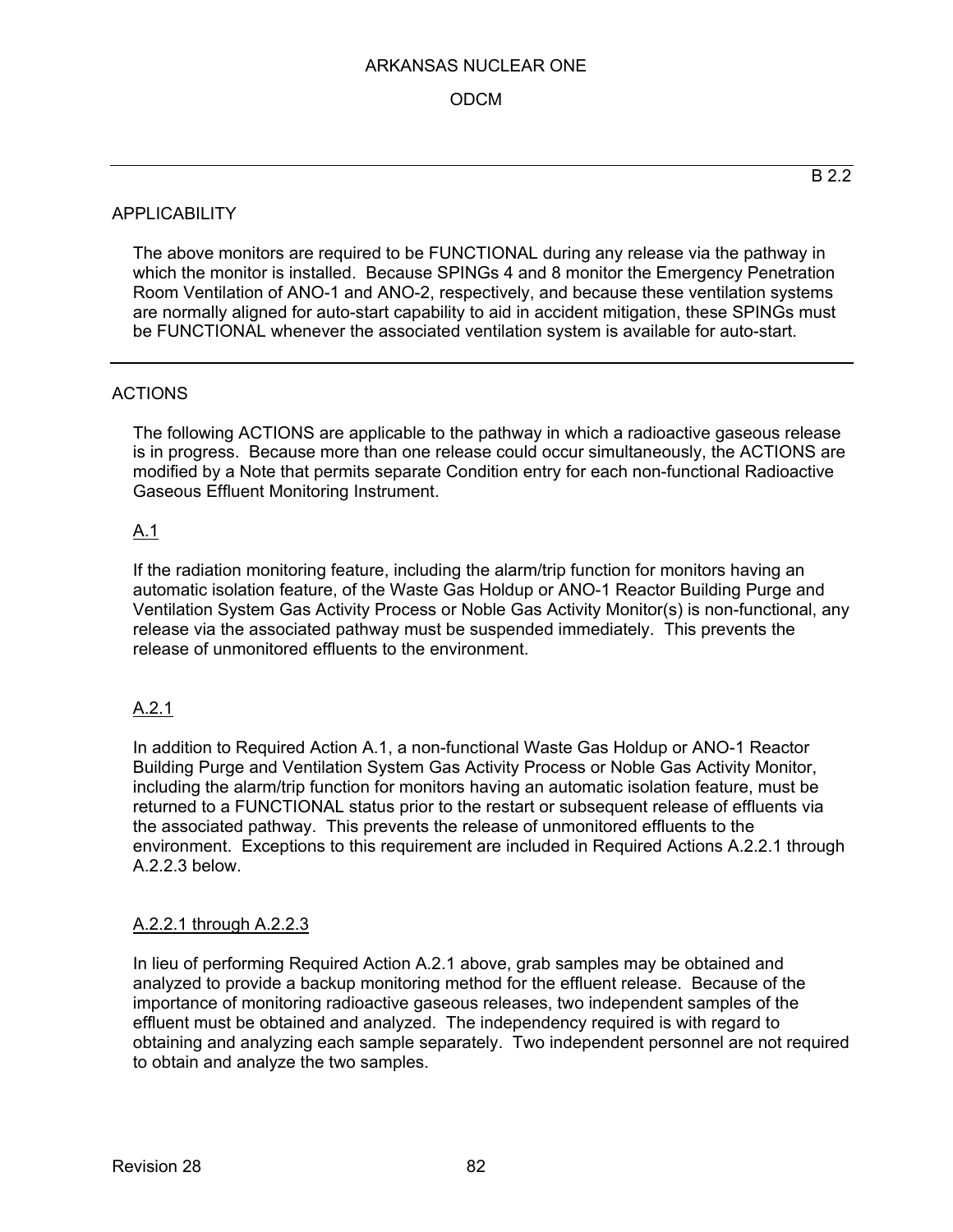## ODCM

### ACTIONS (continued)

## A.2.2.1 through A.2.2.3 (continued)

Notwithstanding the above, computer input data and the discharge valve lineup associated with the effluent release path must be verified by two independent, qualified individuals. Integrity of independence is maintained by preventing interaction between personnel during the verification process. With regard to valve lineups, independent verification is conducted such that each check constitutes actual identification of the valve and a determination of both "required" and "actual" valve position. Required Action A.2.2.3 is modified by a Note that excepts the valve lineup requirement from the ANO-1 Reactor Building Purge and Ventilation System since no manual valves are manipulated for this release path.

#### B.1 and B.2

If the flow monitoring features of the Radioactive Gaseous Effluent Monitoring Instrumentation is non-functional, the flow rate may be estimated within 4 hours of initial loss of the instrument and every 4 hours thereafter, for the duration of the effluent release. Flow rate data is necessary to calculate the amount of radioactive released via the effluent discharge. Therefore, if flow cannot be estimated, it is necessary to suspend the release of radioactive effluents monitored by the affected channel. The 4-hour Completion Time is reasonable because a significant change in flow rate over the course of an effluent release is unlikely.

A Control Room RDACS trouble alarm is received when sample flows are not within predetermined limits (among other SPING conditions). With regard to SPINGs 4 or 8, procedures require a temporary sample pump to be installed when the sample flow channel is non-functional, which may be used to meet Required Action B.1, even if the flow path is in auto-standby status. With the temporary sample pump installed, Required Action D.1 will be met should the flow path auto start. Therefore, as indicated below, Condition D is not required to be considered while the SPING 4 and 8 flow paths are idle.

S 2.0.2 is not applicable to the initial flow estimation, but may be applied to the flow estimations thereafter. Pump curves may be used to estimate flow.

#### C.1 and C.2

Condition C is modified by two notes. Note 1 omits this Condition from being applicable to the Waste Gas Holdup or ANO-1 Reactor Building Purge and Ventilation System Gas Activity Process or Noble Gas Activity Monitors. These monitors are addressed in Condition A. Note 2 requires the associated Required Actions and Completion Times of Condition C be applied to SPINGS 4 and 8 (Emergency Penetration Room Ventilation of ANO-1 and ANO-2, respectively) only when the pathway is in service, since noble gas activity sampling and analysis cannot be performed when the pathway is idle.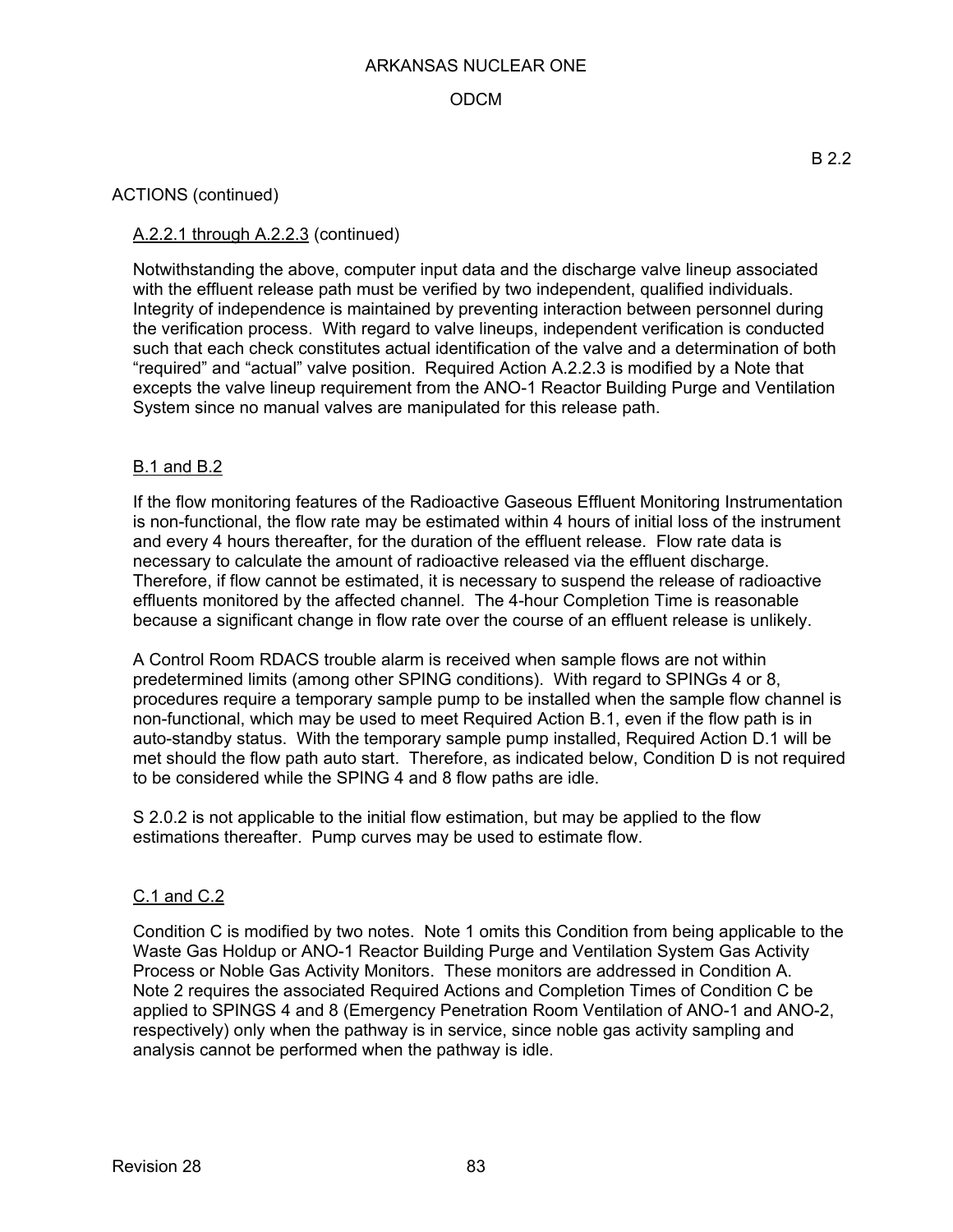## ODCM

### ACTIONS (continued)

## C.1 and C.2 (continued)

With the exception of Waste Gas Holdup System releases or during a PURGE of the ANO-1 Reactor Building, releases may continue via an associated pathway when the Noble Gas Activity Monitor(s) is non-functional, provided a sample of the effluent is obtained once every 12 hours and analyzed within the following 24 hours. This prevents the release of unmonitored effluents to the environment. ACTIONS C.1 and C.2 are modified by a note, referring to ANO-1 TS 3.9.3 for additional ACTIONS that may be necessary if the required ANO-1 Reactor Building Purge and Ventilation System Noble Gas Activity Monitor is inoperable.

S 2.0.2 is not applicable to the initial sample and analysis, but may be applied to the sample and analysis thereafter.

### D.1, D.2, and D.2

Condition D is modified by a Note which requires the associated Required Actions and Completion Times of Condition D be applied to SPINGS 4 and 8 (Emergency Penetration Room Ventilation of ANO-1 and ANO-2, respectively) only when the pathway is in service, since iodine and particulate sampling and analysis cannot be performed when the pathway is idle.

If one or more required Iodine and/or Particulate Samplers are non-functional, auxiliary sampling equipment must be established within 4 hours. The backup Iodine and Particulate cartridges must be replaced every 7 days. Following replacement, the respective cartridge must be analyzed within 48 hours. This prevents the release of unmonitored effluents to the environment.

## E.1

If the Required Actions and associated Completion Times of Condition C and/or D cannot be met, then releases via the associated pathway must be suspended. This prevents the release of unmonitored effluents to the environment.

## F.1

If the Required Actions and associated Completion Times of Condition A, B, and/or E cannot be met, then additional measures may be necessary to ensure continued safe operation or to reduce overall station risk. Therefore, a condition report must be initiated immediately to assess the impact on continued effluent release operations given the degraded condition.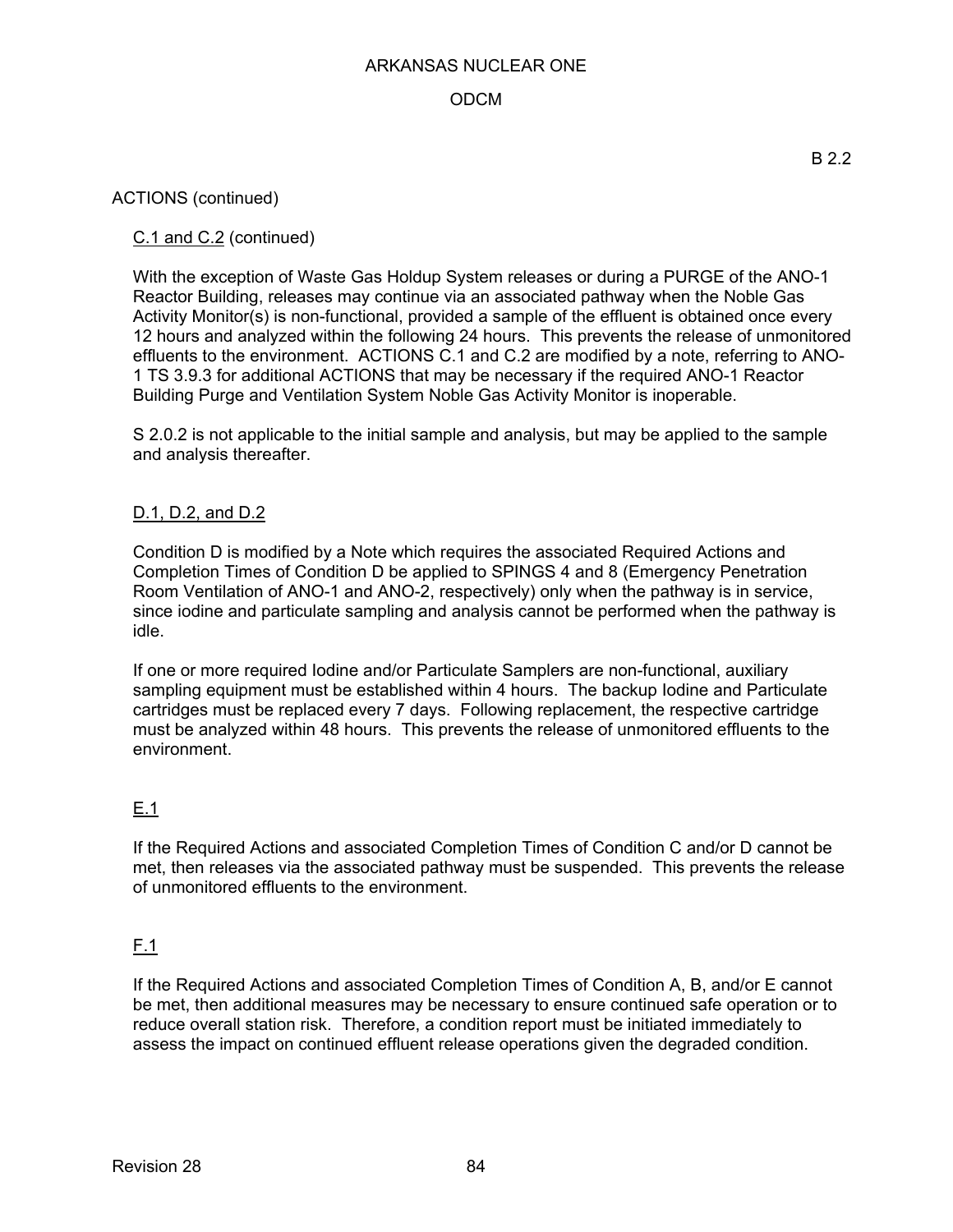## ODCM

### ACTIONS (continued)

G.1

Instrumentation installed to ensure radiological monitoring of effluent releases is expected to be normally available in accordance with the design function or purpose of the equipment. Instrumentation that remains non-functional for greater than 30 days may indicate inappropriate importance placed on the equipment or over-reliance on the backup sampling method for effluent release monitoring. As an incentive to avoid either of these conditions, Radioactive Gaseous Effluent Monitoring Instrumentation that remains non-functional for more than 30 days must be included in the Radioactive Effluent Release Report submitted pursuant to TS 5.6.3 (ANO-1) or TS 6.6.3 (ANO-2). In order to ensure inclusion, Required Action G.1 requires the condition to be tracked via a condition report.

Information to be provided in the respective Radioactive Effluent Release Report should include 1) the component number and noun name, 2) the failure mode, 3) the reason for continued inoperability, and 4) the expected return to service date.

### **SURVEILLANCES**

## S 2.2.1.1

Performance of the CHANNEL CHECK every 24 hours provides reasonable assurance for prompt identification of a gross failure of instrumentation. A CHANNEL CHECK is normally a comparison of the parameter indicated on one channel to a similar parameter on other channels. Where parameter comparison is not possible, the CHANNEL CHECK will continue to identify gross instrument failure such as loss of power, unexpected upscale readings, failedlow indications, etc. The CHANNEL CHECK is key in verifying that the instrumentation continues to operate properly between CHANNEL CALIBRATIONs. The Frequency is based on unit operating experience that demonstrates channel failure is rare.

This Surveillance is modified by a Note the exempts the Iodine and Particulate Samplers from a CHANNEL CHECK since these components do not have electronic features or indications.

### S 2.2.1.2

A local check must be made every 7 days to verify that required Iodine Sampler cartridges and Particulate Sample filters are in place. The 7-day Frequency is reasonable because it is unlikely a cartridge or filter could be inadvertently removed from the system.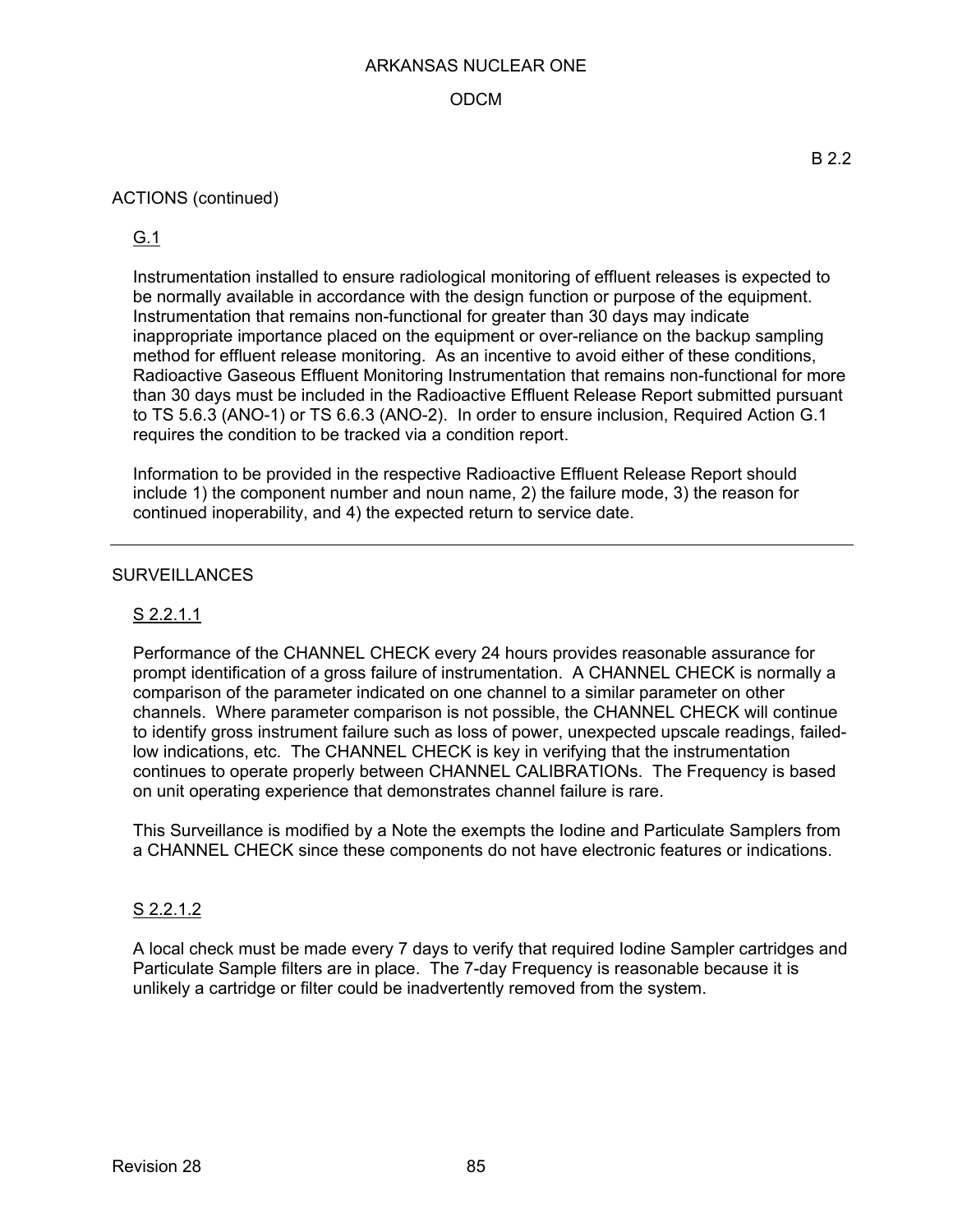### ODCM

#### SURVEILLANCES (continued)

### S 2.2.1.3 and S 2.2.1.6

A CHANNEL TEST is performed on required Gas Activity Process and Noble Gas Activity Monitors to ensure the entire channel will perform the intended functions. For the Waste Gas Holdup and ANO-2 Containment Building Purge Systems, the CHANNEL TEST demonstrates that automatic isolation of the associated pathway and Control Room alarm occur should the instrument indicate measured levels above the trip setpoint. The channel test also demonstrates that alarm occurs when any of the following conditions exist:

- A. Power to the detector is lost.
- B. The instrument indicates a downscale failure.
- C. Instrument controls are not set in the operate mode.

Any setpoint adjustment shall be consistent with Section 3.1 of the ODCM.

Because the alarm/trip function and/or the importance of the release path, a CHANNEL TEST of the associated Gas Activity Process and Noble Gas Activity Monitors is required within 31 days prior to release via the Waste Gas Holdup or ANO-1 Reactor Building Purge and Ventilation Systems. This ensures the monitors are FUNCTIONAL within a reasonable period of time before such a release is commenced. All active pathway Gas Activity Process and Noble Gas Activity Monitors undergo a CHANNEL TEST once every 92 days. This Frequency is reasonable because each has a Control Room alarm function.

### S 2.2.1.4 and S 2.2.1.5

A SOURCE CHECK provides a qualitative assessment of channel response when the channel sensor is exposed to the radioactive source. This check is performed within 14 days prior to release of effluent via the Waste Gas Holdup or ANO-1 Reactor Building Purge Systems. The 14-day restriction is reasonable because it is unlikely that the sensor will unexpectedly fail in any 14-day period. All active pathway Gas Activity Process and Noble Gas Activity Monitors must undergo a SOURCE CHECK every 31 days. This Frequency is reasonable because each has a Control Room alarm function.

When a SOURCE CHECK can be performed, it provides verification that the sensor will respond to an increase in radiation level. Note 1 of S 2.2.1.5 and the Note associated with S 2.2.1.4 does not require a SOURCE CHECK when the background radiation at the sensor is greater than the check source. This is acceptable because of the other required tests above (CHANNEL CHECK, CHANNEL TEST, and CHANNEL CALIBRATION).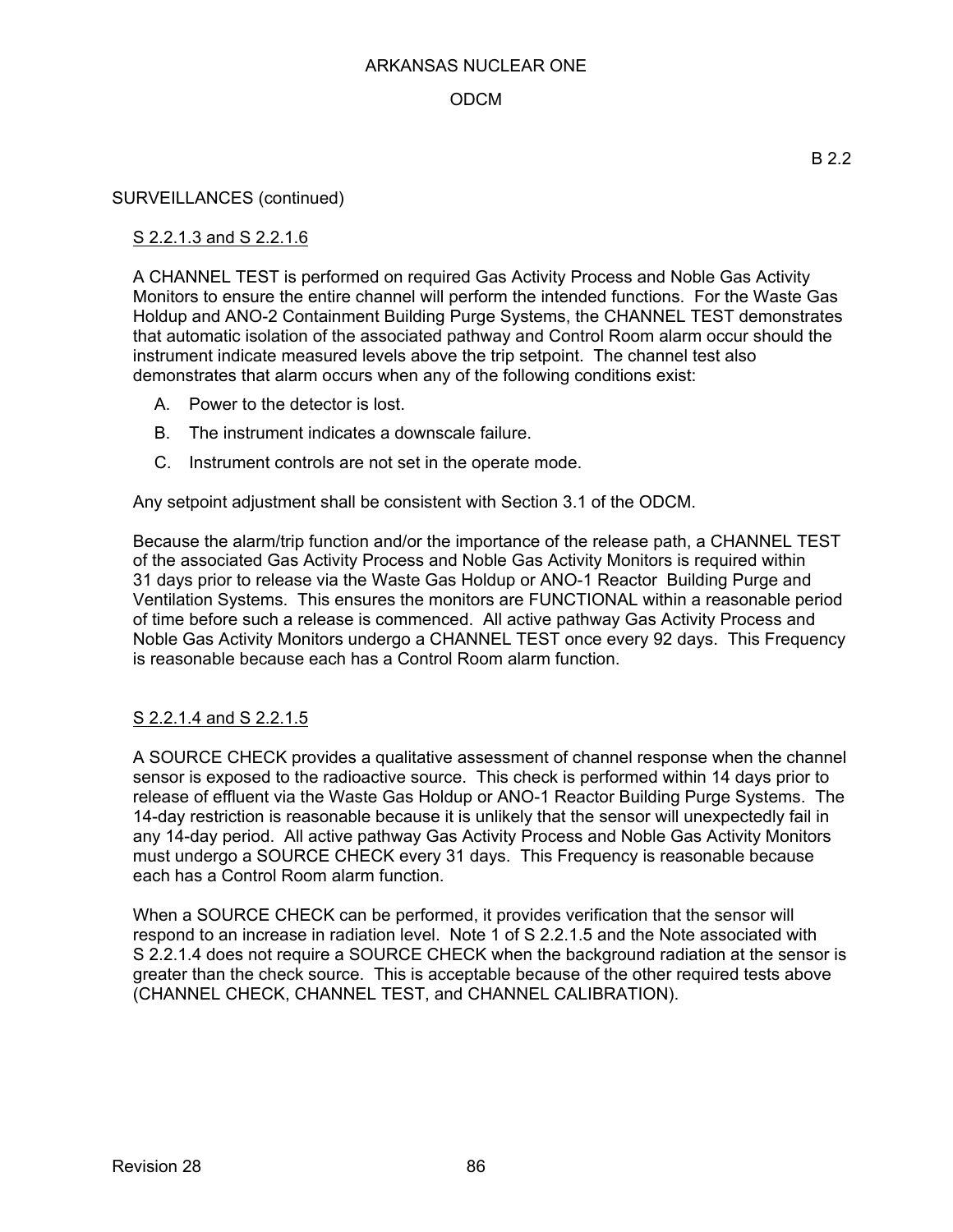## ODCM

#### SURVEILLANCES (continued)

### S 2.2.1.7

CHANNEL CALIBRATION is a complete check of the instrument channel, including the sensor. The test verifies that the channel responds to a measured parameter within the necessary range and accuracy. CHANNEL CALIBRATION leaves the channel adjusted to account for instrument drift (as required) to ensure that the instrument channel remains FUNCTIONAL between successive tests. CHANNEL CALIBRATION shall find that measurement errors and setpoint errors are within the assumptions of the setpoint calculations. CHANNEL CALIBRATIONS must be performed consistent with the assumptions of the setpoint calculations. This Frequency is justified by the assumption of at least an 18 month calibration interval to determine the magnitude of equipment drift or deviation in the setpoint calculations.

Initial CHANNEL CALIBRATION is performed using one or more of the reference standards certified by the National Institute of Standards and Technology (NIST) or using standards that have been obtained from suppliers that participate in measurement assurance activities with NIST. These standards permit calibrating the system over its intended range of energy and measurement range. For subsequent CHANNEL CALIBRATION, sources that have been related to the initial calibration are used.

This Surveillance is modified by a Note the exempts the Iodine and Particulate Samplers from a CHANNEL CALIBRATION since these components do not have electronic features or indications.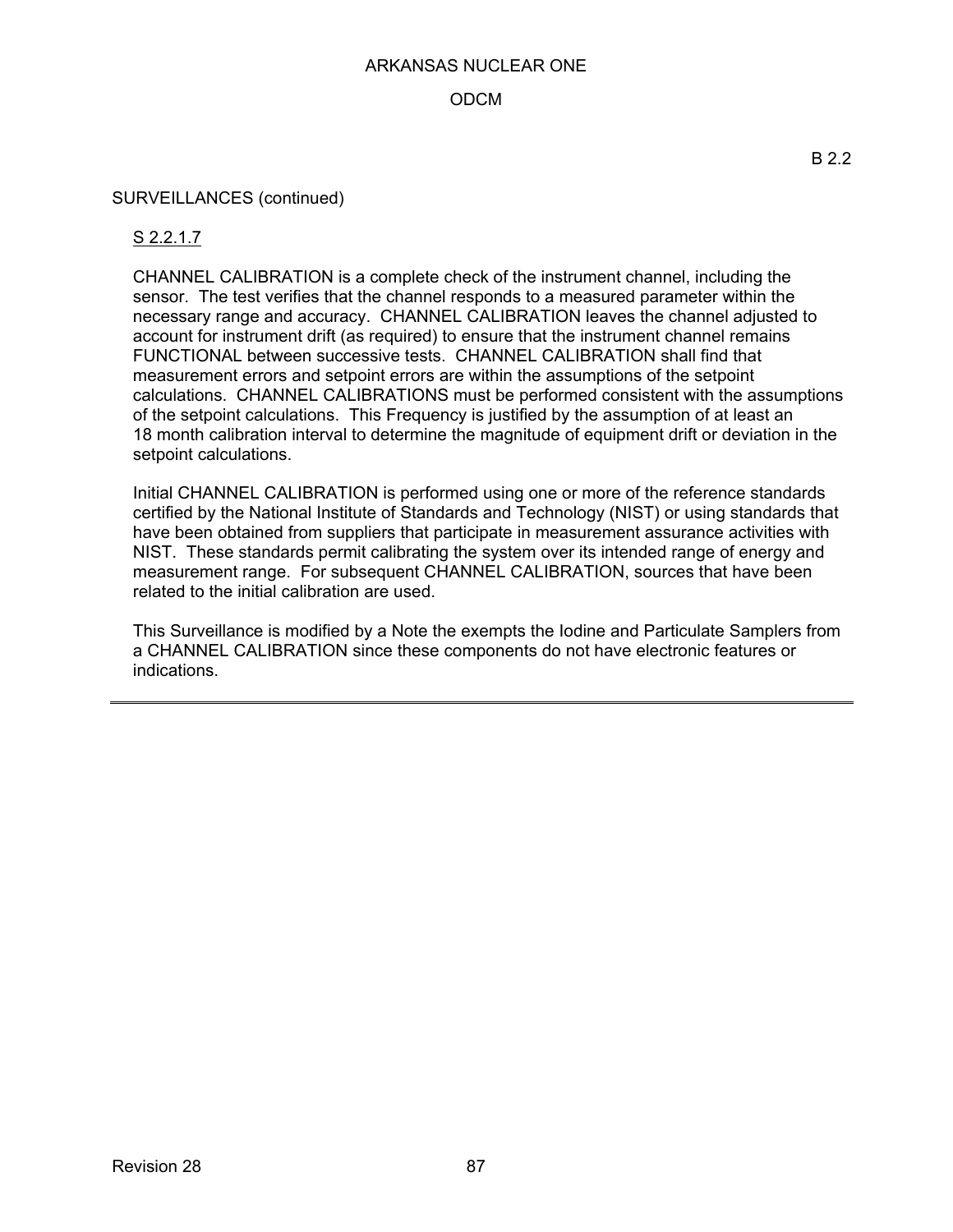### ODCM

### B 2.3 RADIOACTIVE LIQUID EFFLUENTS

#### BASES

#### BACKGROUND

This Limitation is provided to ensure that the concentration of radioactive materials released in liquid waste effluents from the site to unrestricted areas will be less than the concentration levels specified in 10 CFR Part 20, Appendix B, Table II. This limit provides additional assurance that the levels of radioactive materials in bodies of water outside the site will not result in exposures greater than the Section II.A design objectives of 10 CFR 50, Appendix I, to a MEMBER OF THE PUBLIC.

#### LIMITATION

The concentration limit for noble gases is based upon the assumption that Xe-133 is the controlling radioisotope and its maximum permissible concentration (MPC) in air (submersion) was converted to an equivalent concentration in water using the methods described in International Commission on Radiological Protection (ICRP) Publication 2.

Radioactive nuclides other than dissolved or entrained noble gases must be maintained within the limits of 10 CFR 20, Appendix B, Table II, Column 2 values. The various dose limitations are conservative with regard to 10 CFR 20 requirements in order to provide a margin of safety through the use of "as low as reasonably achievable" (ALARA) practices.

Necessary portions of the LIQUID RADWASTE TREATMENT SYSTEM shall be used to reduce the radioactive materials in liquid waste prior to discharge when it is projected that the cumulative dose during a calendar quarter due to liquid effluent releases would exceed 0.18 mrem to the total body or 0.625 mrem to any organ. The provisions of this Limitation do not apply to the laundry tanks due to their incompatibility with the radwaste system.

The specified limits governing the use of appropriate portions of the LIQUID RADWASTE TREATMENT SYSTEM are a suitable fraction of the guide set forth in Section II.A of 10 CFR 50, Appendix I, for liquid effluents. The values of 0.18 mrem and 0.625 mrem are approximately 25% of the yearly design objectives on a quarterly basis. The yearly design objectives are provided in 10 CFR 50, Appendix I, Section II.

#### APPLICABILITY

The Limitations are required to be met at all times.

### ACTIONS

Because more than one Limitation or Surveillance requirement may not be met at a given time, the ACTIONS are modified by a Note that permits separate Condition entry for each Limitation and/or Surveillance requirement that is not met.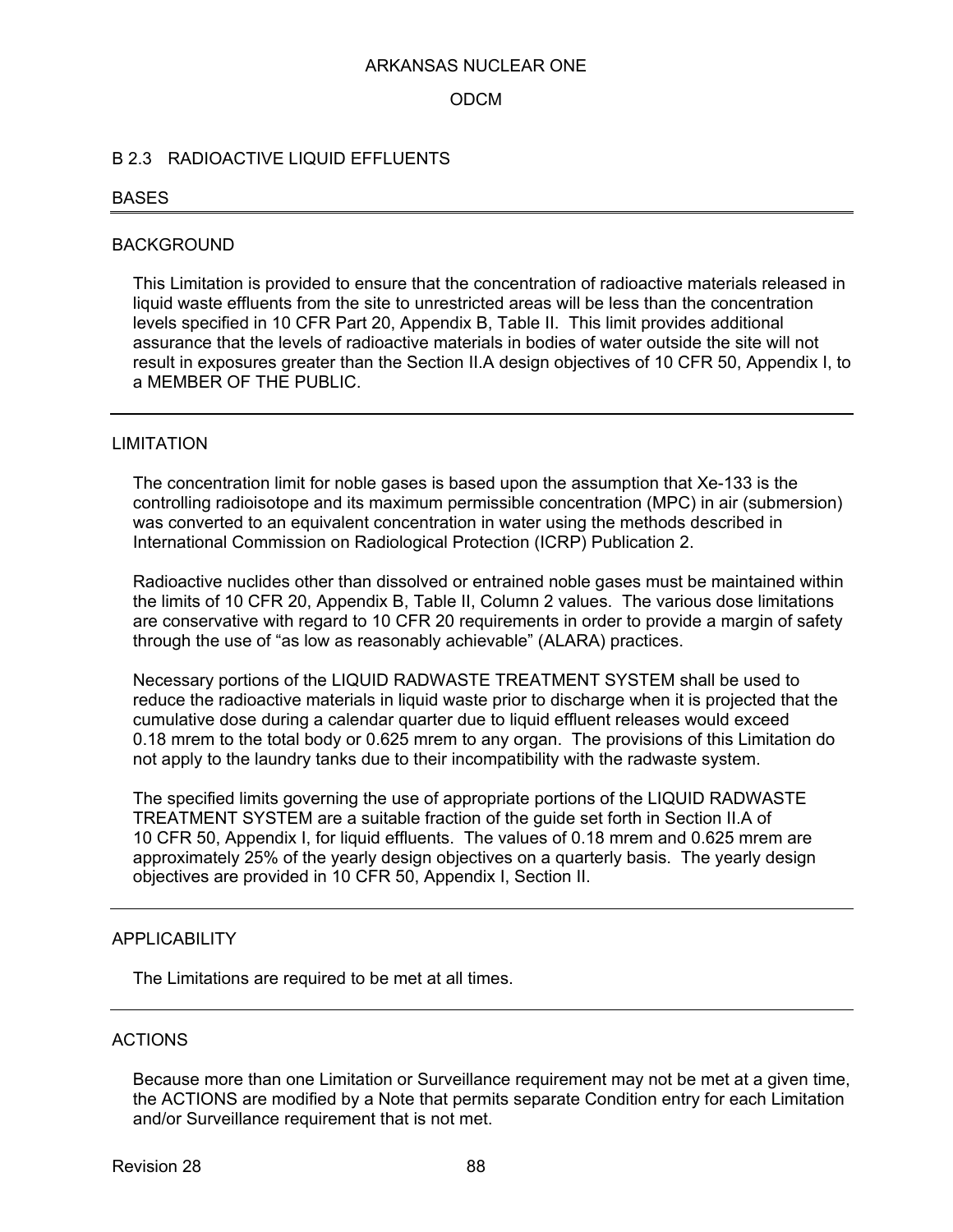## ODCM

### ACTIONS (continued)

### A.1 and A.2

If any Limitation L 2.3.1.a through L 2.3.1.e is not met, action must be initiated immediately to restore the parameter within limits. This could require a reduction in offsite releases scheduled for the near future or further processing of effluents prior to release. In any event, a condition report must be initiated to determine whether additional actions are necessary to permit continued operations involving radioactive liquid effluent releases given the current circumstances. In addition, corrective action must be issued to identify and track the Limitation that was exceeded for inclusion in the annual Radioactive Effluent Release Report. However, the condition need not be reported in the annual Radioactive Effluent Release Report if reported otherwise (i.e., in accordance with reporting requirements of 10 CFR 20, 10 CFR 50.72, 10 CFR 50.73, or 40 CFR 190).

## B.1 and B.2

If the sampling and/or analysis requirements of S 2.3.1.1 are not met, the release must be terminated. This action prevents or minimizes the potential for an unmonitored offsite radioactive liquid release. Such release may commence or be re-initiated once the sampling and analysis requirements of S 2.3.1.1 are met. Regardless, a condition report must be initiated to determine whether additional actions are necessary to permit continued operations involving radioactive liquid effluent releases given the current circumstances. If a condition report has already been initiated relevant to this Condition, then this assessment may be performed in conjunction with that condition report; a second condition report is not required.

### C.1 and C.2

This ACTION is modified a Note, limiting its applicability to only a CONTINUOUS RELEASE of secondary coolant.

With elevated dose equivalent I-131 (DEI) activity in the secondary coolant, it is prudent to modify the frequencies for obtaining and analyzing grab samples. Therefore, with secondary coolant DEI > 0.01 µCi/ml, sample frequency is modified from once every 24 hours to once every 12 hours. The analysis of the sample must be completed with 12 hours of sample acquisition. More frequent monitoring of the secondary coolant will assist in detecting further increases in activity and provide personnel better opportunity for in developing corrective action plans, as necessary.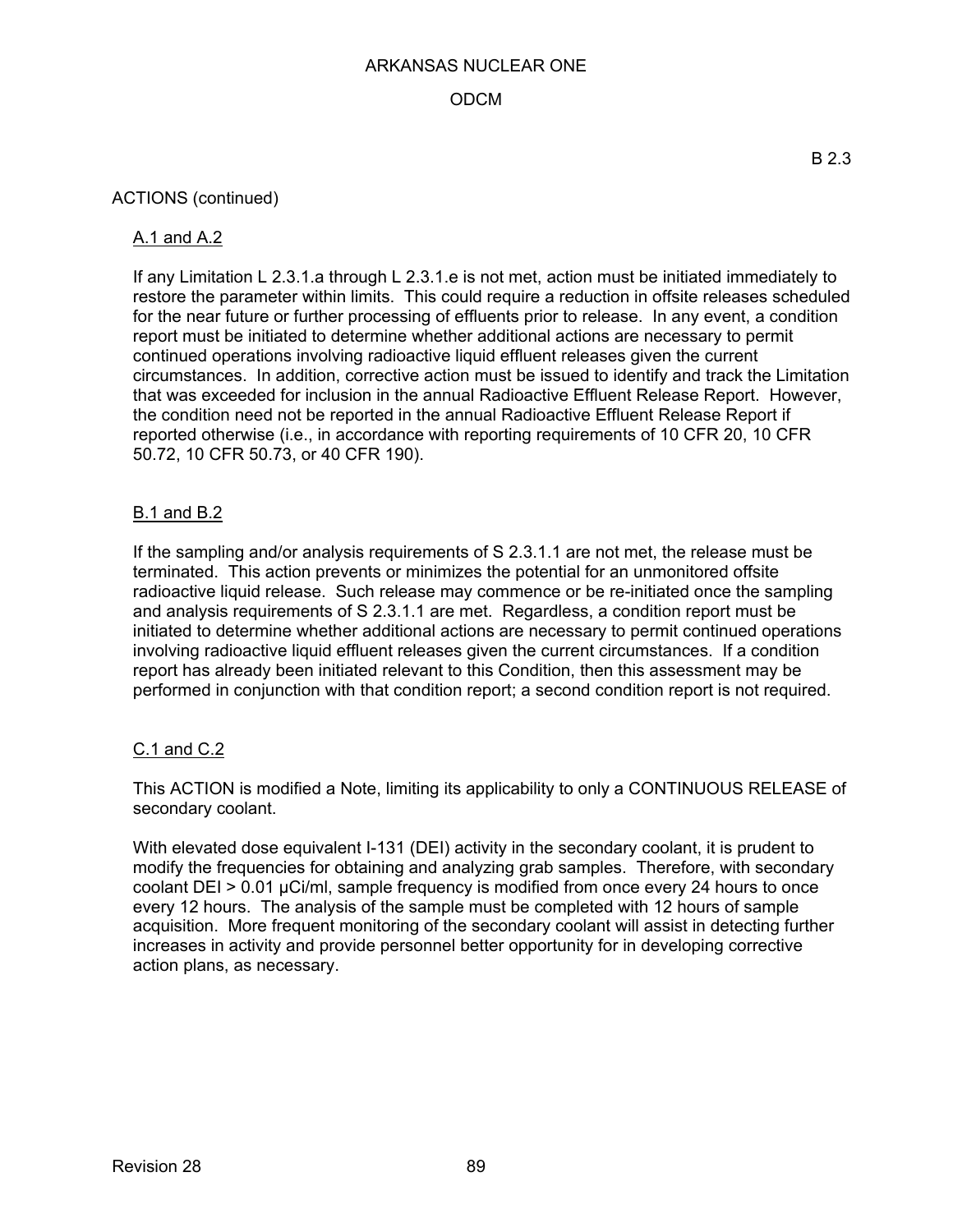## ODCM

## ACTIONS (continued)

## D.1

In accordance with 40 CFR 190, a variance must be received from the regulatory authority (NRC) if offsite dose to a member of the public will, or has exceeded, limits established in 40 CFR 190. Because Surveillance S 2.3.1.3 tracks the accumulated dose to members of the public over specified time periods (calendar quarter or calendar year), the dose may be projected and a determination made with regard to whether it is likely 40 CFR 190 limits will be exceeded. If 40 CFR 190 limits are projected to be exceeded, an application for a variance from the NRC must be submitted prior to the estimated date in which any 40 CFR 190 limit will be exceeded. The variance will allow continued offsite liquid and gaseous releases in excess of 40 CFR 190 limits. Note that the variance is normally expected to remain in effect until the end of the current calendar year since 40 CFR 190 limits only apply to the calculated annual dose to members of the public.

If application for variance cannot be made prior to exceeding any 40 CFR 190 limit, it may be prudent to notify the NRC by phone as soon as possible of the need for a variance, providing the expected date in which the application will be submitted. Note that the NRC may provide verbal approval for variance in situations where time is a factor.

## E.1

If the Required Actions and associated Completion Times of Conditions C and/or D cannot be met or if the sampling and/or analysis requirements denoted in Surveillances S 2.3.1.1 and/or S 2.3.1.2 are not met, then additional measures may be necessary to ensure continued safe operation or to reduce overall station risk. Therefore, a condition report must be initiated immediately to assess the impact on continued effluent release operations given the requirements that are not being met.

## F.1

Surveillance S 2.3.1.5 establishes required capability of various sample analyses. A given analysis must be capable of detecting respective radioactivity at a reasonably low threshold in order to ensure radioactive liquid releases to the public are carefully and accurately monitored. If the stated thresholds can not be met, a condition report must be initiated and corrective action issued to ensure the condition is included and described in the annual Radioactive Effluent Release Report.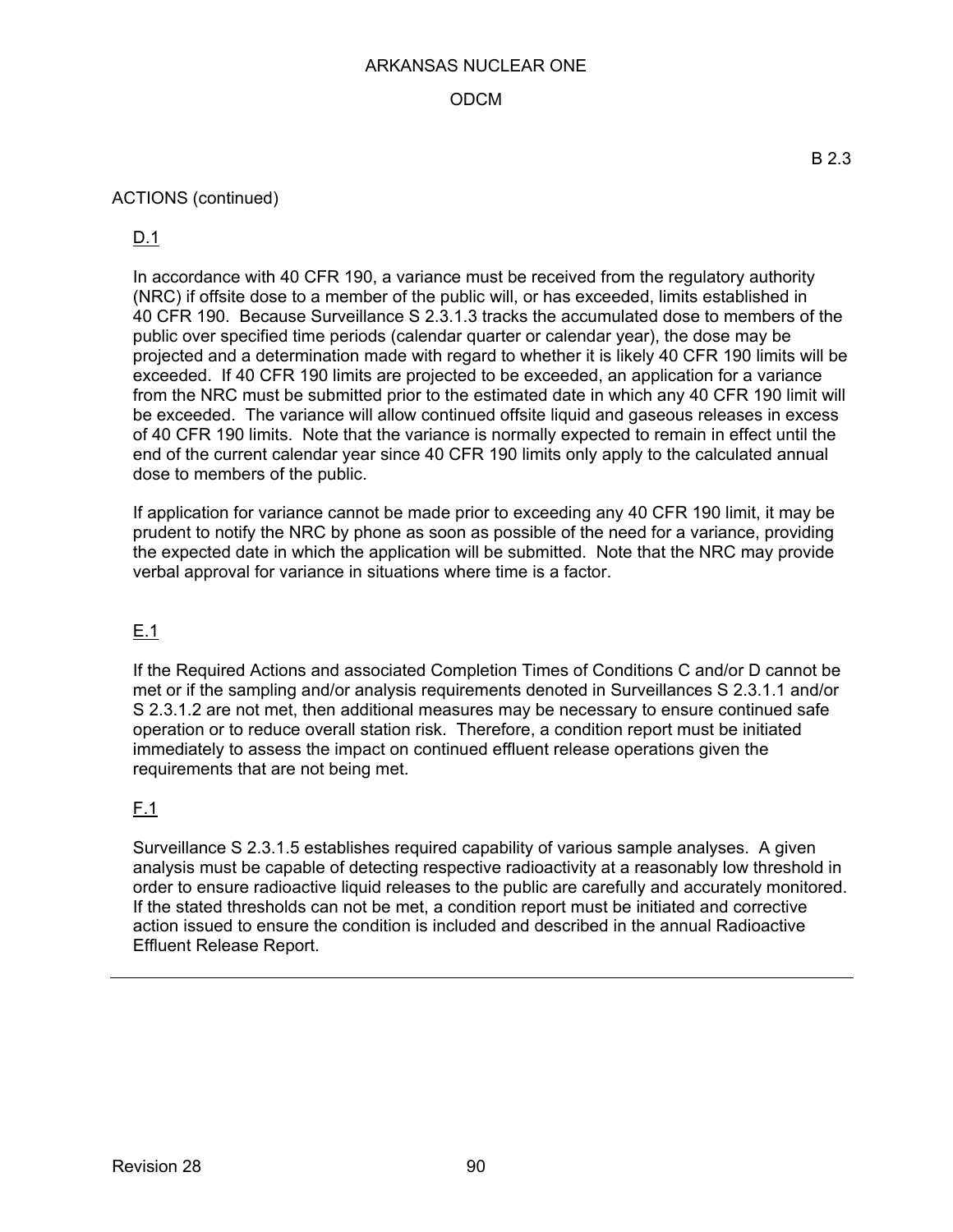### ODCM

#### **SURVEILLANCES**

#### S 2.3.1.1 and S 2.3.1.2

All radioactive liquid effluent releases are required to be monitored. Because a BATCH RELEASE is of a known quantity and of finite duration, sampling of batch effluents must be performed prior to release. In addition, the sample must undergo a gamma isotopic and DEI analysis prior to the release to provide high confidence that radioactive release limits will not be exceeded. Remaining analyses may then be completed at the designated Frequency during or following the release.

For a BATCH RELEASE, a composite sample, one in which the quantity of liquid sampled is proportional to the quantity of liquid waste discharged and in which the method of sampling employed results in a specimen which is representative of the liquids released, is performed. In order to ensure a representative sample, the batch shall be thoroughly mixed before the sample is obtained.

Unlike the BATCH RELEASE, a CONTINUOUS RELEASE must be monitored at a set Frequency. While gross activity monitoring is available for various release paths as is recommended by Regulatory Guide (RG) 1.21, "Measuring, Evaluating, and Reporting Radioactivity in Solid Wastes and Releases of Radioactive Materials in Liquid and Gaseous Effluents from Light-Water-Cooled Nuclear Power Plants," such monitoring does not provide the necessary breakdown and quantification of radioactivities being discharged. Therefore, the ODCM requires grab samples and analyses of these effluents at a specified Frequency.

To be representative of the quantities and concentrations of radioactive materials in liquid effluents, a CONTINUOUS RELEASE sample must be proportional to the rate of flow of the effluent stream.

### S 2.3.1.3

Limitation L 2.3.1 establishes limits on radioactive liquid concentrations discharged from the plant and the accumulative dose that may be received by a MEMBER OF THE PUBLIC as a result of such releases. In order to determine that these limits are met and being maintained, the results of analyses required by Surveillances S 2.3.1.1 and S 2.3.1.2 must be compared to the Limitation requirements on a specified Frequency. Therefore, analysis results obtained within a given 7-day period must be considered, in some cases along with previous analysis results of all liquid release over a specified period of time (calendar quarter or calendar year), to ensure limits are not exceeded.

### S 2.3.1.4

In accordance with 40 CFR 190, a variance must be received from the regulatory authority (NRC) is offsite dose to a member of the public will, or has exceeded, limits established in 40 CFR 190. Because Surveillance S 2.3.1.3 tracks the accumulated dose to members of the public over specified time periods (calendar quarter or calendar year), the dose may be projected and a determination made with regard to whether it is likely 40 CFR 190 limits will be exceeded. The 31-day Frequency is acceptable because associated ODCM limits for these releases are significantly less than those described in 40 CFR 190 and, therefore, it is unlikely any 40 CFR 190 limit would be exceeded in any 31-day period.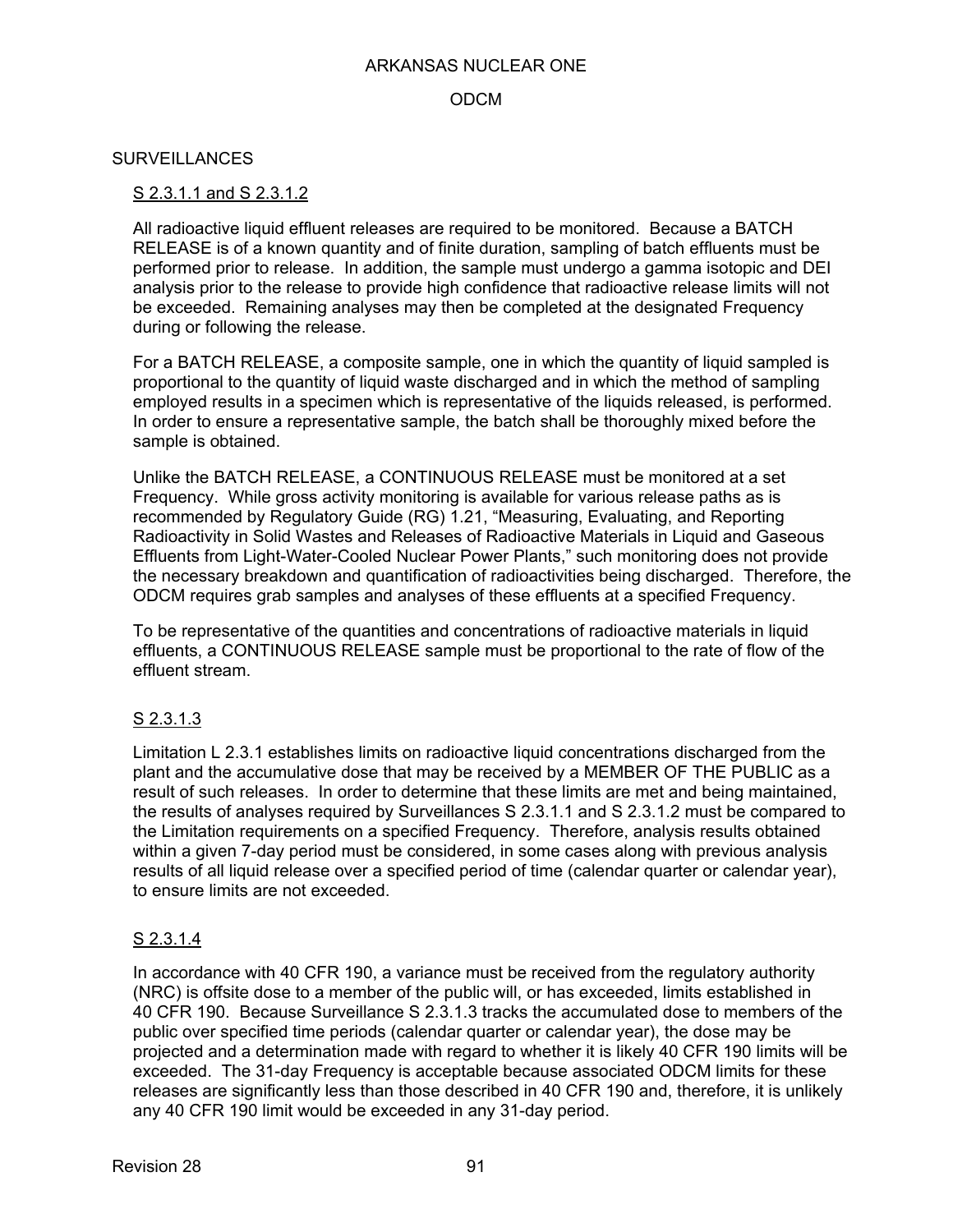### ODCM

#### SURVEILLANCES (continued)

### S 2.3.1.5

The Lower Limit of Detection (LLD) is the smallest concentration of radioactive material in a sample that will be detected with 95% probability with 5% probability of falsely concluding that a blank observation represents a "real" signal. This Surveillance contains a list of isotopes and required LLD for each. Sample analysis sensitivity must be such that radioactivities can be detected and measured at the LLD value.

It should be recognized that the LLD is an "a Priori" (before the fact) limit representing the capability of measurement system and not an "a Posteriori" (after the fact) limit for a particular measurement.

For a particular measurement system (which may include radio-chemical separation):

$$
LLD = \frac{4.66S_b}{E \cdot V \cdot T \cdot 2.22 \cdot Y \cdot e^{-\lambda \Delta t}}
$$

where:

- $LLD =$  lower limit of detection as defined above (as pCi per unit mass or volume)
- $S_b$  = standard deviation of the background or blank sample counts = square root of either the background or the blank sample counts
- $E =$  counting efficiency (as counts per transformation)
- $V =$  sample size (in units of mass or volume)
- $T =$  elapsed count time
- 2.22 = number of transformations per minute per picocurie
- Y = fractional radiochemical yield (when applicable)
- $\lambda$  = radioactive decay constant for the particular radionuclide
- $\Delta t$  = elapsed time between sample collection (or end of the sample collection period) and time of counting

Typical values of E, V, Y and ∆t should be used in the calculation.

For certain mixtures of gamma emitters, it may not be possible to measure radionuclides in concentrations near their sensitivity limits when other nuclides are present in the sample in much greater concentrations. Under these circumstances, it will be more appropriate to calculate the concentration of such radionuclides using observed ratios with those radionuclides which are measurable.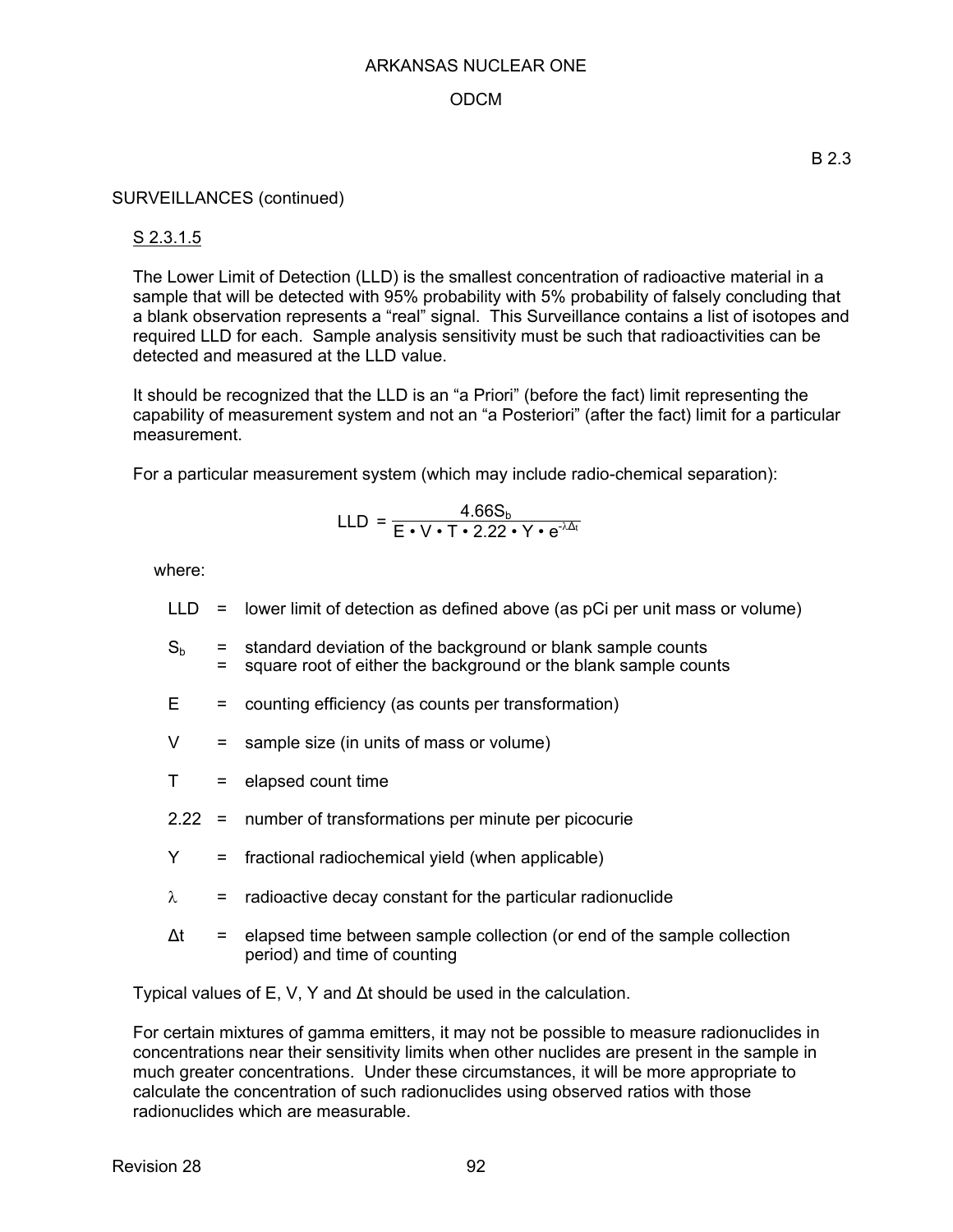## ODCM

#### SURVEILLANCES (continued)

#### S 2.3.1.5 (continued)

The principal gamma emitters for which the LLD limitation will apply are exclusively the following radionuclides: Mn-54, Fe-59, Co-58, Co-60, Zn-65, Mo-99, Cs-134, Cs-137, Ce-141, and Ce-144. This list does not mean that only these nuclides are to be detected and reported. Other peaks which are measurable and identifiable, together with the above nuclides, shall also be identified and reported. Nuclides which are below the LLD for the analyses should not be reported as being present at the LLD level. When unusual circumstances result in LLD requirements not being met, the reasons shall be documented in the Radioactive Effluent Release Report as stated in Required Action F.1 of this Limitation, or the Annual Radiological Environmental Operating Report as stated in L 2.5.1, Required Action A.2.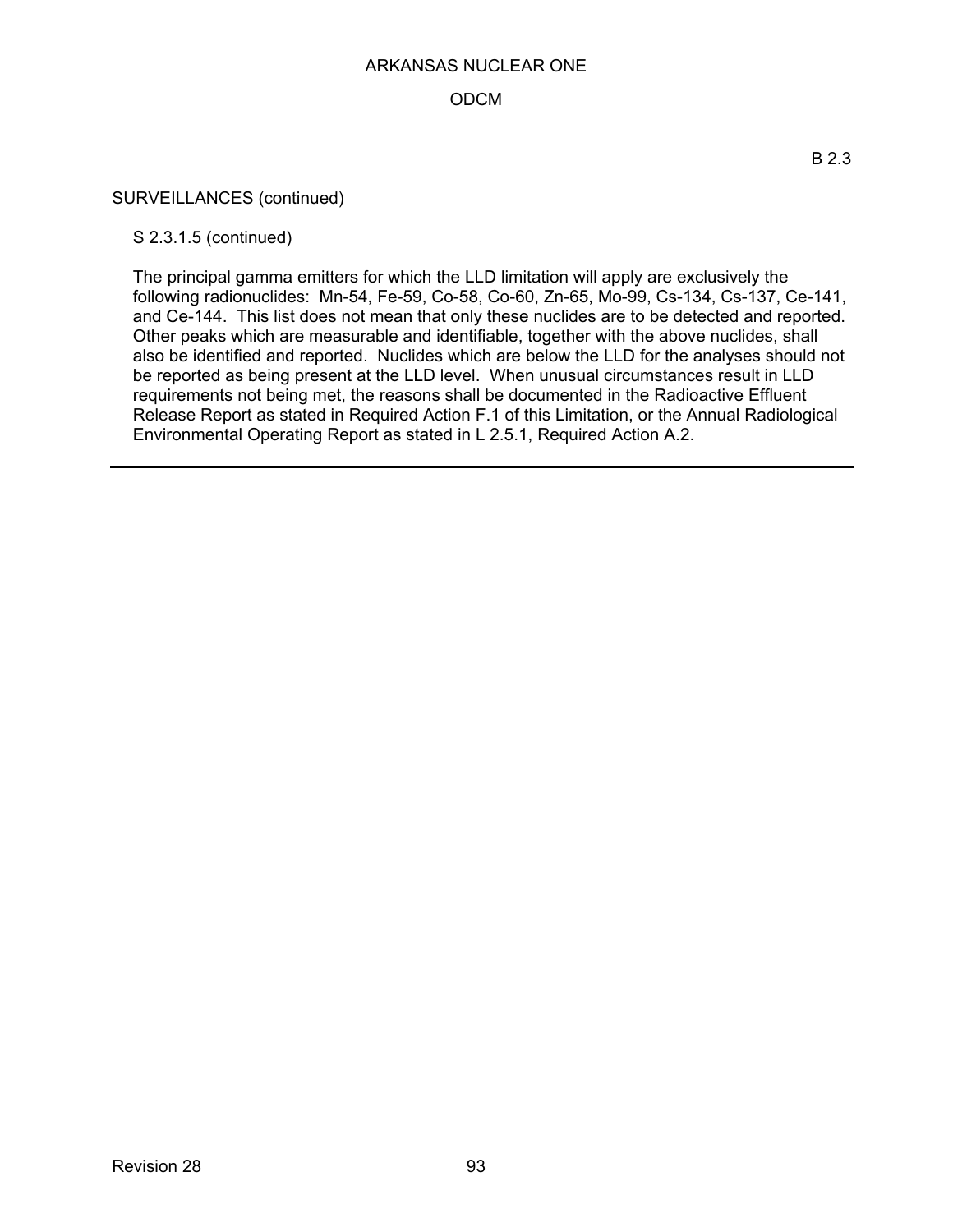### ODCM

## B 2.4 RADIOACTIVE GASEOUS EFFLUENTS

#### **BASES**

#### BACKGROUND

This Limitation is provided to ensure that radioactive materials released in gaseous effluents from the site to unrestricted areas will be less than the limits specified in 10 CFR Part 20. This Limitation also implements the requirements of Sections II.C, III.A, and IV.A of 10 CFR 50, Appendix I.

Figure 4-2 illustrates the maximum area boundary for radioactive release calculations. For individuals who may at times be within the exclusion area boundary, the occupancy of the individual will be sufficiently low to compensate for any increase in the atmospheric diffusion factor above that for the exclusion area boundary.

#### LIMITATION

Radioactive nuclides must be maintained within the limits of 10 CFR 20. The various dose rate and dose limitations are conservative with regard to 10 CFR 20 requirements in order to provide a margin of safety through the use of "as low as reasonably achievable" (ALARA) practices.

The necessary VENTILATION EXHAUST TREATMENT SYSTEMs shall be used to reduce the radioactive materials in gases prior to discharge when it is projected that the cumulative dose during a calendar quarter due to gaseous effluent releases would exceed values specified in this Limitation. The specified limits governing the use of the VENTILATION EXHAUST TREATMENT SYSTEMs are a suitable fraction of the dose design objectives set forth in Sections II.B and II.C of 10 CFR Part 50, Appendix I, for gaseous effluents.

#### APPLICABILITY

The Limitations are required to be met at all times.

#### ACTIONS

Because more than one Limitation or Surveillance requirement may not be met at a given time, the ACTIONS are modified by a Note that permits separate Condition entry for each Limitation and/or Surveillance requirement that is not met.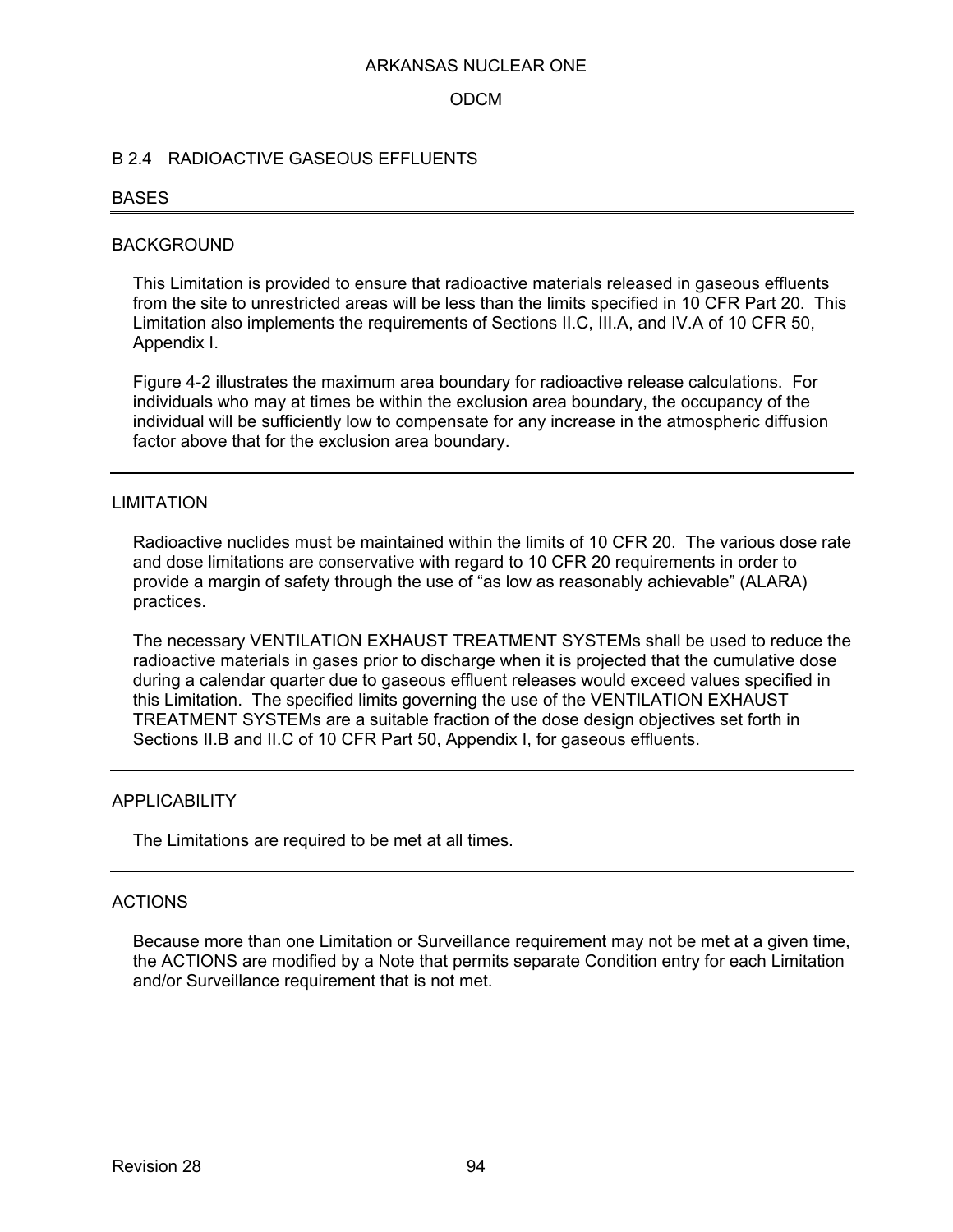## ODCM

### ACTIONS (continued)

### A.1 and A.2

If any Limitation L 2.4.1.a through L 2.4.1.d is not met, action must be initiated immediately to restore the parameter within limits. This could require a reduction in offsite releases scheduled for the near future or further processing of effluents prior to release. In any event, a condition report must be initiated to determine whether additional actions are necessary to permit continued operations involving radioactive gaseous effluent releases given the current circumstances. In addition, corrective action must be issued to identify and track the Limitation that was exceeded for inclusion in the annual Radioactive Effluent Release Report. However, the condition need not be reported in the annual Radioactive Effluent Release Report if reported otherwise (i.e., in accordance with reporting requirements of 10 CFR 20, 10 CFR 50.72, 10 CFR 50.73, or 40 CFR 190).

## B.1 and B.2

If the sampling and/or analysis requirements of S 2.4.1.1 are not met, the release must be terminated. This action prevents or minimizes the potential for an unmonitored offsite radioactive liquid release. Such release may commence or be re-initiated once the sampling and analysis requirements of S 2.4.1.1 are met. Regardless, a condition report must be initiated to determine whether additional actions are necessary to permit continued operations involving radioactive liquid effluent releases given the current circumstances. If a condition report has already been initiated relevant to this Condition, then this assessment may be performed in conjunction with that condition report; a second Condition Report is not required.

# C.1

In accordance with 40 CFR 190, a variance must be received from the regulatory authority (NRC) if offsite dose to a member of the public will, or has exceeded, limits established in 40 CFR 190. Because Surveillance S 2.4.1.3 tracks the accumulated dose to members of the public over specified time periods (calendar quarter or calendar year), the dose may be projected and a determination made with regard to whether it is likely 40 CFR 190 limits will be exceeded. If 40 CFR 190 limits are projected to be exceeded, an application for a variance from the NRC must be submitted prior to the estimated date in which any 40 CFR 190 limit will be exceeded. The variance will allow continued offsite liquid and gaseous releases in excess of 40 CFR 190 limits. Note that the variance is normally expected to remain in effect until the end of the current calendar year since 40 CFR 190 limits only apply to the calculated annual dose to members of the public.

If application for variance cannot be made prior to exceeding any 40 CFR 190 limit, it may be prudent to notify the NRC by phone as soon as possible of the need for a variance, providing the expected date in which the application will be submitted. Note that the NRC may provide verbal approval for variance in situations where time is a factor.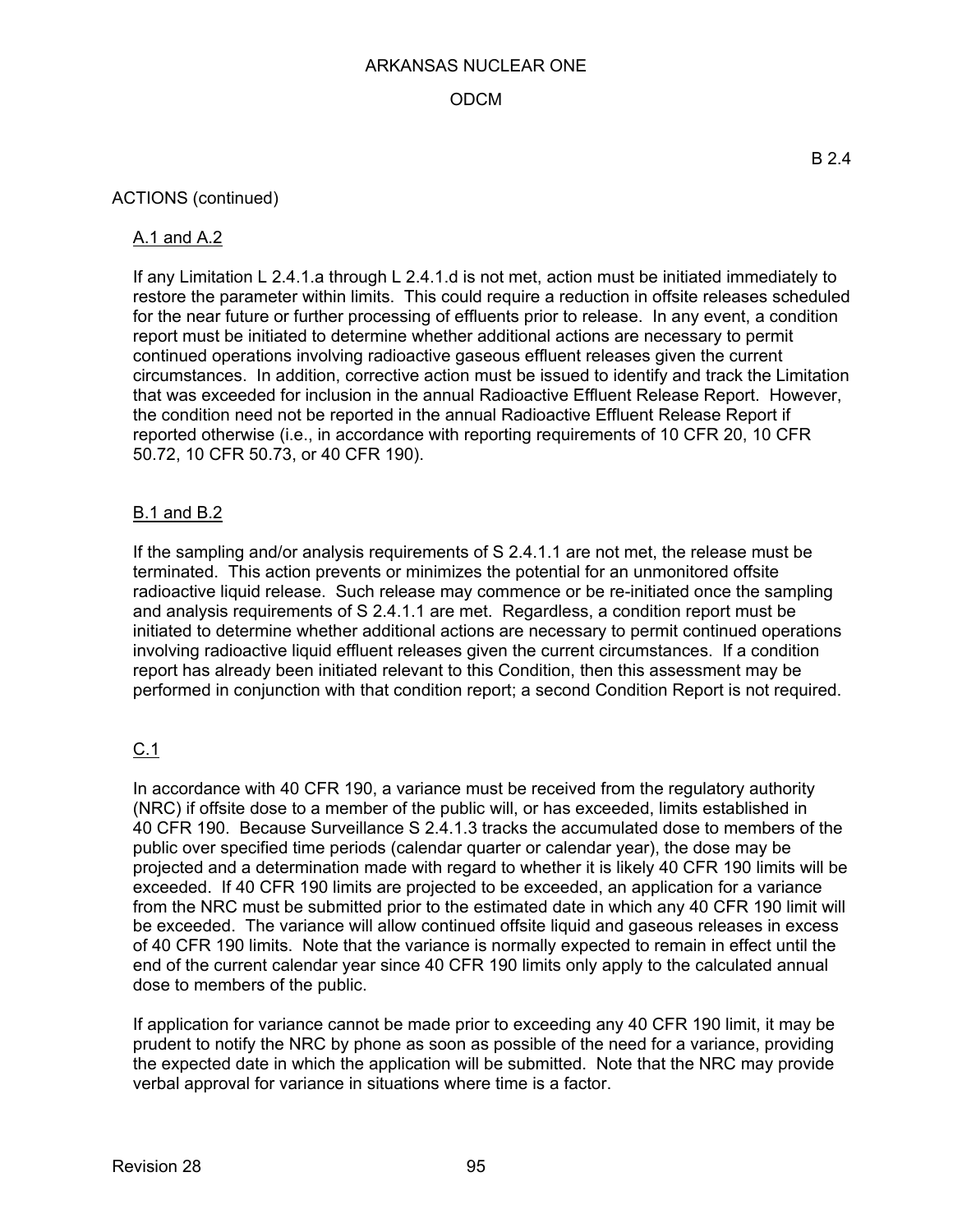### ODCM

#### ACTIONS (continued)

D.1

If the Required Actions and associated Completion Times of Condition C cannot be met or if the sampling and/or analysis requirements denoted in Surveillances S 2.4.1.2 are not met, then additional measures may be necessary to ensure continued safe operation or to reduce overall station risk. Therefore, a condition report must be initiated immediately to assess the impact on continued effluent release operations given the requirements that are not being met.

## E.1

Surveillance S 2.4.1.5 establishes required capability of various sample analyses. A given analysis must be capable of detecting respective radioactivity at a reasonably low threshold in order to ensure radioactive gaseous releases to the public are carefully and accurately monitored. If the stated thresholds can not be met, a condition report must be initiated and corrective action issued to ensure the condition is included and described in the annual Radioactive Effluent Release Report.

### **SURVEILLANCES**

Continuous gaseous release paths are monitored by instrumentation denoted in Limitation L 2.2.1. Limitation L 2.2.1 provides Required Actions and Completion Times for circumstances when required instrumentation is out of service. Therefore, the Surveillances associated with this Limitation (L 2.4.1) envelop only required grab, charcoal, and particulate samples necessary to verify 10 CFR 20 limits will be met.

The Surveillance Limitations implement the requirements in 10 CFR 50, Appendix I, Section III.A, that conformance with the guides of Appendix I be shown by calculational procedures based on models and data such that the actual exposure of a member of the public through appropriate pathways is unlikely to be substantially underestimated. The dose calculations established in this manual for calculating the doses due to the actual release rates of radioactive noble gases in gaseous effluents are consistent with the methodology provided in RG 1.109, "Calculation of Annual Doses to Man from Routine Releases of Reactor Effluents for the Purpose of Evaluating Compliance with 10 CFR Part 50, Appendix I," Revision 1, October 1977, and RG 1.111, "Methods for Estimating Atmospheric Transport and Dispersion of Gaseous Effluents in Routine Releases from Light-Water Cooled Reactors," Revision 1, July 1977. The equations in this manual provided for determining the air doses at and beyond the site boundary are based upon the historical average atmospheric conditions.

The release rate limitations for iodine-131, tritium, and radionuclides in particulate form with halflives greater than 8 days are dependent on the existing radionuclide pathways to man in the areas at or beyond the site boundary. The pathways that were examined in the development of these calculations were: 1) individual inhalation of airborne radionuclides, 2) deposition of radionuclides onto green leafy vegetation with subsequent consumption by man, 3) deposition onto grassy areas where milk animals and meat producing animals graze with consumption of the milk and meat by man, and 4) deposition on the ground with subsequent exposure of man.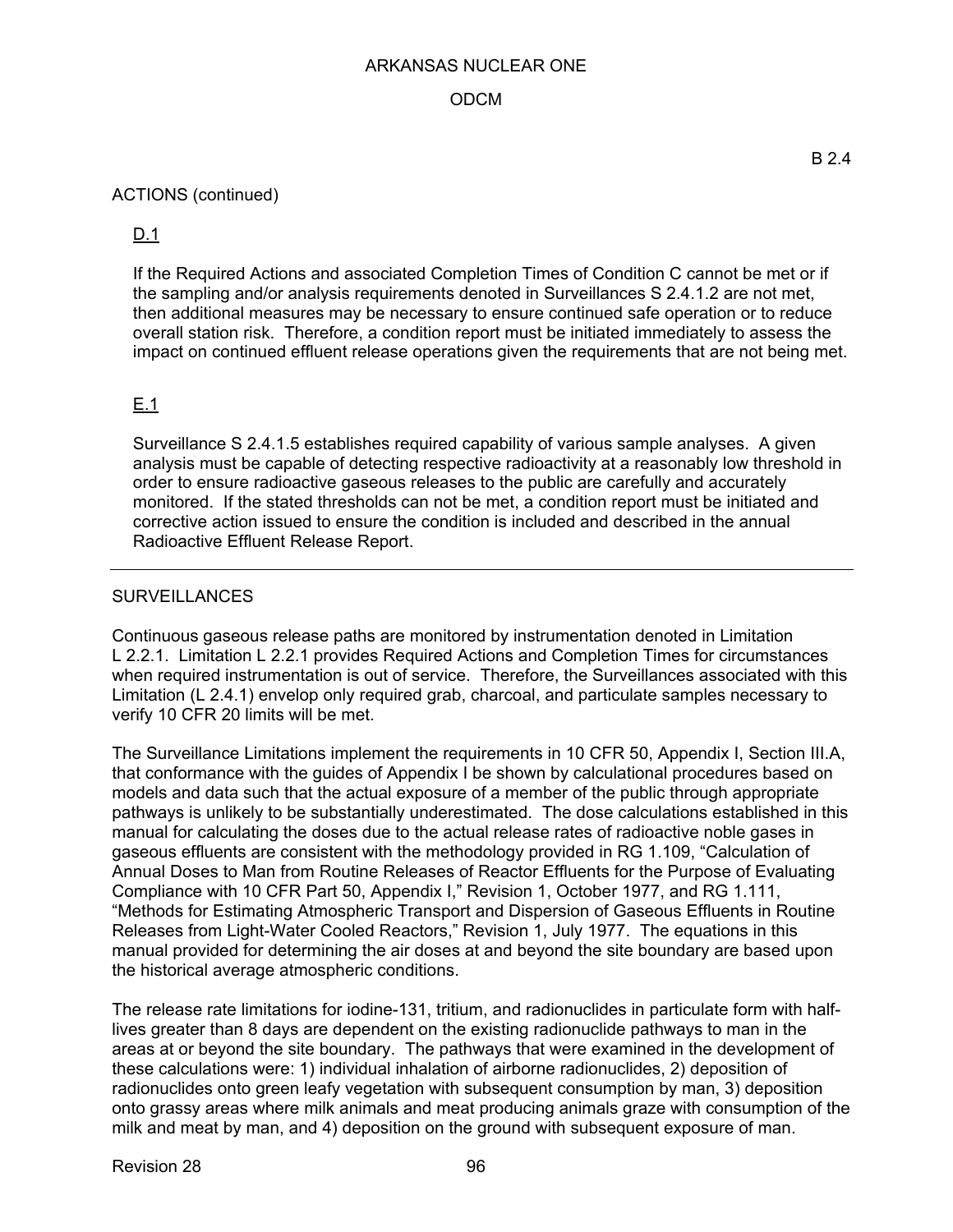## ODCM

#### SURVEILLANCES (continued)

### S 2.4.1.1 and S 2.4.1.2

All radioactive gaseous effluent releases are required to be monitored. Because a Waste Gas Holdup Tank or Reactor (Containment) Building Purge release is of a known (or estimated) quantity and of finite duration, sampling of these effluents must be performed prior to release. In addition, the sample must be analyzed for principal gamma emitters and tritium prior to the release in order to provide high confidence that radioactive release limits will not be exceeded.

## S 2.4.1.3

To meet the intent of the continuous monitoring requirement for noble gases, the noble gas activity from each SPING operating on an activity flow path must be recorded at least once every 24 hours. The current, highest, and average activity recorded from a particular SPING over the required grab sample period designated in other Surveillances associated with this Limitation are used to scale the noble gas and tritium activity obtained from the associated grab sample. The final resulting activity is used, in part, to support completion of S 2.4.1.4 and S 2.4.1.5 below.

## S 2.4.1.4

Limitation L 2.4.1 establishes limits on radioactive gases discharged from the plant and the dose rates and accumulative dose that may be received by a MEMBER OF THE PUBLIC as a result of such releases. In order to determine that these limits are met and being maintained, the results of analyses required by Surveillances S 2.4.1.1 and S 2.4.1.2, as adjusted by readings taken in accordance with S 2.4.1.3 as appropriate must be compared to the Limitation requirements on a specified Frequency. Therefore, analysis results obtained within a given 31-day period must be considered, in some cases along with previous analysis results of all gaseous releases over a specified period of time (calendar quarter or calendar year), to ensure limits are not exceeded.

The ratio of the sample flow rate to the sampled stream flow rate must be known for the time period covered by each dose or dose rate calculation made in accordance with this Limitation.

## S 2.4.1.5

In accordance with 40 CFR 190, a variance must be received from the regulatory authority (NRC) is offsite dose to a member of the public will, or has exceeded, limits established in 40 CFR 190. Because Surveillance S 2.4.1.3 tracks the accumulated dose to members of the public over specified time periods (calendar quarter or calendar year), the dose may be projected and a determination made with regard to whether it is likely 40 CFR 190 limits will be exceeded. The 31-day Frequency is acceptable because associated ODCM limits for these releases are significantly less than those described in 40 CFR 190 and, therefore, it is unlikely any 40 CFR 190 limit would be exceeded in any 31-day period.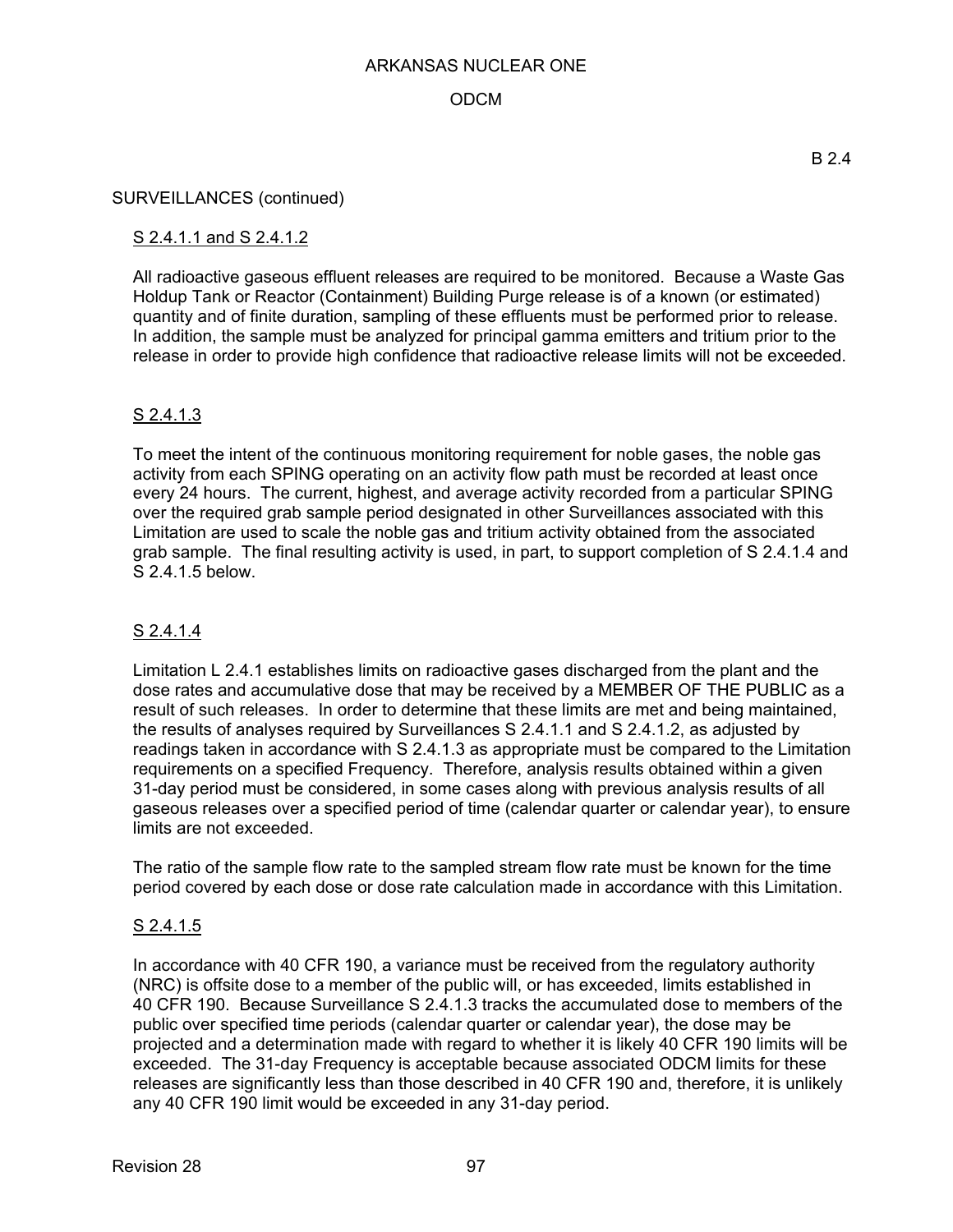## ODCM

### SURVEILLANCES (continued)

### S 2.4.1.6

The Lower Limit of Detection (LLD) is the smallest concentration of radioactive material in a sample that will be detected with 95% probability with 5% probability of falsely concluding that a blank observation represents a "real" signal. This Surveillance contains a list of isotopes and required LLD for each. Sample analysis sensitivity must be such that radioactivies can be detected and measured at the LLD value. The Surveillance also contains the LLD for the Noble Gas Monitors associated with Limitation 2.2.1.

For an explanation of the LLD calculation, refer to the S 2.3.1.5 Bases.

For certain radionuclides with low gamma yield or low energies, or for certain radionuclides mixtures, it may not be possible to measure radionuclides in concentrations near the LLD. Under these circumstances, the LLD may be increased inversely proportional to the magnitude of the gamma yield (i.e.,  $(1 \times 10^{-4}$ /I)), where I is the photon abundance expressed as a decimal fraction), but in no case shall the LLD, as calculated in this manner for a specific radionuclide, be > 10% of the MPC value specified in 10 CFR 20, Appendix B, Table II, Column 1.

The principal gamma emitters for which the LLD limitation will apply are exclusively the following radionuclides: Kr-87, Kr-88, Xe-133, Xe-133m, Xe-135, and Xe-138 for gaseous emissions and Mn-54, Fe-59, Co-58, Co-60, Zn-65, Mo-99, Cs-134, Cs-137, Ce-141 and Ce-144 for particulate emissions. This list does not mean that only these nuclides are to be detected and reported. Other peaks which are measurable and identifiable, together with the above nuclides, shall also be identified and reported. Nuclides which are below the LLD for the analyses should not be reported as being present at the LLD level for that nuclide. When unusual circumstances result in LLD's higher than required, the reasons shall be documented in the Radioactive Effluent Release Report.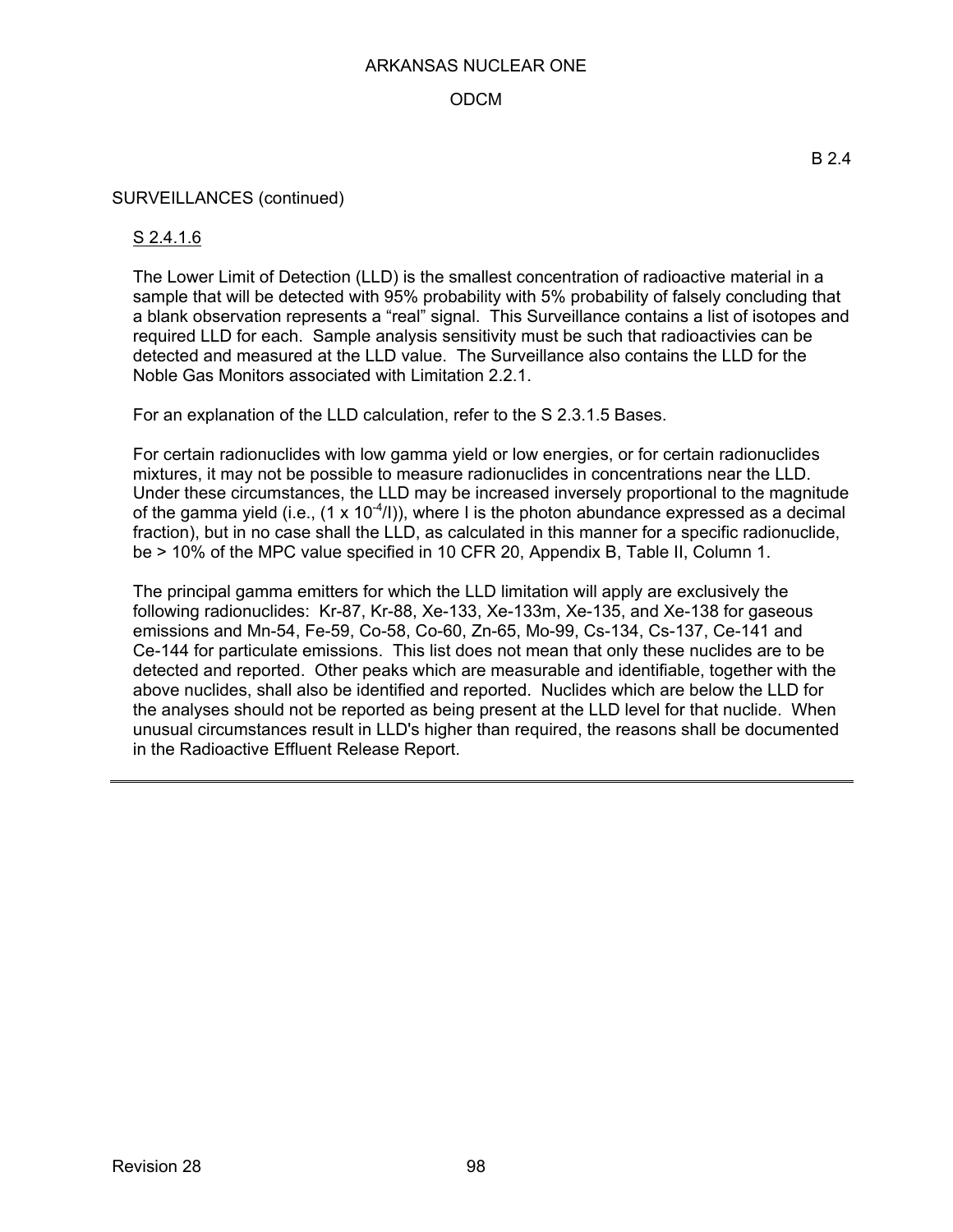### ODCM

#### B 2.5 RADIOLOGICAL ENVIRONMENTAL MONITORING

#### B 2.5.1 Environmental Sampling

#### BASES

#### BACKGROUND

The ODCM includes, in tables and figures, specific parameters of distance and direction from the centerline of one reactor, and additional description where pertinent, for each sample location required by the Radiological Environmental Monitoring Program. NUREG-0133, "Preparation of Radiological Technical Specifications for Nuclear Power Plants," October 1978, and Radiological Assessment Branch Technical Position (BTP), Revision 1, November 1979, provide guidance with regard to environmental sampling.

With regard to the aforementioned BTP, one airborne sample location should be from the vicinity of a community having the highest calculated annual average ground-level D/Q. Community as defined by Webster's dictionary is people with common interests living in a particular area; broadly: the area itself. The local municipalities of London, Russellville, and Dardanelle are all part of the River Valley community located near Dardanelle Lake and the Arkansas River. The grouping of houses that reside within WSW (highest D/Q) sector are located in London which is part of the River Valley community. Air Station #2 per the above mentioned NRC BTP meets the requirements of being located within the highest D/Q and also in the vicinity of a community. Reference CR-ANO-C-2016-2732.

The approximate locations of selected sample sites are shown on ODCM Figures 4-1, 4-1A, and 4-1B for illustrative purposes. ODCM Table 4-1 lists the approximate distances and directions of the sample stations from the plant.

"D/Q" refers to a radiological deposition rate considering prevalent winds around the site and is used to determine natural settling of effluents from the atmosphere.

#### LIMITATION

This Limitation specifies the sample locations and distances, sample analysis type and frequency, and parameters to be sampled as part of the Radiological Environmental Monitoring Program.

The Limitation is modified by a Note that permits other instrumentation to be used in place of, or in addition to, integrating dosimeters for measuring and recording dose rate continuously. For the purposes of this Limitation, a thermoluminescent dosimeter may be considered to be one phosphor and two or more phosphors in a packet considered as two or more dosimeters. Film badges should not be used for measuring direct radiation.

### **APPLICABILITY**

The Limitations are required to be met at all times.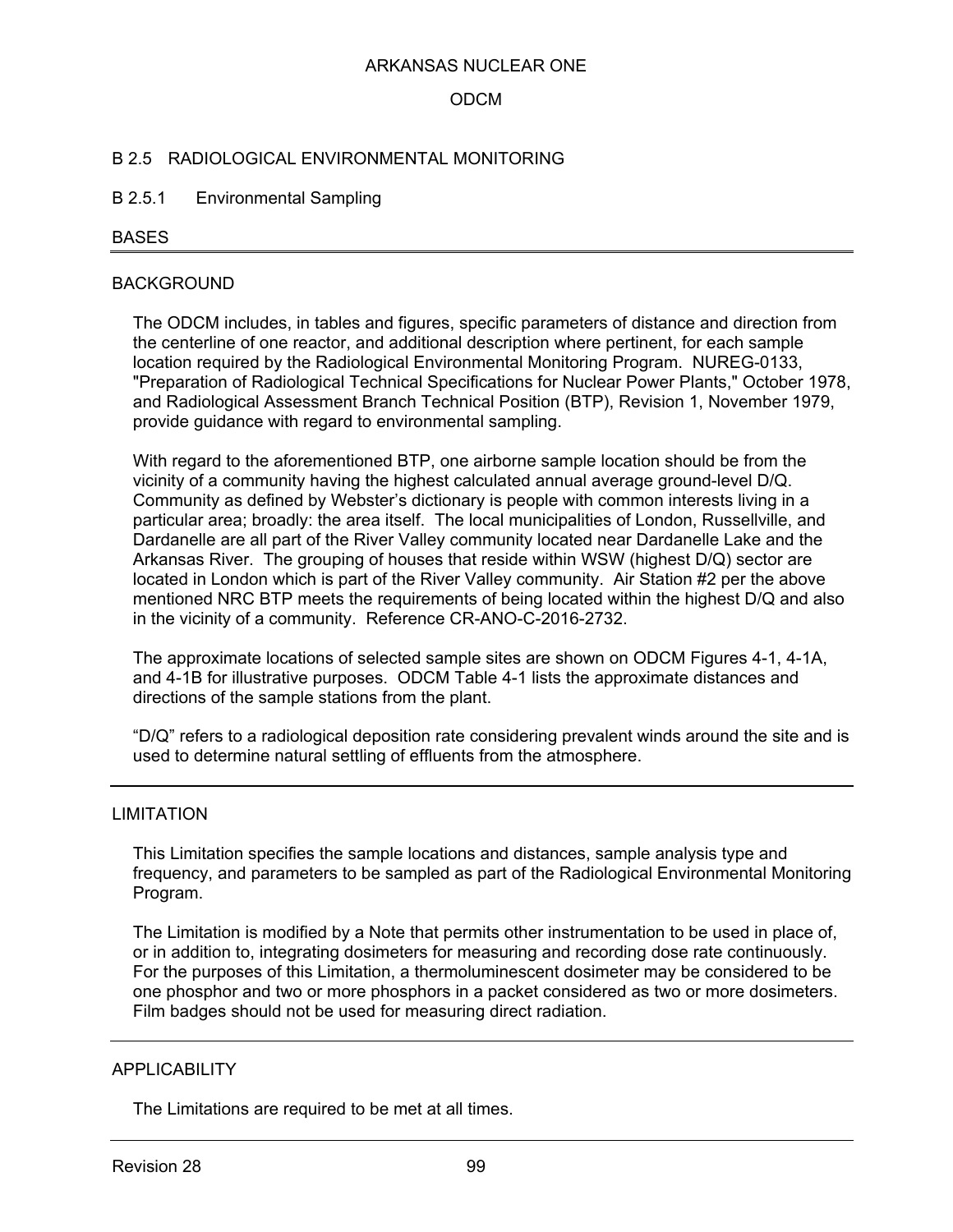### ODCM

### ACTIONS

Because more than one Limitation or Surveillance requirement may not be met at a given time, the ACTIONS are modified by a Note that permits separate Condition entry for each Limitation and/or Surveillance requirement that is not met.

### A.1 and A.2

Deviations are permitted from the required sampling schedule if specimens are unobtainable due to hazardous conditions, seasonal unavailability, malfunction of automatic sampling equipment and other legitimate reasons. If specimens are unobtainable due to sampling equipment malfunctions, every effort shall be made to complete corrective action before the end of the next sampling period. All deviations from the sampling schedule shall be documented in the Annual Radiological Environmental Operating Report.

This ACTION lists several items that would result in the intent of the Radiological Environmental Monitoring Program not being met. In addition, this ACTION provides guidance for conditions where radionuclides other than those listed in Table 2.5-2 could result in a noteworthy dose to a MEMBER OF THE PUBLIC. Immediate action is required to restore conditions needed to meet the intent of the Radiological Environmental Monitoring Program. All deviations from the Limitations and Surveillances required to meet the intent of the Radiological Environmental Monitoring Program must be reported in the Annual Radiological Environmental Operating Report. However, the condition need not be reported in the Annual Radiological Environmental Operating Report if reported otherwise (i.e., in accordance with reporting requirements of 10 CFR 20, 10 CFR 50.72, 10 CFR 50.73, or 40 CFR 190).

With the level of radioactivity as the result of plant effluents in an environmental sampling medium at one or more required locations exceeding the limits of Table 2.5-2 when averaged over any calendar quarter, the condition must be reported in accordance with Required Action A.2. The report should include an evaluation of any release conditions, environmental factors or other aspects which caused the limits to be exceeded, and define the actions taken to reduce radioactive effluents so that the potential annual dose to a MEMBER OF THE PUBLIC will remain less than the calendar year limits of Limitations L 2.3.1 and L 2.4.1. When more than one of the radionuclides in Table 2.5-2 is detected in the sampling medium, the information shall be included in the report if:

$$
\frac{Concentration 1}{Reporting Level 1} + \frac{Concentration 2}{Reporting Level 2} + \frac{etc.}{etc.} \ge 1.0
$$

## B.1

In addition to the requirements of Required Actions A.1 and A.2, a new location must be identified and added to the Radiological Environmental Monitoring Program within 30 days when required samples cannot be obtained from designated locations. Note that broad leaf samples are only required when milk samples are unavailable, pursuant to S 2.5.1.8.

B 2.5.1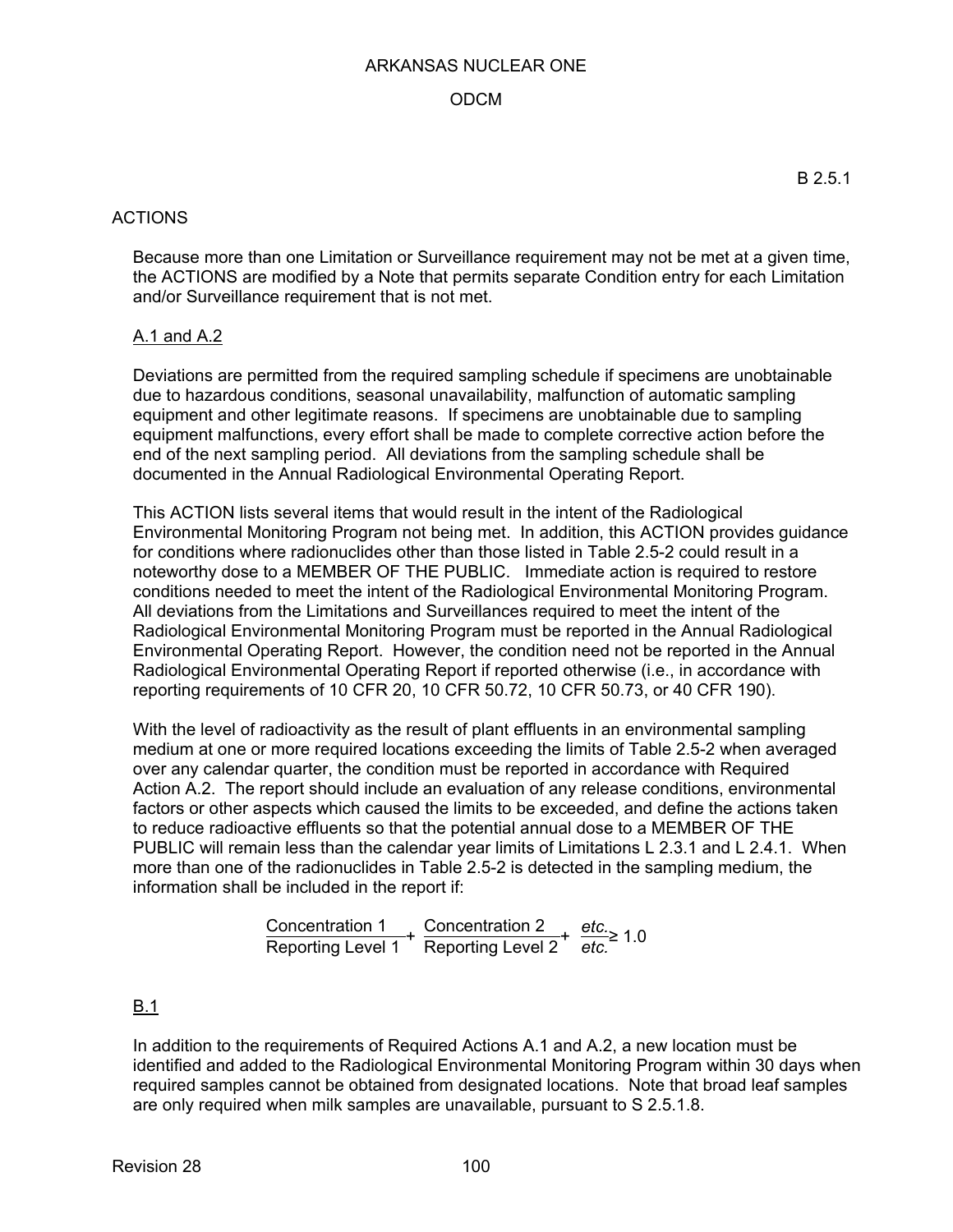## ODCM

### ACTIONS (continued)

## B.1 (continued)

The specific locations from which samples were unavailable may then be deleted from the monitoring program. The cause(s) of the unavailability of samples the new location(s) for obtaining replacement samples shall be identified in next Annual Radiological Environmental Operating Report. The report shall also include a revised Table 4-1 reflecting the new location(s).

### **SURVEILLANCES**

### S 2.5.1.1 through S 2.5.1.8

These Surveillances ensure samples are collected and analyzed at specified frequencies of the parameters, and from the locations, designated in Limitation L 2.5.1. The approximate locations of selected sample sites are shown on ODCM Figures 4-1, 4-1A, and 4-1B for illustrative purposes. ODCM Table 4-1 lists the approximate distances and directions of the sample stations from the plant.

Note that the gross beta analysis of required particulate samplers should not be performed within the first 24 hours following particulate filter change. This is to allow for radon and thoron daughter decay. If it is discovered that the particulate gross beta activity is more than 10 times the yearly mean of control samples for any medium, consideration should be given to performing a gamma isotopic analysis of the individual particulate samples. Also note that particulate samples may need to be collected more frequently than the specified 14-day Frequency due to dust or other accumulation of matter.

Gamma isotopic analysis includes the identification and quantification of gamma-emitting radionuclides that may be attributable to the effluents from the facility.

## S 2.5.1.9

The Lower Limit of Detection (LLD) is the smallest concentration of radioactive material in a sample that will be detected with 95% probability with 5% probability of falsely concluding that a blank observation represents a "real" signal. Table 2.5-1 contains a list of isotopes and required LLD for each. Sample analysis sensitivity must be such that radioactivities can be detected and measured at the LLD value.

For an explanation of the LLD calculation, refer to the S 2.3.1.5 Bases.

### S 2.5.1.10

With the level of radioactivity as the result of plant effluents in an environmental sampling medium at one or more required locations exceeding the limits of Table 2.5-2 when averaged over any calendar quarter, the condition must be reported in accordance with Required Action A.2.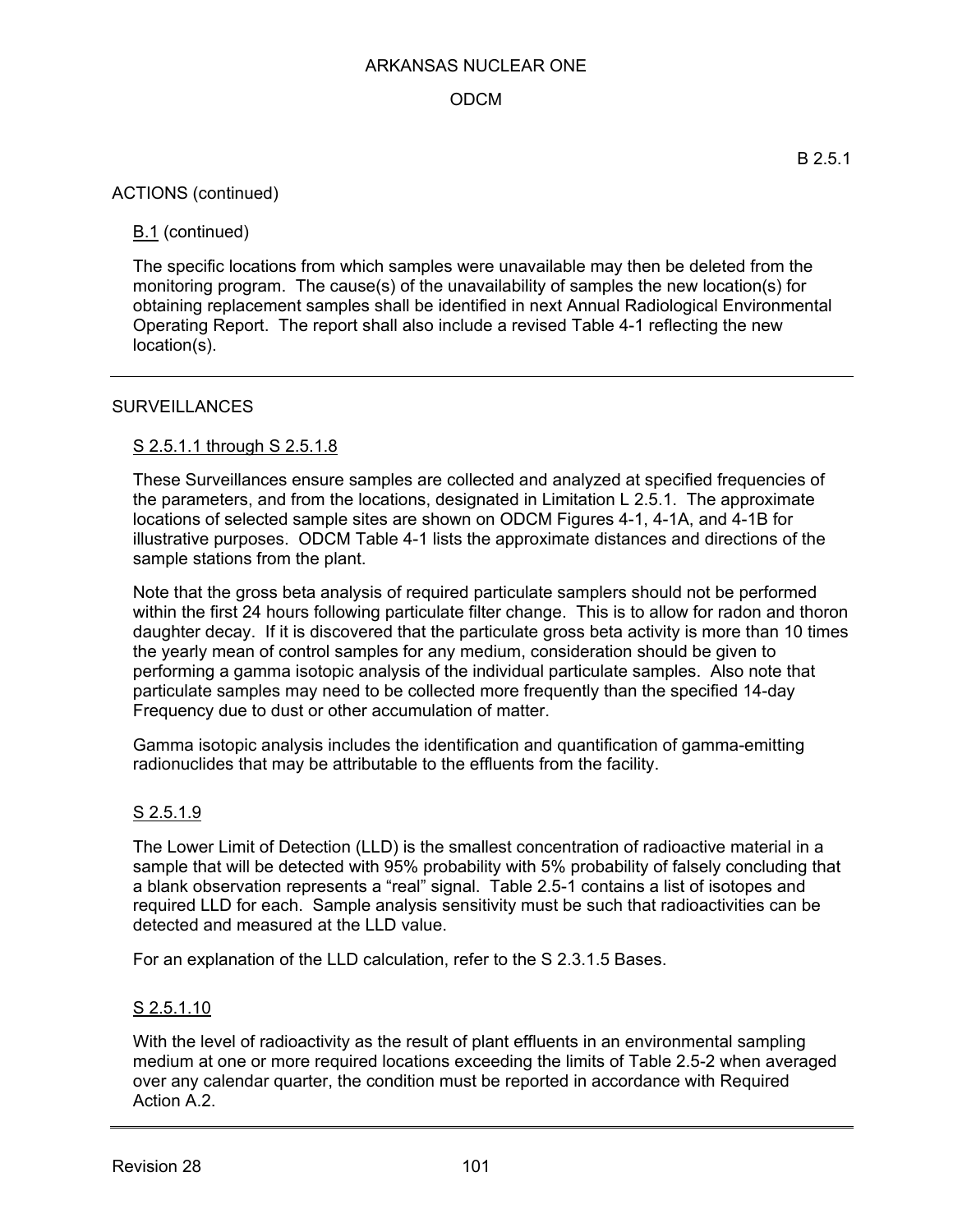### ODCM

#### B 2.5 RADIOLOGICAL ENVIRONMENTAL MONITORING

#### B 2.5.2 Land Use Census

#### BASES

#### BACKGROUND

The surveys required by this Limitation ensure that changes in environmental conditions as they relate to radioactive effluent releases from the site are identified and accounted for in the overall dose commitment to the public.

#### LIMITATION

This Limitation ensures changes in the use of unrestricted areas are identified and that modifications are subsequently included in the Radiological Environmental Monitoring Program. The census satisfies 10 CFR 50, Appendix I, Section IV.B.3.

Restricting the census to gardens of  $>$  500 ft<sup>2</sup> provides assurance that significant exposure pathway via leafy vegetables will be identified and monitored since a garden of this size is the minimum required to produce the quantity (26 kg/year) of leafy vegetables assumed in RG 1.109 for consumption by a child. This minimum garden size was determined assuming 1) that 20% of the garden was used for growing broad leaf vegetation (i.e., similar to lettuce and cabbage) and, 2) a vegetation yield of 2 kg/m<sup>2</sup>.

The Limitation is modified by a Note that permits broad leaf vegetation sampling to be performed at the site boundary in the directional sector having the highest D/Q in lieu of performing a garden census. "D/Q" refers to a radiological deposition rate considering prevalent winds around the site and is used to determine natural settling of effluents from the atmosphere.

#### APPLICABILITY

The Limitations are required to be met at all times.

#### ACTIONS

Because more than one new sample location may be identified during a given census, the ACTIONS are modified by a Note permit separate Condition entry for each new location identified.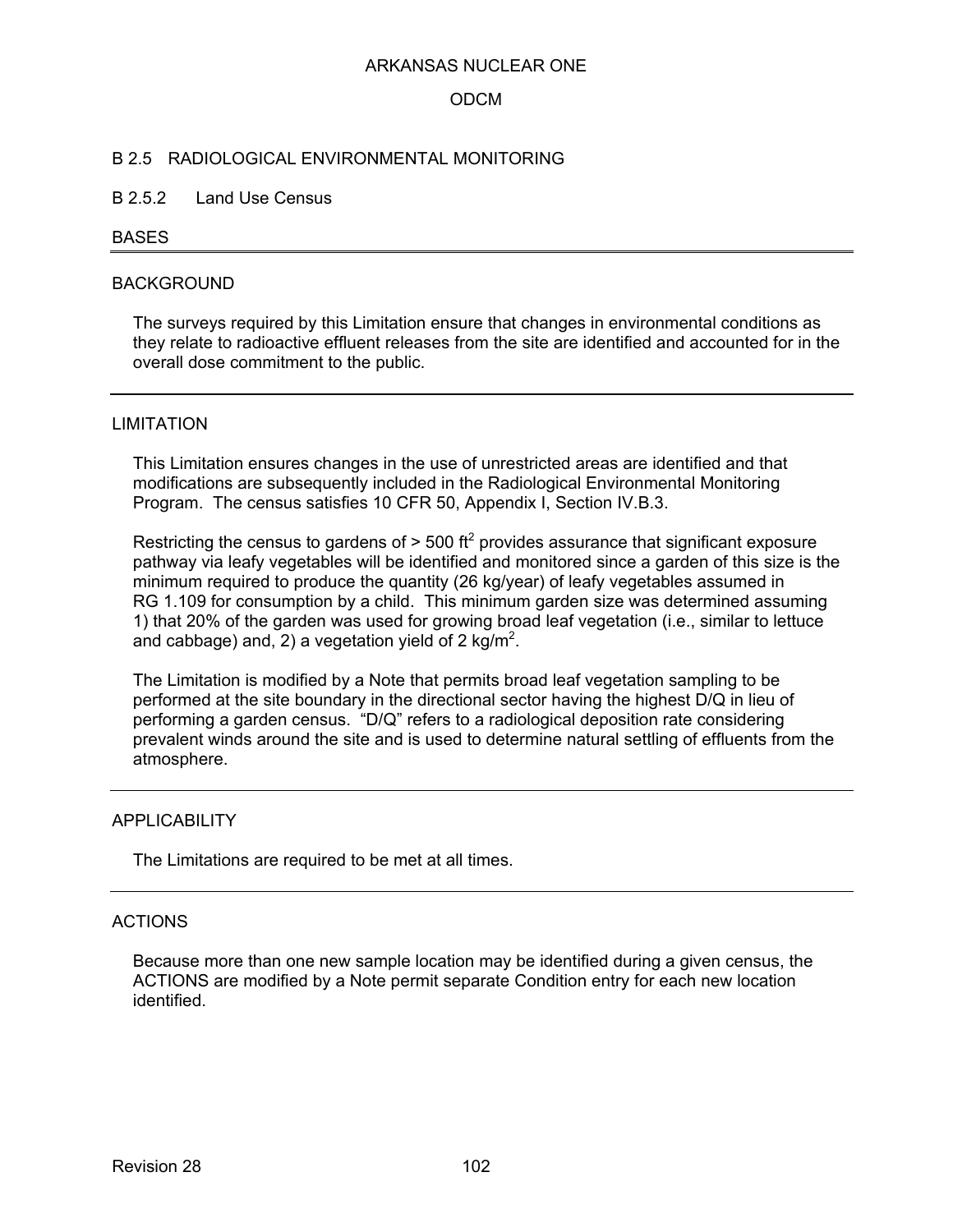## ODCM

ACTIONS (continued)

## A.1, A.2.1, and A.2.2

When new locations are discovered that indicate higher radioactivity levels than current locations being sample pursuant to Limitation L 2.5.1 or if radioactivity levels at a new location are projected to exceed 40 CFR 190 limits (with regard to I-131, H-3, and particulate sources), a condition report must be immediately initiated. Initiating a condition report will ensure reporting criteria is evaluated for the given condition. Regardless of any other report, the new location must be included in the next Annual Radiological Environmental Operating Report.

In addition to the requirements of Required Action A.1, the new location must be added to the Radiological Environmental Monitoring Program within 30 days. Following October 31 of the year in which the census is taken, the old sample location in this same pathway may be deleted from the Radiological Environmental Monitoring Program. This is expected to be performed within 90 days following the October 31 limit.

### **SURVEILLANCES**

## S 2.5.2.1 through S 2.5.2.2

The land use census must be performed every 24 months and between the dates of June 1 and October 1 of the given year. The results of the census must be reported in the next Annual Radiological Environmental Operating Report.

The Surveillance requirements are modified by a Note that prevents the use of S 2.0.2. Therefore, the 25% Frequency extension associated with S 2.0.2 cannot be applied to the Surveillances associated with this Limitation. This is because the Frequencies are associated with strict performance and reporting dates which cannot be exceeded.